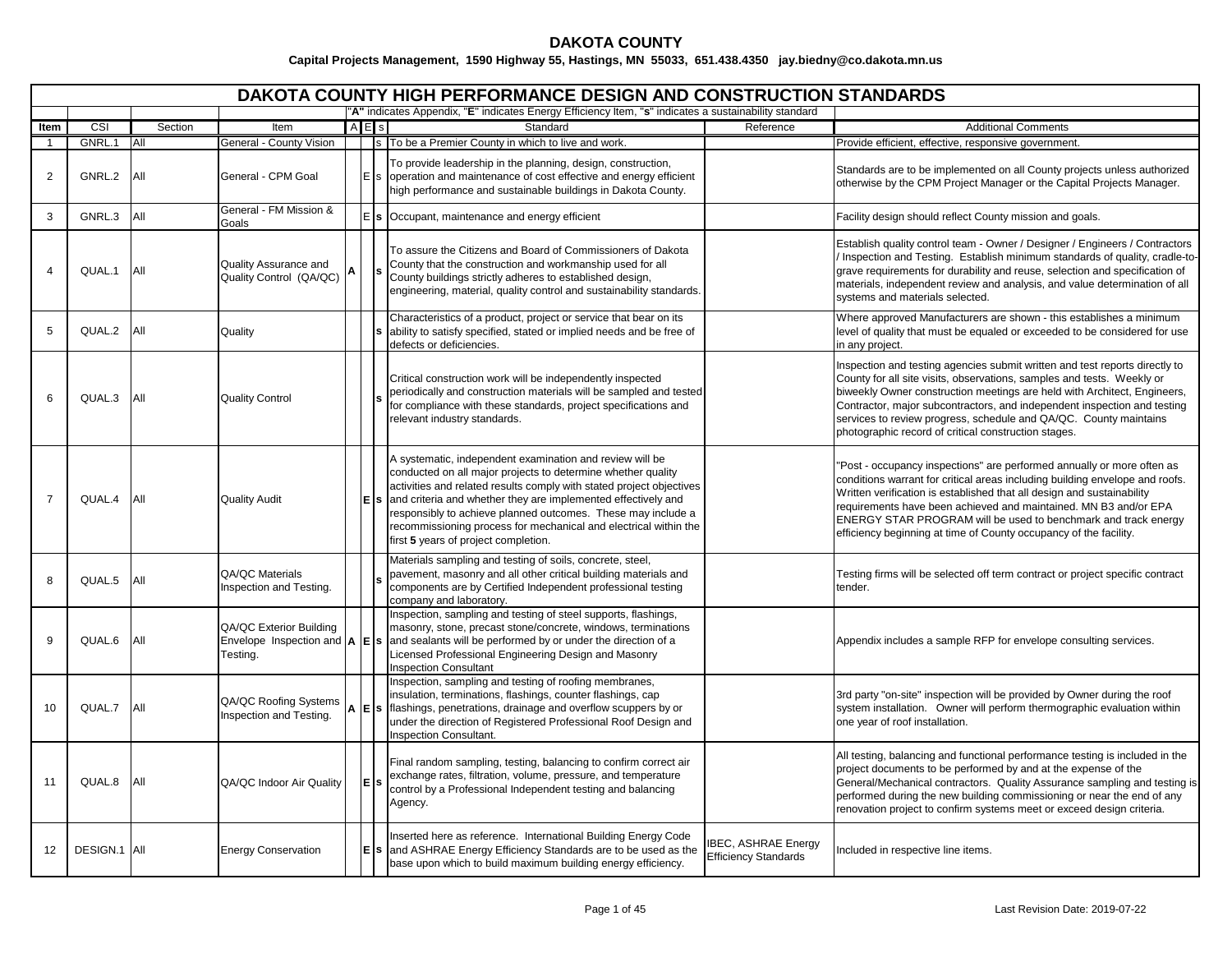|      |                     |         |                                                                       |     | <b>DAKOTA COUNTY HIGH PERFORMANCE DESIGN AND CONSTRUCTION STANDARDS</b>                                                                                                                                                                                                                                                                                                                                                                                                                                                                                                                                                                                                                                                                                                        |                     |                                                                                                                                                                                                                                                                                                                                                                                                                                            |
|------|---------------------|---------|-----------------------------------------------------------------------|-----|--------------------------------------------------------------------------------------------------------------------------------------------------------------------------------------------------------------------------------------------------------------------------------------------------------------------------------------------------------------------------------------------------------------------------------------------------------------------------------------------------------------------------------------------------------------------------------------------------------------------------------------------------------------------------------------------------------------------------------------------------------------------------------|---------------------|--------------------------------------------------------------------------------------------------------------------------------------------------------------------------------------------------------------------------------------------------------------------------------------------------------------------------------------------------------------------------------------------------------------------------------------------|
|      |                     |         |                                                                       |     | "A" indicates Appendix, "E" indicates Energy Efficiency Item, "s" indicates a sustainability standard                                                                                                                                                                                                                                                                                                                                                                                                                                                                                                                                                                                                                                                                          |                     |                                                                                                                                                                                                                                                                                                                                                                                                                                            |
| Item | CSI                 | Section | Item                                                                  | AES | Standard                                                                                                                                                                                                                                                                                                                                                                                                                                                                                                                                                                                                                                                                                                                                                                       | Reference           | <b>Additional Comments</b>                                                                                                                                                                                                                                                                                                                                                                                                                 |
| 13   | DESIGN.2 All        |         | Space & Furniture Standa A                                            |     | County space standards are separate standards and are fully<br>included here by reference only. Space standards are County<br>policy document #4401. Furniture standards are current "Dakota<br>County Adjustable Workstation Guidelines".                                                                                                                                                                                                                                                                                                                                                                                                                                                                                                                                     | County Policy #4401 | Space standards are used for all interior design and program efforts. Each<br>project must resolve in it's program how to accommodate specialty and<br>common use space and amenities.                                                                                                                                                                                                                                                     |
| 14   | <b>DESIGN.3 AII</b> |         | Design for the Future                                                 | E   | The flexibility to adjust to alterations easily must be designed into<br>the building for all new construction since the use of the County<br>buildings will change with County department missions and<br>growth patterns.                                                                                                                                                                                                                                                                                                                                                                                                                                                                                                                                                    |                     | Electrical and communications systems will be designed and sized to<br>provide ample capacity for increased load concentrations in the future and<br>to permit modifications to be made in one area without causing major<br>disruptions in other areas of the facility.                                                                                                                                                                   |
| 15   | DESIGN.4 All        |         | Integration of<br>Architectural and<br><b>Engineering Disciplines</b> |     | To ensure that the design of new County facilities and<br>renovations are equipped with the latest in structural, office and<br>communication technology and in addition are prepared for the<br>evolution of these systems, all County building designs require<br>that a higher level of integration between architecture and<br>engineering systems be achieved than what is usually expected<br>in the industry for office buildings. The AutoDesk Revit® form of<br>BIM may be used to accomplish integration and coordination of<br>design disciplines for construction of County building projects.                                                                                                                                                                     |                     | Focus design elements and systems on building envelope details, seismic<br>considerations, and PREBID coordination of mechanical, electrical,<br>communication, safety, security and special systems. Refer to submission<br>requirements provided by the Owner for various stages of each project.                                                                                                                                        |
|      | DESIGN.5 All        |         | <b>Exterior Wall</b><br>Construction                                  |     | All new exterior wall construction shall either be precast or<br>brick/block cavity wall construction. Parapet tops shall be<br>prefinished metal flashing; natural or cast stone caps are not<br>allowed. Precast stone window sills are encouraged. Interior<br>window sills shall be solid surface. Interior finish of exterior wall<br>to be paint; no wall covering is allowed on exterior walls. All<br>metal studs or furring must be vertical to facilitate fishing of<br>electrical at a later time.                                                                                                                                                                                                                                                                  |                     | Alternate methods only allowed with approval of the Capital Projects<br>Manager.                                                                                                                                                                                                                                                                                                                                                           |
|      | DESIGN.6 All        |         | <b>Bathroom General</b><br>Design                                     |     | The County generally employs traditional multi-user restrooms.<br>Single-user restrooms are employed in special circumstances<br>which include: immediate access directly from a dedicated office<br>(Judge's chambers, Deputy post at Point of Entry, etc.); Family<br>restrooms required by programming (as at a Library); or when<br>adding fixture counts and only one more of each sex is required.<br>The children's area at libraries often contains a separate single-<br>user restroom with child-sized fixtures (mounting heights as well)<br>and accessories.                                                                                                                                                                                                       |                     | Accessibility requirements in every toilet room are very important. All<br>mounting heights for hardware, clearances, accessories, etc. have to meet<br>Federal ADA and often more restrictive State requirements.                                                                                                                                                                                                                         |
|      | DESIGN.7 AII        |         | <b>Bathroom Accessories</b>                                           |     | Soap dispensers, toilet paper dispensers and other bathroom<br>accessories may be provided by the Owner, but must be shown<br>and noted as such on the documents so as that their locations<br>are correctly anticipated. The designer should verify any Owner<br>provided bathroom accessories with the Owner during Design<br>Development. The County uses two methods to dry your hands:<br>electric hand dryers and wall-dispensed paper towels. Generally,<br>every toilet room should have paper towel dispensers. However,<br>electric hand dryers are added to supplement these for larger<br>mulit-user restrooms in new construction. Parks buildings are a<br>special exception; in those restrooms we never use paper towels<br>and only use electric hand dryers. |                     | The County treats paper hand towels as compostable waste, and so it must<br>be collected separately from trash that will go to a landfill. As such, two<br>separate receptacles are needed for waste in EVERY restroom design.<br>Also, where electrical hand devices are installed special consideration<br>should be given on the wall type and other acoustical measures to be taken<br>so that noise is contained for adjacent spaces. |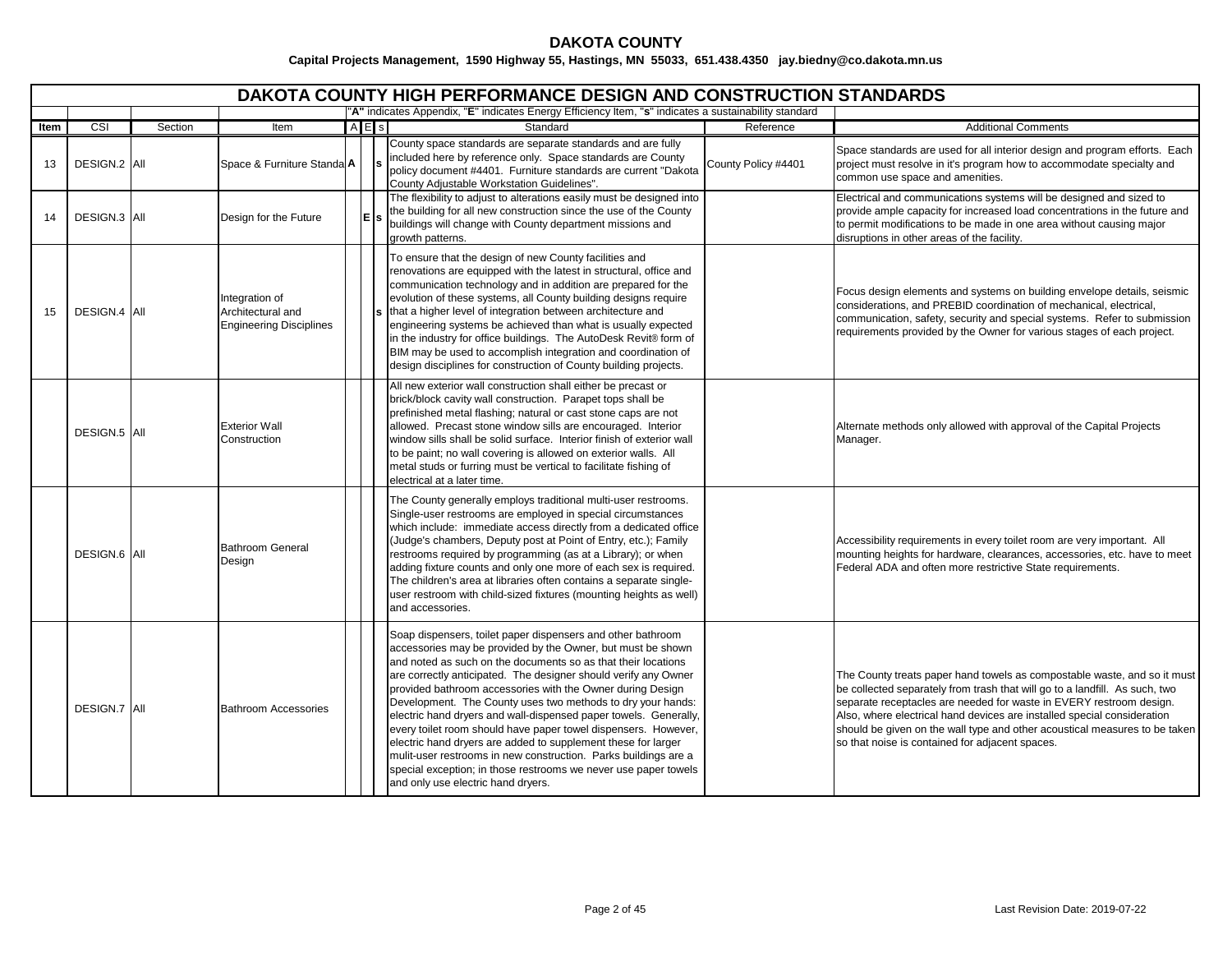|      |               |         |                                              |     | <b>DAKOTA COUNTY HIGH PERFORMANCE DESIGN AND CONSTRUCTION STANDARDS</b>                                                                                                                                                                                                                                                                                                                                                                               |                                                                                            |                                                                                                                                                                                                                                                                                                                                                                                                                                                 |
|------|---------------|---------|----------------------------------------------|-----|-------------------------------------------------------------------------------------------------------------------------------------------------------------------------------------------------------------------------------------------------------------------------------------------------------------------------------------------------------------------------------------------------------------------------------------------------------|--------------------------------------------------------------------------------------------|-------------------------------------------------------------------------------------------------------------------------------------------------------------------------------------------------------------------------------------------------------------------------------------------------------------------------------------------------------------------------------------------------------------------------------------------------|
|      |               |         |                                              |     | "A" indicates Appendix, "E" indicates Energy Efficiency Item, "s" indicates a sustainability standard                                                                                                                                                                                                                                                                                                                                                 |                                                                                            |                                                                                                                                                                                                                                                                                                                                                                                                                                                 |
| Item | CSI           | Section | Item                                         | AES | Standard                                                                                                                                                                                                                                                                                                                                                                                                                                              | Reference                                                                                  | <b>Additional Comments</b>                                                                                                                                                                                                                                                                                                                                                                                                                      |
|      | DESIGN.8 AII  |         | Casework / Cabinetry<br>Design & Countertops |     | Casework is used at the County in workrooms and kitchen areas.<br>In work rooms, base and upper cabinets are the norm with plastic<br>laminate tops. Kitchen areas use base and upper cabinets also.<br>If the kitchen contains a sink, the countertop is to be solid<br>surface. The base may contain drawers as needed. All shelf<br>areas are covered with doors. Solid surfaces are also used for<br>window sills and at public service counters. |                                                                                            | In work areas the base cabinet nearest to the copier must contain one<br>section configured so that paper boxes can be slid into them while staying<br>on the floor (no lifting when loading cabinets). This will involve special<br>detailing of the toe space. Kitchen surfaces need to be long enough to<br>accommodate a microwave (per ADA). Solid surface selections should be<br>limited to the lower half of the cost selection levels. |
|      | DESIGN.9 AII  |         | <b>Energy Code Compliance</b>                |     | Current energy code requires special focus on the monitoring or<br>control of electrical plug loads. Multiple options are often<br>available to accomplish these goals. The selection of the right<br>answer for a project may effect the other energy code issues on<br>the project and therefor need to be discussed early in the design<br>process.                                                                                                |                                                                                            | This issue, along with other energy code issues must be resolved and<br>approved by the Owner before Design Development is complete.                                                                                                                                                                                                                                                                                                            |
|      | DESIGN.10 All |         | Fall Protection (off roof)                   |     | Fall protection shall be incorporated into the design where any<br>roof drains or equipment are located within 15' of the roof edge.<br>Alternatives to fall protection may include a parapet at sufficient<br>height/design such that it acts as a leading edge guardrail/wall.                                                                                                                                                                      |                                                                                            | Reference the County-Wide Fall Protection Study completed in 2018 for<br>more detail.                                                                                                                                                                                                                                                                                                                                                           |
|      | DESIGN.11 AII |         | <b>Reach Accessibility</b>                   |     | Any equipment that has valves, gauges, meters or some form of<br>monitoring or operation must be within 6'-0" above finished floor<br>(AFF). Any equipment access or reach accessibility that exceeds<br>this must either be remotely repeated to a lower/accessible<br>height, or a permanent fall protection compliant system can be<br>provided.                                                                                                   |                                                                                            | This will require a detailed review by the Mechanical and Electrical<br>Engineering Team before the project is bid.                                                                                                                                                                                                                                                                                                                             |
|      | DESIGN.12 AII |         | Handicapped / ADA<br>Study                   |     | The County completed a County-Wide Accessibility Audit in<br>2018, that produced a barrier removal plan. Reference the plan<br>for deficiencies to be removed in the needs of future projects.                                                                                                                                                                                                                                                        |                                                                                            | All applicable codes must be meet. State accessibility requirements are<br>often more restrictive than the Federal ADA guidelines.                                                                                                                                                                                                                                                                                                              |
|      | DESIGN.13 AII |         | <b>Networked Systems</b>                     |     | Systems requiring internet or other connections to the County's<br>network system need to be vetted through the Information<br>Technology department very early in the design process so that<br>product decisions can be made well in advance to ensure<br>interoperability. This applies to internet based software, anything<br>requiring an IP address and/or other connection to or through the<br>County's data network.                        |                                                                                            | Systems known to require special handling in this regard include, but are<br>not limited to the following: Building Automation System (BAS) / Energy<br>Management System (EMS) computers, card access systems, camera<br>systems, lighting control systems and audio/visual systems.                                                                                                                                                           |
|      | DESIGN.14 All |         | Interior Lighting Controls                   |     | County building designs rely heavily on LED fixtures. This<br>technology lends itself to very complex control down to the fixture.<br>The light fixtures and all facets of controls need to be presented<br>and approved before Design Development can be considered<br>complete. Systems are not to be performance specified. Rather,<br>individual products and systems are required as a basis of<br>design.                                       | Products Similar to:<br>Wattstopper DLM;<br>Lutron; Intelligent<br>Lighting Controls (ILC) | A dedicated control system for building interior spaces is required which<br>meets current energy code requirements. In addition, separate controls for<br>complex meeting rooms with integrated audio visual control is also needed.<br>Power Over Ethernet (POE) systems for lighting fixtures and lighting<br>controls are not used at the County.                                                                                           |
|      | DESIGN.15 AII |         | <b>Exterior Lighting Controls</b>            |     | The County prefers to have remote access to all exterior lighting,<br>especially parking area lighting. This allows building<br>management to make quick, remote changes to evening hour<br>operations without traveling to the individual building.                                                                                                                                                                                                  |                                                                                            | Exterior lighting control is separate from the building interior lighting control.<br>It usually runs through a set of contactors which, in turn, are controlled by<br>the Building Automation System (BAS). In buildings without BAS control,<br>the contactors are controlled by astromonical time clocks and/or photocells.                                                                                                                  |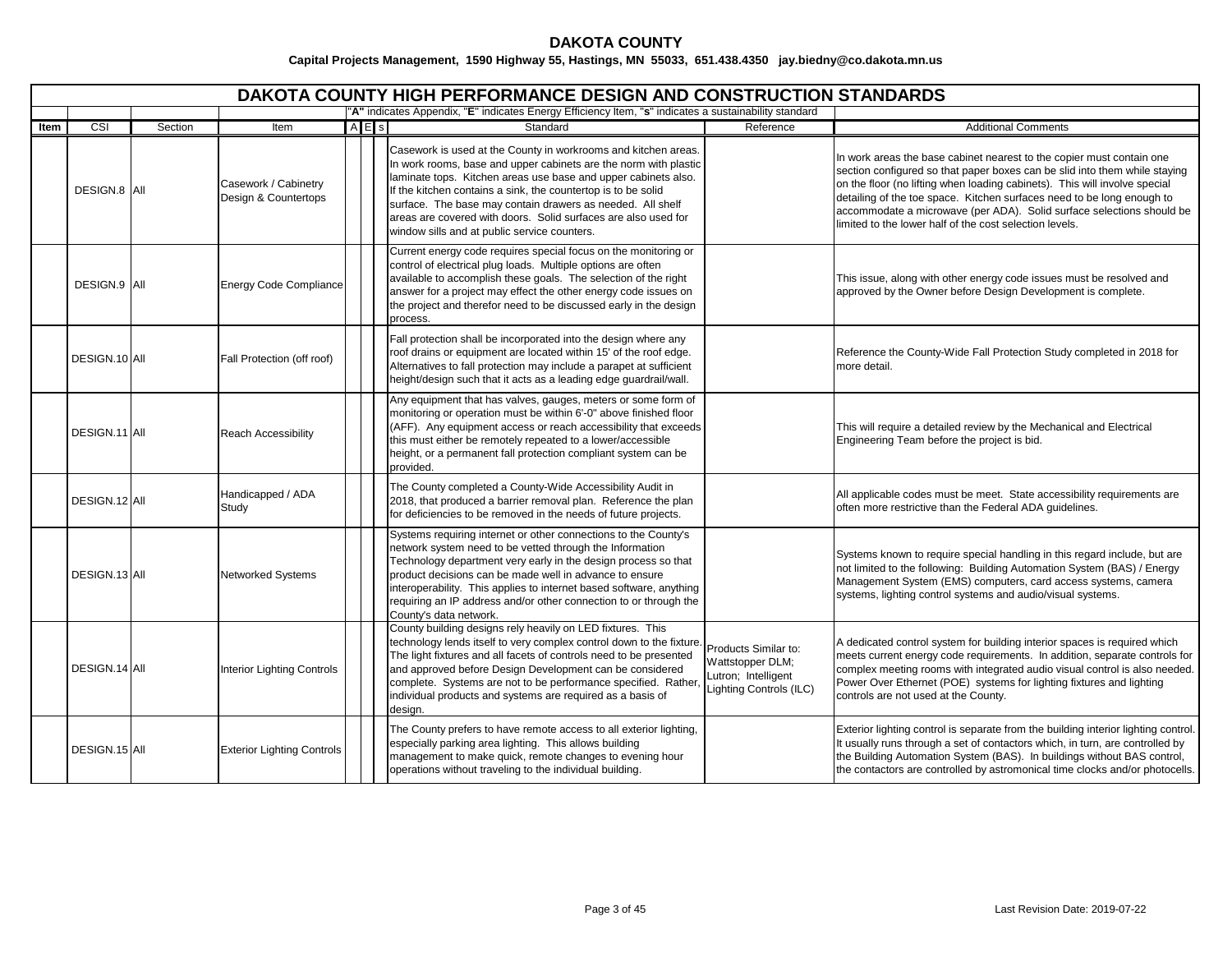|      | DAKOTA COUNTY HIGH PERFORMANCE DESIGN AND CONSTRUCTION STANDARDS<br>"A" indicates Appendix, "E" indicates Energy Efficiency Item, "s" indicates a sustainability standard |                     |                                                                               |  |         |                                                                                                                                                                                                                                                                                                                                                                                                                                                                                                                                                                                                                                                                                                                                                                     |                                      |                                                                                                                                                                                                                                                                                                                                                                                                                                                                                                                                                                                                                                                                                                                                                                                                                                                                                                                                                                                                                                                                                                                                                                                                                                                       |  |  |  |  |
|------|---------------------------------------------------------------------------------------------------------------------------------------------------------------------------|---------------------|-------------------------------------------------------------------------------|--|---------|---------------------------------------------------------------------------------------------------------------------------------------------------------------------------------------------------------------------------------------------------------------------------------------------------------------------------------------------------------------------------------------------------------------------------------------------------------------------------------------------------------------------------------------------------------------------------------------------------------------------------------------------------------------------------------------------------------------------------------------------------------------------|--------------------------------------|-------------------------------------------------------------------------------------------------------------------------------------------------------------------------------------------------------------------------------------------------------------------------------------------------------------------------------------------------------------------------------------------------------------------------------------------------------------------------------------------------------------------------------------------------------------------------------------------------------------------------------------------------------------------------------------------------------------------------------------------------------------------------------------------------------------------------------------------------------------------------------------------------------------------------------------------------------------------------------------------------------------------------------------------------------------------------------------------------------------------------------------------------------------------------------------------------------------------------------------------------------|--|--|--|--|
|      |                                                                                                                                                                           |                     |                                                                               |  |         |                                                                                                                                                                                                                                                                                                                                                                                                                                                                                                                                                                                                                                                                                                                                                                     |                                      |                                                                                                                                                                                                                                                                                                                                                                                                                                                                                                                                                                                                                                                                                                                                                                                                                                                                                                                                                                                                                                                                                                                                                                                                                                                       |  |  |  |  |
| ltem | $\overline{\text{CSI}}$                                                                                                                                                   | Section             | Item                                                                          |  | $A$ E s | Standard                                                                                                                                                                                                                                                                                                                                                                                                                                                                                                                                                                                                                                                                                                                                                            | Reference                            | <b>Additional Comments</b>                                                                                                                                                                                                                                                                                                                                                                                                                                                                                                                                                                                                                                                                                                                                                                                                                                                                                                                                                                                                                                                                                                                                                                                                                            |  |  |  |  |
| 16   | GBI.1                                                                                                                                                                     | <b>GBI Title</b>    | Green Buildings Initiative -<br><b>GBI</b>                                    |  |         | Sustainable buildings initiative is applied across all construction<br>items to promote cost-effective waste reduction, including the<br>purchase of environmentally preferable, recycled-content,<br>renewable and sustainable products; and to incorporate waste<br>prevention and recycling in the daily operations. It is the intent of<br>$\mathsf{A}$ $\mathsf{E}$ $\mathsf{s}$ Dakota County to use wherever possible - materials that<br>demonstrate re-use, recycling or reduction of raw materials and<br>energy during manufacturing. Sustainability guidelines adopted<br>in 2001 edition of these standards are incorporated throughout by<br>reference here. It is the intent to fully incorporate sustainability<br>quidelines into these standards. |                                      | Inclusion of materials is upon a case by case basis into these Standards<br>and dependent upon approval and project funding of initial and life/cycle<br>cost impacts as part of the design cost evaluation during the design<br>development process. Use current Minnesota B3 Guidelines<br>(https://www.b3mn.org/guidelines/) and Greening Federal Facilities<br>Resource Guides (www.eere.energy.gov) for current information and<br>evolving recommendations. Consider use of the LEED - Leadership in<br>Energy and Environmental Design Green Building Rating System to<br>evaluate and improve environmental and economic performance of new<br>buildings by the US Green Building Council (LEED-EB for existing building<br>additions and renovations), BEES - Building for Environmental and<br>Economic Sustainability (https://www.nist.gov/services-<br>resources/software/bees/) National Institute of Standards and Technology<br>for material selections. Also see EPA Environmentally Preferable<br>Purchasing Program (www.epa.gov/opptintr/EPP) and STATE of MN EPP<br>Guide (http://www.rethinkrecycling.com/government/eppg). Ensure that<br>energy efficiency is addressed in electronic devices and manufacturing<br>processes. |  |  |  |  |
| 17   | GBI.2                                                                                                                                                                     | <b>GBI Planning</b> | Regional/Dakota County<br>Solid Waste Master Plan A<br>2018-2038 (06/11/2018) |  |         | The Dakota County Design Construction Sustainability Design<br>Standards are required in County capital building projects to<br>reduce waste generation, increase reuse and recycling, and<br>minimize the County's environmental foot print. Reference the<br>County's 2018-2038 Solid Waste Master PLan, available from the<br>County's Environmetal Reports & Studies webpage.                                                                                                                                                                                                                                                                                                                                                                                   | 2018-2038 Solid Waste<br>Master Plan | 1. Dakota County will conduct post-occupancy evaluations for County<br>buildings constructed using the Dakota County Design Construction<br>Sustainability Standards.<br>2. Continue to use and update, as necessary, the County's Design,<br>Construction, Sustainability Standards and the Minnesota Sustainable<br>Design Guidelines in County construction, deconstruction, or remodeling<br>projects, and revise Standards to apply to a broader range of<br>building projects.<br>3. Provide public entities information on opportunities to incorporate<br>sustainable architectural guidelines in the planning process for construction,<br>deconstruction, or remodeling of public facilities.                                                                                                                                                                                                                                                                                                                                                                                                                                                                                                                                               |  |  |  |  |
| 19   | GBI.3                                                                                                                                                                     | <b>GBI Planning</b> | Site                                                                          |  |         | Consider regional impacts for the proposed development on<br>natural and manmade systems such as surface drainage,<br>geology, vegetation, topography, transportation, infrastructure<br>and historical development patterns, and determine methods to<br>reduce or eliminate negative impacts.                                                                                                                                                                                                                                                                                                                                                                                                                                                                     |                                      | Include into the design process other County and/or State agencies as<br>required for proper site design including water and natural resource<br>management.                                                                                                                                                                                                                                                                                                                                                                                                                                                                                                                                                                                                                                                                                                                                                                                                                                                                                                                                                                                                                                                                                          |  |  |  |  |
| 20   | GBI.4                                                                                                                                                                     | <b>GBI Planning</b> | <b>Voluntary Carbon</b><br>Standard                                           |  | E       | Specification for project-level quantification, monitoring and<br>reporting as well as validation and verification of greenhouse gas<br>(GHG) emission reductions and removals. Goal is GHG neutral<br>design and construction.                                                                                                                                                                                                                                                                                                                                                                                                                                                                                                                                     |                                      | Requires benchmarking and record keeping along preset criteria<br>determined by Owner, Federal and State regulations.                                                                                                                                                                                                                                                                                                                                                                                                                                                                                                                                                                                                                                                                                                                                                                                                                                                                                                                                                                                                                                                                                                                                 |  |  |  |  |
| 21   | GBI.5                                                                                                                                                                     | <b>GBI Planning</b> | <b>Energy Conservation</b><br><b>Primary Goal</b>                             |  |         | Optimize Building or Project Energy Performance. County Board<br>$\mathsf{E}$ s $\mathsf{goal}$ - benchmark and measure the energy efficiency of County<br>buildings.                                                                                                                                                                                                                                                                                                                                                                                                                                                                                                                                                                                               |                                      | Document energy design effectiveness against energy code.                                                                                                                                                                                                                                                                                                                                                                                                                                                                                                                                                                                                                                                                                                                                                                                                                                                                                                                                                                                                                                                                                                                                                                                             |  |  |  |  |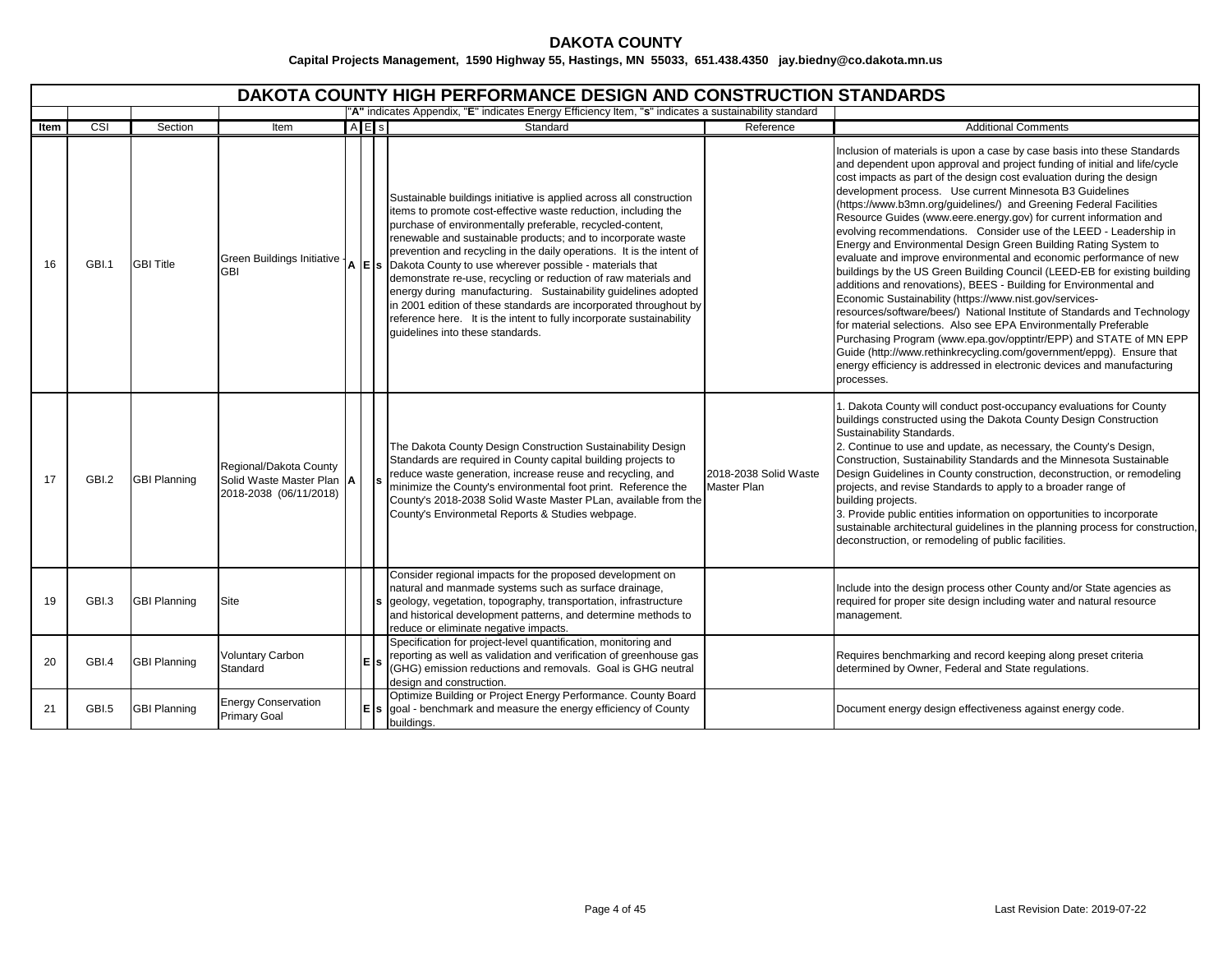|      |               |                     |                                                             |       | DAKOTA COUNTY HIGH PERFORMANCE DESIGN AND CONSTRUCTION STANDARDS                                                                                                                                                                                                                                                                                                            |                                  |                                                                                                                                                                                                                                                                                                                                                                                                                                                                                                                                                                                                                                                                                                                                                                                                                                                                                                                                                         |
|------|---------------|---------------------|-------------------------------------------------------------|-------|-----------------------------------------------------------------------------------------------------------------------------------------------------------------------------------------------------------------------------------------------------------------------------------------------------------------------------------------------------------------------------|----------------------------------|---------------------------------------------------------------------------------------------------------------------------------------------------------------------------------------------------------------------------------------------------------------------------------------------------------------------------------------------------------------------------------------------------------------------------------------------------------------------------------------------------------------------------------------------------------------------------------------------------------------------------------------------------------------------------------------------------------------------------------------------------------------------------------------------------------------------------------------------------------------------------------------------------------------------------------------------------------|
| Item | CSI           | Section             | Item                                                        | A E s | "A" indicates Appendix, "E" indicates Energy Efficiency Item, "s" indicates a sustainability standard<br>Standard                                                                                                                                                                                                                                                           | Reference                        | <b>Additional Comments</b>                                                                                                                                                                                                                                                                                                                                                                                                                                                                                                                                                                                                                                                                                                                                                                                                                                                                                                                              |
| 22   | GBI.6         | <b>GBI Planning</b> | <b>Energy Conservation</b><br>Utilize Utility Programs      |       | Contact Xcel Energy (NSP), Dakota Electric, Center Point<br>Energy, Minnesota Energy Resources and other energy utilities<br>$\mathsf{E}$ s to research alternative funding sources through audits, rebates,<br>loans, grants, design tools or technical assistance for new<br>buildings and renovations.                                                                   |                                  | Current Excel Energy program - "Energy Solutions for Business" which<br>includes computer modeling, consulting services, rebates and interactive<br>tools for new projects for buildings 20,000 square feet and larger. XCEL<br>Energy also funds energy conservation studies up to 50% and \$25,000<br>maximum. Verify each case with Xcel account rep.for current programs.<br>Dakota Electric offers their "Energy Wise" program with experts providing<br>services similar in scope to Xcel with consulting, grants, and loans.<br>Investigate also as appropriate the Dakota Electric Rate 70 Program with<br>automatic Genset load shedding for non-critical operation loads. Know that<br>if any peak load shedding is explored for a project, that PDD leadership<br>needs to be engaged. Modifications to existing generators and filing of<br>necessary air emission permits may become necessary with peak shaving<br>use on any generators. |
| 23   | GBI.7         | <b>GBI Planning</b> | <b>Energy Conservation</b><br>Life Cycle Cost<br>Prediction |       | Establish overall budget for building design and operations.<br>Account for equipment cost and operating cost and energy over<br>the expected life of the building and consider/provide<br>mechanisms for shifting some energy costs outside construction<br>budget.                                                                                                        |                                  | Commercial industry standard is 20 year. County uses 50 year life cycle<br>except on mechanical and electrical systems with 20-30 year life cycles.<br>Include time of day tier rate or peak vs. off peak analysis. Life cycle cost<br>analysis will use future increased utility costs as part of the ROI and<br>payback calculations.                                                                                                                                                                                                                                                                                                                                                                                                                                                                                                                                                                                                                 |
| 24   | GBI.8         | <b>GBI Planning</b> | <b>Energy Conservation</b><br>Energy Design Teaming         |       | Establish energy design team. Include Project Manager,<br>Architect, Electrical and Mechanical Engineers, special<br>consultants, Utility Companies, Operations Management Director,<br>Facilities Management and Information Technology Director.                                                                                                                          |                                  | On major new building construction (5,000 SF or greater), consider use of<br>lighting designer or daylighting specialists. Evaluate case by case for<br>application to renovation projects.                                                                                                                                                                                                                                                                                                                                                                                                                                                                                                                                                                                                                                                                                                                                                             |
| 25   | GBI.9         | <b>GBI Planning</b> | <b>Energy Conservation</b><br><b>Climate Analysis</b>       |       | Collect pertinent information on climate such as temperature,<br>humidity, solar inclination, wind and weather patterns.                                                                                                                                                                                                                                                    |                                  | Historical information is readily available from the National Weather<br>Service. In addition there are numerous on-line fee for service firms that<br>provide heating/cooling degree information in readily useable format.                                                                                                                                                                                                                                                                                                                                                                                                                                                                                                                                                                                                                                                                                                                            |
| 26   | GBI.10        | <b>GBI Planning</b> | <b>Energy Conservation</b><br>Micro-Climate Analysis        |       | Analyze impact of local micro-climate such as landforms, lakes,<br>vegetation, adjacent buildings, industry and groundcover.                                                                                                                                                                                                                                                |                                  | All issues to be addressed during site development project phase.                                                                                                                                                                                                                                                                                                                                                                                                                                                                                                                                                                                                                                                                                                                                                                                                                                                                                       |
| 28   | GBI.11        | <b>GBI Planning</b> | <b>Energy Conservation</b><br>Alternative Parking           |       | Provide conveniently located reserved parking for motorcyclists,<br>carpool and alternative fuel vehicles.                                                                                                                                                                                                                                                                  |                                  | Propane or electric trucks and autos only. Consider requirements as new<br>technologies develop. I.e. 240 volt / 40A for new County vehicles (PHEV)                                                                                                                                                                                                                                                                                                                                                                                                                                                                                                                                                                                                                                                                                                                                                                                                     |
|      | <b>GBI.12</b> | <b>GBI Planning</b> | <b>Equipment Noise Control</b>                              |       | Provide all required design provisions and signage for exterior<br>and interior spaces exceeding code referenced sound levels.                                                                                                                                                                                                                                              |                                  |                                                                                                                                                                                                                                                                                                                                                                                                                                                                                                                                                                                                                                                                                                                                                                                                                                                                                                                                                         |
| 29   | GBI.13        | <b>GBI Planning</b> | ndoor Air Quality<br>Interior pollutants                    |       | Identify any planned facility activities, equipment or materials that<br>may impact indoor air quality such as vehicle storage, copy<br>center or supply storage.                                                                                                                                                                                                           |                                  | Deal appropriately with anticipated materials.                                                                                                                                                                                                                                                                                                                                                                                                                                                                                                                                                                                                                                                                                                                                                                                                                                                                                                          |
| 30   | <b>GBI.14</b> | <b>GBI Planning</b> | <b>Indoor Air Quality</b><br><b>Exterior Pollutants</b>     |       | Define the impact that existing and future local developments<br>may have upon the air quality in and around the County facility.                                                                                                                                                                                                                                           |                                  | Evaluate the need for C02 detection.                                                                                                                                                                                                                                                                                                                                                                                                                                                                                                                                                                                                                                                                                                                                                                                                                                                                                                                    |
| 31   | GBI.15        | <b>GBI Planning</b> | <b>Indoor Air Quality</b><br><b>Underground Pollutants</b>  |       | Evaluate on-site sources of contamination in soil and ground<br>water such as radon, volatile organic compounds or solid waste.<br>Follow MN Pollution Control Agency Rule 7080 for subsurface<br>sewage treatment systems or solid waste and Rule 7150 for<br>underground storage tanks.                                                                                   | MPCA Rule 7080<br>MPCA Fule 7150 | Example: Radon in limestone foundations; past fuel storage tank or other<br>underground contamination sources, brownfield restoration, or on-site<br>sewage or water systems at end of life, etc. CPM Project Manager should<br>consult with Risk Management on any positive results and mitigation<br>neasures.                                                                                                                                                                                                                                                                                                                                                                                                                                                                                                                                                                                                                                        |
| 32   | GBI.16        | <b>GBI Planning</b> | <b>Indoor Air Quality</b><br>Air<br>Intake Locations        |       | Locate building fresh air intakes a minimum of 50 'from property<br>lines, driveways, streets, highways, loading docks and vehicle<br>parking; 50' from wet cooling towers and air exhausts; 20' above<br>landscaped grade; 24" above finished roof grade and 25' from<br>boiler stacks and exhaust fans. Locate all intakes on or above<br>roofs in structural penthouses. |                                  | Locate fresh air intakes consistent with prevailing wind directions as<br>published by the National Weather Service to minimize effects of exhaust<br>drift from boiler stacks, cooling towers and building exhausts.                                                                                                                                                                                                                                                                                                                                                                                                                                                                                                                                                                                                                                                                                                                                   |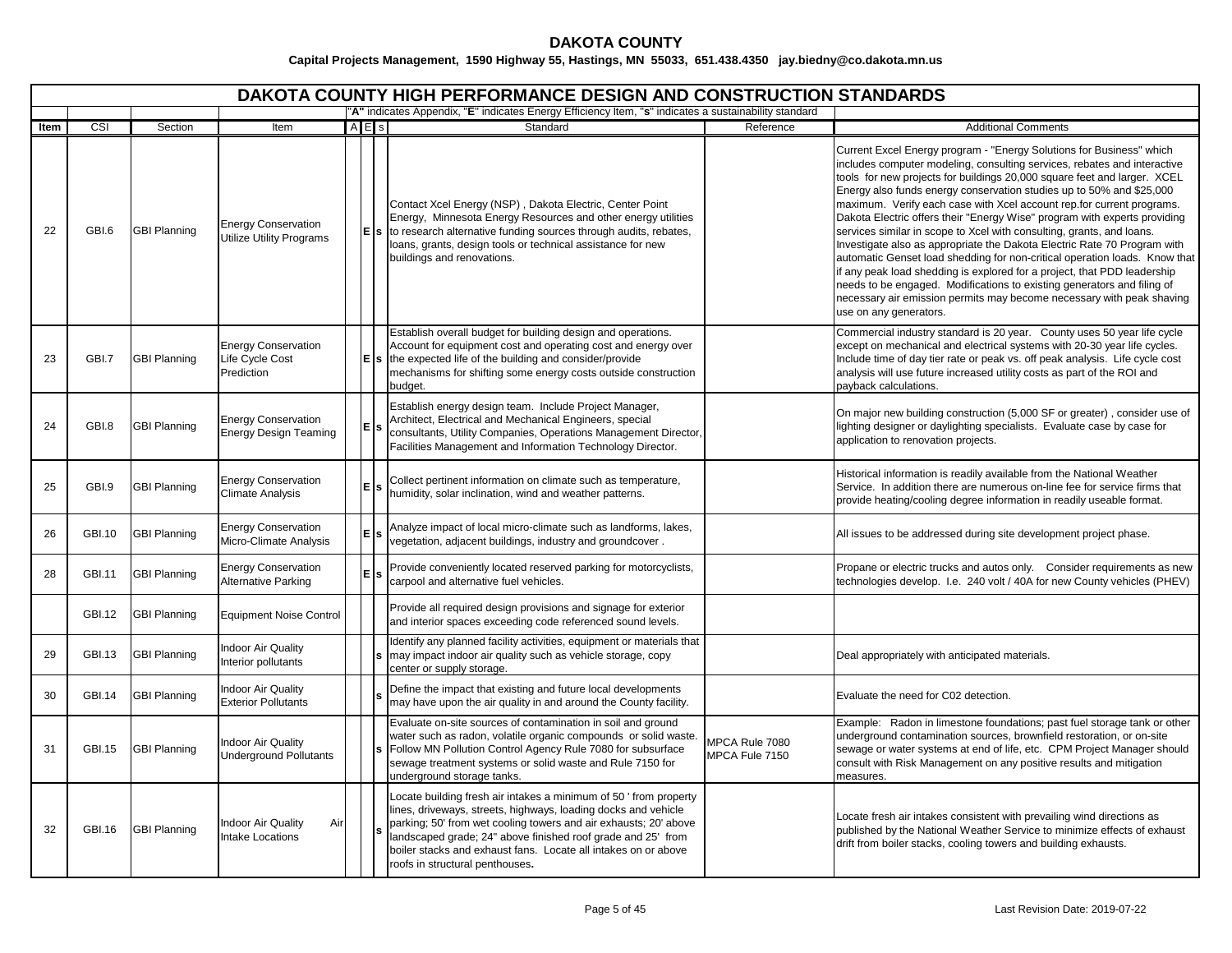|      |               |                            |                                                                      |   |        | DAKOTA COUNTY HIGH PERFORMANCE DESIGN AND CONSTRUCTION STANDARDS                                                                                                                                                                                                                                                                                                                                                                                                                                                                                                                     |                                            |                                                                                                                                                                                                                                                                                                                                                                                                                                                                                                                                                                                                                                                                                                                                                                                                                           |
|------|---------------|----------------------------|----------------------------------------------------------------------|---|--------|--------------------------------------------------------------------------------------------------------------------------------------------------------------------------------------------------------------------------------------------------------------------------------------------------------------------------------------------------------------------------------------------------------------------------------------------------------------------------------------------------------------------------------------------------------------------------------------|--------------------------------------------|---------------------------------------------------------------------------------------------------------------------------------------------------------------------------------------------------------------------------------------------------------------------------------------------------------------------------------------------------------------------------------------------------------------------------------------------------------------------------------------------------------------------------------------------------------------------------------------------------------------------------------------------------------------------------------------------------------------------------------------------------------------------------------------------------------------------------|
|      |               |                            |                                                                      |   |        | "A" indicates Appendix, "E" indicates Energy Efficiency Item, "s" indicates a sustainability standard                                                                                                                                                                                                                                                                                                                                                                                                                                                                                |                                            |                                                                                                                                                                                                                                                                                                                                                                                                                                                                                                                                                                                                                                                                                                                                                                                                                           |
| Item | CSI           | Section                    | Item                                                                 |   | A E s  | Standard                                                                                                                                                                                                                                                                                                                                                                                                                                                                                                                                                                             | Reference                                  | <b>Additional Comments</b>                                                                                                                                                                                                                                                                                                                                                                                                                                                                                                                                                                                                                                                                                                                                                                                                |
| 33   | <b>GBI.17</b> | <b>GBI Planning</b>        | <b>Indoor Air Quality</b><br><b>Air Treatment</b>                    |   |        | Assess the impact of outside air quality upon the design of air<br>filtration and treatment.                                                                                                                                                                                                                                                                                                                                                                                                                                                                                         |                                            | Example - Use of HEPA banks in areas with high particulate count. This<br>will also impact the volume and capacity of the air handling system, air<br>exchange rates and carbon dioxide monitoring/control.                                                                                                                                                                                                                                                                                                                                                                                                                                                                                                                                                                                                               |
| 34   | <b>GBI.18</b> | <b>GBI Planning</b>        | Indoor Air Quality<br><b>Mechanical System</b><br>Commissioning      | Α | $\sim$ | Commissioning using ASHRAE as guidelines.                                                                                                                                                                                                                                                                                                                                                                                                                                                                                                                                            |                                            | Obtain and use current copy of the ASHRAE commissioning guidelines.                                                                                                                                                                                                                                                                                                                                                                                                                                                                                                                                                                                                                                                                                                                                                       |
| 35   | <b>GBI.19</b> | <b>GBI Planning</b>        | <b>Water Conservation</b><br><b>Greywater Systems</b>                |   |        | Explore a greywater system to collect water from roofs, sinks and<br>showers, and reuse for toilet flushing or irrigation if local code<br>permits.                                                                                                                                                                                                                                                                                                                                                                                                                                  |                                            | Dakota County follows the MN State Building code. Special variance by<br>local jurisdiction is needed to implement this type of system. The Spring<br>Lake Gathering Center received special permission (with restrictions) from<br>State Dept. of Health for rainwater to flush toilets. This system is no longer<br>in use due to high maintenance cost.                                                                                                                                                                                                                                                                                                                                                                                                                                                                |
| 36   | <b>GBI.20</b> | <b>GBI Planning</b>        | <b>Water Conservation</b><br><b>Onsite Waste Treatment</b>           |   |        | Explore waste treatment using biological systems such as<br>constructed wetland instead of municipal wastewater treatment<br>plant.                                                                                                                                                                                                                                                                                                                                                                                                                                                  |                                            | Example: New highway shop outside existing metro or local municipal<br>sanitary and storm collection systems. Prove practicality for use in zoned<br>and existing waste collection areas. State Law Does Not permit in MUSA.                                                                                                                                                                                                                                                                                                                                                                                                                                                                                                                                                                                              |
| 37   | GBI.21        | <b>GBI Planning</b>        | <b>Waste Reduction</b><br><b>Existing Buildings Use</b>              |   |        | When planning new buildings, consider the reuse and renovation<br>of existing structures instead of building, purchasing temporary<br>and/or demolishing old.                                                                                                                                                                                                                                                                                                                                                                                                                        |                                            | Use existing structures if possible as temporary facilities during construction<br>phase.                                                                                                                                                                                                                                                                                                                                                                                                                                                                                                                                                                                                                                                                                                                                 |
| 38   | <b>GBI.22</b> | <b>GBI Planning</b>        | <b>Waste Reduction</b><br>Demolition                                 |   |        | For buildings being demolished, establish aggressive goals to<br>recycle or salvage as much as possible. Target 75%                                                                                                                                                                                                                                                                                                                                                                                                                                                                  |                                            | Use Deconstruction or moving approaches, versus Demolition methods and<br>Contractor incentives to achieve compliance.                                                                                                                                                                                                                                                                                                                                                                                                                                                                                                                                                                                                                                                                                                    |
| 39   | <b>GBI.23</b> | <b>GBI Planning</b>        | <b>Waste Reduction</b><br>Program Adequate<br><b>Recycling Space</b> |   |        | Identify materials to be recycled such as paper, aluminum, glass,<br>plastic bottles, cardboard, and food waste. Allocate space for<br>recycling for each floor or area in addition to required space at<br>loading dock.                                                                                                                                                                                                                                                                                                                                                            |                                            | Integrate recycling containers into convenient locations and build into<br>millwork where possible to maintain housekeeping of work areas. Use "3"<br>container system for waste/landfill; recycle (paper, plastic, etc); and<br>organics. Specific recycling specifications and procedures need to be<br>developed in operations.                                                                                                                                                                                                                                                                                                                                                                                                                                                                                        |
| 40   | <b>GBI.24</b> | <b>GBI Planning</b>        | <b>Waste Reduction</b><br><b>Construction Goals</b>                  |   |        | Program and continue existing County Construction recycling<br>initiative. Project Manager will evaluate local firms compliance<br>with 50% or greater recycled (non-landfilled) goal for each<br>project.                                                                                                                                                                                                                                                                                                                                                                           |                                            | Target is to reach 50% goal of non-landfilled waste. Need to resolve actual<br>recycled amount versus "alternative daily cover" used by recycling firms.<br>Hauler's reports for actual recycled content are required for each project.                                                                                                                                                                                                                                                                                                                                                                                                                                                                                                                                                                                   |
| 41   | <b>GBI.25</b> | <b>GBI Design</b><br>Phase | <b>GBI - Site Considerations</b>                                     |   |        | Preserve ecologically significant and/or sensitive areas of<br>vegetation, wildlife habitat and topography.                                                                                                                                                                                                                                                                                                                                                                                                                                                                          |                                            | Recognize during site selections that location of site in developed areas<br>may not be conducive to application of sustainable site guidelines.                                                                                                                                                                                                                                                                                                                                                                                                                                                                                                                                                                                                                                                                          |
| 42   | GBI.26        | GBI Design<br>Phase        | GBI - Site Green Spaces                                              |   |        | Provide green space, minimize area of site dedicated to building,<br>parking, and access roads.                                                                                                                                                                                                                                                                                                                                                                                                                                                                                      |                                            | Consult with Soil & Water Conservation District (SWCD) concerning site<br>development intensity. Maximize open space - be as inclusive as possible.                                                                                                                                                                                                                                                                                                                                                                                                                                                                                                                                                                                                                                                                       |
| 43   | <b>GBI.27</b> | <b>GBI Design</b><br>Phase | GBI - Site Water<br>Retention                                        | Α |        | Use Dakota County Best Management Practices (BMP) for<br>rainwater. Comply with all National Pollutant Discharge<br>Elimination System (NPDES) requirements. Retain rainwater on<br>site instead of discharging into storm sewers. Use permeable<br>s surfaces and limit the amount of impervious surfaces such as<br>parking areas to allow rainwater to penetrate and remain on site.<br>Use additional innovative site practices whenever feasible. (See<br>Appendix example - Model Vermillion River Watershed -<br>VRWJPO Standards additional other resources and references.) | Dakota County BMP's<br><b>MPCA</b> website | Fully comply with NPDES Storm-water Permit for Construction Activity - see<br>MPCA website. Separate construction permit is required for one or more<br>acre of project area. Permit is not required to resurface parking lots, but is<br>required if pavement is completely removed and base regraded. For any<br>major new project site improvements: The Soil and Water Conservation<br>District will be consulted during the following project phases: end of<br>Schematic Design (basically a notice the project is starting), Design<br>Development and 50% Construction Documents to ensure that current<br>storm water standards are implemented where possible. Low Impact<br>(Storm Water) Development Standards (LID) checklist as adopted by the<br>County Board will be used when appropriate for a project. |
| 44   | <b>GBI.28</b> | <b>GBI Design</b><br>Phase | <b>GBI - Site Connectivity</b>                                       |   |        | Design site to reconnect fragmented landscapes and establish<br>contiguous networks with other natural systems both within the<br>site and beyond its boundaries.                                                                                                                                                                                                                                                                                                                                                                                                                    |                                            | Coordinate with County Planning & Natural Resources groups as needed.                                                                                                                                                                                                                                                                                                                                                                                                                                                                                                                                                                                                                                                                                                                                                     |
| 45   | <b>GBI.29</b> | <b>GBI Design</b><br>Phase | <b>GBI - Site Orientation</b>                                        |   |        | Minimize site disruptions by siting building correctly to create<br>favorable traffic patterns.                                                                                                                                                                                                                                                                                                                                                                                                                                                                                      |                                            | Balance these patterns with energy effeciency goals.                                                                                                                                                                                                                                                                                                                                                                                                                                                                                                                                                                                                                                                                                                                                                                      |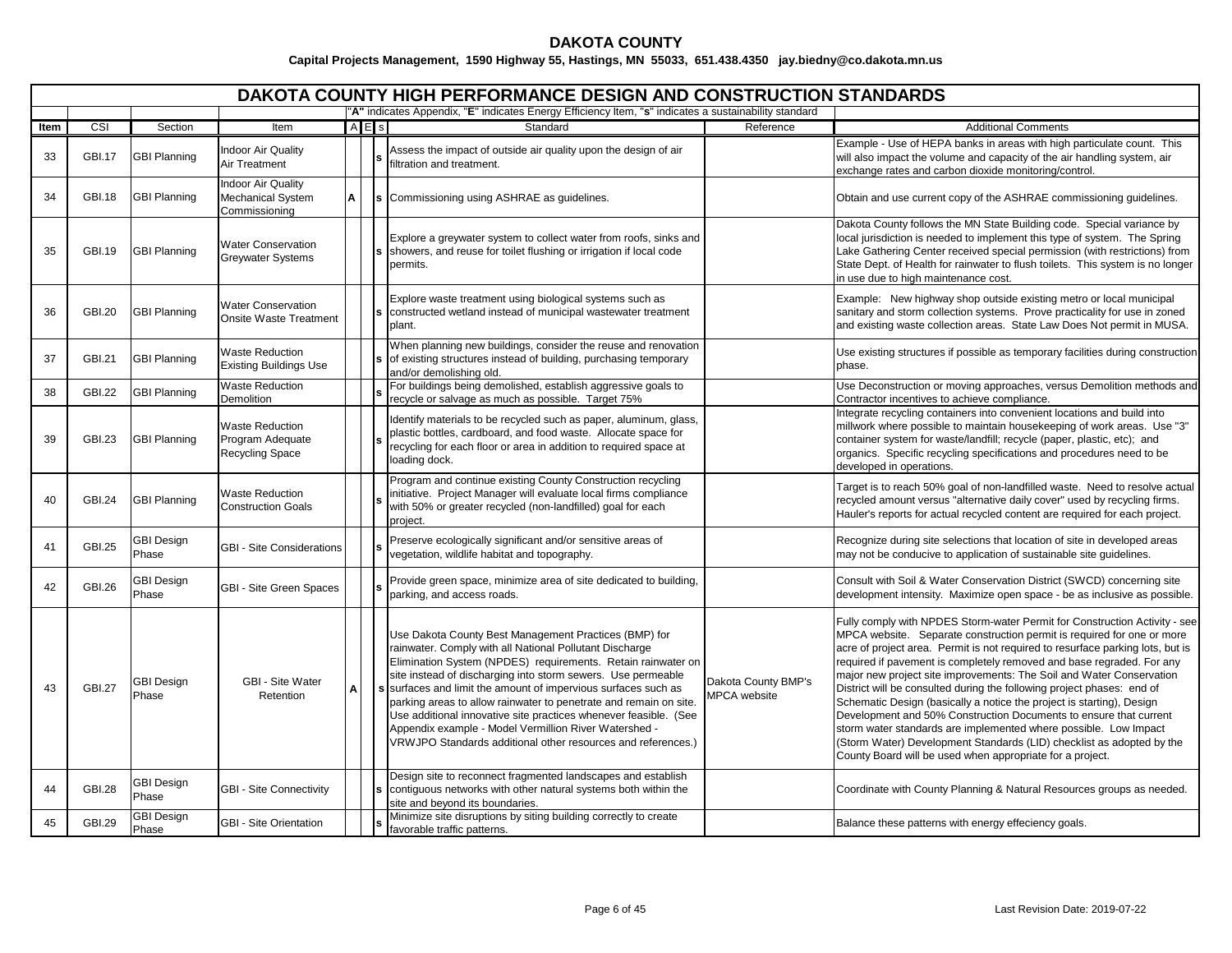|      | DAKOTA COUNTY HIGH PERFORMANCE DESIGN AND CONSTRUCTION STANDARDS<br>"A" indicates Appendix, "E" indicates Energy Efficiency Item, "s" indicates a sustainability standard |                            |                                                   |           |  |                                                                                                                                                                                                                                                                                                                                                                                                                                                                                                                                                                                                                                |                                                                                                       |                                                                                                                                                                                                                                                 |  |  |  |  |  |
|------|---------------------------------------------------------------------------------------------------------------------------------------------------------------------------|----------------------------|---------------------------------------------------|-----------|--|--------------------------------------------------------------------------------------------------------------------------------------------------------------------------------------------------------------------------------------------------------------------------------------------------------------------------------------------------------------------------------------------------------------------------------------------------------------------------------------------------------------------------------------------------------------------------------------------------------------------------------|-------------------------------------------------------------------------------------------------------|-------------------------------------------------------------------------------------------------------------------------------------------------------------------------------------------------------------------------------------------------|--|--|--|--|--|
|      | CSI                                                                                                                                                                       |                            |                                                   | $A \nE$ s |  | Standard                                                                                                                                                                                                                                                                                                                                                                                                                                                                                                                                                                                                                       | Reference                                                                                             | <b>Additional Comments</b>                                                                                                                                                                                                                      |  |  |  |  |  |
| Item |                                                                                                                                                                           | Section                    | Item                                              |           |  |                                                                                                                                                                                                                                                                                                                                                                                                                                                                                                                                                                                                                                |                                                                                                       |                                                                                                                                                                                                                                                 |  |  |  |  |  |
| 46   | GBI.30                                                                                                                                                                    | <b>GBI Design</b><br>Phase | GBI - Building Orientation                        |           |  | Optimize building placement and configuration to take advantage<br>of solar energy and prevailing winds. Preferred main entry<br>orientation is to the south or east for safety during winter. Work<br>closely with fenestration orientation for daylighting.                                                                                                                                                                                                                                                                                                                                                                  |                                                                                                       | Coordinate with other related items.                                                                                                                                                                                                            |  |  |  |  |  |
| 47   | GBI.31                                                                                                                                                                    | <b>GBI Design</b><br>Phase | GBI - Landscaping                                 |           |  | Use varieties of native trees, shrubs and plants to minimize<br>maintenance, reduce yard waste and decrease water<br>consumption. Use disease and insect resistant varieties.                                                                                                                                                                                                                                                                                                                                                                                                                                                  |                                                                                                       | Focus is upon locally produced materials and native plant species for<br>disease and drought resistance. Use nursery stock from growers within a<br>100 mile radius. Ash trees are prohibited in all designs.                                   |  |  |  |  |  |
| 48   | GBI.32                                                                                                                                                                    | GBI Design<br>Phase        | GBI - Site Landscaping                            |           |  | Specify plant materials that are native and tolerant to local<br>conditions. Protect and preserve mature trees when possible.<br>Specify MPCA's Best Management Practices for soil erosion<br>control. Specify locally produced yard waste or manure compost<br>for soil amendments. Specify reuse of any onsite materials.<br>Specify that all cleared materials be recycled or chipped and<br>composted for re-use. SWCD - Provide multi-functional<br>landscaping where possible to enhance site water retention. A<br>maximum 25% of landscaped areas will be manicured lawns.<br>Seek variance from local Code as needed. | <b>MPCA's Best</b><br><b>Management Practices</b>                                                     | Focus is upon locally produced materials and native plant species for<br>disease and drought resistance. Use nursery stock from growers within a<br>100 mile radius.                                                                            |  |  |  |  |  |
|      | GBI.33                                                                                                                                                                    | Not Used                   |                                                   |           |  |                                                                                                                                                                                                                                                                                                                                                                                                                                                                                                                                                                                                                                |                                                                                                       |                                                                                                                                                                                                                                                 |  |  |  |  |  |
|      | GBI.34                                                                                                                                                                    | Not Used                   |                                                   |           |  |                                                                                                                                                                                                                                                                                                                                                                                                                                                                                                                                                                                                                                |                                                                                                       |                                                                                                                                                                                                                                                 |  |  |  |  |  |
| 49   | <b>GBI.35</b>                                                                                                                                                             | <b>GBI Design</b><br>Phase | GBI - Water<br>Conservation                       |           |  | Use efficient irrigation systems that are no longer needed once<br>plants are established.                                                                                                                                                                                                                                                                                                                                                                                                                                                                                                                                     |                                                                                                       | Minimize use of municipal or well water systems. Use rain gauge and<br>programmed controlled irrigation control systems.                                                                                                                        |  |  |  |  |  |
| 50   | <b>GBI.36</b>                                                                                                                                                             | GBI Design<br>Phase        | <b>GBI - Site Mass Transit</b>                    |           |  | If building is located near MTVA or MTA bus stop, future light rail<br>s stop or bike trail system, provide a landscaped pedestrian<br>connection between stop shelter and building.                                                                                                                                                                                                                                                                                                                                                                                                                                           |                                                                                                       |                                                                                                                                                                                                                                                 |  |  |  |  |  |
| 51   | <b>GBI.37</b>                                                                                                                                                             | <b>GBI Design</b><br>Phase | GBI - Site Pest Mgmt.                             |           |  | Use integrated pest management system to reduce cost and the<br>environmental effects of chemical applications.                                                                                                                                                                                                                                                                                                                                                                                                                                                                                                                |                                                                                                       | Spot address pest problems when and if they occur.                                                                                                                                                                                              |  |  |  |  |  |
| 52   | <b>GBI.38</b>                                                                                                                                                             | <b>GBI Design</b><br>Phase | GBI - Energy Tracking                             | E         |  | The County has an enterprise wide energy tracking system that<br>allows Operations to find anomolies in our energy use.                                                                                                                                                                                                                                                                                                                                                                                                                                                                                                        |                                                                                                       | Coordinate locations of any sensors needed to extend energy management<br>system with Operations.                                                                                                                                               |  |  |  |  |  |
| 53   | GBI.39                                                                                                                                                                    | <b>GBI Design</b><br>Phase | GBI - Energy<br>Conservation                      | E         |  | Run a building energy use profile. Right size HVAC equipment<br>and ductwork to take advantage of reduced internal heat loads.                                                                                                                                                                                                                                                                                                                                                                                                                                                                                                 |                                                                                                       | Use this strategy to reduce energy consumption through accurate sizing of<br>boilers, chiller, towers, emergency generators and Information Technology<br>(IT) support mechanical equipment.                                                    |  |  |  |  |  |
| 54   | <b>GBI.40</b>                                                                                                                                                             | <b>GBI Design</b><br>Phase | GBI - Energy Daylighting                          | E         |  | Maximize opportunities to daylight the building. Specify skylights,<br>light shelves or light scoops, clerestories, etc. to daylight building<br>s naturally and conserve electrical energy. Use only high insulating<br>triple glazed curtain wall systems or R20 Fiberglass Translucent<br>Panels.                                                                                                                                                                                                                                                                                                                           | Kalwall Corporation -<br>System 7550 Curtainwall.<br><b>Fiberglass Translucent</b><br>Nanogel Panels. | For renovations - restore daylighting features. Avoid blocking natural light<br>by changing floor plans or interior spaces.                                                                                                                     |  |  |  |  |  |
| 55   | <b>GBI.41</b>                                                                                                                                                             | GBI Design<br>Phase        | GBI - Energy Shading                              | E         |  | Specify shading mechanisms, overhangs, etc. to reduce solar<br>gain during peak cooling months to conserve energy.                                                                                                                                                                                                                                                                                                                                                                                                                                                                                                             |                                                                                                       | Cooling season for commercial buildings is April through September for<br>Minnesota. Shades cannot interfere with window cleaning.                                                                                                              |  |  |  |  |  |
| 56   | <b>GBI.42</b>                                                                                                                                                             | GBI Design<br>Phase        | <b>GBI - Natural Ventilation</b>                  | E         |  | For small buildings (15,000 square feet and smaller), consider<br>s natural ventilation using operable windows and skylights. Use<br>only with Owner written approval.                                                                                                                                                                                                                                                                                                                                                                                                                                                         |                                                                                                       | Interlock window contacts with pressurized cooling systems e.g. Air<br>conditioning will not operate unless all windows are closed and latched. All<br>buildings with operable windows will have a full reporting security system<br>installed. |  |  |  |  |  |
| 57   | <b>GBI.43</b>                                                                                                                                                             | <b>GBI Design</b><br>Phase | GBI - Energy Vegetation                           | lЕ        |  | Use plant vegetation materials to protect building envelope in the<br>winter from wind and solar gain in the summer.                                                                                                                                                                                                                                                                                                                                                                                                                                                                                                           |                                                                                                       | Coordinate with Security initiatives requiring plantings clear of certain<br>structures.                                                                                                                                                        |  |  |  |  |  |
| 58   | <b>GBI.44</b>                                                                                                                                                             | <b>GBI Design</b><br>Phase | GBI - Indoor Air Quality<br>Order of Construction |           |  | Specify that all wet and odor producing work be completed prior<br>to dry work.                                                                                                                                                                                                                                                                                                                                                                                                                                                                                                                                                |                                                                                                       |                                                                                                                                                                                                                                                 |  |  |  |  |  |
| 59   | <b>GBI.45</b>                                                                                                                                                             | GBI Design<br>Phase        | GBI - Indoor Air Quality<br>Code                  |           |  | Specify ventilation systems to meet or exceed current ASHRAE<br>62.1 Ventilation Standards for Acceptable Indoor Air Quality.                                                                                                                                                                                                                                                                                                                                                                                                                                                                                                  | ASHRAE 62.1                                                                                           | Use most recent or sensible version of adopted ASHRAE standards.                                                                                                                                                                                |  |  |  |  |  |
| 60   | GBI.46                                                                                                                                                                    | <b>GBI Design</b><br>Phase | GBI - Indoor Air Quality<br><b>Air Filtration</b> |           |  | Specify air cleaning and filtration systems that meet or exceed<br>the efficiency ratings of ASHRAE Standard 52.1, Method of<br>Testing General Ventilation Air Cleaning Devices for Removal<br>Efficiency by Particle Size Building Air Filtration will meet or<br>exceed MERV rating of 15.                                                                                                                                                                                                                                                                                                                                  | <b>ASHRAE Standard 52.1</b>                                                                           | Ventilation system will be sized to compensate for high level filtration<br>pressure-volume drop.                                                                                                                                               |  |  |  |  |  |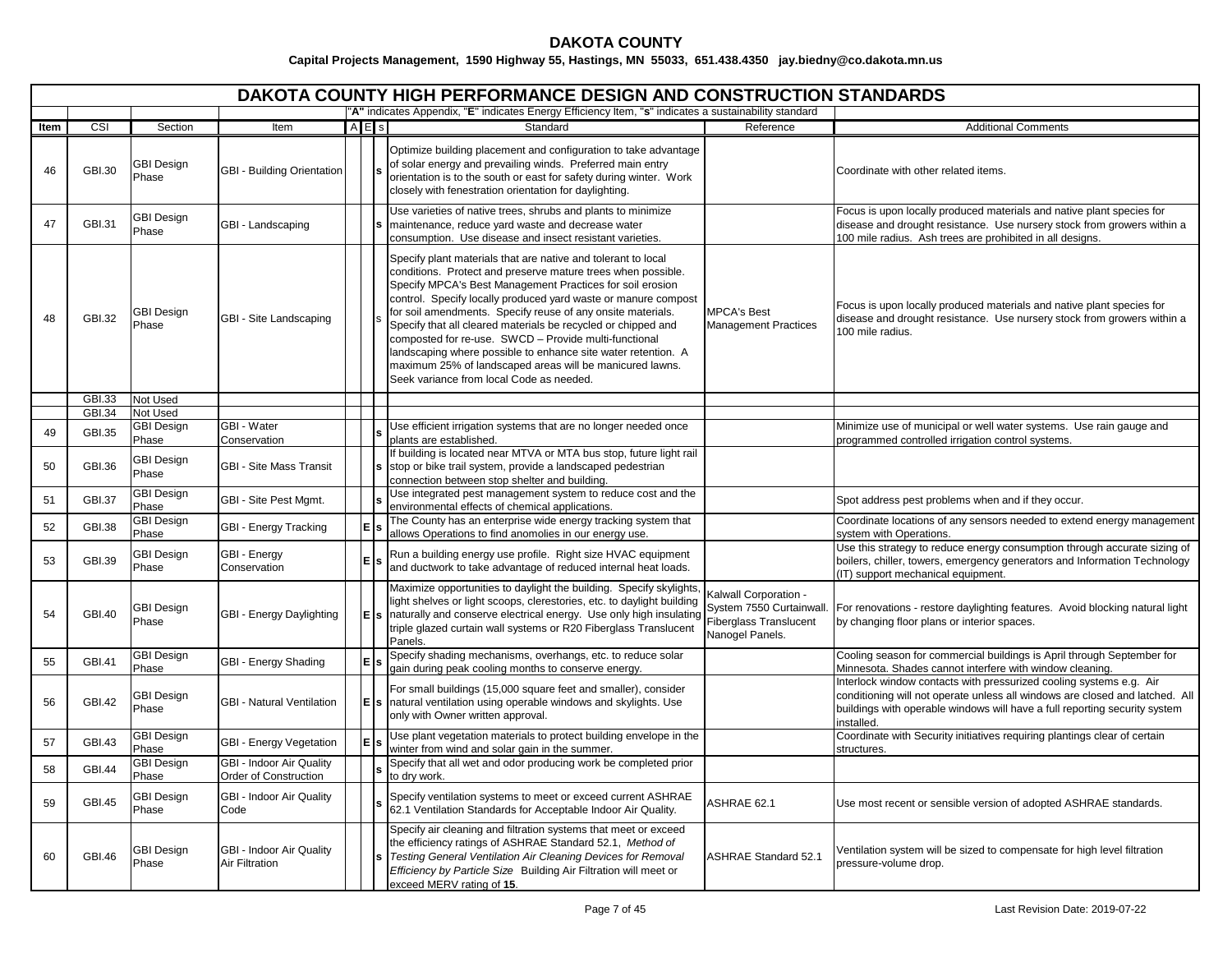# **DAKOTA COUNTY**

|      | <b>DAKOTA COUNTY HIGH PERFORMANCE DESIGN AND CONSTRUCTION STANDARDS</b><br>"A" indicates Appendix, "E" indicates Energy Efficiency Item, "s" indicates a sustainability standard |                                       |                                                              |      |           |                                                                                                                                                                                                                                                                                                                                                                                                                                                                                                                                                                                                                                                                                                                                                                                                                           |                            |                                                                                                                                                                                                                                                                                                                                                             |  |  |  |  |
|------|----------------------------------------------------------------------------------------------------------------------------------------------------------------------------------|---------------------------------------|--------------------------------------------------------------|------|-----------|---------------------------------------------------------------------------------------------------------------------------------------------------------------------------------------------------------------------------------------------------------------------------------------------------------------------------------------------------------------------------------------------------------------------------------------------------------------------------------------------------------------------------------------------------------------------------------------------------------------------------------------------------------------------------------------------------------------------------------------------------------------------------------------------------------------------------|----------------------------|-------------------------------------------------------------------------------------------------------------------------------------------------------------------------------------------------------------------------------------------------------------------------------------------------------------------------------------------------------------|--|--|--|--|
|      |                                                                                                                                                                                  |                                       |                                                              |      |           |                                                                                                                                                                                                                                                                                                                                                                                                                                                                                                                                                                                                                                                                                                                                                                                                                           |                            |                                                                                                                                                                                                                                                                                                                                                             |  |  |  |  |
| ltem | $\overline{\text{CSI}}$                                                                                                                                                          | Section                               | Item                                                         |      | $A \nE$ s | Standard                                                                                                                                                                                                                                                                                                                                                                                                                                                                                                                                                                                                                                                                                                                                                                                                                  | Reference                  | <b>Additional Comments</b>                                                                                                                                                                                                                                                                                                                                  |  |  |  |  |
| 61   | <b>GBI.47</b>                                                                                                                                                                    | <b>GBI Design</b><br>Phase            | GBI - Indoor Air Quality<br>Spot or Temporary<br>Ventilation |      | lΕl       | Specify that temporary ventilation be used during construction<br>activities and that permanent HVACR systems cannot be used<br>until Owner approves in writing. If permanent heating or cooling<br>coils become dirty - they will be replaced with "new". Permanent<br>spot or special ventilation will be provided as noted. Spot<br>ventilation will be controlled locally and used only when<br>equipment is in operation.                                                                                                                                                                                                                                                                                                                                                                                            |                            | Permanently ventilate blueprint and large copier rooms directly to the<br>outside. Interconnect fan and damper operation to equipment operation.<br>Address ventilation issue when new equipment is added to office areas. Do<br>not relocate specially ventilated equipment until ventilation issues are<br>formally addressed for new equipment location. |  |  |  |  |
| 61.1 | <b>GBI.48</b>                                                                                                                                                                    | <b>GBI Design</b><br>Phase            | GBI - Indoor Air Quality<br><b>Special Equipment</b>         |      |           | In the presences of wood shop dust, cement testing chambers,<br>paint booths and other confined areas, special dedicated<br>collection/mitigation systems may be required. Note OSHA silica<br>standards in OSHA's 29 CFR 1926.1153.                                                                                                                                                                                                                                                                                                                                                                                                                                                                                                                                                                                      | OSHA's 29 CFR<br>1926.1153 | Specify special filtration/collection systems as needed. Example: New<br>sawdust and silica (portland cement) collection systems are being used at<br>the Empire Additions (MFOS Ph.1) project.                                                                                                                                                             |  |  |  |  |
| 62   | <b>GBI.49</b>                                                                                                                                                                    | GBI Design<br>Phase                   | GBI - Indoor Air Quality<br>Carpet                           |      |           | Specify carpet and flooring materials are off-gassed prior to<br>installation to reduce emissions. Use factory-cured water based<br>carpet adhesive or no/low VOC adhesive products only.                                                                                                                                                                                                                                                                                                                                                                                                                                                                                                                                                                                                                                 |                            |                                                                                                                                                                                                                                                                                                                                                             |  |  |  |  |
| 63   | GBI.50                                                                                                                                                                           | GBI Design<br>Phase                   | <b>GBI - Building Materials</b>                              |      |           | Specify building materials and products based on their full<br>environmental life-cycle. Use County sustainable materials<br>wherever possible (embeded within these standards with the "s"<br>column designation).                                                                                                                                                                                                                                                                                                                                                                                                                                                                                                                                                                                                       |                            | Include all environmental requirements in the bid documents. Require that<br>Manufactures certify in writing that materials comply with these<br>requirements.                                                                                                                                                                                              |  |  |  |  |
| 64   | <b>GBI.51</b>                                                                                                                                                                    | <b>GBI Design</b><br>Phase            | <b>GBI - Building Materials</b>                              | A EI |           | Architects and Engineers should always make environmentally<br>responsible choices regarding new building materials and the<br>disposal of discarded products. Safe use of recycled materials<br>need to be maximized within the project requirements. Evaluate<br>building materials and products based on full environmental life<br>cycle. Use recycled content building materials; wood from<br>sustainably-managed forests; materials from renewable<br>resources and avoid materials from scarce or nonrenewable<br>resources; materials from manufacturing plants that are energy<br>and water efficient, reuse waste in production and reduce air<br>emissions; minimal packaging; local manufacturers when<br>possible; paints, adhesives and sealants that are low emitting;<br>durable long-lasting materials. |                            | To reduce transportation energy costs and emissions, 1st choice will be<br>manufacturers or local products within a 200 mile radius of Dakota County.<br>This includes brick, stone, concrete products, interior finishes and<br>furnishings.                                                                                                               |  |  |  |  |
| 65   | GBI.52                                                                                                                                                                           | <b>GBI Design</b><br>Phase            | <b>GBI - Waste Reduction</b>                                 |      |           | Specify construction waste recycling. Use County standard<br>specification as per County's General Conditions (Art. G-18).                                                                                                                                                                                                                                                                                                                                                                                                                                                                                                                                                                                                                                                                                                |                            | Adapt County specification to specific project conditions.                                                                                                                                                                                                                                                                                                  |  |  |  |  |
| 66   | ACCOM.1                                                                                                                                                                          | Accommodation                         | Accessible Door<br>Operators                                 |      |           | Provide hardwired electric push button type door operators on all<br>main entrances that are open to the general public. These are<br>limited only to exterior entrances. Do not use "pressure sensitive<br>and dependent pull type units."                                                                                                                                                                                                                                                                                                                                                                                                                                                                                                                                                                               |                            |                                                                                                                                                                                                                                                                                                                                                             |  |  |  |  |
| 67   |                                                                                                                                                                                  | ACCOM.2 Accommodation Lactation Areas |                                                              | A    |           | Provide designated private area for nursing mothers to use<br>lactation equipment to meet or exceed code requirements.<br>County prefers to include a countertop with sink, a wall mirror,<br>area for a table and chair, space for a locking refridgerator (or<br>similar) and a 120 volt receptacle. No toilet is preferred. Provide<br>OCCUPIED - VACANT" lock actuated signage on all new doors.                                                                                                                                                                                                                                                                                                                                                                                                                      |                            | Identify in space program for new buildings and major renovations.<br>Lactation rooms to be used primarily by County staff, and can be located in<br>staff only areas, not accessible to the public.                                                                                                                                                        |  |  |  |  |
| 68   |                                                                                                                                                                                  | ACCOM.3 Accommodation Wellness Room   |                                                              |      |           | Provide minimum of one room per building. In multi-story<br>buildings, provide one per floor. Space required: One standard<br>office sized room, no sidelight, no outside window.                                                                                                                                                                                                                                                                                                                                                                                                                                                                                                                                                                                                                                         |                            | Furniture to include healthcare recliner, side table and table lamp on<br>dimmer.                                                                                                                                                                                                                                                                           |  |  |  |  |
| 68   |                                                                                                                                                                                  |                                       | ACCOM.4 Accommodation Lavatory Reinforcement                 |      |           | Provide adequate supports in public restroom vanities and<br>lavatories to accommodate the same weight per lavatory as<br>waterclosets in the event persons climb onto them.                                                                                                                                                                                                                                                                                                                                                                                                                                                                                                                                                                                                                                              |                            | The public has been known to bathe/wash in our public restroom sinks.                                                                                                                                                                                                                                                                                       |  |  |  |  |
| 69   | 010000.01 All                                                                                                                                                                    |                                       | Alternates                                                   |      |           | Use alternates unless Owner specifies otherwise.                                                                                                                                                                                                                                                                                                                                                                                                                                                                                                                                                                                                                                                                                                                                                                          |                            | Alternates are recommended and included as part of value engineering.<br>They can total up to 5% of the construction budget.                                                                                                                                                                                                                                |  |  |  |  |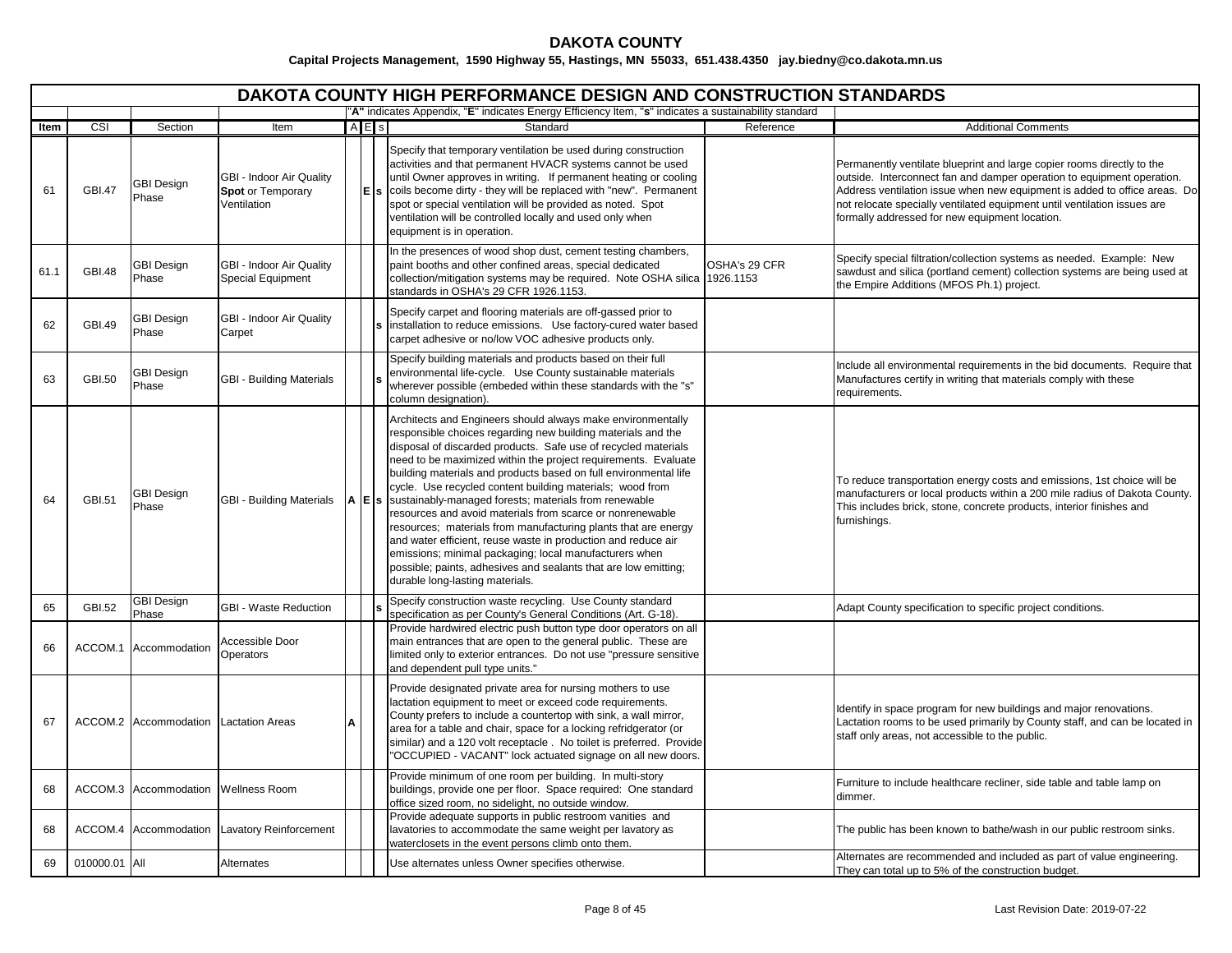# **DAKOTA COUNTY**

|      | DAKOTA COUNTY HIGH PERFORMANCE DESIGN AND CONSTRUCTION STANDARDS<br>"A" indicates Appendix, "E" indicates Energy Efficiency Item, "s" indicates a sustainability standard |         |                                                        |           |                                                                                                                                                                                                                                                                                                                                                                                                                                                                                                                                             |                     |                                                                                                                                                                                                                                                                                                                                                                                                                                                                                                            |  |  |  |  |  |
|------|---------------------------------------------------------------------------------------------------------------------------------------------------------------------------|---------|--------------------------------------------------------|-----------|---------------------------------------------------------------------------------------------------------------------------------------------------------------------------------------------------------------------------------------------------------------------------------------------------------------------------------------------------------------------------------------------------------------------------------------------------------------------------------------------------------------------------------------------|---------------------|------------------------------------------------------------------------------------------------------------------------------------------------------------------------------------------------------------------------------------------------------------------------------------------------------------------------------------------------------------------------------------------------------------------------------------------------------------------------------------------------------------|--|--|--|--|--|
|      |                                                                                                                                                                           |         |                                                        |           |                                                                                                                                                                                                                                                                                                                                                                                                                                                                                                                                             |                     |                                                                                                                                                                                                                                                                                                                                                                                                                                                                                                            |  |  |  |  |  |
| Item | CSI                                                                                                                                                                       | Section | Item                                                   | $A \nE$ s | Standard                                                                                                                                                                                                                                                                                                                                                                                                                                                                                                                                    | Reference           | <b>Additional Comments</b>                                                                                                                                                                                                                                                                                                                                                                                                                                                                                 |  |  |  |  |  |
| 70   | 010000.02 All                                                                                                                                                             |         | <b>Bid Advertisement and</b><br><b>Official Notice</b> |           | Owner Furnishes and Advertises. Use/Modify Owner furnished -<br>adapt to project. Bid notice must include basic project scope,<br>bonding requirements, bid date and time and County or<br>Consultant contact. Competitive bids will be advertised for three<br>consecutive weeks in the official County designated paper. All<br>projects over \$50,000 are advertised 2 consecutive weeks. -<br>Major Projects minimum 3 consecutive weeks with bids due one<br>week following last advertisement.                                        | County Policy #2751 | Owner's Project Manager will send bid notice to publisher. Depending on<br>the project size, bids will be advertised two or three times in consecutive<br>weeks. Bids will be opened one week following the last official notice.<br>Include in the Bid Notice the date when it is anticipated that County Board<br>action will be taken for award. This process is transitioning to web only.                                                                                                             |  |  |  |  |  |
| 71   | 010000.03 All                                                                                                                                                             |         | <b>Bid Form</b>                                        |           | Use Owner furnished - adapt to project.                                                                                                                                                                                                                                                                                                                                                                                                                                                                                                     |                     | Owner will determine how many bid packages there will be. Owner may<br>choose to bid packages separately.                                                                                                                                                                                                                                                                                                                                                                                                  |  |  |  |  |  |
| 72   | 010000.04 All                                                                                                                                                             |         | <b>Bidder Instructions</b>                             |           | Use Owner furnished only.                                                                                                                                                                                                                                                                                                                                                                                                                                                                                                                   |                     | Owner will provide Instructions to Bidders for Project. Specifications<br>section 10000 must reflect this.                                                                                                                                                                                                                                                                                                                                                                                                 |  |  |  |  |  |
| 73   | 010000.05 All                                                                                                                                                             |         | <b>Building Permit</b>                                 |           | The Contractor shall pay for the building permit and invoice<br>directly to the Owner at cost without mark-up. This cost shall be<br>excluded from the Contract. Copies of all building permit<br>information shall be attached to the invoice and submitted to the<br>Owner. All other permits and licenses required by all other<br>agencies shall be obtained and paid for by the Contractor.<br>Escrow account payments shall be at the Contractor's expense<br>and shall not be passed on to the Owner as this money is<br>refundable. |                     | The Contractor shall obtain the building permit fees required for the project<br>from the City or jurisdiction in which the project occurs. Additional fees may<br>be required from other agencies as they apply to the project.                                                                                                                                                                                                                                                                           |  |  |  |  |  |
| 73.1 | 010000.06 All                                                                                                                                                             |         | SAC/WAC                                                |           | The Contractor shall complete forms, pay for SAC/WAC charges,<br>and invoice directly to the Owner at cost without mark-up. This<br>cost shall be excluded from the Contract. Past SAC/WAC site<br>credits will be transferred from any existing buildings on the site<br>and be applied to new construction.                                                                                                                                                                                                                               |                     | The Contractor shall obtain the SAC/WAC charges required for the project<br>from the City or jurisdiction in which the project occurs. For the required<br>State Dept. of Health plan review, the Architect shall submit the application<br>and the Owner will pay the plan review fee. See also item # 220000.                                                                                                                                                                                            |  |  |  |  |  |
| 74   | 010000.07 All                                                                                                                                                             |         | Housekeeping                                           |           | Sites to be kept clean and safe at all times. Specific requirements<br>will be included in Owner General Conditions.                                                                                                                                                                                                                                                                                                                                                                                                                        |                     | All cleaning during construction is by the General Contractor. All<br>construction areas will be thoroughly cleaned up to the Owner's satisfaction<br>prior to the end of the work shift every Friday. Final Cleaning following<br>construction is by Contractor, just before Owner occupancy. Once Owner<br>has begun furniture installation, housekeeping is performed by the Owner<br>for completed areas. The Project Manager notifies operations staff when<br>Owner permanent cleaning should begin. |  |  |  |  |  |
| 75   | 010000.08 All                                                                                                                                                             |         | Close-out                                              |           | Contractor/Architect complete and submit Owner checklist                                                                                                                                                                                                                                                                                                                                                                                                                                                                                    |                     | County furnishes check list of project closeout requirements to A/E & GC                                                                                                                                                                                                                                                                                                                                                                                                                                   |  |  |  |  |  |
| 76   | 010000.09 All                                                                                                                                                             |         | Closet - Maintenance<br>Storage                        |           | Owner provides standard layout for design by Architect and as<br>prescribed in the building program.                                                                                                                                                                                                                                                                                                                                                                                                                                        |                     | Program space to be defined by Owner building by building.                                                                                                                                                                                                                                                                                                                                                                                                                                                 |  |  |  |  |  |
| 77   | 010000.10 All                                                                                                                                                             |         | Closets - Custodial                                    |           | Prescribed in building program. Owner reviews design by<br>Architect. For new construction and major renovations provide<br>custodial closet and separate storage adjacent to restrooms.                                                                                                                                                                                                                                                                                                                                                    |                     | Program minimum of 100 square feet per 25,000 square feet of space.<br>For multistory buildings in excess of 75,000 square feet, a 150 square foot<br>closet will be located on the main floor with trench drain and volume hot<br>water access. CPM Project Manager should confirm the trench drain<br>requirement with the Bldg. Services Mgr. as they may only ask for a "slop<br>sink" instead.                                                                                                        |  |  |  |  |  |
| 78   | 010000.11 All                                                                                                                                                             |         | Closets - Data/Telecom                                 |           | Owner approves design by Architect - building by building as<br>prescribed in the building program. System must include Main<br>Point of Presence (MPOP) and distribution closets as required.                                                                                                                                                                                                                                                                                                                                              |                     | MPOP size, shape and location shall be approved by Owner's IT<br>Department. Program minimum of 150 square feet per 25,000 square feet<br>of space or floor for distribution closets. Closets shall be centrally located<br>on floor to minimize horizonal cable runs. Dedicated telecom/data rooms<br>shall be provided that are central, secured and 100% environmentally<br>controlled and powered 24-7. Confirm specific size, location and needs<br>with Owner.                                       |  |  |  |  |  |
| 79   | 010000.12 All                                                                                                                                                             |         | Closets - Equip. Storage                               |           | Exterior access for gasoline powered maintenance equipment.<br>Consider indoor bicycle parking area for staff.                                                                                                                                                                                                                                                                                                                                                                                                                              |                     | Owner approves location and size.                                                                                                                                                                                                                                                                                                                                                                                                                                                                          |  |  |  |  |  |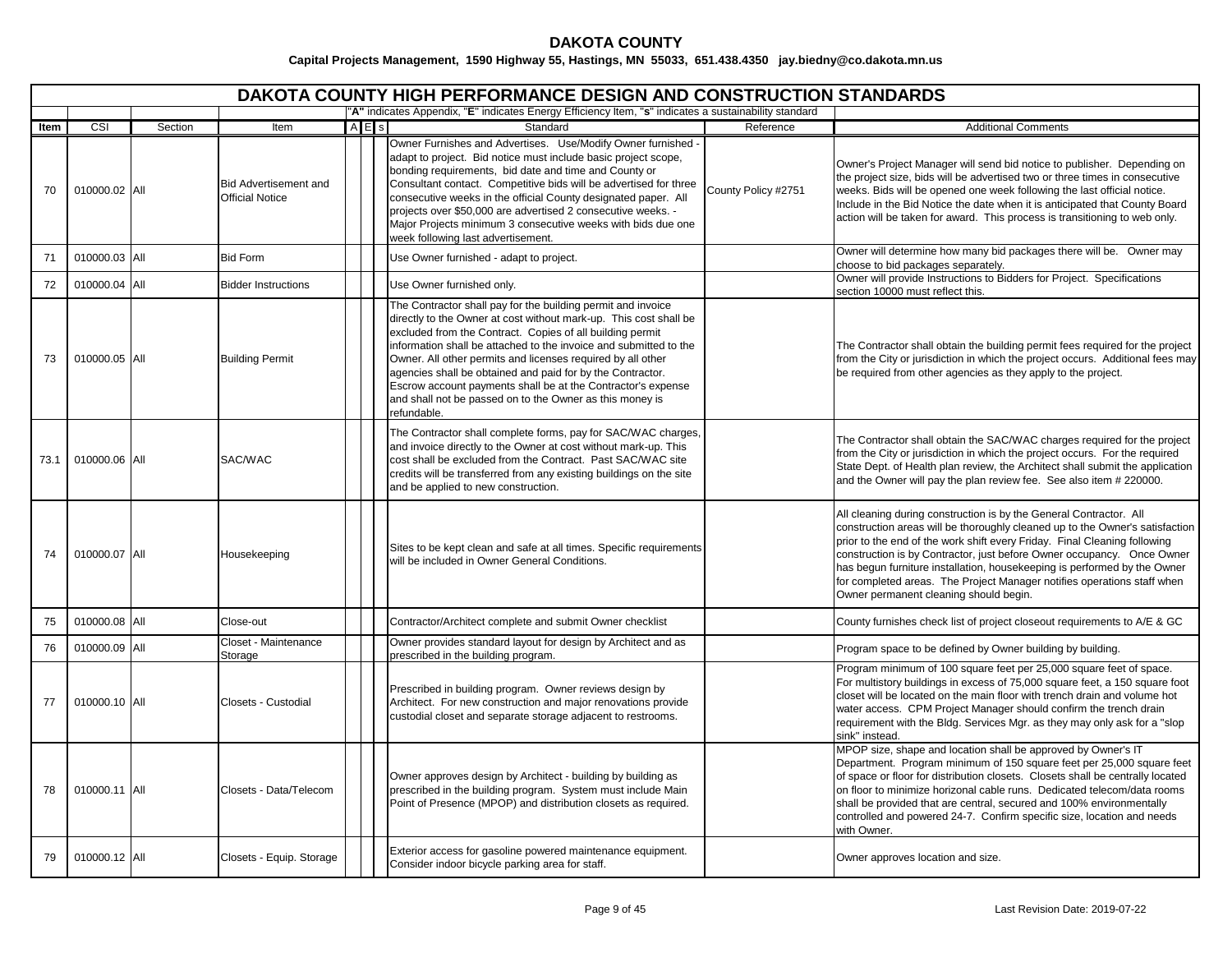|      | DAKOTA COUNTY HIGH PERFORMANCE DESIGN AND CONSTRUCTION STANDARDS<br>"A" indicates Appendix, "E" indicates Energy Efficiency Item, "s" indicates a sustainability standard |         |                                                           |       |  |                                                                                                                                                                                                                                                                                                                                                                                                                                                              |                                          |                                                                                                                                                                                                                                                                                                                                                                                                                                                               |  |  |  |  |
|------|---------------------------------------------------------------------------------------------------------------------------------------------------------------------------|---------|-----------------------------------------------------------|-------|--|--------------------------------------------------------------------------------------------------------------------------------------------------------------------------------------------------------------------------------------------------------------------------------------------------------------------------------------------------------------------------------------------------------------------------------------------------------------|------------------------------------------|---------------------------------------------------------------------------------------------------------------------------------------------------------------------------------------------------------------------------------------------------------------------------------------------------------------------------------------------------------------------------------------------------------------------------------------------------------------|--|--|--|--|
|      |                                                                                                                                                                           |         |                                                           |       |  |                                                                                                                                                                                                                                                                                                                                                                                                                                                              |                                          |                                                                                                                                                                                                                                                                                                                                                                                                                                                               |  |  |  |  |
| Item | CSI                                                                                                                                                                       | Section | Item                                                      | A E s |  | Standard                                                                                                                                                                                                                                                                                                                                                                                                                                                     | Reference                                | <b>Additional Comments</b>                                                                                                                                                                                                                                                                                                                                                                                                                                    |  |  |  |  |
| 80   | 010000.13 All                                                                                                                                                             |         | Code - Building                                           |       |  | Current Minnesota State Buildings Codes.                                                                                                                                                                                                                                                                                                                                                                                                                     |                                          | Use current version of the applicable MN Department of Corrections (DOC)<br>code requirements for all secured prison or detention center construction.                                                                                                                                                                                                                                                                                                        |  |  |  |  |
| 81   | 010000.14 All                                                                                                                                                             |         | Code - Disability                                         |       |  | Current Minnesota Accessiblity Code and Department of Justice's<br>Americans with Disablities Act (ADA) with 2010 ADA Standards<br>for Accessible Design - whichever is more stringent.                                                                                                                                                                                                                                                                      |                                          | Refer to local building official, local code or ordinance - local and state<br>requirements may be greater than the ADA standards. Check if ADA<br>requirements apply to any other areas of the building during all renovation<br>projects. Include addressing ADA requirements in the scope of work for all<br>Architect and Engineering Proposal requests. Reference the 2019 County-<br>wide ADA/Accessibility Assessment and Barrier Removal Plan Report. |  |  |  |  |
| 82   | 010000.15 All                                                                                                                                                             |         | Code - Electrical                                         |       |  | Current National Electrical Code (NEC) as adopted by the<br>s Minnesota Board of Electricity as required by Minnesota Statues<br>326B.32 Subd 2 (3) pursuant to Chapter 14.                                                                                                                                                                                                                                                                                  |                                          | Energy efficiency in equipment i.e. transformers or motors and conductor<br>ampacities will generally exceed code requirements. ARC flash study and<br>plan will be completed by Design Team.                                                                                                                                                                                                                                                                 |  |  |  |  |
| 83   | 010000.16 All                                                                                                                                                             |         | Code - Plumbing                                           |       |  | Current Minnesota Plumbing Code.                                                                                                                                                                                                                                                                                                                                                                                                                             |                                          | All new construction requires separate plan review submittal to and<br>approval by the MN State Public Health Department. Submittal is made by<br>consultant and application fee paid directly by County to State unless<br>otherwise noted in the RFP for consultants.                                                                                                                                                                                       |  |  |  |  |
| 84   | 010000.17 All                                                                                                                                                             |         | Code - Mechanical                                         |       |  | Current Minnesota Mechanical and Fuel Gas Code.                                                                                                                                                                                                                                                                                                                                                                                                              |                                          | Consider also OSHA fall protection standard requirements within<br>mechanical spaces for platforms and needed staff access to equipment<br>(motors, filters, etc.) during maintenance.                                                                                                                                                                                                                                                                        |  |  |  |  |
| 85   | 010000.18 All                                                                                                                                                             |         | Code - Energy                                             |       |  | E s Current Minnesota Energy Code.                                                                                                                                                                                                                                                                                                                                                                                                                           |                                          | Exceed code in most applications with County standards. Daylighting and<br>LED fixtures to be incorporated in design.                                                                                                                                                                                                                                                                                                                                         |  |  |  |  |
| 86   | 010000.19 All                                                                                                                                                             |         | Code - Fire                                               |       |  | Current Minnesota Fire Code.                                                                                                                                                                                                                                                                                                                                                                                                                                 | Refer to insurance<br>carrrier's website | Fire sprinkling density is determined by local code and County Insurance<br>Company requirements. 2019 County insurance carrier is Affiliated<br>Factory Mutual. Independent Owner insurance company plan review is<br>required for construction documents and Contractor submittal drawings.                                                                                                                                                                 |  |  |  |  |
| 87   | 010000.20 All                                                                                                                                                             |         | Code - Life Safety                                        |       |  | NFPA 101 & current Minnesota State Buildings Codes.                                                                                                                                                                                                                                                                                                                                                                                                          |                                          | Use most restrictive of the two.                                                                                                                                                                                                                                                                                                                                                                                                                              |  |  |  |  |
| 88   | 010000.21 All                                                                                                                                                             |         | Code - Safety                                             |       |  | OSHA - also NIOSH, ANSI and MSA as applicable                                                                                                                                                                                                                                                                                                                                                                                                                |                                          | Note that OSHA requirements for fall protection may require a dedicated<br>restraint or railing system at the roof edge or roof penetrations.                                                                                                                                                                                                                                                                                                                 |  |  |  |  |
| 90   | 010000.22 All                                                                                                                                                             |         | Code - EPA<br>Requirements                                |       |  | EPA's Spill Prevention, Control and Countermeasures (SPCC)<br>requirements at Title 40 of the Code of Federal Regulations, Part<br>112. SPCC plans ensure that facilities put in place containment<br>and other countermeasures that would prevent oil spills that could<br>reach navigable waters. Oil is defined as oil of any kind or in any<br>form including, but not limited to, petroleum, fuel oil, sludge, oil<br>refuse, and oil mixed with waste. |                                          | Include provisions in all project bid documents to comply with this.                                                                                                                                                                                                                                                                                                                                                                                          |  |  |  |  |
| 91   | 010000.23 All                                                                                                                                                             |         | <b>Third Party</b><br>Commissioning by Owner <b>A</b> E S |       |  | Allow six (6) weeks minimum in schedule prior to Occupancy.<br>The County PM will solicit for Commissioning (where applicable),<br>but coordination/consultation of scope and scheduling will be<br>done with Design Team and potentially the Contractor.<br>Commissioning done at the County is a secondary and 3rd party<br>check of "FPT/TAB" work. FPT/TAB work shall still be done by<br>the Contractor and in advance of the 3rd party check.          |                                          | HVAC Functional Performance Testing (FPT) and Testing and Balancing<br>(TAB) is first performed through the GC and then verified with a 3rd party<br>commissioning agent (Owner's FPT/TAB agent). Mechanical Engineer<br>provides bid document that includes FPT/TAB from final design documents.<br>Commissioning protocol to be developed by Owner with input from design<br>team, including Sequence of Operations.                                        |  |  |  |  |
| 92   | 010000.24 All                                                                                                                                                             |         | <b>Construction Limits</b>                                |       |  | Architect and Owner - concurrence                                                                                                                                                                                                                                                                                                                                                                                                                            |                                          | Adjust if needed for Contractor construction or storage requirements                                                                                                                                                                                                                                                                                                                                                                                          |  |  |  |  |
| 93   | 010000.25 All                                                                                                                                                             |         | <b>Construction Methods</b>                               |       |  | Construction means and methods are Contractor responsibilities<br>unless specified otherwise in bid documents.                                                                                                                                                                                                                                                                                                                                               |                                          | Exception is Owner furnished equipment. Any special Owner requirements<br>concerning contractor construction methods are defined in the bid<br>document prior to receipt of competitive bids.                                                                                                                                                                                                                                                                 |  |  |  |  |
| 94   | 010000.26 All                                                                                                                                                             |         | <b>Construction Contract</b><br>Type                      |       |  | General Contractor (Design-Bid-Build) with no multiple contract<br>packages direct with Owner, unless prior approval is received<br>from Owner.                                                                                                                                                                                                                                                                                                              |                                          | Design/Build is not normally practiced at the County.                                                                                                                                                                                                                                                                                                                                                                                                         |  |  |  |  |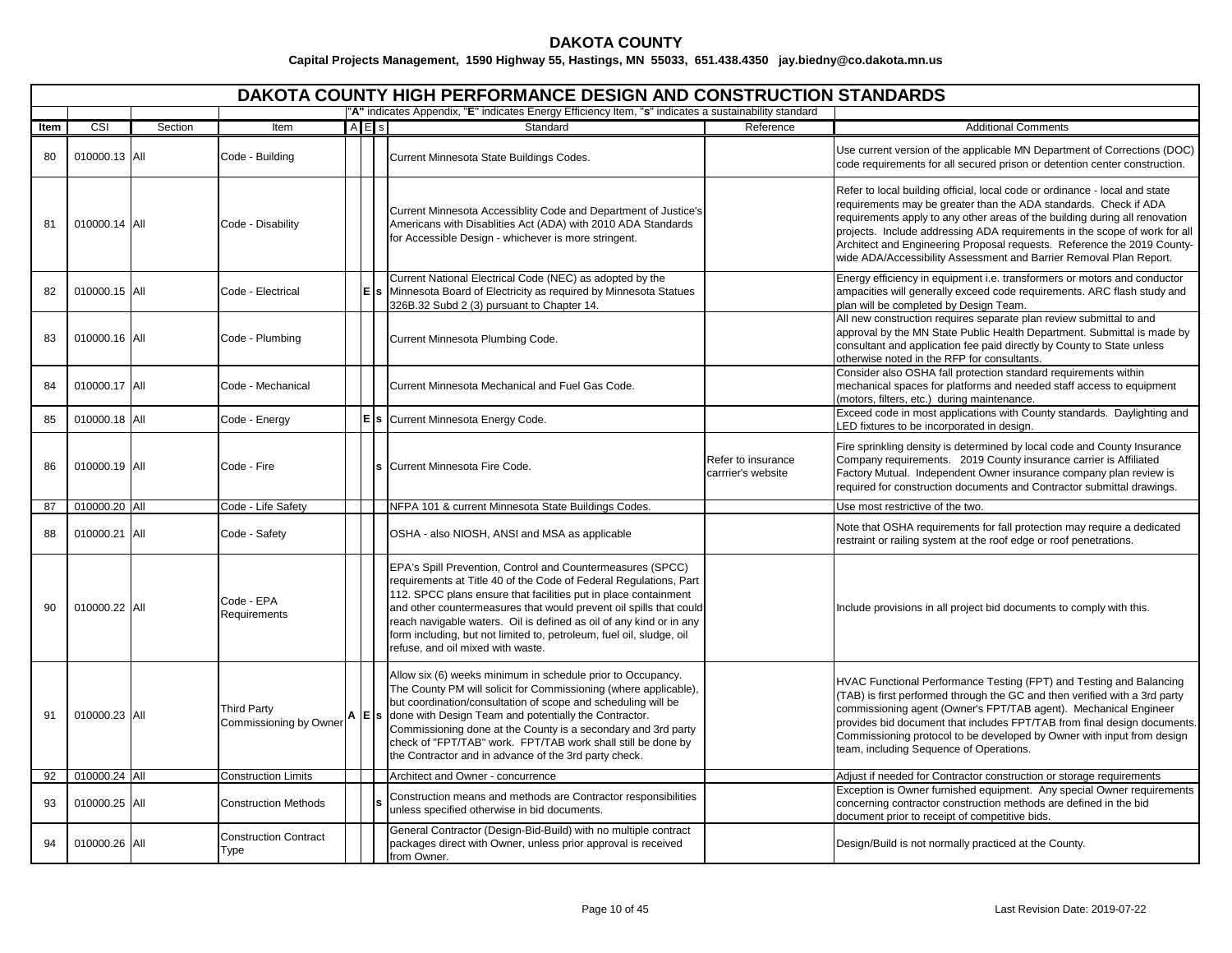|      | DAKOTA COUNTY HIGH PERFORMANCE DESIGN AND CONSTRUCTION STANDARDS<br>"A" indicates Appendix, "E" indicates Energy Efficiency Item, "s" indicates a sustainability standard |         |                                               |  |           |                                                                                                                                                                                                                                                                                                         |                                                                                         |                                                                                                                                                                                                                                                                                                       |  |  |  |  |
|------|---------------------------------------------------------------------------------------------------------------------------------------------------------------------------|---------|-----------------------------------------------|--|-----------|---------------------------------------------------------------------------------------------------------------------------------------------------------------------------------------------------------------------------------------------------------------------------------------------------------|-----------------------------------------------------------------------------------------|-------------------------------------------------------------------------------------------------------------------------------------------------------------------------------------------------------------------------------------------------------------------------------------------------------|--|--|--|--|
|      |                                                                                                                                                                           |         |                                               |  |           |                                                                                                                                                                                                                                                                                                         |                                                                                         |                                                                                                                                                                                                                                                                                                       |  |  |  |  |
| Item | CSI                                                                                                                                                                       | Section | Item                                          |  | $A \nE$ s | Standard                                                                                                                                                                                                                                                                                                | Reference                                                                               | <b>Additional Comments</b>                                                                                                                                                                                                                                                                            |  |  |  |  |
| 95   | 010000.27 All                                                                                                                                                             |         | <b>MEP Coordination</b>                       |  |           | Contractor reviews and fully coordinates Mechanical, Electrical &<br>Plumbing submittals for completeness of systems.                                                                                                                                                                                   |                                                                                         | Contractor furnishes, installs, provides all drives, power and control wiring,<br>programming, startup and initial operation of all mechanical and electrical<br>equipment for a complete system.                                                                                                     |  |  |  |  |
| 96   | 010000.28 All                                                                                                                                                             |         | <b>Deliveries</b>                             |  |           | Owner will not receive any materials for Contractor                                                                                                                                                                                                                                                     |                                                                                         | State within bid document General Conditions                                                                                                                                                                                                                                                          |  |  |  |  |
| 97   | 010000.29 All                                                                                                                                                             |         | Drawings - Design<br>Working                  |  |           | Architect/Engineer submits AutoCAD or Revit in latest version to<br>Owner. All Drawings will be 30" x 42" in size, unless authorized<br>by CPM otherwise. All 1/2 sized drawings shall be printed to be<br>readable.                                                                                    |                                                                                         | Submitted to Owner Project Manager prior to start of construction, revised<br>during construction to incorporate all addenda and approved changes and<br>final record set submitted to Owner prior to final payment at end of project.<br>No font shall be smaller than 3/32" on full-sized drawings. |  |  |  |  |
| 98   | 010000.30 All                                                                                                                                                             |         | As-builts & Record<br><b>Documents</b>        |  |           | Contractor submits "as-built" documents to Owner through<br>Architect. Architect then thoroughly reviews for completeness and<br>revises for correctness into Record Documents. Final Record<br>Documents and updated AutoCAD file then provided to the<br>Owner (Revit in addition whenever possible). |                                                                                         | Flashdrive + (2) each full size and 1/2 size prints (AutoCAD for all<br>Construction Document drawing sheets).                                                                                                                                                                                        |  |  |  |  |
| 99   | 010000.31 All                                                                                                                                                             |         | Equipment Start-up &<br><b>Staff Training</b> |  |           | Systems shall be completely functional before training is<br>provided. Seven calendar day advance notice to Owner is<br>required to schedule training. Equipment start up and trianing are<br>base project requirements, distinct from, and in addition to,<br>Commissioning. See section #10000.23.    |                                                                                         | Video recording of training may be required on training of advanced<br>systems, or when all key staff cannot attend training. Specify recording or<br>training requirements in bid documents.                                                                                                         |  |  |  |  |
| 100  | 010000.32 All                                                                                                                                                             |         | Floor Finish                                  |  |           | Architect specifies product when product is not provided by<br>Owner.                                                                                                                                                                                                                                   |                                                                                         | Contractor strips, seals and applies finishes to hard floor including terrazzo,<br>vinyl tile and linoleum. Product and application to be reviewed and<br>approved by Owner at time of application.                                                                                                   |  |  |  |  |
| 101  | 010000.33 All                                                                                                                                                             |         | <b>General Conditions</b>                     |  |           | Use only Owner provided General Conditions for Construction in<br>the Bid Document.                                                                                                                                                                                                                     |                                                                                         | Owner will provide General Conditions for Project. Specifications section<br>10000 must reflect this.                                                                                                                                                                                                 |  |  |  |  |
| 102  | 010000.34 All                                                                                                                                                             |         | <b>Hazard Notification</b>                    |  |           | Contractor is responsible for all hazard notifications, including but<br>not limited to: confined space work; lock/tag-out; "Hot Works<br>Permit" (yellow tag); life safety system suspension (red tag).                                                                                                | OSHA Standard 1926,<br>OSHA Standard 1910,<br>US Dept of Labor<br>Directive CPL 2-0.124 | Includes multi-employer work place regulations. OSHA Standard 1926<br>Construction; OSHA Standard 1910 General Industry; US Dept. of Labor<br>Directive CPL 2-0.124 Multi-Employer Citation Policy                                                                                                    |  |  |  |  |
| 103  | 010000.35 All                                                                                                                                                             |         | Hazardous Materials                           |  |           | Certification and licensing to handle, place or remove. Specify<br>that MSDS sheets will be provided to Owner for all Hazardous<br>Materials incorporated into each project.                                                                                                                            |                                                                                         | No asbestos, PCB or other hazardous materials will be used in any part of<br>the building without prior notice to the Owner. Hazardous materials will not<br>be used in the interior of the building.                                                                                                 |  |  |  |  |
| 104  | 010000.36 All                                                                                                                                                             |         | <b>Design Observations</b>                    |  |           | Design Consultant visits the site weekly and submits Observation<br>Reports (including photographs) to Owner Representative /<br>Project Manager within 24 hours of the visit.                                                                                                                          |                                                                                         | Design observations and corresponding reports shall be provided by all<br>disciplines of the Design Consultant Team at relevant times as the project<br>progresses. These are in addition to any Contractor created reports.                                                                          |  |  |  |  |
| 105  | 010000.37 All                                                                                                                                                             |         | <b>Interpret Design</b>                       |  |           | Design Professional - Provide notice of any Design Interpretation<br>directly to Owner Representative prior to any transmittal or<br>issuance to Contractor.                                                                                                                                            |                                                                                         | Notices shall be done in writing, preferably through the RFI process.                                                                                                                                                                                                                                 |  |  |  |  |
| 106  | 010000.38 All                                                                                                                                                             |         | Interruption                                  |  |           | 72 hour advance notice of adverse impact to existing operations.                                                                                                                                                                                                                                        |                                                                                         |                                                                                                                                                                                                                                                                                                       |  |  |  |  |
| 108  | 010000.39 All                                                                                                                                                             |         | <b>Liquidated Damages</b>                     |  |           | Decision to use liquidated damages will be made by Owner.<br>When used, amount of damages will be specified by Owner.                                                                                                                                                                                   |                                                                                         | Case by Case - Generally not used unless actual incurred costs can be<br>determined. Use of punative liquidated damages can create indefensible<br>liability for Owner and prevent recovery of actual damages.                                                                                        |  |  |  |  |
| 109  | 010000.40 All                                                                                                                                                             |         | Meeting Pre - bid                             |  |           | At least 7 calendar days prior to receipt of bids                                                                                                                                                                                                                                                       |                                                                                         | Owner schedules with Architect                                                                                                                                                                                                                                                                        |  |  |  |  |
| 110  | 010000.41 All                                                                                                                                                             |         | Meeting Preconstruction                       |  |           | Owner schedules within 20 days of notice to proceed                                                                                                                                                                                                                                                     |                                                                                         | Contractor provides all communication and critical delivery info including<br>total project schedule, submittal logs, safety, security, etc.                                                                                                                                                          |  |  |  |  |
| 111  | 010000.42 All                                                                                                                                                             |         | <b>Meeting Progress</b>                       |  |           | Weekly meetings on-site.                                                                                                                                                                                                                                                                                |                                                                                         | Subcontractors may be present. However, this meeting is not the<br>Foreman's weekly planning meeting- it's an "Owner/Architect/Contractor<br>(OAC)" meeting.                                                                                                                                          |  |  |  |  |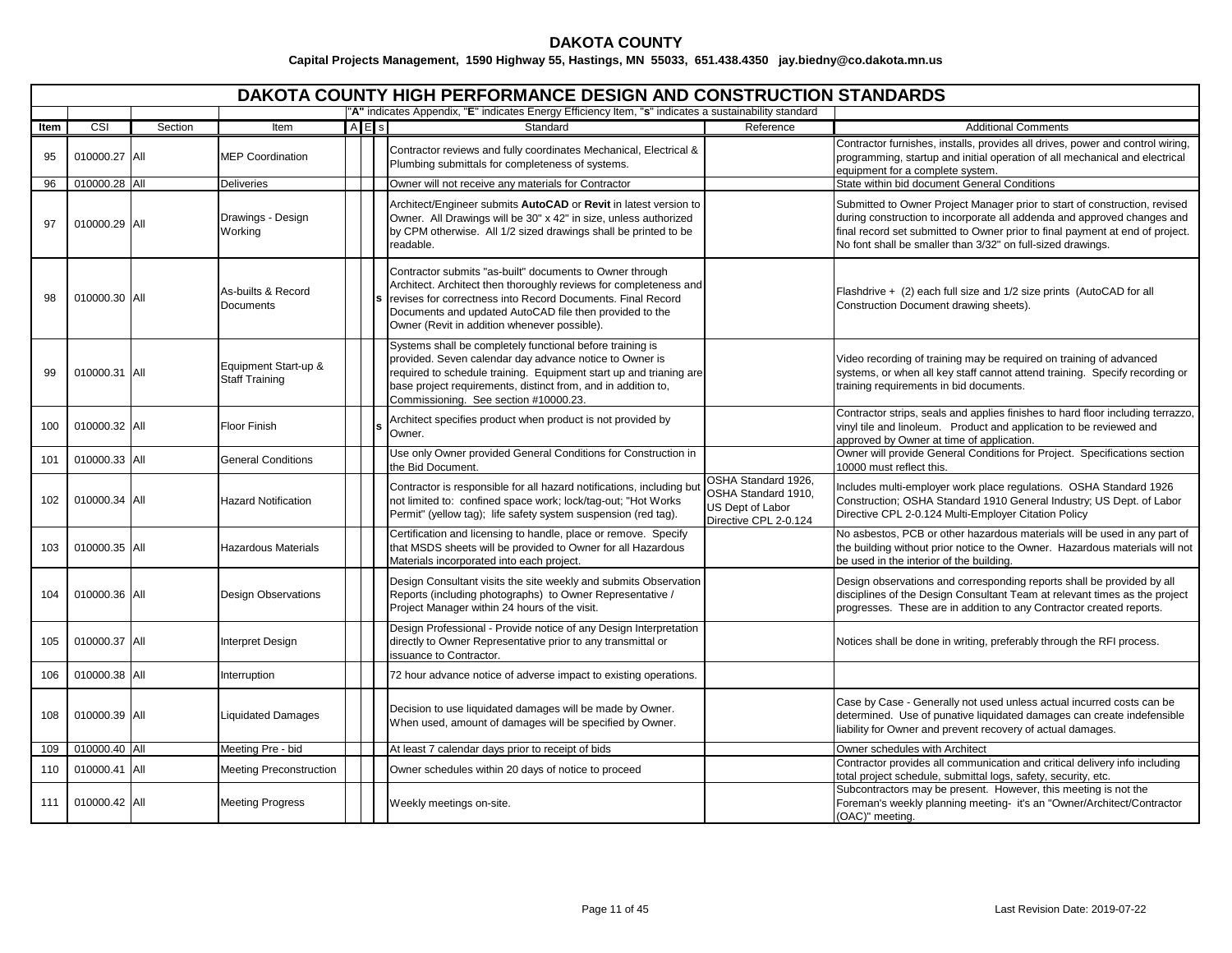|      |                         |         |                                                               |         | <b>DAKOTA COUNTY HIGH PERFORMANCE DESIGN AND CONSTRUCTION STANDARDS</b>                                                                                                                                                                                                                                                                                                                                                                                                                                                                                          |                                         |                                                                                                                                                                                                                                                                                                                                                                           |
|------|-------------------------|---------|---------------------------------------------------------------|---------|------------------------------------------------------------------------------------------------------------------------------------------------------------------------------------------------------------------------------------------------------------------------------------------------------------------------------------------------------------------------------------------------------------------------------------------------------------------------------------------------------------------------------------------------------------------|-----------------------------------------|---------------------------------------------------------------------------------------------------------------------------------------------------------------------------------------------------------------------------------------------------------------------------------------------------------------------------------------------------------------------------|
|      |                         |         |                                                               |         | "A" indicates Appendix, "E" indicates Energy Efficiency Item, "s" indicates a sustainability standard                                                                                                                                                                                                                                                                                                                                                                                                                                                            |                                         |                                                                                                                                                                                                                                                                                                                                                                           |
| Item | $\overline{\text{CSI}}$ | Section | Item                                                          | $A E$ s | Standard                                                                                                                                                                                                                                                                                                                                                                                                                                                                                                                                                         | Reference                               | <b>Additional Comments</b>                                                                                                                                                                                                                                                                                                                                                |
| 112  | 010000.43 All           |         | <b>MSDS</b> sheets                                            |         | Prior to introduction of any chemical or compound onto County<br>property, Contractor furnishes (3) copies directly to the Owner cc:<br>Architect for all materials to be used in construction or on County<br>property. Contractor must keep 3 ring binder with all MSDS<br>sheets readily available at the site project office.                                                                                                                                                                                                                                |                                         | Copy of each GHS SDS (formerly MSDS) sheet to Project Record - all<br>materials used during construction. Standards: 1926.59 Hazard<br>Communication Construction and 1919.1200 Hazard Communication<br>General Industry                                                                                                                                                  |
| 113  | 010000.44 All           |         | O & M Manuals                                                 |         | Contractor will furnish all operation and maintenance information<br>necessary for the Owner to install, operate, maintain, repair or<br>replace all components and equipment in the facility.                                                                                                                                                                                                                                                                                                                                                                   |                                         | Design Consultant shall review manuals for content and completeness,<br>and shall approve two (2) complete copies formatted on 8.5 x 11 sheets,<br>fully indexed with section tabs. Minimum of 2 weeks prior to training and<br>following Architects review.                                                                                                              |
| 114  | 010000.45 All           |         | O & M Training                                                |         | Contractor provides to Owner. Training is scheduled 2 weeks in<br>advance. Includes Warranties, training, spare parts in General<br>Contractor submittal schedule.                                                                                                                                                                                                                                                                                                                                                                                               |                                         | Include specific training requirements in document. Identify additional<br>training needs for sophisticated systems e.g. HVAC controls.<br>Requirements are included in Owner General Conditions                                                                                                                                                                          |
| 115  | 010000.46 All           |         | Occupancy Permit                                              |         | Obtain final Certificate of Occupancy (CO) and at the Owner's<br>discretion, an interim Temporary Conditional Occupancy (TCO) to<br>meet Owners needs.                                                                                                                                                                                                                                                                                                                                                                                                           |                                         | Contractor obtains/pays for CO or TCO(s) prior to issuance of certificate of<br>substantial completion.                                                                                                                                                                                                                                                                   |
| 116  | 010000.47 All           |         | Permanent Utilities - Gas<br>& Electric                       |         | Electric & Gas Utility Companies working in coordination with the<br>Owner, installs and connects. For new construction - Contractor<br>initiates and opens all accounts and pays connection fees.<br>General Contractor will provide complete as-built drawings of all<br>utilities to the Architect. Architect reviews and corrects and<br>submits to Owner. As-Built utility drawings will be submitted in<br>current version of AutoCad with one hard copy to the Owner.<br>Owner will provide final survey of improvements for accurate<br>locations.       |                                         | Contractor notifies County 6 weeks in advance of need for permanent<br>utilities including natural gas, electricity, water, sewer, & storm sewer.<br>Note: Utility may require that the new service be in the Owner's name. If<br>this is required, the Contractor will still pay for the new service connection<br>and all temporary power use for project construction. |
| 116  | 010000.48 All           |         | <b>Permanent Utilities -</b><br>Sewer, Water & Storm<br>Water |         | Sewer, Water & Storm Water Contractors working in coordination<br>with the Owner, installs and connects. For new construction -<br>Contractor initiates and opens all accounts and pays connection<br>fees. General Contractor will provide complete as-built drawings<br>of all utilities to the Architect. Architect reviews and corrects and<br>submits to Owner. As-Built utility drawings will be submitted in<br>current version of AutoCad with one hard copy to the Owner.<br>Owner will provide final survey of improvements for accurate<br>locations. |                                         | Contractor notifies County 6 weeks in advance of need for permanent<br>utilities including natural gas, electricity, water, sewer, & storm sewer.<br>Note: Utility may require that the new service be in the Owner's name. If<br>this is required, the Contractor will still pay for the new service connection<br>and all temporary power use for project construction. |
| 116  | 010000.49 All           |         | Permanent Utilities -<br>Telecommunications &<br>County Fiber |         | Design Consultant to coordinate with County IT Department for<br>specific needs. Fiber optic, or other final connectivity, will be<br>determined by County IT. Phones may be VOIP.                                                                                                                                                                                                                                                                                                                                                                               |                                         | Occasionally a cable or satelite TV Vendor will be involved in the project<br>and coordinated by County IT.                                                                                                                                                                                                                                                               |
| 118  | 010000.50 All           |         | Photos - Progress                                             |         | Architect provides photos to document progress and include in<br>weekly progress report.                                                                                                                                                                                                                                                                                                                                                                                                                                                                         |                                         | Owner may create separate photo documents.                                                                                                                                                                                                                                                                                                                                |
| 119  | 010000.51 All           |         | Photos - Final                                                |         | Architect provides and pays for photo series of final exterior and<br>interior shots to be shared with the Owner. Number of shots to<br>be coordinated with the Owner at the time of the photo shoot.                                                                                                                                                                                                                                                                                                                                                            |                                         | Owner will provide credit when professional photography is used.                                                                                                                                                                                                                                                                                                          |
| 120  | 010000.52 All           |         | <b>Prevailing Wages</b>                                       |         | Prevailing wages apply to all projects greater than \$25,000.<br>Contractors will submit directly to Owner.                                                                                                                                                                                                                                                                                                                                                                                                                                                      | <b>County Board Resolution</b><br>95-55 | Architect incorporates Owner's language. County Board Resolution 95-55<br>regulations - include reference to prevailing wages in three locations in all<br>bid documents: 1) Advertisement for Bids, 2) Invitation for Bids, and 3) On<br>the Bid Form.                                                                                                                   |
| 123  | 010000.53 All           |         | Project Sign                                                  |         | County prefers not to publicly advertise projects through signage.                                                                                                                                                                                                                                                                                                                                                                                                                                                                                               |                                         | Signage use may be allowed on a project by project basis, verify with<br>Owner.                                                                                                                                                                                                                                                                                           |
| 124  | 010000.54 All           |         | <b>Punch List Preliminary</b>                                 |         | By Contractor completed prior to Substantial Completion.                                                                                                                                                                                                                                                                                                                                                                                                                                                                                                         |                                         | Contractor notifies Architect/Owner that they are substantially complete.                                                                                                                                                                                                                                                                                                 |
| 125  | 010000.55 All           |         | Punch List Final                                              |         | By Architect/Engineer just prior to occupancy and following<br>receipt of completed preliminary Contractor's punch.                                                                                                                                                                                                                                                                                                                                                                                                                                              |                                         | Completion of this punch list is required prior to Substantial Completion.                                                                                                                                                                                                                                                                                                |
| 126  | 010000.56 All           |         | Reports - Daily                                               |         | On large projects, Contractor completes daily report - work force<br>and activity and submits to both Architect & Owner.                                                                                                                                                                                                                                                                                                                                                                                                                                         |                                         | Include weather, equipment, manpower, subs, inspections, exceptions.                                                                                                                                                                                                                                                                                                      |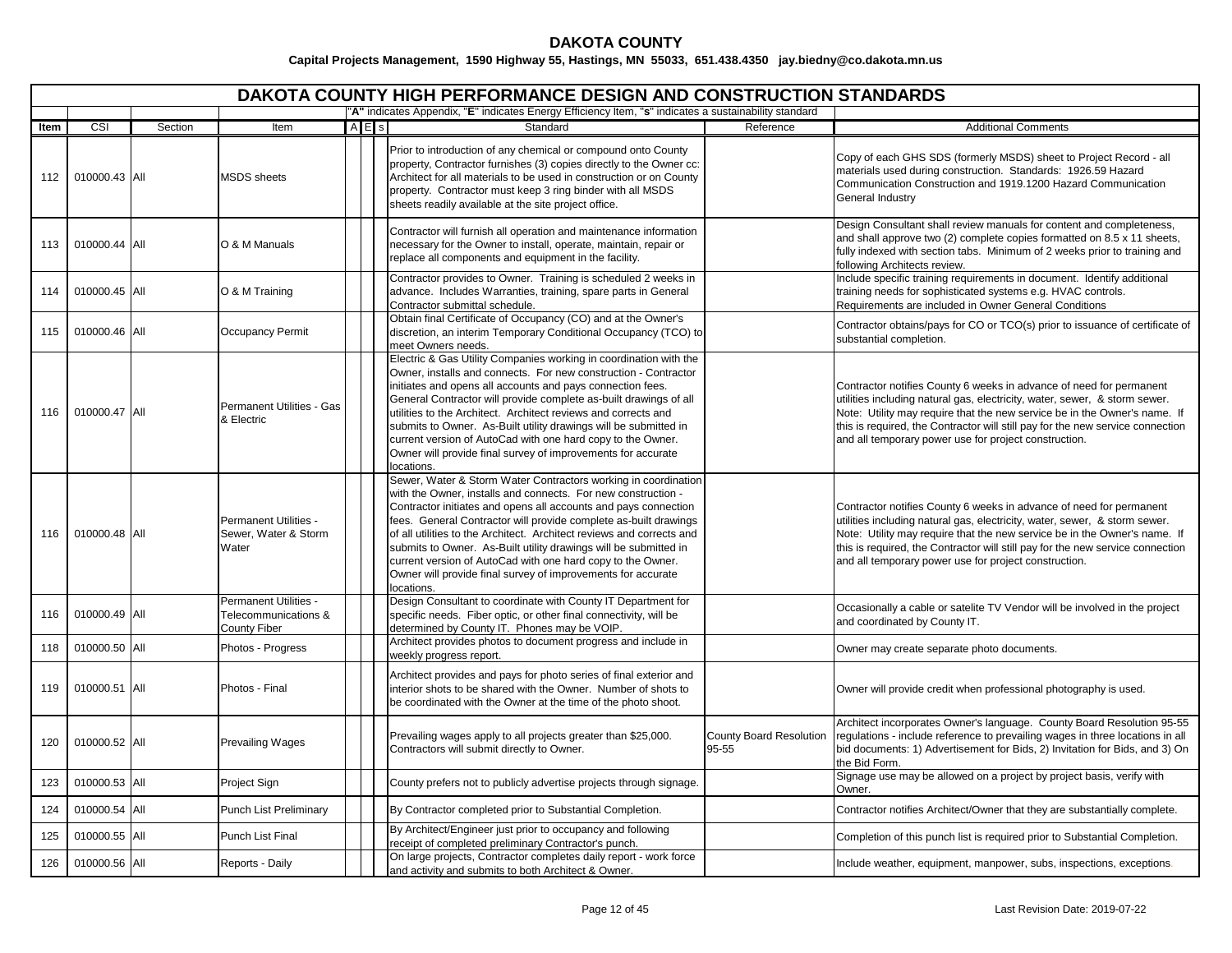|      | <b>DAKOTA COUNTY HIGH PERFORMANCE DESIGN AND CONSTRUCTION STANDARDS</b> |         |                                                   |           |                                                                                                                                                                                                                                                                                                                                                        |           |                                                                                                                                                                                                                           |  |  |  |  |  |
|------|-------------------------------------------------------------------------|---------|---------------------------------------------------|-----------|--------------------------------------------------------------------------------------------------------------------------------------------------------------------------------------------------------------------------------------------------------------------------------------------------------------------------------------------------------|-----------|---------------------------------------------------------------------------------------------------------------------------------------------------------------------------------------------------------------------------|--|--|--|--|--|
|      |                                                                         |         |                                                   |           | "A" indicates Appendix, "E" indicates Energy Efficiency Item, "s" indicates a sustainability standard                                                                                                                                                                                                                                                  |           |                                                                                                                                                                                                                           |  |  |  |  |  |
| ltem | CSI                                                                     | Section | Item                                              | $A \nE$ s | Standard                                                                                                                                                                                                                                                                                                                                               | Reference | <b>Additional Comments</b>                                                                                                                                                                                                |  |  |  |  |  |
| 127  | 010000.57 All                                                           |         | Reports - Test                                    |           | All Test Lab Reports are to be copied to: Owner, Architect,<br>Contractor, Sub/supplier and Building Official.                                                                                                                                                                                                                                         |           | Includes soil tests, concrete tests, and all field or laboratory tests specified<br>in the bid documents.                                                                                                                 |  |  |  |  |  |
| 128  | 010000.58 All                                                           |         | Requests for Information<br>(RFI's)               |           | Contractor submits to Architect and copies Owner at time of initial<br>submittal and each resubmittal or communication. Electronic<br>document submittal system (i.e.; Submittal Exchange) will be<br>used for major building construction projects.                                                                                                   |           | Architect is required to reply within a timely fashion. Architect is to work<br>with the Owner's Project Manager on items dealing with cost before replying<br>to Contractor.                                             |  |  |  |  |  |
| 129  | 010000.59 All                                                           |         | Safety                                            |           | Contractor is responsible for project site safety.                                                                                                                                                                                                                                                                                                     |           |                                                                                                                                                                                                                           |  |  |  |  |  |
| 130  | 010000.60 All                                                           |         | <b>Sanitary Facilities</b>                        |           | Contractor provides unless project is in existing building and<br>approved for use by the Owner.                                                                                                                                                                                                                                                       |           | When Owner approves the use of existing facilities, the Contractor must<br>keep them clean.                                                                                                                               |  |  |  |  |  |
| 131  | 010000.61 All                                                           |         | Schedule - Initial                                |           | Owner provides initial schedule for inclusion in Construction Bid<br>Documents.                                                                                                                                                                                                                                                                        |           | This may range from a list of critical dates to a Critical Path Method<br>schedule.                                                                                                                                       |  |  |  |  |  |
| 132  | 010000.62 All                                                           |         | Schedule -Construction                            |           | Contractor shall provide a project work schedule to the Owner at<br>commencement of the project. Project work schedule shall be<br>updated monthly and submitted with progress pay applications.                                                                                                                                                       |           | Show all major or critical construction phases including long material or<br>equipment delivery lead times prior to award of project. Notify the Owner<br>as soon as possible if the Substantial Completion date changes. |  |  |  |  |  |
| 133  | 010000.63 All                                                           |         | Schedule of Values                                |           | Owner provides minimum requirements list to Contractor and<br>Architect prior to preconstruction meeting.                                                                                                                                                                                                                                              |           | Use AIA G703 and follow specification section format.                                                                                                                                                                     |  |  |  |  |  |
| 135  | 010000.64 All                                                           |         | Shop Drawings                                     |           | Follow shop drawing and submittal procedures as noted within<br>current Dakota County General Conditions. Modifications only<br>allowed with Owner approval.                                                                                                                                                                                           |           |                                                                                                                                                                                                                           |  |  |  |  |  |
| 136  | 010000.65 All                                                           |         | Site - Assessment                                 |           | Environmental Assessments - completed by Owner and provided<br>to Architect.                                                                                                                                                                                                                                                                           |           | For renovation projects, this may include asbestos and mold investigations<br>by Owner.                                                                                                                                   |  |  |  |  |  |
| 137  | 010000.66 All                                                           |         | <b>Site Survey</b>                                |           | Provided by Owner.                                                                                                                                                                                                                                                                                                                                     |           | County surveyors do not provide ALTA (American Land Title Association).                                                                                                                                                   |  |  |  |  |  |
| 138  | 010000.67 All                                                           |         | Soil Borings                                      |           | Structural PE determines locations. Design Professional assists<br>Owner contracts direct and pays for all soil boring and<br>geotechnical evaluations.                                                                                                                                                                                                |           |                                                                                                                                                                                                                           |  |  |  |  |  |
| 139  | 010000.68 All                                                           |         | Spare Parts / Attic Stock                         |           | Contractor inventories, Generates transmittal lists and transmits<br>to Owner prior to Occupancy                                                                                                                                                                                                                                                       |           | Owner will specify types and quantities. Note that the County has limited<br>storage space. This is to be considered on attic stock products that are<br>bulky (pallets of carpeting/flooring, etc.).                     |  |  |  |  |  |
| 140  | 010000.69 All                                                           |         | Storage Temporary                                 |           | Contractor and Owner agree at Pre-construction meeting                                                                                                                                                                                                                                                                                                 |           |                                                                                                                                                                                                                           |  |  |  |  |  |
| 141  | 010000.70 All                                                           |         | Substitutions                                     |           | Only Owner shall approve any substitutions to specified<br>standards. See Owner General Conditions.                                                                                                                                                                                                                                                    |           | Architect evaluates and recommends substitutions to Owner. In general,<br>no substitutions are approved after award unless it can be proven that the<br>specified product cannot be obtained                              |  |  |  |  |  |
| 142  | 010000.71 All                                                           |         | <b>Temporary Heat</b>                             |           | Contractor provides enclosure and equipment. Owner pays for<br>temporary heating fuels (natural gas and propane) for building<br>enclosure only.                                                                                                                                                                                                       |           | Natural gas will be used for temporary heat if available at project site. This<br>does not include temporary heat for cold weather concrete or masonry<br>installation.                                                   |  |  |  |  |  |
| 143  | 010000.72 All                                                           |         | <b>Temporary Construction</b><br><b>Utilities</b> |           | Contractor furnishes, installs, and pays for installation of any<br>emporary utilities not ultimately used for permanent utilities.                                                                                                                                                                                                                    |           |                                                                                                                                                                                                                           |  |  |  |  |  |
| 144  | 010000.73 All                                                           |         | Testing - Independent                             |           | Owner shall contract directly with an Independent Testing<br>Agency. Design Consultant shall include the required testing and<br>inspection schedule in the bid documents.                                                                                                                                                                             |           | Contractor notifies test lab re: pending work- contractor pays all retest costs<br>that are billed to the Owner.                                                                                                          |  |  |  |  |  |
| 145  | 010000.74 All                                                           |         | <b>Testing - Substitution</b><br>Approvals        |           | Contractor is responsible for any testing that Owner or Owner's<br>representative requires prior to approval of substitutions. This is<br>only when the specified item is no longer available.                                                                                                                                                         |           | Contractor will also pay for testing required to prove that a system or<br>material is as specified. If it is in fact proven to be NOT to be as specified,<br>then Contractor shall pay for the testing and correction.   |  |  |  |  |  |
| 146  | 010000.75 All                                                           |         | <b>Unit Pricing</b>                               |           | Unit pricing provided by Constractor shall include all labor,<br>material, equipment, overhead, profit, sales or use tax, insurance<br>& bond.                                                                                                                                                                                                         |           | Limit unit price requests and base all on some rough quantity. (Establish a<br>NTE value)                                                                                                                                 |  |  |  |  |  |
| 147  | 010000.76 All                                                           |         | Warranty                                          |           | Contractor notifies Architect, or in the absence of an Architect,<br>the Owner in writing of date requested for the warranty to begin.<br>Warranty will be a minimum of one year. Landscaping and<br>special construction will be two years warranty coverage.<br>Mechanical equipment warranty minimum 1 year P&L with 5 year<br>compressor warranty. |           | Also see Roof Warranty standards.                                                                                                                                                                                         |  |  |  |  |  |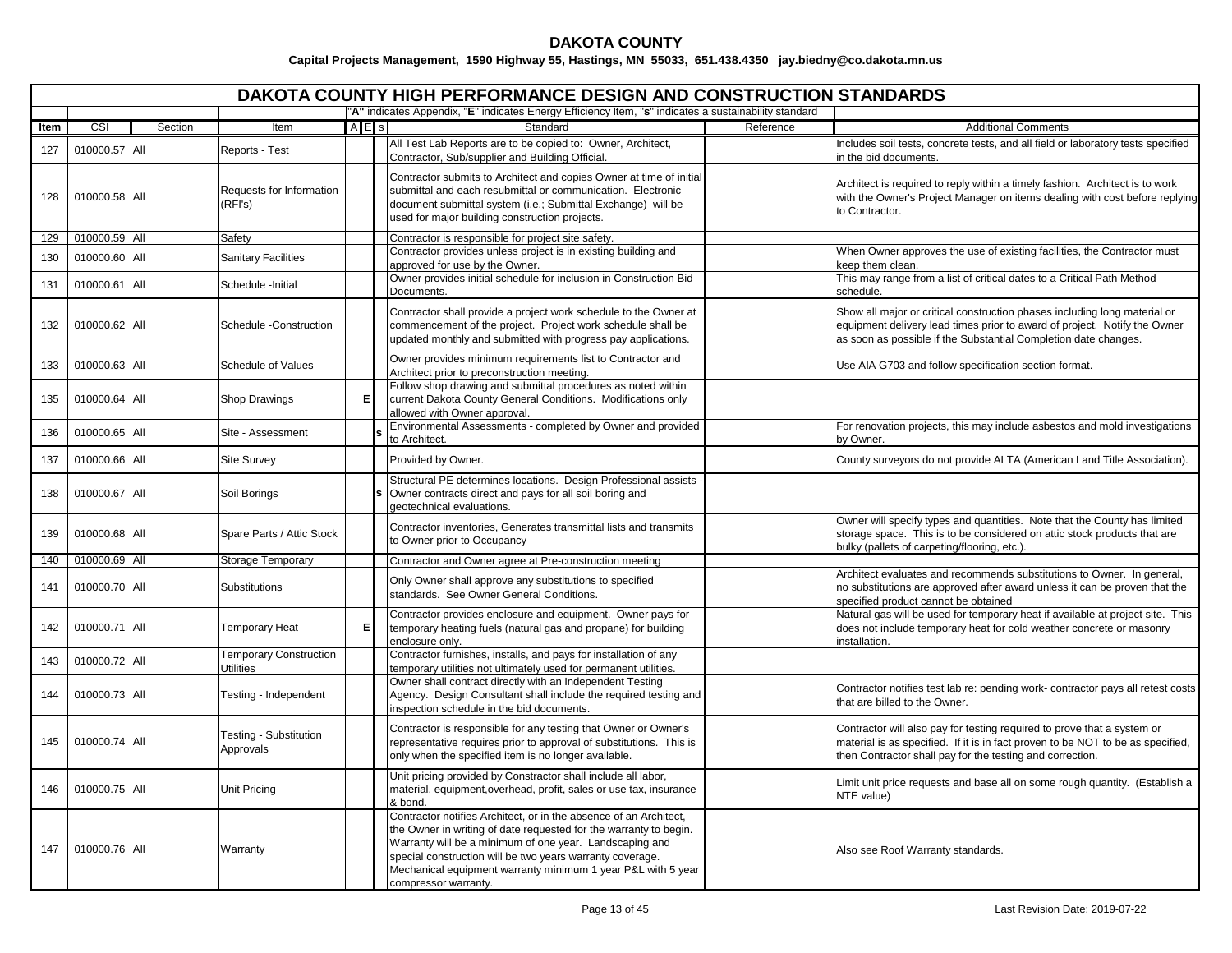|      | <b>DAKOTA COUNTY HIGH PERFORMANCE DESIGN AND CONSTRUCTION STANDARDS</b><br>"A" indicates Appendix, "E" indicates Energy Efficiency Item, "s" indicates a sustainability standard |                                 |                                                          |   |           |                                                                                                                                                                                                                                                                                                                                                           |                                                |                                                                                                                                                                                                                                                                                                                                                                                                                                                                                                                                                                                                                                                                     |  |  |  |  |
|------|----------------------------------------------------------------------------------------------------------------------------------------------------------------------------------|---------------------------------|----------------------------------------------------------|---|-----------|-----------------------------------------------------------------------------------------------------------------------------------------------------------------------------------------------------------------------------------------------------------------------------------------------------------------------------------------------------------|------------------------------------------------|---------------------------------------------------------------------------------------------------------------------------------------------------------------------------------------------------------------------------------------------------------------------------------------------------------------------------------------------------------------------------------------------------------------------------------------------------------------------------------------------------------------------------------------------------------------------------------------------------------------------------------------------------------------------|--|--|--|--|
|      |                                                                                                                                                                                  |                                 |                                                          |   |           |                                                                                                                                                                                                                                                                                                                                                           |                                                |                                                                                                                                                                                                                                                                                                                                                                                                                                                                                                                                                                                                                                                                     |  |  |  |  |
| ltem | CSI                                                                                                                                                                              | Section                         | Item                                                     |   | $A \nE$ s | Standard                                                                                                                                                                                                                                                                                                                                                  | Reference                                      | <b>Additional Comments</b>                                                                                                                                                                                                                                                                                                                                                                                                                                                                                                                                                                                                                                          |  |  |  |  |
| 148  | 010000.77 All                                                                                                                                                                    |                                 | Warranty Inspection                                      |   |           | End of year inspection/walk through.                                                                                                                                                                                                                                                                                                                      |                                                | Performed by Design Consultant, Contractor, Facilities Management and<br>CPM at or before 11th month of occupancy.                                                                                                                                                                                                                                                                                                                                                                                                                                                                                                                                                  |  |  |  |  |
| 149  | 010000.78 All                                                                                                                                                                    |                                 | <b>Waste Disposal</b>                                    |   |           | Dumpsters at adjacent Owner structures will not be used by<br>Contractors                                                                                                                                                                                                                                                                                 | See Dakota County<br><b>General Conditions</b> | Contractor provides all dumpsters for waste and recycling. Owner will<br>provide names of companies for inclusion in the bid documents. Contractor<br>provides monthly reporting with pay request with all totals by weight and<br>recylcled characteristics.                                                                                                                                                                                                                                                                                                                                                                                                       |  |  |  |  |
| 150  | 010000.79 All                                                                                                                                                                    |                                 | <b>Waste Reduction</b>                                   | A |           | s Contractor will follow Owner recycling/waste guidelines                                                                                                                                                                                                                                                                                                 |                                                | Owner furnishes to Architect for inclusion in project documents                                                                                                                                                                                                                                                                                                                                                                                                                                                                                                                                                                                                     |  |  |  |  |
| 151  | 024000                                                                                                                                                                           | Existing<br>Conditions          | Demolition                                               | Α |           | Supplement Architects standard demolition specification 02060<br>s with Owner's Model Specification - Salvage and Reuse and<br>Recycling. See Appendix F of the Sustainability Guide                                                                                                                                                                      |                                                | Prior to initiating any demolition project - Complete the Building Demolition<br>Plan Checklist - Appendix C of the Sustainability Guide                                                                                                                                                                                                                                                                                                                                                                                                                                                                                                                            |  |  |  |  |
| 152  | 32000.01                                                                                                                                                                         | Exterior<br><b>Improvements</b> | Snow storage areas                                       |   |           | During site design, identify plowing scheme, allow for heavy<br>equipment, designate areas to stack snow, surmountable curbs<br>and treat snowmelt run off.                                                                                                                                                                                               |                                                | If snow stacked on landscaped areas - allow access etc. in landscape<br>plan. Load snow for slow melt into ground for recharge of aquifers.<br>Sodium and potassium chlorides are solubles that cannot be addressed.                                                                                                                                                                                                                                                                                                                                                                                                                                                |  |  |  |  |
| 153  | 32000.02                                                                                                                                                                         | Metals                          | Reinforcing steel                                        |   |           | Architect / Structural Engineer to specify.                                                                                                                                                                                                                                                                                                               | North Star Steel                               | Maximize amount of reclaimed / recycled steel content. Goal is 100%<br>recycled content for all reinforcing steel                                                                                                                                                                                                                                                                                                                                                                                                                                                                                                                                                   |  |  |  |  |
| 154  | 033000<br>033100                                                                                                                                                                 | Concrete                        | Structural Cast in place                                 |   |           | Use 4000 psi concrete as minimum for all areas. Increase fly ash<br>content from 20 to 25% in Portland cement - providing strength<br>and durability are not compromised.                                                                                                                                                                                 | Fly Ash - NSP Power<br>Plant                   | Exterior concrete will be broom finished concrete.  Above grade concrete<br>will be 4,000 psi or greater. All roofs at or above 3 stories will be cast in<br>place reinforced concrete deck with a minimum design load of 60 psf "not"<br>including roof system and insulation. Discuss the use of water reducing<br>agents, plasticizers and other add mixtures with owner prior to specifying or<br>approving use. Water to cement ratio must be controlled for all project<br>concrete without adding water or admixtures at the job site. Test cylinders<br>will be specified to be taken only after any additions and from the final 1/3 of<br>the truck load. |  |  |  |  |
| 155  | 033053                                                                                                                                                                           | Concrete                        | <b>Sidewalks</b>                                         |   |           | Use minimum 3500 psi concrete with air entrainment and granite<br>chip aggregate to reduce effects of pit run aggregate degradation<br>and pop out. Apply penetrating concrete sealer to all side walks.<br>Standard reinforcing is to be 6" WWF.                                                                                                         | Same as cast in place.                         | Exposed aggregate finish is prohibited from exterior walks, curb cuts,<br>ramps or traffic crossings. Fiberglass reinforcing is acceptable as Owner<br>approved option to WWF.                                                                                                                                                                                                                                                                                                                                                                                                                                                                                      |  |  |  |  |
| 156  | 033500                                                                                                                                                                           | Concrete                        | Finishing                                                |   |           | Broom finish only for sidewalks. Interior concrete finishes will be<br>steel troweled smooth.                                                                                                                                                                                                                                                             |                                                |                                                                                                                                                                                                                                                                                                                                                                                                                                                                                                                                                                                                                                                                     |  |  |  |  |
| 157  | 033519                                                                                                                                                                           | Concrete                        | Colored                                                  |   |           | Color will be mixed throughout concrete. Surface color topping is<br>not permitted.                                                                                                                                                                                                                                                                       |                                                |                                                                                                                                                                                                                                                                                                                                                                                                                                                                                                                                                                                                                                                                     |  |  |  |  |
| 158  | 033529                                                                                                                                                                           | Concrete                        | Tooled                                                   |   |           | Smooth tool 4" around all sidewalk sections.                                                                                                                                                                                                                                                                                                              |                                                |                                                                                                                                                                                                                                                                                                                                                                                                                                                                                                                                                                                                                                                                     |  |  |  |  |
| 159  | 033533                                                                                                                                                                           | Concrete                        | Stamped                                                  |   |           | Can only be used with Owner written approval                                                                                                                                                                                                                                                                                                              |                                                | No exterior stamped concrete.                                                                                                                                                                                                                                                                                                                                                                                                                                                                                                                                                                                                                                       |  |  |  |  |
| 160  | 033800                                                                                                                                                                           | Concrete                        | Post-tensioning                                          |   |           | Do not use cast-in-place post tensioned floor slabs                                                                                                                                                                                                                                                                                                       |                                                | Precast post tensioned or prestressed concrete plank and tees are<br>permitted with Owner approval.                                                                                                                                                                                                                                                                                                                                                                                                                                                                                                                                                                 |  |  |  |  |
| 161  | 033923                                                                                                                                                                           | Concrete                        | Concrete Curing<br>Compounds                             |   |           | Use Low VOC form release agent and curing compounds.                                                                                                                                                                                                                                                                                                      | Seal Tight Duogard II,<br>BioForm, AquaForm    | All membrane curing compound will be pigmented unless a colored<br>concrete highly finished surface is approved by the Owner.                                                                                                                                                                                                                                                                                                                                                                                                                                                                                                                                       |  |  |  |  |
| 162  | 034100                                                                                                                                                                           | Concrete                        | Precast concrete -<br>plank/stone, columns and<br>beams. |   |           | ACI 318 - fully self supporting - per manufacturer's installation<br>recommendations. Bottom (interior side) of all precast plank will<br>be "steel trowel" smooth finished. Precast concrete post, wall,<br>roof, beam construction will be used for all high security<br>installations and high wind resistance such as dispatch, jail,<br>courts, etc. |                                                | Fabricate to ≥1/8" tolerance - square ends and matching surfaces                                                                                                                                                                                                                                                                                                                                                                                                                                                                                                                                                                                                    |  |  |  |  |
| 163  | 034500                                                                                                                                                                           | Concrete                        | Precast - wall panels                                    |   |           | Most often used for shops, garages, cold storage, free standing<br>garages etc.                                                                                                                                                                                                                                                                           | FabCon, Wells                                  | Refer to insulation requirements within 072000 item below.                                                                                                                                                                                                                                                                                                                                                                                                                                                                                                                                                                                                          |  |  |  |  |
| 164  | 038000                                                                                                                                                                           | Concrete                        | Cutting & Boring                                         |   |           | All openings in existing concrete will be neatly cut. Roto drills /<br>jack hammers etc. will not be used to create openings in<br>permanent structures. Only saw cut straight lines and cores are<br>permitted.                                                                                                                                          |                                                | See OSHA respirable silica crystalline standard for construction dust control<br>requirements.                                                                                                                                                                                                                                                                                                                                                                                                                                                                                                                                                                      |  |  |  |  |
| 165  | 040000.01 Masonry                                                                                                                                                                |                                 | Inspection                                               |   |           | S Adhere to Owner's Quality Control and Assurance Policy                                                                                                                                                                                                                                                                                                  |                                                | Independent consultant may be used under direct contract with Owner                                                                                                                                                                                                                                                                                                                                                                                                                                                                                                                                                                                                 |  |  |  |  |
| 166  | 040000.02 Masonry                                                                                                                                                                |                                 | High Wall / Low Roof                                     |   |           | Owner has and provides approved details for masonry<br>terminations including all high wall/roof intersections                                                                                                                                                                                                                                            |                                                | Use only approved flashing detail to accommodate future roof replacement<br>without loss or damage to existing flashings.                                                                                                                                                                                                                                                                                                                                                                                                                                                                                                                                           |  |  |  |  |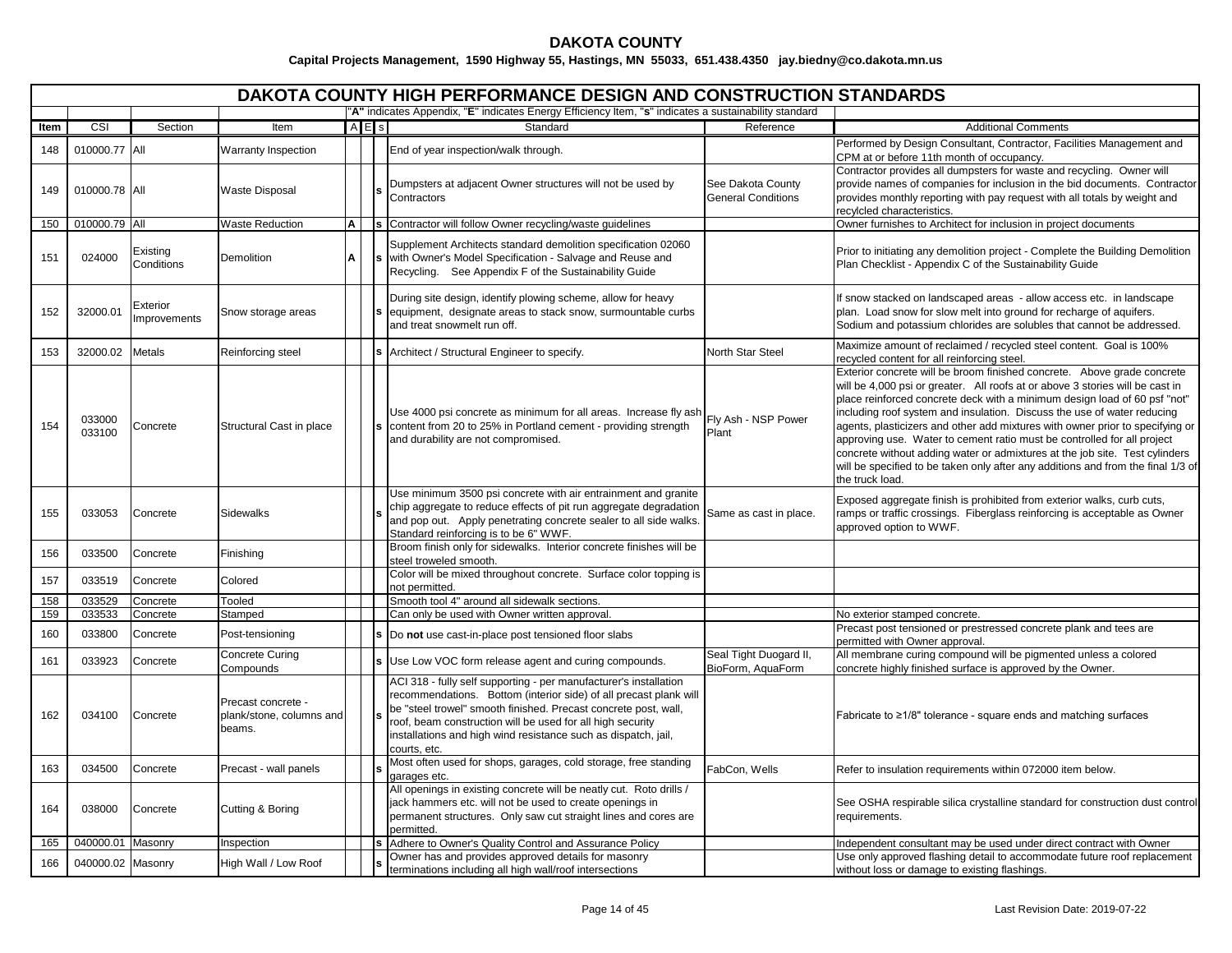|      | <b>DAKOTA COUNTY HIGH PERFORMANCE DESIGN AND CONSTRUCTION STANDARDS</b> |               |                           |   |           |                                                                                                                                                                                                                                                                                                                                                                                                                    |                                   |                                                                                                                                                                                                                                                                                                                                                                                                                                                   |  |  |  |  |
|------|-------------------------------------------------------------------------|---------------|---------------------------|---|-----------|--------------------------------------------------------------------------------------------------------------------------------------------------------------------------------------------------------------------------------------------------------------------------------------------------------------------------------------------------------------------------------------------------------------------|-----------------------------------|---------------------------------------------------------------------------------------------------------------------------------------------------------------------------------------------------------------------------------------------------------------------------------------------------------------------------------------------------------------------------------------------------------------------------------------------------|--|--|--|--|
|      |                                                                         |               |                           |   |           | "A" indicates Appendix, "E" indicates Energy Efficiency Item, "s" indicates a sustainability standard                                                                                                                                                                                                                                                                                                              |                                   |                                                                                                                                                                                                                                                                                                                                                                                                                                                   |  |  |  |  |
| Item | CSI                                                                     | Section       | Item                      |   | $A \nE$ s | Standard                                                                                                                                                                                                                                                                                                                                                                                                           | Reference                         | <b>Additional Comments</b>                                                                                                                                                                                                                                                                                                                                                                                                                        |  |  |  |  |
| 167  | 040500                                                                  | <b>Metals</b> | Embedded - Masonry        |   |           | All embedded metals, supports and anchors \ for stone, masonry<br>or precast stone façade components will be stainless steel. Only<br>stainless steel masonry ties are permitted.                                                                                                                                                                                                                                  |                                   | Other materials than stainless steel may be consider on a case by case<br>basis by Owner. Large load bearing members may be non-stainless if<br>detailed correctly and approved by the Owner.                                                                                                                                                                                                                                                     |  |  |  |  |
| 168  | 040513                                                                  | Masonry       | Mortar and grout          |   |           | Architect to specify - compatible with brick.                                                                                                                                                                                                                                                                                                                                                                      |                                   | Subject to approval by Owner independent consultant.                                                                                                                                                                                                                                                                                                                                                                                              |  |  |  |  |
| 169  | 040519                                                                  | Masonry       | Unit masonry anchors      |   |           | Double eye and pintel installed maximum of 16" on center.<br>horizontal and vertical for 8" nominal materials; 16" for large<br>brick, otherwise every other head joint. All masonry anchors will<br>be stainless steel.                                                                                                                                                                                           | Dur-o-wall                        |                                                                                                                                                                                                                                                                                                                                                                                                                                                   |  |  |  |  |
| 170  | 040523.01 Masonry                                                       |               | Flashing Thru-wall        |   |           | EPDM Flashing and end dams - EPDM - continue to visible<br>surface and 1/4" past finished façade surface all locations.                                                                                                                                                                                                                                                                                            | Firestone, Carlisle<br>SynTec     | No pvc - use Firestone Flashguard or equal. Provide flashing dams at all<br>interruptions in flashing with 4" minimum turn up.                                                                                                                                                                                                                                                                                                                    |  |  |  |  |
| 171  | 040523.02 Masonry                                                       |               | Limestone                 | A |           | Limestone will be Minnesota native Kasota stone only. Quality<br>of finish will be veine cut with sawn finish. Color range will be<br>cream - no dark brown or gold. No stone capstones are allowed<br>(only prefinished metal).                                                                                                                                                                                   |                                   | Limestone is to be used for vertical wall sections only. Limestone should<br>not come into contact with grade or exterior concrete pours- use granite if<br>natural material is required.                                                                                                                                                                                                                                                         |  |  |  |  |
| 172  | 040523.03 Masonry                                                       |               | Vertical Expansion Joints |   |           | Provide continuous vertical 1/2"minimum vertical expansion joints<br>in brick and backer block where designated by Architect on<br>drawings. Provide within two feet of both sides of outside<br>corners, at inside corners, between dissimilar materials and<br>spaced at no more than 20 horizontal feet on center. Provide all<br>other horizontal expansion joints in masonry structures where<br>appropriate. |                                   |                                                                                                                                                                                                                                                                                                                                                                                                                                                   |  |  |  |  |
| 173  | 040523.04 Masonry                                                       |               | <b>Embedded Flashing</b>  |   |           | Use Owner provided details for all embedded flashing.                                                                                                                                                                                                                                                                                                                                                              |                                   |                                                                                                                                                                                                                                                                                                                                                                                                                                                   |  |  |  |  |
| 174  | 040523.05 Masonry                                                       |               | Weeps & vents             |   |           | Rope - cotton only maximum 24" on center horizontal joints. All<br>weeps will be a minimum of 6" above grade. Mesh cavity<br>protection will be used to ensure weeps are functional after wall<br>construction is complete. The goal is to prevent the wall cavity<br>from being filled with mortar.                                                                                                               |                                   | Provide vents 24" on center. in exterior vertical masonry joints 4 brick<br>courses or 12" maximum above all flashing at base of cavity veneer walls.<br>Weep vent spacing at top of wall will be a maximum of 4' on center and a<br>minimum of 3 full brick courses below top flashing. Masonry vents will be<br>sized to fit tight in the joint and be firmly anchored in the mortar joint in<br>accordance with the manufacturer requirements. |  |  |  |  |
| 175  | 042100                                                                  | Masonry       | Unit masonry              |   |           | Architect to specify - maximum 2 brick colors, subject to approval<br>by Owner.                                                                                                                                                                                                                                                                                                                                    | Ochs Brick Co.,<br>Springfield MN | Provide Owner with one pallet of each brick color at substantial completion.<br>Bond and flexural strength test 1 per 5,000 sf unless approved by Owner or<br>Owner's consultant. Brick with pourousity selected for this climate is most<br>important.                                                                                                                                                                                           |  |  |  |  |
| 176  | 042300                                                                  | Masonry       | Glass Unit                |   |           | No glass masonry will be used for any exterior surface.                                                                                                                                                                                                                                                                                                                                                            |                                   |                                                                                                                                                                                                                                                                                                                                                                                                                                                   |  |  |  |  |
| 177  | 042200                                                                  | Masonry       | Concrete Unit             |   |           | May be used for interior load bearing walls and sound insulation.                                                                                                                                                                                                                                                                                                                                                  |                                   | Owner prefers that concrete unit masonry be limited to interior applications<br>only and that precast concrete panels, columns and beams be used for all<br>exterior building perimeters.                                                                                                                                                                                                                                                         |  |  |  |  |
| 178  | 044100                                                                  | Stone         | Dry Placed                |   |           | May only be used for exterior and interior landscaping as<br>approved by the Owner.                                                                                                                                                                                                                                                                                                                                |                                   | Use of an adhesive is permitted.                                                                                                                                                                                                                                                                                                                                                                                                                  |  |  |  |  |
| 179  | 044200                                                                  | Stone         | <b>Exterior Cladding</b>  |   |           | With Owner permission only.                                                                                                                                                                                                                                                                                                                                                                                        |                                   | Owner has permitted or requires the use of limestone and granite for<br>specific applications.                                                                                                                                                                                                                                                                                                                                                    |  |  |  |  |
| 180  | 044300                                                                  | Stone         | Masonry                   |   |           | Mankato Kasota Limestone is used to a limited extent only at the<br>Hastings Government Center site.                                                                                                                                                                                                                                                                                                               |                                   |                                                                                                                                                                                                                                                                                                                                                                                                                                                   |  |  |  |  |
| 181  | 050000                                                                  | <b>Metals</b> | <b>Recycled Content</b>   |   |           | 100% - all specification sections                                                                                                                                                                                                                                                                                                                                                                                  |                                   | Select only those manufacturers using 100% recycled metals.                                                                                                                                                                                                                                                                                                                                                                                       |  |  |  |  |
| 182  | 051200                                                                  | <b>Metals</b> | <b>Structural Steel</b>   |   |           | Architect/Structural Engineer to specify.                                                                                                                                                                                                                                                                                                                                                                          |                                   |                                                                                                                                                                                                                                                                                                                                                                                                                                                   |  |  |  |  |
| 183  | 052100                                                                  | <b>Metals</b> | Steel roof joists         |   |           | All steel roof joist designs will be 50% greater than code. All<br>steel roof joists will be hot-dip galvanized. No custom joists<br>permitted. Provide the next standard size larger than required by<br>code.                                                                                                                                                                                                    |                                   | On 3 level and greater buildings - provide full structural concrete floor as<br>roof.                                                                                                                                                                                                                                                                                                                                                             |  |  |  |  |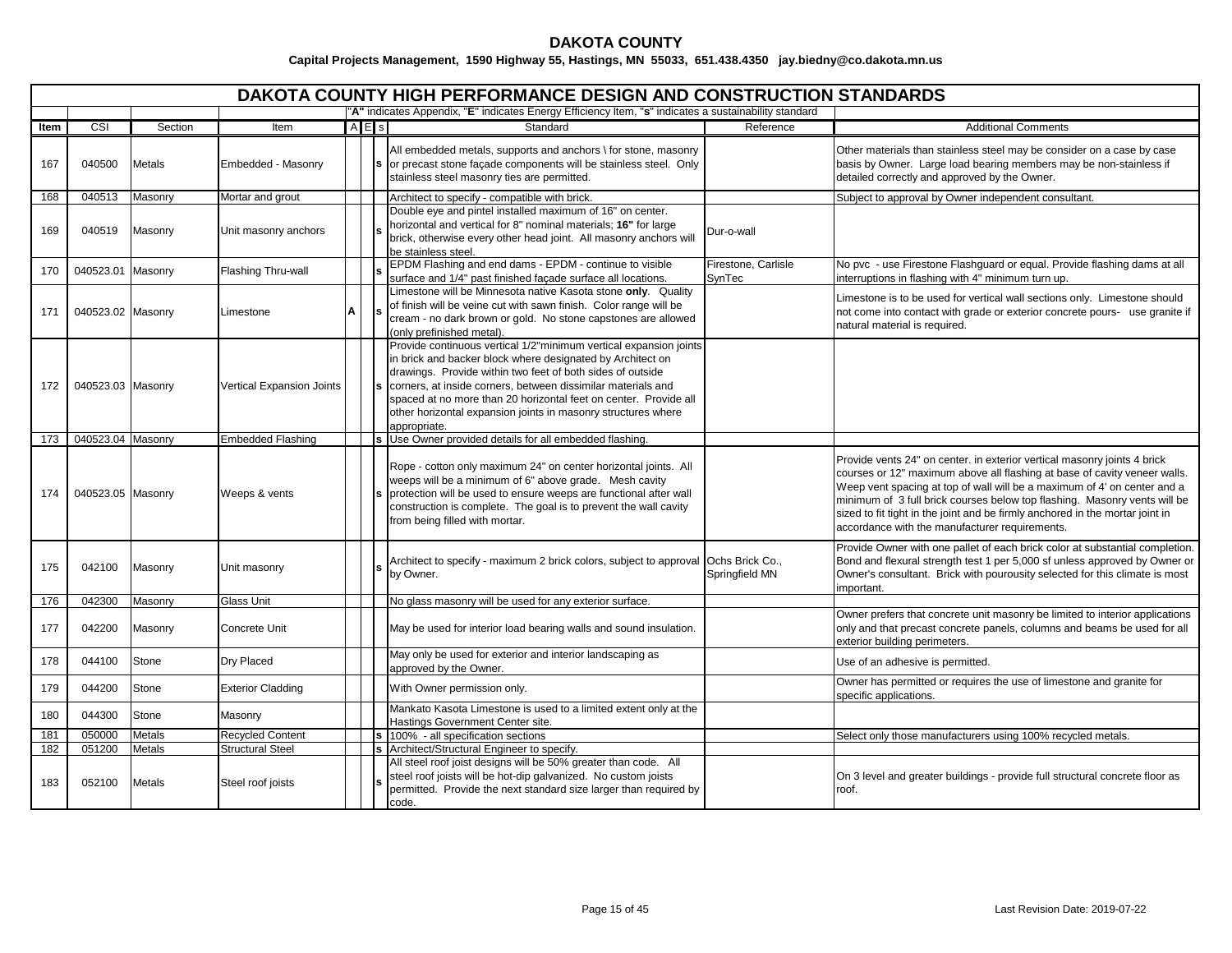|      | <b>DAKOTA COUNTY HIGH PERFORMANCE DESIGN AND CONSTRUCTION STANDARDS</b> |                        |                                            |  |       |                                                                                                                                                                                                                                                                                                                                                                                                                                                                                                                                                                                                                                                              |                                                                          |                                                                                                                                                                                                                                                                                                                                                                                                                                                                                                                                                                                                                                                                                                                                                                                                                                                                                                                                                                 |  |  |  |  |
|------|-------------------------------------------------------------------------|------------------------|--------------------------------------------|--|-------|--------------------------------------------------------------------------------------------------------------------------------------------------------------------------------------------------------------------------------------------------------------------------------------------------------------------------------------------------------------------------------------------------------------------------------------------------------------------------------------------------------------------------------------------------------------------------------------------------------------------------------------------------------------|--------------------------------------------------------------------------|-----------------------------------------------------------------------------------------------------------------------------------------------------------------------------------------------------------------------------------------------------------------------------------------------------------------------------------------------------------------------------------------------------------------------------------------------------------------------------------------------------------------------------------------------------------------------------------------------------------------------------------------------------------------------------------------------------------------------------------------------------------------------------------------------------------------------------------------------------------------------------------------------------------------------------------------------------------------|--|--|--|--|
|      |                                                                         |                        |                                            |  |       | "A" indicates Appendix, "E" indicates Energy Efficiency Item, "s" indicates a sustainability standard                                                                                                                                                                                                                                                                                                                                                                                                                                                                                                                                                        |                                                                          |                                                                                                                                                                                                                                                                                                                                                                                                                                                                                                                                                                                                                                                                                                                                                                                                                                                                                                                                                                 |  |  |  |  |
| Item | $\overline{\text{CSI}}$                                                 | Section                | Item                                       |  | A E s | Standard                                                                                                                                                                                                                                                                                                                                                                                                                                                                                                                                                                                                                                                     | Reference                                                                | <b>Additional Comments</b>                                                                                                                                                                                                                                                                                                                                                                                                                                                                                                                                                                                                                                                                                                                                                                                                                                                                                                                                      |  |  |  |  |
| 184  | 053100                                                                  | <b>Metals</b>          | Decking - metal                            |  |       | Architect to specify that all steel decking will be primed and<br>painted both sides. That units will be secured to supporting<br>members with fusion welds. Weld metal will penetrate all layers<br>of deck material and will have good fusion to supporting<br>members. Structural supporting members will not be damaged<br>by welding procedures or burn-throughs. All steel roof decking<br>will be a minimum of 16 gauge. All metal roof decking will be<br>reviewed by and conform to Factory Mutual requirements. Use<br>10' wide sheets and increase thickness to resolve FM90 uplift<br>issues. This will reduce the number of decklaps and welds. | See also Specifications<br>Section 75100 and 75323<br>www.sdi.org        | No holes through deck are permitted from welding process. Provide metal<br>closure strips for complete support of roof insulation where rib openings in<br>top surface of deck occur adjacent to edges and openings. Weld all<br>closures into position. Wire brush, clean and paint all scarred areas, welds<br>and rust spots on top and bottom surfaces of deck and supporting steel<br>members. All roof deck material will be 16 gauge and hot-dipped<br>galvanized. Use local code fireproofing and Factory Mutual requirements. If<br>not specified, all roof deck systems will have a minimum fire resistance<br>rating of 2 hours. Ribs will be 1.5 inches deep. Structural concrete roof<br>deck is required at building height at or greater than 30 feet. Use most<br>recent ANSI approved standards for composite steel floor deck and steel<br>roof deck. USE Steel Deck Institute Best Practices Manual - Design<br>Manuals for Composite Decks. |  |  |  |  |
| 185  | 054000                                                                  | <b>Metals</b>          | Cold formed framing                        |  |       | s Architect and Structural Engineer to specify.                                                                                                                                                                                                                                                                                                                                                                                                                                                                                                                                                                                                              |                                                                          |                                                                                                                                                                                                                                                                                                                                                                                                                                                                                                                                                                                                                                                                                                                                                                                                                                                                                                                                                                 |  |  |  |  |
| 186  | 055200.01 Metals                                                        |                        | Handrailing -<br><b>Interior Stairways</b> |  |       | Architect to specify. Custom handrailing will be specified only in<br>public areas. Comply with current OSHA and ADA railing<br>requirements. Maximum opening spacing between horizontal or<br>vertical members is 4" or as specified by OSHA.                                                                                                                                                                                                                                                                                                                                                                                                               |                                                                          | All handrail members are to be smooth and round aluminum or steel only.<br>NOTE: Handrailing can be used as barrier to 30'. Any area above 30' must<br>have a full barrier to prevent accidental falling or jumping. Handrailing<br>above open areas will be at least 48" and designed to be "non-climbable".                                                                                                                                                                                                                                                                                                                                                                                                                                                                                                                                                                                                                                                   |  |  |  |  |
| 187  | 055200.02 Metals                                                        |                        | Handrailing -<br><b>Exterior Only</b>      |  |       | Architect to specify. "All exterior handrailings supported by<br>concrete will be designed so that the vertical supports can be<br>side bolted to the exposed concrete structure. No handrail<br>sleeves or vertical penetration of the concrete structure is<br>permitted for any exterior application of handrailing. All exposed<br>railings and attachments will be unpainted 316 stainless steel<br>with 1/2" by half round anti-skateboarding ribs attached at 4 foot<br>intervals on the top horizontal surface."                                                                                                                                     |                                                                          | All handrail members are to be smooth, round and 316 or marine grade<br>stainless steel only. NOTE: Handrailing can be used as barrier to an<br>exposed height of 30'. Any area above 30' must have a full barrier to<br>prevent accidental falling or jumping. Handrailing above open areas will be<br>at least 48" and designed to be "non-climbable".                                                                                                                                                                                                                                                                                                                                                                                                                                                                                                                                                                                                        |  |  |  |  |
| 188  | 061000                                                                  | Wood/Plastic           | Rough carpentry                            |  |       | Architects standard for Design - Use only FSC Lumber<br>(FSC accredited, independent, "third-party" certification bodies or<br>"certifiers" certify forests. They assess forest management using<br>the FSC principles, criteria, and standards. The FSC runs the<br>only credible forest certification program as an independent,<br>international nonprofit organization with more than 500 members<br>from environmental groups, progressive companies, forestry<br>professionals, social scientists, and representatives from labor,<br>church and indigenous people.)                                                                                   |                                                                          | The Owner gives purchasing preference to wood and paper products from<br>Forests that are independently certified as well managed per the Forest<br>Stewardship Council (FSC) - FSC Certified lumber will be used if available.<br>FSC lumber bears the FSC logo. For chain of custody certificates visit<br>www.fscus.org/certified_companies.<br>Sustainable Forestry Initiative (SFI) is a lumber industry label and not a<br>certification. SFI cannot be substituted for FSC. Research all wood<br>sources to ensure that wood products used in County buildings are not from<br>old growth or endangered forests.                                                                                                                                                                                                                                                                                                                                         |  |  |  |  |
| 189  |                                                                         | 064023.01 Wood/Plastic | Architectural woodwork                     |  |       | Use FSC certified lumber only. Use oak, maple, birch or cherry -<br>stain to match - no exotic or special cuts. Design and<br>manufacture sections in modules so they can be moved and re-<br>used. Utilize wheat board as approved by Owner.                                                                                                                                                                                                                                                                                                                                                                                                                |                                                                          | All wood used in projects must be certified and quaranteed that wood is<br>harvested by selectively cutting rather than clear cutting to protect rivers,<br>streams and wildlife habitats. Adhere to FSC requirements. Other<br>species subject to Owner approval. There will be no soffits above any<br>millwork unless approved in writing by the Owner.                                                                                                                                                                                                                                                                                                                                                                                                                                                                                                                                                                                                      |  |  |  |  |
| 190  |                                                                         | 064023.02 Wood/Plastic | Architectural woodwork<br>hinges pulls     |  |       | Cabinetry hinges will be heavy duty concealed self closing for all<br>cabinetry doors. Extra heavy standard door hinges will be used<br>for all heavy or oversized doors. Pulls will be stainless steel<br>standard wire pulls.                                                                                                                                                                                                                                                                                                                                                                                                                              | <b>Blum CLIP</b>                                                         |                                                                                                                                                                                                                                                                                                                                                                                                                                                                                                                                                                                                                                                                                                                                                                                                                                                                                                                                                                 |  |  |  |  |
| 191  |                                                                         | 064023.03 Wood/Plastic | Architectural woodwork<br>drawer slides    |  |       | Cabinetry drawer slides will be medium (90-100#) or heavy duty<br>(150-500#) depending upon application and drawer width/size<br>and loading. Custom file drawers will have only HD 150# or<br>heavier slides. Drawers will be full extension with lever<br>disconnects for drawer removal.                                                                                                                                                                                                                                                                                                                                                                  | BHMA A156.9 Grade<br>1HD-200<br>Knape & Vogt KV8800<br>Series HD 200 lb. |                                                                                                                                                                                                                                                                                                                                                                                                                                                                                                                                                                                                                                                                                                                                                                                                                                                                                                                                                                 |  |  |  |  |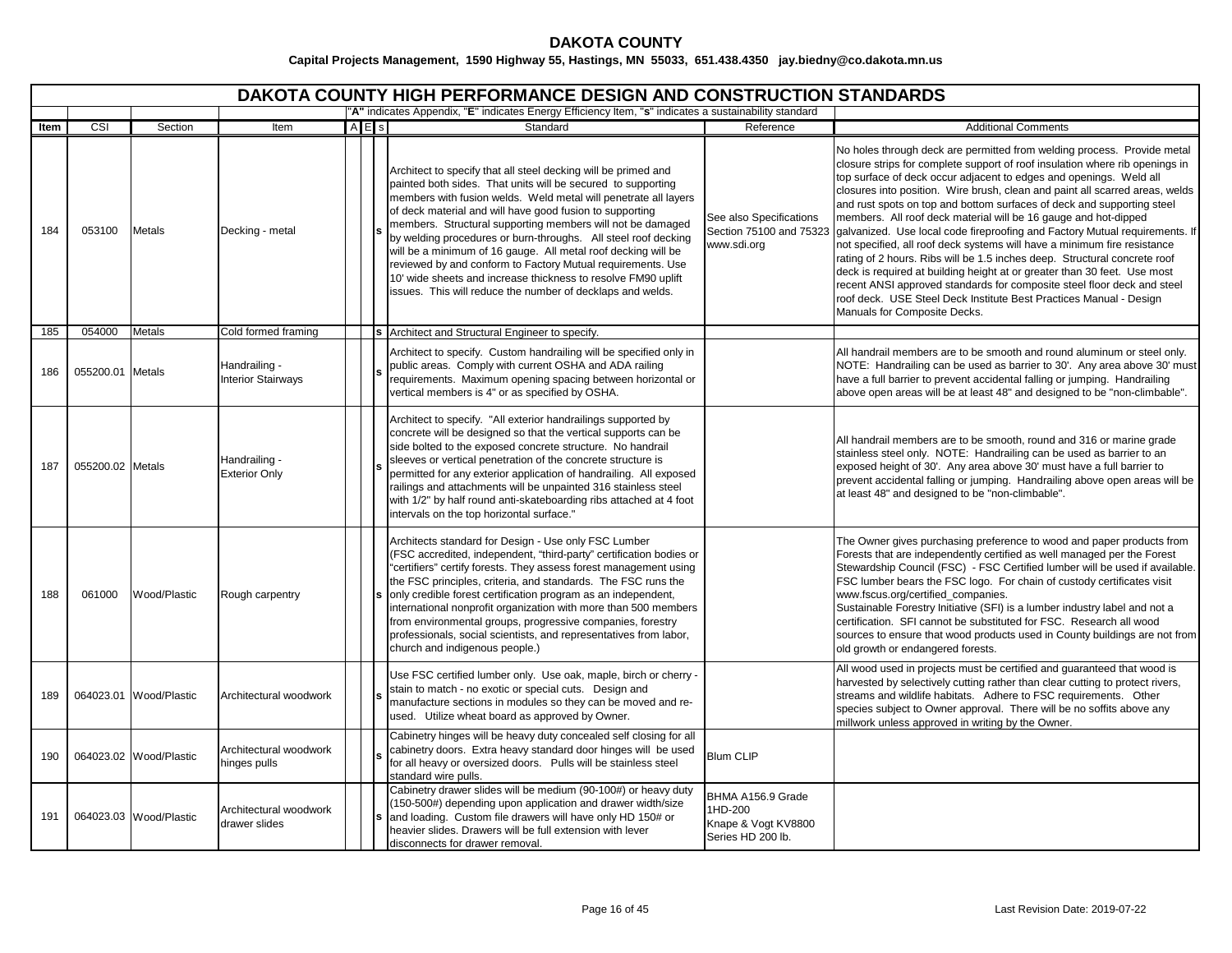|      | DAKOTA COUNTY HIGH PERFORMANCE DESIGN AND CONSTRUCTION STANDARDS |                           |                                   |  |     |                                                                                                                                                                                                                                                                                                                                                                                                                                        |                                                        |                                                                                                                                                                                                                                                                                                                                                                                                                                                                                                                                                                                                                                                                                                                                                                                                                                                                               |  |  |  |
|------|------------------------------------------------------------------|---------------------------|-----------------------------------|--|-----|----------------------------------------------------------------------------------------------------------------------------------------------------------------------------------------------------------------------------------------------------------------------------------------------------------------------------------------------------------------------------------------------------------------------------------------|--------------------------------------------------------|-------------------------------------------------------------------------------------------------------------------------------------------------------------------------------------------------------------------------------------------------------------------------------------------------------------------------------------------------------------------------------------------------------------------------------------------------------------------------------------------------------------------------------------------------------------------------------------------------------------------------------------------------------------------------------------------------------------------------------------------------------------------------------------------------------------------------------------------------------------------------------|--|--|--|
|      |                                                                  |                           |                                   |  |     | "A" indicates Appendix, "E" indicates Energy Efficiency Item, "s" indicates a sustainability standard                                                                                                                                                                                                                                                                                                                                  |                                                        |                                                                                                                                                                                                                                                                                                                                                                                                                                                                                                                                                                                                                                                                                                                                                                                                                                                                               |  |  |  |
| Item | $\overline{\text{CSI}}$                                          | Section                   | Item                              |  | AES | Standard                                                                                                                                                                                                                                                                                                                                                                                                                               | Reference                                              | <b>Additional Comments</b>                                                                                                                                                                                                                                                                                                                                                                                                                                                                                                                                                                                                                                                                                                                                                                                                                                                    |  |  |  |
| 192  | 064116                                                           | Wood/Plastic              | Plastic laminate                  |  |     | All horizontal wear surfaces will be solid surface in standard<br>colors                                                                                                                                                                                                                                                                                                                                                               | Corian or Equal                                        | Vertical and non - wear surfaces can be standard color plastic laminate.<br>Specify only Corian for window sills and restroom composite lavatories and<br>vanities. Wheat Board can be used in certain approved applications.<br>Sunflower Board in general should not be specified in County buildings.                                                                                                                                                                                                                                                                                                                                                                                                                                                                                                                                                                      |  |  |  |
| 193  | 070000.01                                                        | Therm-Moist<br>Protection | Sealants - interior               |  |     | Interior Silicone Rubber - acid type for non-porous                                                                                                                                                                                                                                                                                                                                                                                    | Dow-Corning                                            | ASTM C920, Type S, Class 25, Grade NS                                                                                                                                                                                                                                                                                                                                                                                                                                                                                                                                                                                                                                                                                                                                                                                                                                         |  |  |  |
| 194  | 070000.02                                                        | Therm-Moist<br>Protection | Sealants - exterior               |  |     | Polyurethane polymer                                                                                                                                                                                                                                                                                                                                                                                                                   | Sika Corporation US<br>2c NS EZ Mix                    | ASTM C920-87. Fed Spec: TT.S 00230C. Use appropriate grade for<br>floors/walks. Since sustained adhesion, durability and weatherability<br>continue to be issues, verify the correct exterior sealant with Owner prior to<br>specifying or approving for installation.                                                                                                                                                                                                                                                                                                                                                                                                                                                                                                                                                                                                        |  |  |  |
| 195  | 070600.01                                                        | Therm-Moist<br>Protection | Roof Design Review                |  |     | Roof plans, specs and submittals will be reviewed by<br>Independent Owner Consultant                                                                                                                                                                                                                                                                                                                                                   |                                                        | When necessary, Owner will retain under separate contract an independent<br>roofing consultant.                                                                                                                                                                                                                                                                                                                                                                                                                                                                                                                                                                                                                                                                                                                                                                               |  |  |  |
| 196  | 070600.02                                                        | Therm-Moist<br>Protection | Roof Inspection                   |  |     | Roof inspection by independent consultant                                                                                                                                                                                                                                                                                                                                                                                              |                                                        | Under direct contract with Owner                                                                                                                                                                                                                                                                                                                                                                                                                                                                                                                                                                                                                                                                                                                                                                                                                                              |  |  |  |
| 197  | 070600.03                                                        | Therm-Moist<br>Protection | Roof Fall Protection              |  |     | OSHA 1910.21 - 1910.30 and ANSI Standards Z359.1 - Z359.3.                                                                                                                                                                                                                                                                                                                                                                             |                                                        | OSHA and ANSI requirements apply. 1) Skylights / covers must resist at<br>least 200 lb. force. Skylights must support 2X maximum anticipated load of<br>worker. 2) Fixed ladders are required from one roof surface elevation to<br>another. Ladders require a personal fall arrest system or ladder safety<br>system if fall distance is greater than 24 feet. 3) If roof does not have<br>parapet or handrail at 42 inches - roof tie-off systems or netting are<br>required. Tie off points must be installed for arrest or restraint systems.<br>Installation must be certified with 5,000 lb. static strength. (OSHA 1910.55<br>Appendix C) 4) Roof access - direct walk-out door preferred. If hinged<br>door hatch, standard handrail must be around opening (OSHA 1910.23)<br>Hinged roof access doors must be a minimum of 15 feet from the edge of<br>the building. |  |  |  |
| 198  | 071300                                                           | Therm-Moist<br>Protection | Sheet Waterproofing               |  |     | Fully adhered 60 mil Butyl Rubber (polyisobutylene) or EPDM<br>sheets where UV is present will be used below grade for<br>structural slabs, slabs on grade, foundation walls and footings.<br>Protection board is required for all waterproofing prior to backfill.<br>For exterior walls, minimum 25 psi extruded polystyrene<br>insulation board will be used. (See also section on perimeter<br>insulation requirements Spec 72113) |                                                        | Flashing for both Butyl Rubber and EDPM will be non-vulcanized EPDM<br>sheets that will conform to their backing and fully cure to attain the elastic<br>properties of fully cured materials. NO Hypalon (chlorosulfanated<br>polyethylene) or PVC (polyvinylchloride) waterproofing will be used.                                                                                                                                                                                                                                                                                                                                                                                                                                                                                                                                                                            |  |  |  |
| 199  | 071500                                                           | Therm-Moist<br>Protection | Sheetmetal<br>Waterproofing       |  |     | Vertical parapet walls - Built Up -BUR Roofs                                                                                                                                                                                                                                                                                                                                                                                           |                                                        | Fully adhered ice & water shield with aluminum counter flashing will be<br>used. Fastener system will be stainless steel and 100% watertight.                                                                                                                                                                                                                                                                                                                                                                                                                                                                                                                                                                                                                                                                                                                                 |  |  |  |
| 200  | 071923                                                           | Therm-Moist<br>Protection | Masonry<br><b>Water Repellent</b> |  |     | All exterior face brick, concrete masonry and precast stone or<br>concrete will be treated by Owner.                                                                                                                                                                                                                                                                                                                                   | Protectosil Chem-Trete<br>BSM 400 for Brick<br>Masonry | Unless instructed otherwise by Owner, application of water repellants will<br>be done independently of the Construction Contract and at a date within 5<br>years of completion, but not prior to two years from final payment. Just<br>prior to the end of the two year period, a complete inspection will be<br>performed to ensure integrity of the masonry and precast systems prior to<br>any application. Apply only Owner approved water repellent. Use<br>appropriate product for each system.                                                                                                                                                                                                                                                                                                                                                                         |  |  |  |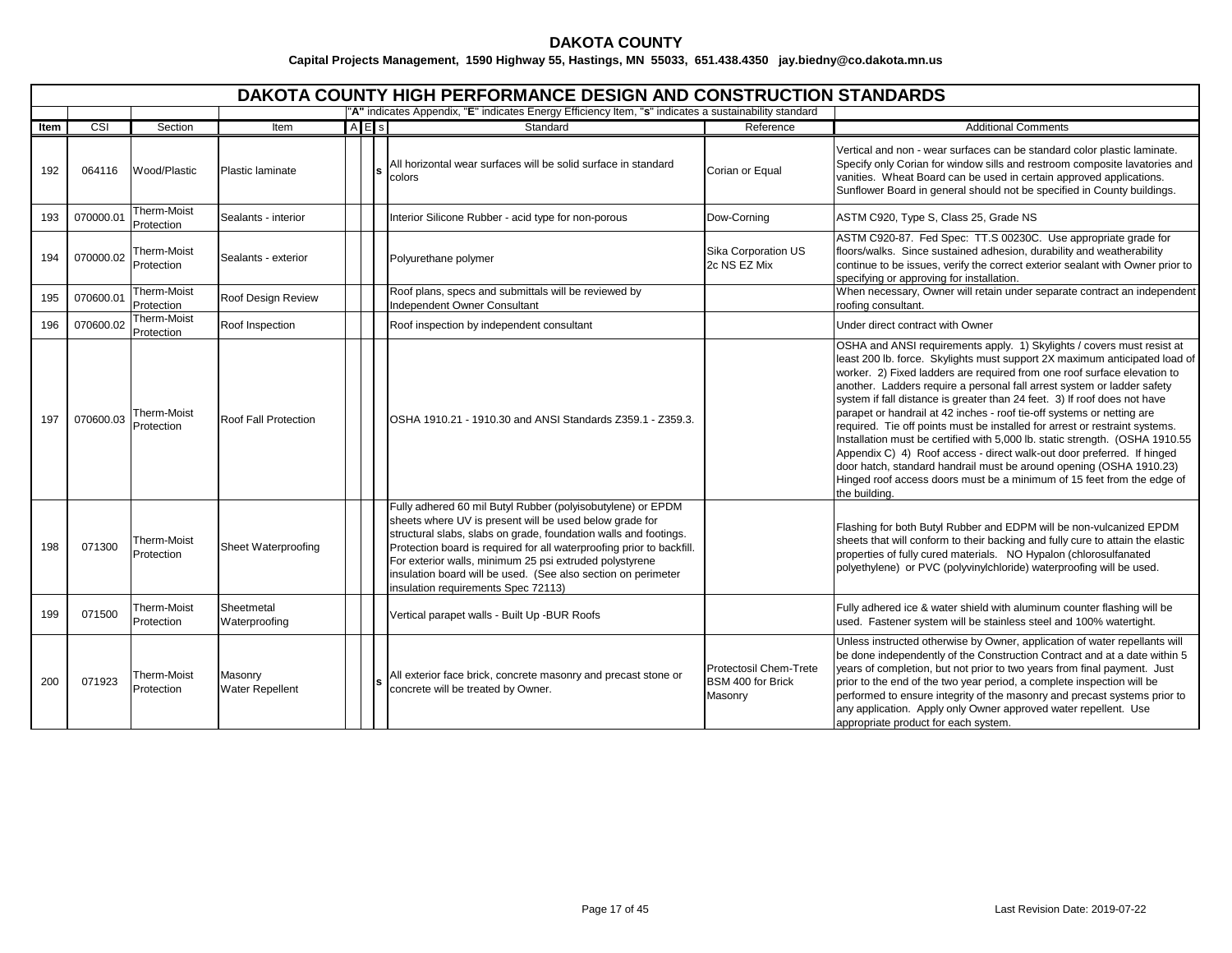|      |        |                           |                                         |     | <b>DAKOTA COUNTY HIGH PERFORMANCE DESIGN AND CONSTRUCTION STANDARDS</b>                                                                                                                                                                                                                                                                                                                                                                                                                                                                                                                                                                                                                                                                                            |                                                                                                     |                                                                                                                                                                                                                                                                                                                                                                                                                                                                                                                                                                                                                                                                                                                                                                                                                                                                                                                                                                                                                                                                                                                                                                                                                                                                                                                                                                                                                                                     |
|------|--------|---------------------------|-----------------------------------------|-----|--------------------------------------------------------------------------------------------------------------------------------------------------------------------------------------------------------------------------------------------------------------------------------------------------------------------------------------------------------------------------------------------------------------------------------------------------------------------------------------------------------------------------------------------------------------------------------------------------------------------------------------------------------------------------------------------------------------------------------------------------------------------|-----------------------------------------------------------------------------------------------------|-----------------------------------------------------------------------------------------------------------------------------------------------------------------------------------------------------------------------------------------------------------------------------------------------------------------------------------------------------------------------------------------------------------------------------------------------------------------------------------------------------------------------------------------------------------------------------------------------------------------------------------------------------------------------------------------------------------------------------------------------------------------------------------------------------------------------------------------------------------------------------------------------------------------------------------------------------------------------------------------------------------------------------------------------------------------------------------------------------------------------------------------------------------------------------------------------------------------------------------------------------------------------------------------------------------------------------------------------------------------------------------------------------------------------------------------------------|
|      |        |                           |                                         |     | "A" indicates Appendix, "E" indicates Energy Efficiency Item, "s" indicates a sustainability standard                                                                                                                                                                                                                                                                                                                                                                                                                                                                                                                                                                                                                                                              |                                                                                                     |                                                                                                                                                                                                                                                                                                                                                                                                                                                                                                                                                                                                                                                                                                                                                                                                                                                                                                                                                                                                                                                                                                                                                                                                                                                                                                                                                                                                                                                     |
| Item | CSI    | Section                   | Item                                    | AES | Standard                                                                                                                                                                                                                                                                                                                                                                                                                                                                                                                                                                                                                                                                                                                                                           | Reference                                                                                           | <b>Additional Comments</b>                                                                                                                                                                                                                                                                                                                                                                                                                                                                                                                                                                                                                                                                                                                                                                                                                                                                                                                                                                                                                                                                                                                                                                                                                                                                                                                                                                                                                          |
|      | 072000 | Thermal<br>Protection     | <b>Wall Insulation Systems</b>          |     | All exterior walls in the County, whether precast or other<br>construction are to include the insulation requirements as noted<br>in "Additional Comments" at right.                                                                                                                                                                                                                                                                                                                                                                                                                                                                                                                                                                                               |                                                                                                     | Meet current code requirements and the following requirements (whichever<br>is most stringent).<br>For precast<br>exterior wall insulation value of R20 - polyisocyanurate 2.5" laminated.<br>R20 Wall value is not averaged and applies to prefabricated panels only.<br>R20 is minimum requirement for all other wall systems.  When calculating<br>R values - use method that combines Isothermal (Series-Parallel Path<br>Method) Analysis and Thermal Dynamic Building Envelop Analysis. Both<br>methods are provided in ASHRAE Handbook of Fundamentals and from<br>current ASHRAE/IESNA Energy Standard. Use Mass Analysis to<br>determine "true" thermal performance of precast panels including the C-<br>value or conductance of the material. All new construction design will<br>consider adding additional wall insulation to increase the actual (versus<br>averaged) exterior wall R value beyond R20. All designs will pay particular<br>attention to location and amount of all fenestration.<br>For masonry cavity wall construction, the insulation should be extruded<br>polystyrene insulation (XPS).                                                                                                                                                                                                                                                                                                                          |
| 201  | 072113 | Therm-Moist<br>Protection | <b>Insulation Wall</b>                  |     | Closed cell extruded polystyrene (XPS) minimum R value R5 per<br>s inch - 4" minimum thickness with all joints caulked and sealed.<br>Polyisocyanurate may be used with Owner approval.                                                                                                                                                                                                                                                                                                                                                                                                                                                                                                                                                                            | Cavitymate, Amofoam<br>SB, Certifoam 25, Dow                                                        | Emphasis on recycled content and no use of CFC's in production.                                                                                                                                                                                                                                                                                                                                                                                                                                                                                                                                                                                                                                                                                                                                                                                                                                                                                                                                                                                                                                                                                                                                                                                                                                                                                                                                                                                     |
| 202  | 072113 | Therm-Moist<br>Protection | Perimeter Foundation<br>Wall Insulation |     | Minimum 3 inch thick closed cell extruded polystyrene (XPS) to a<br>minimum of 4 feet depth below exterior grade or deeper if<br>required by code or application. Oversize lower foundation wall<br>and provide 3" wide step in foundation wall to fully support and<br>stabilize insulation during backfilling. Board will be minimum 25<br>psi and R-value of 5 per inch.                                                                                                                                                                                                                                                                                                                                                                                        |                                                                                                     | Required for all perimeter walls and between slab on grade and exterior<br>walls at or near grade. Insulation thickness may be reduced to 2" between<br>slab on grade and exterior walls. Formed concrete or unit masonry walls<br>must be true and smooth enough to adhere the insulation board. In<br>addition to vertical wall insulation, insulation board will be installed<br>horizontally below slab on grade a full four feet from the exterior wall.                                                                                                                                                                                                                                                                                                                                                                                                                                                                                                                                                                                                                                                                                                                                                                                                                                                                                                                                                                                       |
| 203  | 072216 | Therm-Moist<br>Protection | Roof Insulation                         |     | Fully anchored to roof structure to prevent uplift. Approved<br>materials will have an "aged" R value of 5 per inch. XPS with<br>greater compressive strengths will be used for high and heavy<br>traffic areas. Design roof insulation value will be "non-averaged"<br>R-38 - Consultant to coordinate w/ wall values. No long runs to<br>roof drains are permitted. All areas must completely evaporate<br>within 24 hours after rainfall. All corners and perimeter low spots<br>will have crickets formed with tapered insulation installed to<br>assure positive drainage. Use of polyisocyanurate (polyiso) or<br>extruded polystyrene (XPS) is acceptable. Tapered insulation<br>systems will not be used for new construction. See additional<br>comments. | Styrofoam, Diversified,<br>Dow, GAS EnergyGuard<br>Ultra ISO with Ultrashield<br>Facer. www.gaf.com | Tested stabilized R values are 4.8 at 1.5 pcf for XPS and 5.8 at 2.0 pcf for<br>polyiso. XPS uses HCFC-142b and Polyiso uses HCFC-141b as its<br>blowing agent during manufacturer. As of 2008 there are no alternatives in<br>the process without increasing flame spread and lower insulation values for<br>both types. Both systems require cover boards for fully<br>adhered/mechanically fastened requirements. XPS has a stable and long<br>term R-Value. The only reason to use Polyiso in lieu of XPS is to reduce<br>cost. Quality will be reduced proportionately. Polyiso does not provide the<br>ong term R value that XPS does. Polyiso has a water absorption rate 5<br>times greater than XPS. Maximum compressive strength of polyiso is 18<br>psi with facers when new - requiring additional protection board cover. If<br>permitted by Owner, polyisocyanurate (polyiso) insulation may be<br>considered as an alternate providing that 100% fiberglass facers are used -<br>no cellulose facers are permitted. Prior to specifying or installing any<br>polyiso - verify that the material fully meets ASTM E 180 and UL 790<br>standards. For extremely low traffic areas Polyisocyanurate can be used<br>with a minimum 1" perlite (100% recycled content) fiberboard cover. All<br>other areas require 1.5" of protection board. A thermal barrier board is<br>required to meet FM Class 1 or UL Class A roof installations. |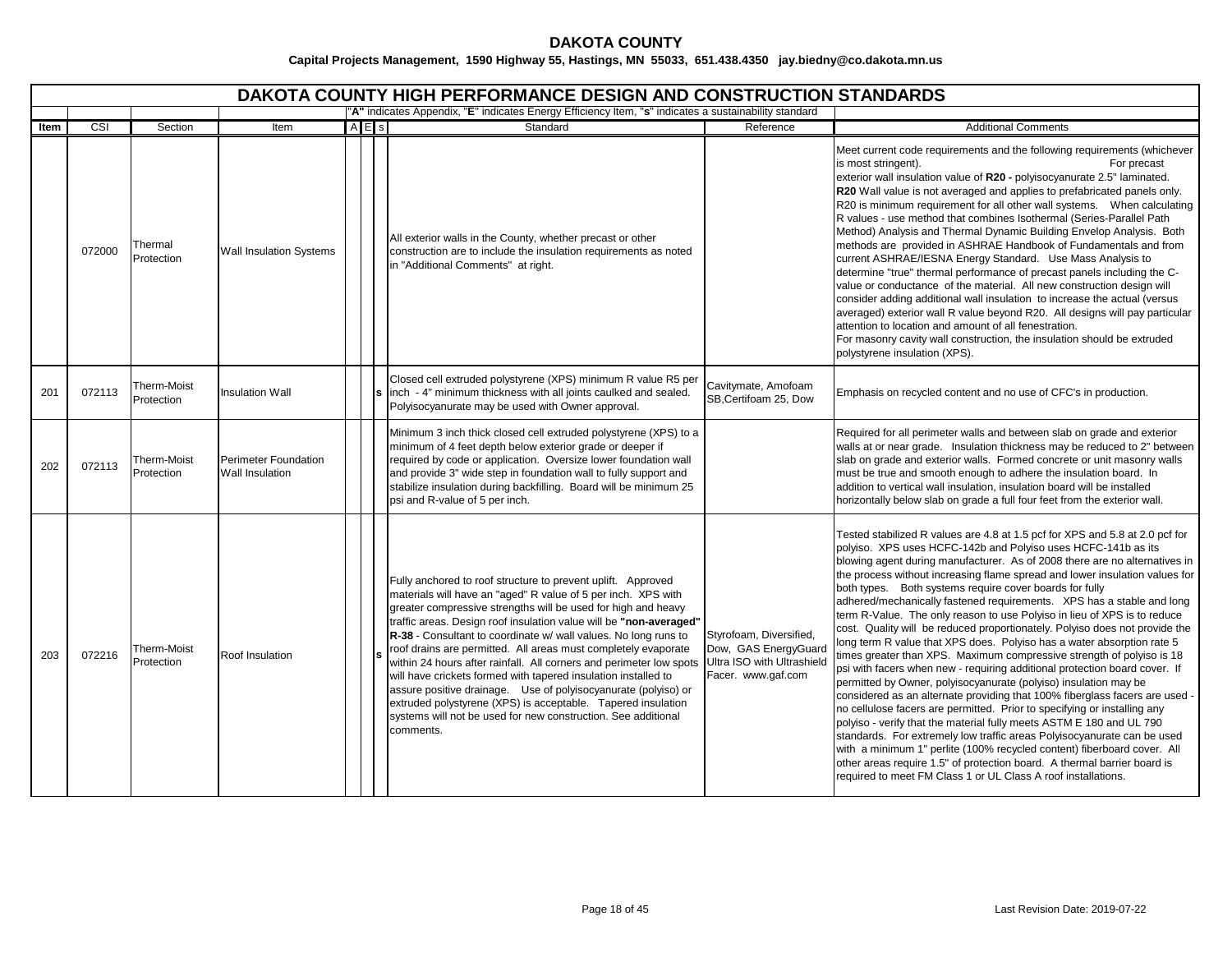|      | <b>DAKOTA COUNTY HIGH PERFORMANCE DESIGN AND CONSTRUCTION STANDARDS</b><br>"A" indicates Appendix, "E" indicates Energy Efficiency Item, "s" indicates a sustainability standard |                           |                                         |     |  |                                                                                                                                                                                                                                                                                                                                                                                                                                                                                                    |                                                                                                        |                                                                                                                                                                                                                                                                                                                                                                                                                                                                                                                                                                                                                                                                                                          |  |  |  |  |  |
|------|----------------------------------------------------------------------------------------------------------------------------------------------------------------------------------|---------------------------|-----------------------------------------|-----|--|----------------------------------------------------------------------------------------------------------------------------------------------------------------------------------------------------------------------------------------------------------------------------------------------------------------------------------------------------------------------------------------------------------------------------------------------------------------------------------------------------|--------------------------------------------------------------------------------------------------------|----------------------------------------------------------------------------------------------------------------------------------------------------------------------------------------------------------------------------------------------------------------------------------------------------------------------------------------------------------------------------------------------------------------------------------------------------------------------------------------------------------------------------------------------------------------------------------------------------------------------------------------------------------------------------------------------------------|--|--|--|--|--|
|      |                                                                                                                                                                                  |                           |                                         |     |  |                                                                                                                                                                                                                                                                                                                                                                                                                                                                                                    |                                                                                                        |                                                                                                                                                                                                                                                                                                                                                                                                                                                                                                                                                                                                                                                                                                          |  |  |  |  |  |
| Item | CSI                                                                                                                                                                              | Section                   | Item                                    | AES |  | Standard                                                                                                                                                                                                                                                                                                                                                                                                                                                                                           | Reference                                                                                              | <b>Additional Comments</b>                                                                                                                                                                                                                                                                                                                                                                                                                                                                                                                                                                                                                                                                               |  |  |  |  |  |
| 204  | 072600.01                                                                                                                                                                        | Therm-Moist<br>Protection | Air and Vapor Barriers -<br>Above Grade |     |  | USE AIR BARRIERS -- Exterior wall gypboard application.<br>Provide a true, impermeable vapor barrier that is rated 0.10 perm<br>or less on the warm side of the insulation. Ensure vapor barrier<br>continuity at the interior plane of insulation around the entire<br>building envelope especially at penetrations, corners and<br>junctions. Liquid applied or continuously seal all laps and<br>penetrations. Do not apply vinyl or any other non-permeable<br>finish to exterior wall boards. | Liquid applied is<br>acceptable for block walls<br>and other applications if<br>approved by the Owner. | The fundamentals of creating a proper vapor barrier include developing the<br>thermal section of exterior wall or roof; determine the dewpoint for the<br>interior environment, locating the dewpoint within the wall construction;<br>verifying the vapor barrier location and the thermal performance of the<br>nsulation relative to the dewpoint location. The psychometric chart is used<br>to determine relative temperature, humidity and dewpoint readings.<br>There are three classifications - 1. Vapor Retarder - 0.1 perm or less 2.<br>1.0 perm or less and greater than 0.1 perm. 3. 10 perm or less and greater<br>than 1.0 perm.                                                         |  |  |  |  |  |
| 205  | 072600.02                                                                                                                                                                        | Therm-Moist<br>Protection | Vapor Barriers -<br><b>Below Grade</b>  |     |  | Provide horizontal air and vapor barriers for all concrete slabs on<br>grade unless approved in writing from Owner.                                                                                                                                                                                                                                                                                                                                                                                |                                                                                                        | Provide under-slab vapor barrier sheets using polyolefin membranes (no<br>polyethylene) Continuously seal all laps and penetrations. Place the vapor<br>barrier directly under concrete slabs on grade.                                                                                                                                                                                                                                                                                                                                                                                                                                                                                                  |  |  |  |  |  |
| 207  | 075000.01                                                                                                                                                                        | Therm-Moist<br>Protection | Roof Slope                              |     |  | Minimum slope of actual roof deck to be 3% or greater. Adjust<br>parapet freeboard to accommodate as needed while still<br>maintaining roof rating of FM90 or greater. See separate roof<br>parapet standard.                                                                                                                                                                                                                                                                                      |                                                                                                        | Construct slope in roof structure so that insulation can be installed flat at<br>R38 without averaging. Crickets formed with tapered insulation may be<br>used to drain corners and ponding water with approval by Owner.                                                                                                                                                                                                                                                                                                                                                                                                                                                                                |  |  |  |  |  |
| 208  | 075000.02                                                                                                                                                                        | Therm-Moist<br>Protection | <b>Roof Drains</b>                      |     |  | See CSI Section 221426.                                                                                                                                                                                                                                                                                                                                                                                                                                                                            |                                                                                                        | Roof insulation can be reduced to R20 only within 24" of roof drains to<br>provide drainage pocket. Roof drains will be 100% insulated with minimum<br>2" fiberglass insulation below deck.                                                                                                                                                                                                                                                                                                                                                                                                                                                                                                              |  |  |  |  |  |
| 209  | 075000.03                                                                                                                                                                        | Therm-Moist<br>Protection | Roof Design                             |     |  | All roof types and roof accessories including substrate, parapets,<br>screenwalls, equipment and skylights will be designed to<br>withstand a 120 mph sustained wind without tear-off or failure.<br>All roof structures will be designed to 50% greater than current<br>code for live and dead loads. All roofs will be designed to<br>exceed Factory Mutual wind requirements and / or SPRI Wind<br>Design Standards.                                                                            |                                                                                                        | Design to most current version - FM 90 rating with a minimum 42"<br>combination high parapet wall system. Safe parapet wall height can be<br>achieved with an integral railing no higher than 12" above parapet wall.<br>Railing can only be mounted to the roof side vertical wall of the parapet -<br>providing it does not interfere with any lightning protection.                                                                                                                                                                                                                                                                                                                                   |  |  |  |  |  |
| 210  | 075000.04                                                                                                                                                                        | Therm-Moist<br>Protection | Roof System Alternatives                |     |  | Other roof systems may be considered for certain buildings.<br>Approval to use other than BUR or EPDM requires full research<br>and justification for variance. Additionally, approval is only<br>granted with Owner's written expressed consent.                                                                                                                                                                                                                                                  |                                                                                                        | Choices are: Modified Bituminous (Atactic-polypropylene or Styrene-<br>Butadiene or Self Adhering modified membrane), Elastomeric (Chlorinated-<br>Polyethylene or Chlorosulfonate-Polyethylene or Polyisobutylene)<br>Thermoplastic (Copolymer-Alloy or Ethylene-Interpolymer or Polyvinyl-<br>Chloride or TPO - Thermoplastic-Polyolefin or Nitrile-Butadiene-Plymer)<br>Fluid Applied Roofing, Coated Foamed Roofing, heat applied Roll Roofing,<br>tile, slate, asphalt shingle or Class B Cedar shakes combined with a<br>fiberglass-reinforced gypsum board sheathing (Dens Deck) to create a<br>"Class A" roof. Note: Robert Trail Library in Rosemount has TPO roof<br>system installed in 2008. |  |  |  |  |  |
| 211  | 075000.05                                                                                                                                                                        | Therm-Moist<br>Protection | Roof Installation &<br>Inspection       |     |  | 3rd party On-Site inspection will be provided by Owner during the<br>roof system installation. Owner will perform thermographic<br>evaluation within one year of roof installation.                                                                                                                                                                                                                                                                                                                |                                                                                                        | Optimal time for thermographic final inspection would be 1-month before<br>the 11-month warranty walk-thru.                                                                                                                                                                                                                                                                                                                                                                                                                                                                                                                                                                                              |  |  |  |  |  |
| 212  | 075000.06                                                                                                                                                                        | Therm-Moist<br>Protection | Roof warranty                           |     |  | Provide a minimum 20 year no dollar limit (NDL) roof warranty by<br>Manufacturer and installing roofing contractor. A maintenance<br>bond may be substituted for the warranty in the Bid Document if<br>future solvency of the installer or the manufacturer(s) is in<br>question. Include responsibility to repair damages caused by<br>roof leaks if due to material failure or faulty installation. Roof<br>membranes will be maintained consistent with manufacturer<br>reauirements.          |                                                                                                        | Particular attention must be paid to the actual warranty specified in the<br>Contract. Request that a copy of the Manufacturer's Owner sign off sheet<br>be submitted with the shop drawings for "OWNER REVIEW" !!<br>Do not<br>sign anything that changes the contract warranty requirements.<br>Note: Most roofing manufacturers require sign off by the Owner for<br>acceptance of the roofing system. It is generally combined with the<br>Warranty Registration sheet. The Warranty Registration sheets have<br>conditions specified in them that may not comply with the Contract<br>requirements.                                                                                                 |  |  |  |  |  |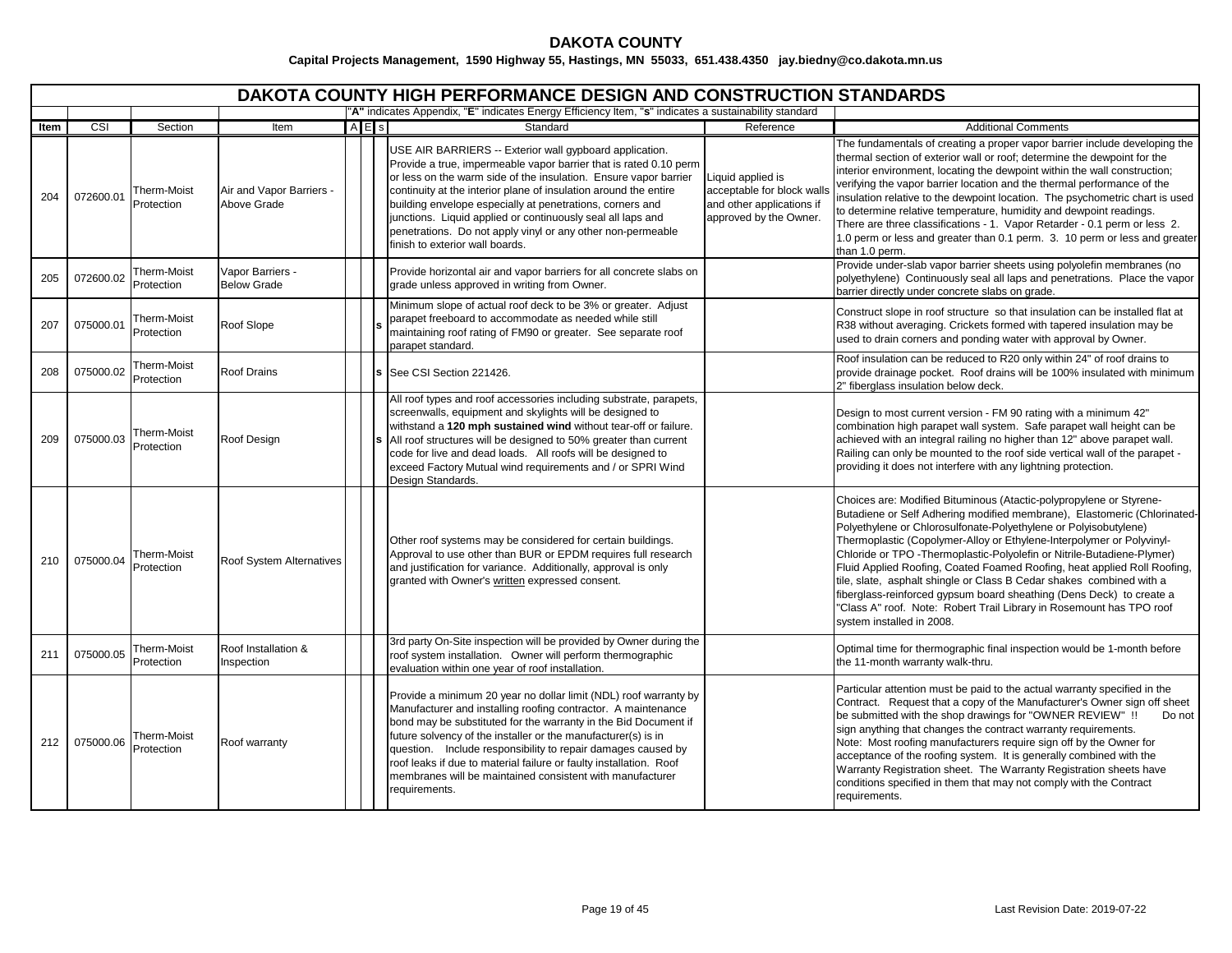# **DAKOTA COUNTY**

|      | DAKOTA COUNTY HIGH PERFORMANCE DESIGN AND CONSTRUCTION STANDARDS |                           |                                             |                                                                                                       |       |                                                                                                                                                                                                                                                                                                                                                                                                                                                                                                                                                                                                                                                                                                           |                                                 |                                                                                                                                                                                                                                                                                                                                                                                                                                                                                                                                                                                                                                                                                                                                                                                                                                                                                                                                                                                                                                                                   |  |  |  |  |
|------|------------------------------------------------------------------|---------------------------|---------------------------------------------|-------------------------------------------------------------------------------------------------------|-------|-----------------------------------------------------------------------------------------------------------------------------------------------------------------------------------------------------------------------------------------------------------------------------------------------------------------------------------------------------------------------------------------------------------------------------------------------------------------------------------------------------------------------------------------------------------------------------------------------------------------------------------------------------------------------------------------------------------|-------------------------------------------------|-------------------------------------------------------------------------------------------------------------------------------------------------------------------------------------------------------------------------------------------------------------------------------------------------------------------------------------------------------------------------------------------------------------------------------------------------------------------------------------------------------------------------------------------------------------------------------------------------------------------------------------------------------------------------------------------------------------------------------------------------------------------------------------------------------------------------------------------------------------------------------------------------------------------------------------------------------------------------------------------------------------------------------------------------------------------|--|--|--|--|
|      |                                                                  |                           |                                             | "A" indicates Appendix, "E" indicates Energy Efficiency Item, "s" indicates a sustainability standard |       |                                                                                                                                                                                                                                                                                                                                                                                                                                                                                                                                                                                                                                                                                                           |                                                 |                                                                                                                                                                                                                                                                                                                                                                                                                                                                                                                                                                                                                                                                                                                                                                                                                                                                                                                                                                                                                                                                   |  |  |  |  |
| Item | CSI                                                              | Section                   | Item                                        | $A \nE$ s                                                                                             |       | Standard                                                                                                                                                                                                                                                                                                                                                                                                                                                                                                                                                                                                                                                                                                  | Reference                                       | <b>Additional Comments</b>                                                                                                                                                                                                                                                                                                                                                                                                                                                                                                                                                                                                                                                                                                                                                                                                                                                                                                                                                                                                                                        |  |  |  |  |
| 213  | 075100.01                                                        | Therm-Moist<br>Protection | Roof Built Up                               |                                                                                                       |       | 4 Ply Glass Fiber Type VI Felts - Hot mopped Asphalt with 20<br>year No Dollar Limit total roofing system Warranty to run from<br>date of substantial completion. A vapor / heat barrier must be<br>specified and installed when hot applied built-up asphalt roof are<br>specified on metal decks to resolve fire rating from below. Issue<br>is that when the asphalt melts through the roof weld holes or<br>other roof penetrations, it fuels the fire. Cold applied adhesive<br>that is Factory Mutual approved must be specified for protection<br>board that must be installed below the insulation and actual roof<br>membrane materials. Use of built-up roof systems will be Owner<br>decision. | GAF Gafglass Ply 6<br>Owens-Corning Perma Ply-6 | See CSO 75323 - Roof design for wind and uplift ratings are the same for<br>all roof systems - BUR or EPDM. Gravel surface will be minimum of 4<br>lbs./sf. A 42" high perimeter parapet wall is required. Waterproofing and<br>flashing of the parapet will be pre-approved by the Owner prior to inclusion<br>in the design. Increased height parapet must be structurally designed to<br>handle increased wind loading.                                                                                                                                                                                                                                                                                                                                                                                                                                                                                                                                                                                                                                        |  |  |  |  |
| 214  | 075100.02                                                        | Therm-Moist<br>Protection | Roof Built Up Electrical                    |                                                                                                       |       | Pitch pockets are not permitted. Use min. height 12" curbs with<br>weatherproof "dog houses" around electrical penetration.                                                                                                                                                                                                                                                                                                                                                                                                                                                                                                                                                                               |                                                 | Make all attempts to keep penetrations in vertical surfaces rather than in<br>horizontal roof system surfaces.                                                                                                                                                                                                                                                                                                                                                                                                                                                                                                                                                                                                                                                                                                                                                                                                                                                                                                                                                    |  |  |  |  |
| 215  | 075323.01                                                        | Therm-Moist<br>Protection | Roof EPDM                                   |                                                                                                       | lE İs | 60 mil 100% fully adhered and mechanically fastened - fully<br>recyclable EPDM membrane with 20 year No Dollar Limit total<br>roofing system Warranty to run from date of Substantial<br>Completion. Roof Assembly will be UL Class A fire rated and<br>Class I-90 Factory Mutual requirements. Use 90 mil for specific<br>high durability areas such as under a vegitated roof.                                                                                                                                                                                                                                                                                                                          | Firestone, Carlisle<br>SynTec                   | County standard is R38. Fully evaluate potential energy cost savings with<br>soiled roof at R38 against cost of investment and maintenance of high<br>reflectance membrane.                                                                                                                                                                                                                                                                                                                                                                                                                                                                                                                                                                                                                                                                                                                                                                                                                                                                                       |  |  |  |  |
| 216  | 075323.02                                                        | Therm-Moist<br>Protection | Roof EPDM - Mechanical<br>Fasteners         |                                                                                                       |       | Membrane Roofing Fasteners will be corrosion resistant and<br>sufficient length to properly anchor the roof system to the roof<br>deck to achieve FM90 or greater wind load rating. Pullout tests<br>will be conducted prior to the installation of the fully adhered<br>membrane.                                                                                                                                                                                                                                                                                                                                                                                                                        |                                                 | Perform a minimum of 10 pullout tests for up to 50,000 square feet (4,650<br>square meters) or portion thereof on each roof elevation or change in<br>substrate. Perform the pullout tests at random areas of the roof including<br>corners, perimeter and field to provide a representative sampling of overall<br>roof performance. The location of the pullout tests will allow for 50% more<br>tests in the corners and perimeter than in the field. It may be necessary to<br>perform additional pullout tests beyond the minimum number required.<br>This includes but is not limited to occasions when 1. pullout values vary<br>significantly 2. tests are performed in substrates that are inherently less<br>consistent such as lightweight concrete, tectum or gypsum 3. there exist<br>multiple questionable areas 4. local building codes require additional tests<br>4. roofs with high wind loading will have additional pullouts tests conducted<br>in all corners. Ref - Form A - Pull out Test Report ANSI/SPRI FX-1-2001<br>dated May 2, 2001. |  |  |  |  |
| 217  | 075563                                                           | Therm-Moist<br>Protection | <b>Vegetated Protected</b><br>Membrane Roof |                                                                                                       |       | s Requires Owner written approval                                                                                                                                                                                                                                                                                                                                                                                                                                                                                                                                                                                                                                                                         |                                                 | Resource - NRCA Green Roof Systems Manual 2007 - www.nrca.net.<br>Consider fire issues during drought conditions.                                                                                                                                                                                                                                                                                                                                                                                                                                                                                                                                                                                                                                                                                                                                                                                                                                                                                                                                                 |  |  |  |  |
| 218  | 076100                                                           | Therm-Moist<br>Protection | Roof Metal/Copper                           | E                                                                                                     |       | Metal or copper roofs can be specified providing a minimum 20<br>year roof is provided and a "non-averaged" insulation minimum<br>value of R38 is used. Metal roof attachment must provide 100%<br>thermal break from interior roof framing etc.                                                                                                                                                                                                                                                                                                                                                                                                                                                          |                                                 | Roof design must be meet or exceed FM 90 rating. Match requirements<br>for EPDM system. Copper roofs are to be designed to 50 years. Locate<br>boiler stacks to prevent roof metal corrosion from exhaust gases.                                                                                                                                                                                                                                                                                                                                                                                                                                                                                                                                                                                                                                                                                                                                                                                                                                                  |  |  |  |  |
| 219  | 076526                                                           | Therm-Moist<br>Protection | Sheet flashing                              |                                                                                                       |       | Flashguard or EPDM as approved by the Owner.                                                                                                                                                                                                                                                                                                                                                                                                                                                                                                                                                                                                                                                              | Firestone                                       | Through wall flashings. Flashing will be fully supported by galvanized<br>sheetmetal to prevent sagging. Minimum 20 gauge Kynar coated steel will<br>be used if any part of the flashing is exposed to the exterior façade of the<br>wall.                                                                                                                                                                                                                                                                                                                                                                                                                                                                                                                                                                                                                                                                                                                                                                                                                        |  |  |  |  |
| 220  | 077000.01                                                        | Therm-Moist<br>Protection | <b>Roof Elevations</b>                      |                                                                                                       | lE İs | New buildings will have no more than 3 contiguous roof levels.<br>Minimize number of roof levels, separations and types                                                                                                                                                                                                                                                                                                                                                                                                                                                                                                                                                                                   |                                                 | Owner has a library of details to be used a guideline during design.                                                                                                                                                                                                                                                                                                                                                                                                                                                                                                                                                                                                                                                                                                                                                                                                                                                                                                                                                                                              |  |  |  |  |
| 221  | 077000.02                                                        | Therm-Moist<br>Protection | Roof Top Equipment<br><b>Wind Allowance</b> |                                                                                                       |       | Refer to section 233000 for standards regarding anchoring<br>rooftop equipment for wind loading. Minimum standard protection<br>is for sustained 120 mph wind.                                                                                                                                                                                                                                                                                                                                                                                                                                                                                                                                            |                                                 |                                                                                                                                                                                                                                                                                                                                                                                                                                                                                                                                                                                                                                                                                                                                                                                                                                                                                                                                                                                                                                                                   |  |  |  |  |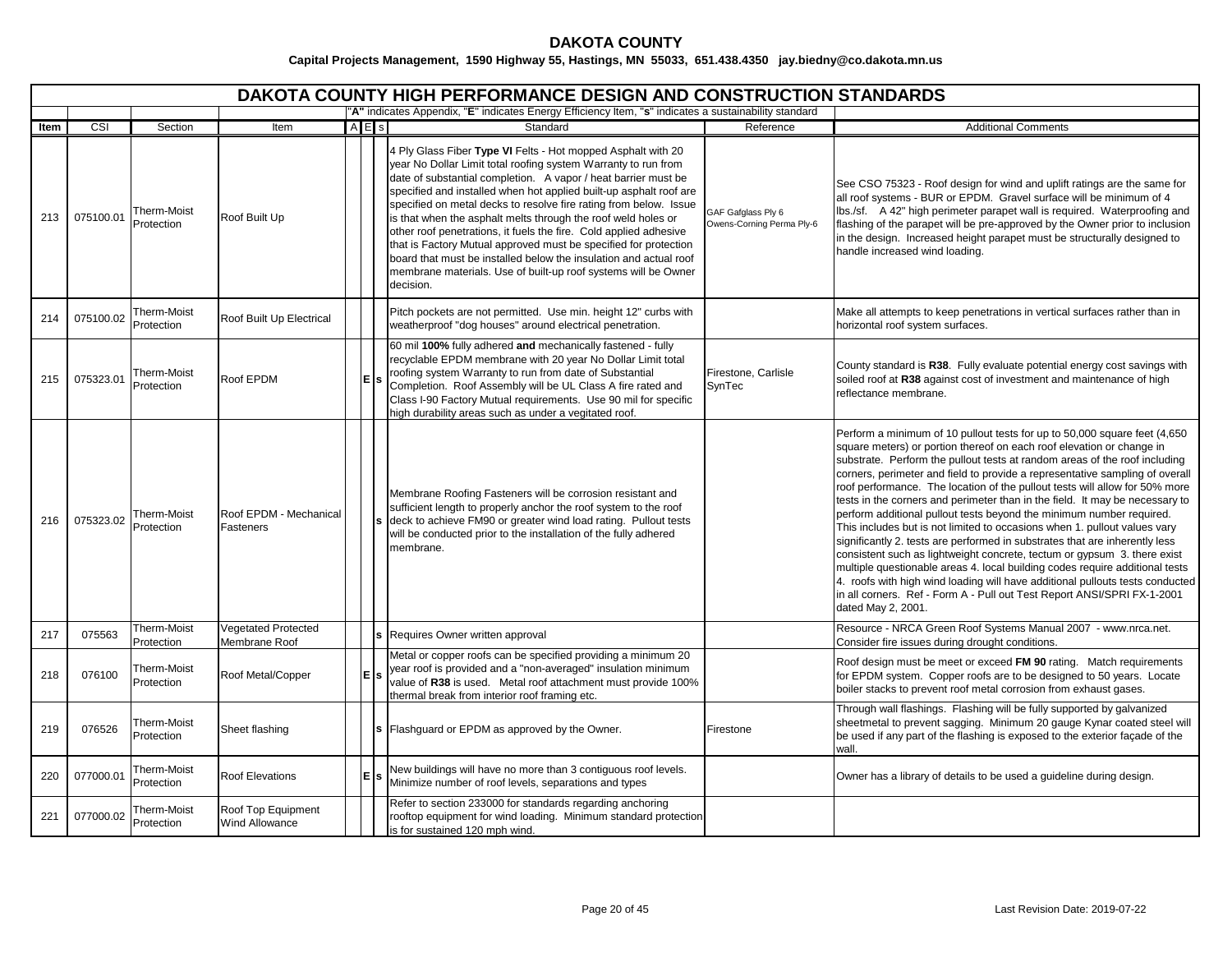|      | DAKOTA COUNTY HIGH PERFORMANCE DESIGN AND CONSTRUCTION STANDARDS |                           |                                          |     |  |                                                                                                                                                                                                                                                                                                                                                                                                                          |           |                                                                                                                                                                                                                                                                                                                                                                                                                                                                                                                                                                                                                         |  |  |  |  |  |
|------|------------------------------------------------------------------|---------------------------|------------------------------------------|-----|--|--------------------------------------------------------------------------------------------------------------------------------------------------------------------------------------------------------------------------------------------------------------------------------------------------------------------------------------------------------------------------------------------------------------------------|-----------|-------------------------------------------------------------------------------------------------------------------------------------------------------------------------------------------------------------------------------------------------------------------------------------------------------------------------------------------------------------------------------------------------------------------------------------------------------------------------------------------------------------------------------------------------------------------------------------------------------------------------|--|--|--|--|--|
|      |                                                                  |                           |                                          |     |  | "A" indicates Appendix, "E" indicates Energy Efficiency Item, "s" indicates a sustainability standard                                                                                                                                                                                                                                                                                                                    |           |                                                                                                                                                                                                                                                                                                                                                                                                                                                                                                                                                                                                                         |  |  |  |  |  |
| Item | CSI                                                              | Section                   | Item                                     | AES |  | Standard                                                                                                                                                                                                                                                                                                                                                                                                                 | Reference | <b>Additional Comments</b>                                                                                                                                                                                                                                                                                                                                                                                                                                                                                                                                                                                              |  |  |  |  |  |
| 222  | 077116.01                                                        | Therm-Moist<br>Protection | Roof parapet cap sheet<br>metal flashing |     |  | 24 gauge steel with Kynar finish. Aluminum only if approved by<br>Owner. Anchor in vertical areas only at center of sections for full<br>thermal expansion. All corner pieces will be prefabricated units<br>w/o lap, mitered or field joints on corner.                                                                                                                                                                 |           | Use only manufacturers who use 50% or greater recycled materials.<br>Membrane will be installed to completely cover parapet and extend down<br>exterior wall prior to cap flashing installation. Keeper strip and flashing will<br>not be anchored to brick. Brick facia will operate independently of parapet<br>blocking. Allow 1/2" or greater vertical brick expansion. Top brick mortar<br>joint will be reinforced 16" o.c. horizontally with stainless steel eyes and<br>pintels. Also see comments concerning structural integrity required for all<br>parapet walls to 42" and 120 mph sustained wind loading. |  |  |  |  |  |
| 223  | 077116.02                                                        | Therm-Moist<br>Protection | Roof parapet flashing                    |     |  | Run roof membrane complete up and over parapet - match roof.<br>Spring form counter flashing will be used for all roof membrane<br>terminations.                                                                                                                                                                                                                                                                         |           | Spring form counter flash min. 24 gauge prefinished with sealant @ drip.<br>Ensure that brick façade is not anchored or connected to structure or block<br>backer wall to permit independent differential movement. For built up roof<br>(BUR) installations a special detail will be prepared for parapet flashing and<br>counter flashing to be approved by the Owner.                                                                                                                                                                                                                                                |  |  |  |  |  |
| 224  | 077126                                                           | Therm-Moist<br>Protection | Reglets                                  |     |  | Reglets will not be used. All terminations at roof wall intersects<br>will be fully developed in wall flashing systems.                                                                                                                                                                                                                                                                                                  |           | Complete details will be developed for approval by the Owner for all roof /<br>flashing / wall terminations.                                                                                                                                                                                                                                                                                                                                                                                                                                                                                                            |  |  |  |  |  |
| 225  | 077133                                                           | Therm-Moist<br>Protection | Roof parapets - through<br>wall scuppers |     |  | Through wall scuppers will be constructed of one piece 1/8" steel<br>plate - 100% hot dipped galvanized - installed in opening over-<br>sized 1/2" about for sealant with a minimum lip extension of 4"<br>beyond finished wall.                                                                                                                                                                                         |           | Use only for overflow drains and roof drains for areas without internal roof<br>drains. E.g. elevator, stairwell and mechanical small area penthouse roofs.                                                                                                                                                                                                                                                                                                                                                                                                                                                             |  |  |  |  |  |
| 226  | 077200.01                                                        | Therm-Moist<br>Protection | Roof Cant & Wood<br><b>Blocking</b>      |     |  | Untreated - fully cured FSC hardwood dimensional lumber per<br>project detail. Architect will address local fire code issues prior to<br>specifying.                                                                                                                                                                                                                                                                     |           | Do not specify or use fiber cant or blocking or treated lumber. Roof parapet<br>cap flashing will be sloped a minimum of 1.5" per linear foot from exterior<br>wall to drain onto roof. Fire resistant wood blocking may be used only if<br>required by local code. In general - the roof system will be considered to be<br>outside the fire rated zones of the building.                                                                                                                                                                                                                                              |  |  |  |  |  |
| 227  | 077200.02                                                        | Therm-Moist<br>Protection | Roof Curbs                               |     |  | All roof curbing will be fully detailed to provide wind load pull out<br>requirements. Specify that all roof curbs are to be installed by the<br>General Contractor only. Comply with 120 mph sustained wind<br>rating for all exterior mounted items and finish panels.                                                                                                                                                 |           | Mechanical will furnish pre-made curbs to General. ID equip. in specs.<br>NOTE: Elimination of roof penetrations is a priority. Whenever possible -<br>vent exhaust through the exterior wall away from any air intake in lieu of<br>penetrating the roof.                                                                                                                                                                                                                                                                                                                                                              |  |  |  |  |  |
| 228  | 077200.03                                                        | Therm-Moist<br>Protection | Roof parapets                            |     |  | Parapet walls will be a minimum of 42" above roof deck and roof<br>insulation to improve roof uplift to 120 mph and provide fall<br>protection at building perimeters. Use fire resistive wood for<br>parapet blocking only if required by local code official.                                                                                                                                                          |           | Provide safety from falling at all roof edges that are over six feet (6') above<br>grade or next surface. If parapet height is less than OSHA guardrail<br>requirements, supplementary guardrailing or fall protection system must be<br>installed. If guardrail is used in lieu of a perimeter parapet structure, the<br>railing must withstand 250 lb. of force. No stone, masonry or precast<br>parapet caps. Fall protection will fully meet or exceed OSHA requirements<br>at the time of installation.                                                                                                            |  |  |  |  |  |
| 229  | 077226                                                           | Therm-Moist<br>Protection | Roof Ridge Vent                          |     |  | For gabled roofs - provide roof ridge vent detail same as for<br>Thompson Park Center Project in West St. Paul.                                                                                                                                                                                                                                                                                                          |           |                                                                                                                                                                                                                                                                                                                                                                                                                                                                                                                                                                                                                         |  |  |  |  |  |
| 230  | 077233                                                           | Therm-Moist<br>Protection | Roof Access                              |     |  | Provide internal stairways / ships ladders to roof areas. Minimum<br>roof opening size to be determined for each project Place roof<br>access openings minimum of 15 feet away from roof edges in<br>strict conformance with OSHA requirements. Hatches will be<br>fully insulated to R38, high security and structurally rated to<br>exceed roof rating for wind uplift and minimum dead weight snow<br>load of 40 PSF. |           | Roof uplift rating will be FM90 with roof access structure rated to R38<br>INSULATION VALUE. No vertical ladders. Owner to approve make and<br>model. Type and Model to be confirmed with Owner.                                                                                                                                                                                                                                                                                                                                                                                                                        |  |  |  |  |  |
| 231  | 077246                                                           | Therm-Moist<br>Protection | Roof walkways                            |     |  | Provide access walkways to all roof mounted equipment that<br>protect the roof membrane and system.                                                                                                                                                                                                                                                                                                                      |           | Compatible with roof system. Walkway pads must be and remain firmly<br>attached to the roofing system. Need recommendation from consultant on<br>what to use that will stay in place and not crumble.                                                                                                                                                                                                                                                                                                                                                                                                                   |  |  |  |  |  |
| 232  | 077253                                                           | Therm-Moist<br>Protection | <b>Snow Guards</b>                       |     |  | Snow / avalanche guards will be provided on all steep slope<br>metal roofs.                                                                                                                                                                                                                                                                                                                                              |           |                                                                                                                                                                                                                                                                                                                                                                                                                                                                                                                                                                                                                         |  |  |  |  |  |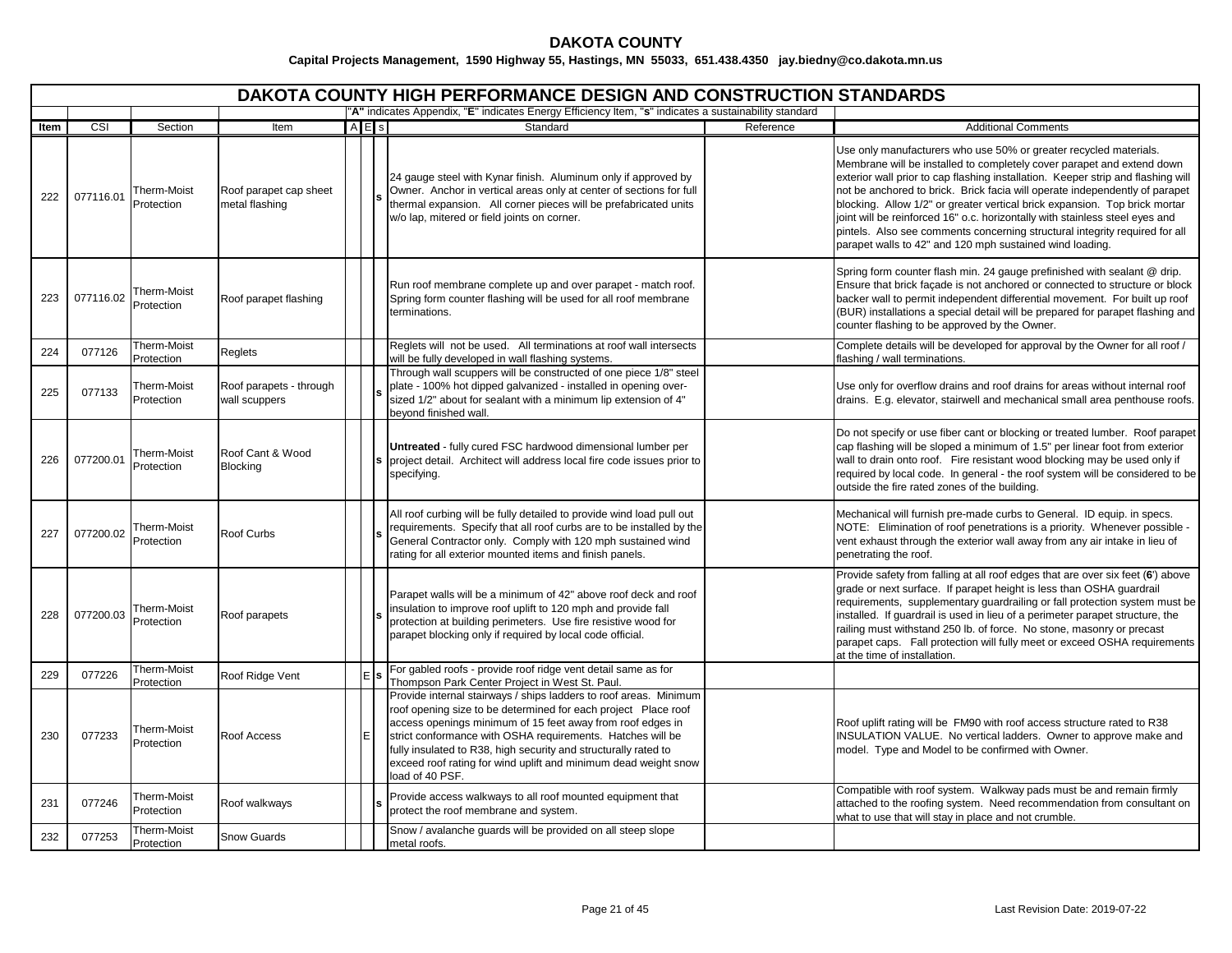|       | <b>DAKOTA COUNTY HIGH PERFORMANCE DESIGN AND CONSTRUCTION STANDARDS</b> |                           |                                              |           |                                                                                                                                                                                                                                                                                                                                                                                                                          |                                                   |                                                                                                                                                                                                                                                                                                                                                                                                                                                                                                                                                                                                                                                            |  |  |  |  |  |  |
|-------|-------------------------------------------------------------------------|---------------------------|----------------------------------------------|-----------|--------------------------------------------------------------------------------------------------------------------------------------------------------------------------------------------------------------------------------------------------------------------------------------------------------------------------------------------------------------------------------------------------------------------------|---------------------------------------------------|------------------------------------------------------------------------------------------------------------------------------------------------------------------------------------------------------------------------------------------------------------------------------------------------------------------------------------------------------------------------------------------------------------------------------------------------------------------------------------------------------------------------------------------------------------------------------------------------------------------------------------------------------------|--|--|--|--|--|--|
|       |                                                                         |                           |                                              |           | "A" indicates Appendix, "E" indicates Energy Efficiency Item, "s" indicates a sustainability standard                                                                                                                                                                                                                                                                                                                    |                                                   |                                                                                                                                                                                                                                                                                                                                                                                                                                                                                                                                                                                                                                                            |  |  |  |  |  |  |
| ltem  | CSI                                                                     | Section                   | Item                                         | $A \nE$ s | Standard                                                                                                                                                                                                                                                                                                                                                                                                                 | Reference                                         | <b>Additional Comments</b>                                                                                                                                                                                                                                                                                                                                                                                                                                                                                                                                                                                                                                 |  |  |  |  |  |  |
| 233   | 078116                                                                  | Therm-Moist<br>Protection | <b>Applied Mineral Fiber</b><br>Fireproofing |           | Gypsum - Cementious type as defined by UL. Spray fireproofing<br>is required for standard steel beams and columns, bar joists and<br>metal decking, lintels and structural steel in bearing or exterior<br>walls. All materials and construction practices used will be listed<br>by Underwriters Laboratories for hourly rating requirements.<br>Conform to ASTM E605-77(82) for thickness and density test<br>methods. | Grace Monokote<br><b>Isolatek Intnl CAFCO 300</b> | Building determines 2 hour and 4 hour fire rating requirements. Minimum<br>requirements are 2 hour for steel beams, columns, bar joists and metal<br>decking - and 4 hour for lintels/structural steel in exterior bearing walls.<br>Materials will be provided from a single manufacturer. Must be Factory<br>Mutual approved. Any material that may have questionable content or is<br>manufactured outside the United States must be domestically tested and<br>certified to be free from any contamination or hazardous materials.<br>Fireproofing materials will be made from post-industrial and post consumer<br>recycled materials when available. |  |  |  |  |  |  |
| 234   | 078123                                                                  | Therm-Moist<br>Protection | <b>Intumescent Mastic</b><br>Fireproofing    |           | ntumescent paint type fire-proofing may be used in high traffic<br>and visible areas only if it can be demonstrated to the Owner that<br>a smooth high quality cleanable finish can be achieved.                                                                                                                                                                                                                         |                                                   | Must be Factory Mutual Approved and UL Rated.                                                                                                                                                                                                                                                                                                                                                                                                                                                                                                                                                                                                              |  |  |  |  |  |  |
| 235   | 078400                                                                  | Therm-Moist<br>Protection | Firestopping                                 |           | Specify product suitable for application and approved by local<br>code official.                                                                                                                                                                                                                                                                                                                                         | 3M, Grace                                         | Fire stopping will be Installed at all penetrations through fire rated partitions.<br>Firestopping must achieve the partition fire rating. There are a number of<br>products including putty, pillows, sealants and foams. For cable trays use<br>removable type barrier pillows such as 3M intumescent fire barrier pillows.                                                                                                                                                                                                                                                                                                                              |  |  |  |  |  |  |
| 236   | 079000.01                                                               | Therm-Moist<br>Protection | Sealant - exterior                           |           | With foam back rod - up to 3/4 inch compatible with sealant.                                                                                                                                                                                                                                                                                                                                                             | Dymonic by Tremco                                 | ASTM C920-87. Fed Spec: TT.S 00230C. Use appropriate grade for<br>application. Since sustained adhesion, durability and weatherability<br>continue to be issues, verify the correct exterior sealant with Owner prior to<br>specifying or approving for installation. No sealant will be installed when<br>ambient is below 32 degrees.                                                                                                                                                                                                                                                                                                                    |  |  |  |  |  |  |
| 237   | 079000.02                                                               | Therm-Moist<br>Protection | Sealant - precast /<br>masonry               |           | With foam back rod - up to 3/4 inch compatible with sealant.                                                                                                                                                                                                                                                                                                                                                             | Dymonic by Tremco                                 | Same as for exterior sealant.                                                                                                                                                                                                                                                                                                                                                                                                                                                                                                                                                                                                                              |  |  |  |  |  |  |
| 238   | 079113                                                                  | Therm-Moist<br>Protection | Preformed Compression<br>Seals               |           | Also known as Bridge Seals. Use preformed compression seals<br>in wall joints greater than 3/4" that are installed with very straight<br>lines.                                                                                                                                                                                                                                                                          | MM Systems Corp.                                  |                                                                                                                                                                                                                                                                                                                                                                                                                                                                                                                                                                                                                                                            |  |  |  |  |  |  |
| 239   | 079123                                                                  | Therm-Moist<br>Protection | Preformed Backer Rods                        |           | Used closed cell backer rods only.                                                                                                                                                                                                                                                                                                                                                                                       |                                                   |                                                                                                                                                                                                                                                                                                                                                                                                                                                                                                                                                                                                                                                            |  |  |  |  |  |  |
| 240   | 079126                                                                  | Therm-Moist<br>Protection | <b>Preformed Joint Fillers</b>               |           | Preformed closed cell neoprene expansion joint fillers may be<br>used in wall construction for areas such as building addition<br>intersects greater than 3/4"                                                                                                                                                                                                                                                           | MM Systems Corp.                                  |                                                                                                                                                                                                                                                                                                                                                                                                                                                                                                                                                                                                                                                            |  |  |  |  |  |  |
| 241   | 079513                                                                  | Therm-Moist<br>Protection | <b>Expansion Joint Cover</b><br>Assemblies   |           | All expansion joint covers will be aluminum.                                                                                                                                                                                                                                                                                                                                                                             | MM Systems Corp.,<br>Nystrom @<br>www.nystrom.com | Architect design must be approved by Owner.                                                                                                                                                                                                                                                                                                                                                                                                                                                                                                                                                                                                                |  |  |  |  |  |  |
| 242   | 080671                                                                  | Opening-Door              | Locks                                        |           | 6 - pin - Owner specifies, provides and installs                                                                                                                                                                                                                                                                                                                                                                         | Schlage                                           | Contractor provides construction keys and cores                                                                                                                                                                                                                                                                                                                                                                                                                                                                                                                                                                                                            |  |  |  |  |  |  |
|       |                                                                         |                           |                                              |           | County and Library Buildings: Schlage PRIMUS 6 Pin Master Key<br>System<br>Parks Buildings: Schlage 5 Pin Master Key System                                                                                                                                                                                                                                                                                              | Schlage Primus                                    | Owner provides final lock cores and keying under separate contract.<br>Deviation for Primus cores only at high security at exterior doors is<br>acceptable with the approval of the Capital Projects Manager; other cores<br>in this exception application would still be Schlage and just not of the<br>Primus varietv.                                                                                                                                                                                                                                                                                                                                   |  |  |  |  |  |  |
|       |                                                                         |                           |                                              |           | Contractor shall provide construction cores as needed.                                                                                                                                                                                                                                                                                                                                                                   |                                                   | Verify with Owner.                                                                                                                                                                                                                                                                                                                                                                                                                                                                                                                                                                                                                                         |  |  |  |  |  |  |
| 243.1 | 080000.01 Doors                                                         |                           | Keys                                         |           | Contractor installs construction cylinders if needed.                                                                                                                                                                                                                                                                                                                                                                    |                                                   | County owns 40-50 temporary cores and keys that can be used. Verify<br>number and availability with Owner.                                                                                                                                                                                                                                                                                                                                                                                                                                                                                                                                                 |  |  |  |  |  |  |
|       |                                                                         |                           |                                              |           | All mortise cylinders are provided by Contractor. Provide cylinder                                                                                                                                                                                                                                                                                                                                                       |                                                   |                                                                                                                                                                                                                                                                                                                                                                                                                                                                                                                                                                                                                                                            |  |  |  |  |  |  |
|       |                                                                         |                           |                                              |           | to accept Schlage Full Size Interchangeable Core.                                                                                                                                                                                                                                                                                                                                                                        |                                                   |                                                                                                                                                                                                                                                                                                                                                                                                                                                                                                                                                                                                                                                            |  |  |  |  |  |  |
|       |                                                                         |                           |                                              |           | Permanent key blank will be Schlage PRIMUS on all locks<br>Owner makes final key cuts under separate contract.                                                                                                                                                                                                                                                                                                           |                                                   | Contractor provides two (2) keys per new lock with (0) cut.                                                                                                                                                                                                                                                                                                                                                                                                                                                                                                                                                                                                |  |  |  |  |  |  |
|       |                                                                         |                           |                                              |           |                                                                                                                                                                                                                                                                                                                                                                                                                          |                                                   |                                                                                                                                                                                                                                                                                                                                                                                                                                                                                                                                                                                                                                                            |  |  |  |  |  |  |
|       |                                                                         |                           |                                              |           | Keyway will be Schlage PRIMUS for each project, by Owner.                                                                                                                                                                                                                                                                                                                                                                |                                                   | Electric Strike preferred over Electrified lock. If Electronic Lock is required                                                                                                                                                                                                                                                                                                                                                                                                                                                                                                                                                                            |  |  |  |  |  |  |
|       |                                                                         |                           |                                              |           | Mortise Locksets - Schlage L9000 Series.                                                                                                                                                                                                                                                                                                                                                                                 |                                                   | the electrified option preferred to be 24VDC L9080EU. Standard functions<br>are L9080 or L9050                                                                                                                                                                                                                                                                                                                                                                                                                                                                                                                                                             |  |  |  |  |  |  |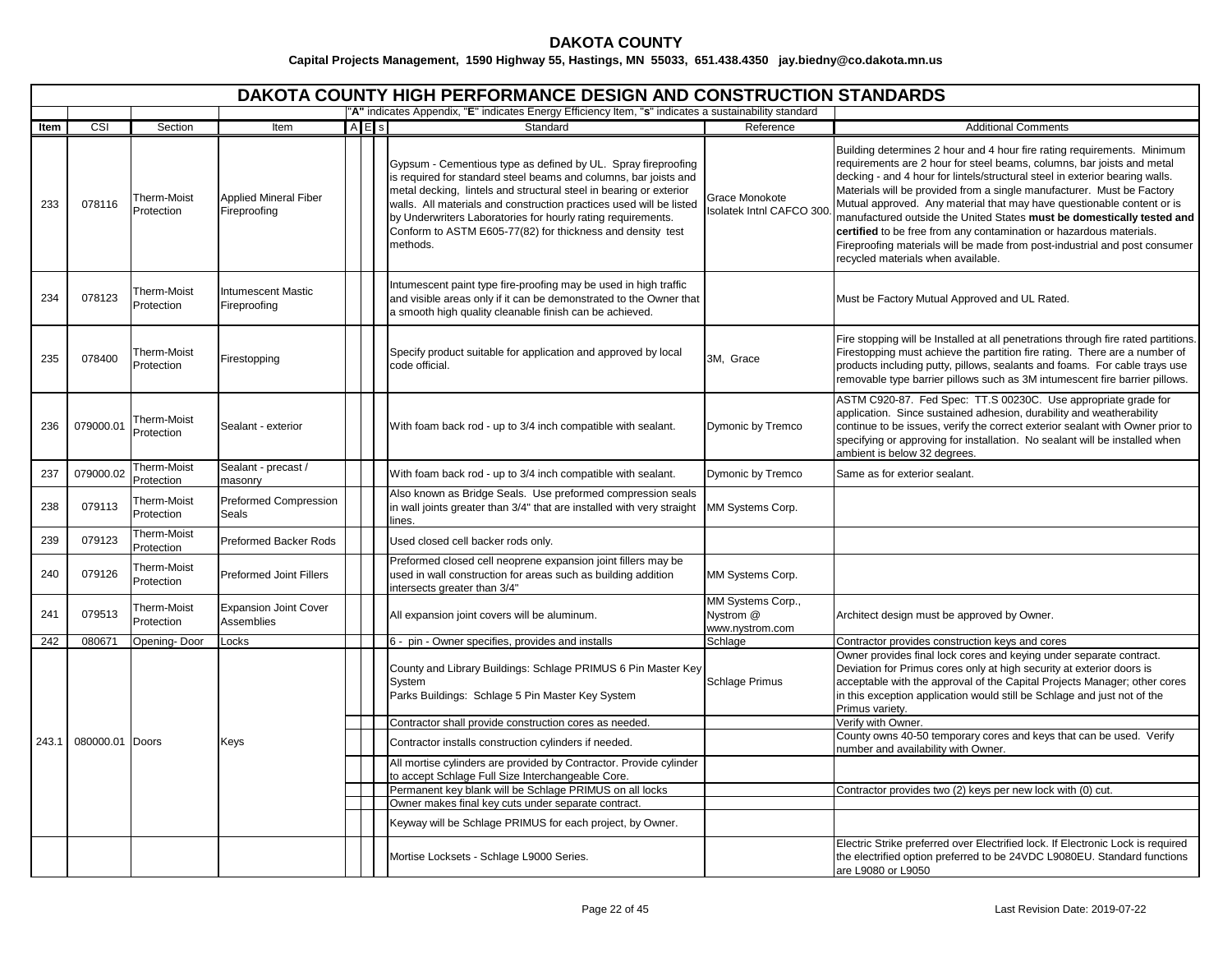|      |                       |                         |                                  |             | <b>DAKOTA COUNTY HIGH PERFORMANCE DESIGN AND CONSTRUCTION STANDARDS</b><br>"A" indicates Appendix, "E" indicates Energy Efficiency Item, "s" indicates a sustainability standard                                            |                      |                                                                                                                                                                                                                                                                                                                                                                                                                                  |
|------|-----------------------|-------------------------|----------------------------------|-------------|-----------------------------------------------------------------------------------------------------------------------------------------------------------------------------------------------------------------------------|----------------------|----------------------------------------------------------------------------------------------------------------------------------------------------------------------------------------------------------------------------------------------------------------------------------------------------------------------------------------------------------------------------------------------------------------------------------|
| ltem | CSI                   | Section                 | Item                             | $A$ $E$ $s$ | Standard                                                                                                                                                                                                                    | Reference            | <b>Additional Comments</b>                                                                                                                                                                                                                                                                                                                                                                                                       |
|      |                       |                         |                                  |             | Cylindrical Locksets - . Schlage ND Series                                                                                                                                                                                  |                      | Mortise Lockset preferred over cylindrical. Electric Strike preferred over<br>Electrified lock.                                                                                                                                                                                                                                                                                                                                  |
|      |                       |                         |                                  |             | Exit Devices - Von Duprin 99 series.                                                                                                                                                                                        |                      | Electrified exit devices preferred to be supplied with 24VDC QEL option.<br>Vertical Rod exit devices are discouraged.                                                                                                                                                                                                                                                                                                           |
|      |                       |                         |                                  |             | Deadbolts - Schlage B660P                                                                                                                                                                                                   |                      | Provide at all conference room doors that lead to public areas of the<br>building for safety/security reasons.                                                                                                                                                                                                                                                                                                                   |
|      |                       |                         |                                  |             | Electric Strikes - Von Duprin 6000 Series or HES 1006 Series                                                                                                                                                                |                      | Von Duprin 6211 is the preferred standard strike. When lockset has<br>deadbolt HES 1006 with deadbolt keeper or Von Duprin 6216 will be used.                                                                                                                                                                                                                                                                                    |
|      | 243.2 080000.02 Doors |                         | Door Hardware                    |             | Electronic Power Transfer - Von Duprin EPT-10                                                                                                                                                                               |                      | Door cords are discouraged and only acceptable in private spaces.                                                                                                                                                                                                                                                                                                                                                                |
|      |                       |                         |                                  |             | Power Supplies - Von Duprin PS914 or Altronix AL600UL                                                                                                                                                                       |                      | Power supplies preferred to be provided by Security contractor and<br>centrally located with Access controller. Exit Device QEL is preferred due<br>to low current.                                                                                                                                                                                                                                                              |
|      |                       |                         |                                  |             | Heavy and High Traffic Door Closers - LCN 4040XP                                                                                                                                                                            |                      | High traffic doors are main entrances, normally closed corridor doors, and<br>main office entries.                                                                                                                                                                                                                                                                                                                               |
|      |                       |                         |                                  |             | Automatic Openers - LCN 4640                                                                                                                                                                                                |                      | When auto operators are used at card readers or doors on a locking<br>schedule, security system shall overide operators. This is to prevent motor<br>burnout or auto operator circumventing security. Request to exit to unlock<br>door when exiting or interior actuator button to trigger access control to<br>unlock the door. Power supplies with auto operators shall be provided by<br>the Contractor and at each opening. |
|      |                       |                         |                                  |             | Door Holders - IVES FS1153 or LCN SEM 7800 series                                                                                                                                                                           |                      | Kick down Door Holders are unacceptable. Plunger style is preferred.                                                                                                                                                                                                                                                                                                                                                             |
| 244  | 080671.01             | Opening-Door            | Magnetic holds                   |             | To be specified and Installed on all meeting rooms, non-secured                                                                                                                                                             |                      | Use magnetic holds whenever there is a great potential for doors to be                                                                                                                                                                                                                                                                                                                                                           |
| 245  |                       | 080671.02 Opening-Door  | Panic Hardware                   |             | corridors and assembly rooms.<br>Owner to specify manufacturer, make and model                                                                                                                                              | VON DUPRIN ONLY      | propped open for convenience.<br>Focus on least amount of maintenance - provide with electric strike. Do<br><b>Not Use Precision/ Stanley</b>                                                                                                                                                                                                                                                                                    |
| 246  |                       | 080671.03 Opening- Door | Stops                            |             | Provide stainless steel door stops for all doors to protect walls<br>etc.                                                                                                                                                   |                      | Private offices may have wall stops. All others will be firmly anchored to<br>the floor or an integral part of the door hardware.                                                                                                                                                                                                                                                                                                |
| 247  |                       | 081000.01 Opening-Door  | Passage                          |             | Maximum door opening heights will be 7'-0" unless approved by<br>Owner. Combination transom and side lights will be provided for<br>all interior doors at perimeter of building to borrow daylight into<br>interior spaces. |                      | All managers and supervisors private office doors will be individually key<br>locked.                                                                                                                                                                                                                                                                                                                                            |
| 248  |                       | 081000.02 Opening-Door  | <b>Exterior Vestibules</b>       | E           | Design of vestibules shall be such to mitigate the effects of wind<br>(percieved wind tunnel effect).                                                                                                                       |                      | This may require automatic door operators which are separate for each<br>door in the series.                                                                                                                                                                                                                                                                                                                                     |
| 249  | 081100                | Opening-Door            | <b>Finishes Exterior</b>         |             | Anodized or powder color coated aluminum or 316 stainless<br>steel. Main entrance doors will be stainless steel only.                                                                                                       |                      | No coated ferrous metal / steel or field painted doors except for prison<br>areas. Any exception must be approved by Owner in writing.                                                                                                                                                                                                                                                                                           |
| 250  | 083116                | Opening-Door            | Access panels                    |             | 24 x 24 inch - into all non-accessible areas i.e. restrooms                                                                                                                                                                 |                      | All locking. Access panels will be handled case by case. Access doors for<br>prison area plumbing chases and all public ganged toilets will be full height.                                                                                                                                                                                                                                                                      |
| 251  | 083413                | Opening-Door            | Garage Service Doors             |             | $\mathsf{E}$ s $\mathsf{S}$ as thick energy saver with window at eye level                                                                                                                                                  |                      | Midland Garage Door Co. Midland door will be used for small dock openings.                                                                                                                                                                                                                                                                                                                                                       |
| 252  | 083413                | Opening-Door            | Large Door Openings              |             | Types of large door specifications will be handled case by case,<br>$E$ s be very energy efficient with multiple doors interlocked to<br>conserve energy and retention of tempered air.                                     | <b>Bi-Fold Doors</b> | Large Truck access doors will be high insulated biparting with hydraulic<br>operators or high energy efficient high speed roll-up doors. Light weight<br>doors are not to be used for high security areas or prison vehicle sally ports.                                                                                                                                                                                         |
| 253  | 084119                | Opening-Door            | <b>Exterior Entrances</b>        |             | Stainless Steel Framed Entrances, storefronts and doors -<br>Stainless steel will be type 316 only.                                                                                                                         |                      | Heights over 8 feet require Owner written approval.                                                                                                                                                                                                                                                                                                                                                                              |
| 254  | 084229                | Opening-Door            | <b>Main Entrance</b>             |             | Automatic 2 piece center parting with air lock vestibule. Note -<br>Air lock vestibules will be provided between buildings or building<br>sections that are independently ventilated.                                       | Horton               | Specify Linear Drive Type Only. No belt or chain drives. Provide "no - fool"<br>proximity sensor (use new type with memory)                                                                                                                                                                                                                                                                                                      |
| 255  | 084233                | Opening-Door            | Main Entrance - High<br>Security |             | Security revolving doors - Use specification for Judicial Center<br>check point entry.                                                                                                                                      |                      |                                                                                                                                                                                                                                                                                                                                                                                                                                  |
| 256  | 084400.01             | Openings -<br>Window    | <b>Window Frames</b>             |             | s Window Curtain Wall System to provide minimum R-value of 7                                                                                                                                                                | Wausua or Kawneer    | Specify glazing installation and reglazing from the interior for 3rd story and<br>above. Verify need for interior "removable-type" stops. Interior stops only<br>will be used for all window installations above 30 feet.                                                                                                                                                                                                        |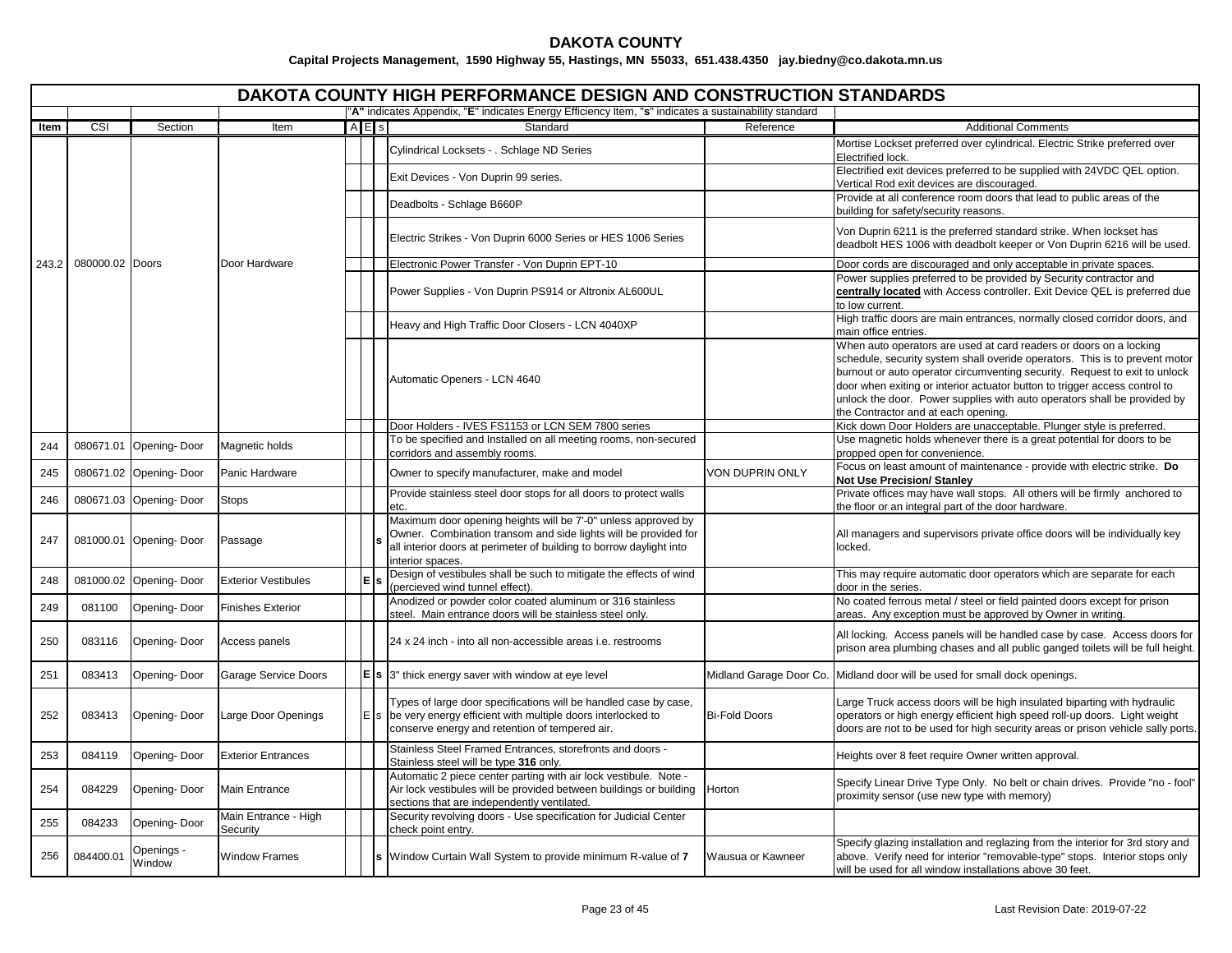# **DAKOTA COUNTY**

|      | <b>DAKOTA COUNTY HIGH PERFORMANCE DESIGN AND CONSTRUCTION STANDARDS</b> |                      |                                                        |  |                   |                                                                                                                                                                                                                                                                                                                                                                                                                                                                                                                                                                                                                                                                                                                                                                                                                                                                                                                                                          |                                          |                                                                                                                                                                                                                                                                                                                                                                                                                                                                                                                                                                                                                                                                                                                                                                                                                                                                                                                                                                                                                                                                                                                                                                                                 |  |  |  |  |  |
|------|-------------------------------------------------------------------------|----------------------|--------------------------------------------------------|--|-------------------|----------------------------------------------------------------------------------------------------------------------------------------------------------------------------------------------------------------------------------------------------------------------------------------------------------------------------------------------------------------------------------------------------------------------------------------------------------------------------------------------------------------------------------------------------------------------------------------------------------------------------------------------------------------------------------------------------------------------------------------------------------------------------------------------------------------------------------------------------------------------------------------------------------------------------------------------------------|------------------------------------------|-------------------------------------------------------------------------------------------------------------------------------------------------------------------------------------------------------------------------------------------------------------------------------------------------------------------------------------------------------------------------------------------------------------------------------------------------------------------------------------------------------------------------------------------------------------------------------------------------------------------------------------------------------------------------------------------------------------------------------------------------------------------------------------------------------------------------------------------------------------------------------------------------------------------------------------------------------------------------------------------------------------------------------------------------------------------------------------------------------------------------------------------------------------------------------------------------|--|--|--|--|--|
|      |                                                                         |                      |                                                        |  |                   | "A" indicates Appendix, "E" indicates Energy Efficiency Item, "s" indicates a sustainability standard                                                                                                                                                                                                                                                                                                                                                                                                                                                                                                                                                                                                                                                                                                                                                                                                                                                    |                                          |                                                                                                                                                                                                                                                                                                                                                                                                                                                                                                                                                                                                                                                                                                                                                                                                                                                                                                                                                                                                                                                                                                                                                                                                 |  |  |  |  |  |
| Item | $\overline{\text{CSI}}$                                                 | Section              | Item                                                   |  | A E s             | Standard                                                                                                                                                                                                                                                                                                                                                                                                                                                                                                                                                                                                                                                                                                                                                                                                                                                                                                                                                 | Reference                                | <b>Additional Comments</b>                                                                                                                                                                                                                                                                                                                                                                                                                                                                                                                                                                                                                                                                                                                                                                                                                                                                                                                                                                                                                                                                                                                                                                      |  |  |  |  |  |
| 257  | 084400.02                                                               | Openings -<br>Window | Curtain Wall and Glazed<br>Assemblies                  |  |                   | In general - all exterior window systems in County buildings will<br>be curtain wall assemblies having an integral 100% thermal<br>break. Only premium high performance systems will be specified<br>from each approved manufacturer. U-Factor to be less than 0.30 Wausau, Kawneer (Alcoa<br>for all installations and less for large installations. Type of glazing Co.)<br>will be determined by the County Project Manager based upon<br>the security needs of the facility. Highest current performance is<br>triple glazed with Argon or Krypton gas fill.                                                                                                                                                                                                                                                                                                                                                                                         |                                          | Wausau - HP-WALL w/triple insulated glazing/ 2 low e panes (no<br>neoprene) Kawneer - 7500 Wall w/triple insulated glazing/ 2 low e<br>membranes. Laminated glass may be needed for storm proof high impact<br>applications above 100 mph. Verify acceptable manufacture systems with<br>Owner during design. Note: Visionwall 3 and 4 element units are not<br>options at this time.                                                                                                                                                                                                                                                                                                                                                                                                                                                                                                                                                                                                                                                                                                                                                                                                           |  |  |  |  |  |
| 258  | 084400.03                                                               | Openings -<br>Window | Curtain Wall and Glazed<br>Assemblies - Sun<br>Control |  |                   | Owner to approve case by case. These refer to external<br>sustainable design components that provide building and interior<br>shading.                                                                                                                                                                                                                                                                                                                                                                                                                                                                                                                                                                                                                                                                                                                                                                                                                   |                                          | Each window system manufacfacturer has various types of sun control<br>(shelves, awnings, blinds etc.) that can be specified as part of the<br>curtainwall system. Verify with Owner during design. Any approved system<br>cannot interfere with window cleaning above 2 floors. Note: Exterior<br>shades are highly susceptible to wind and hail damage.                                                                                                                                                                                                                                                                                                                                                                                                                                                                                                                                                                                                                                                                                                                                                                                                                                       |  |  |  |  |  |
| 259  | 084500                                                                  | Openings -<br>Window | <b>Translucent Panels</b>                              |  |                   | Translucent panels may be used only with Owner approval.<br>Minimum requirement is that all panels be 100% thermally broken<br>and have a U value of 0.05 or less (R value of 20). Maximum<br>light transmission will be 20%. NOTE: NO GLASS BLOCK IS<br>PERMITTED IN ANY EXTERIOR WALLS.                                                                                                                                                                                                                                                                                                                                                                                                                                                                                                                                                                                                                                                                | Kalwall Corporation                      | Translucent faces shall be manufactured from glass fiber reinforced<br>thermoset resins specifically for architectural use. Thermoplastic (e.g.<br>polycarbonate, acrylic) faces are not acceptable. The full thickness of the<br>exterior face shall not change color after five (5) years outdoor exposure.<br>Panels will have a full thermal break. Faces shall conform to FM 4411<br>Class 1 wall system approval. Nanogel (Kalwall) with 20% light<br>transmission provides R20 per Manufacturer. Panel design must equal or<br>exceed 120 MPH sustained wind rating for new construction. Typical<br>installation for translucent panels is clerestories.                                                                                                                                                                                                                                                                                                                                                                                                                                                                                                                                |  |  |  |  |  |
| 260  | 085000                                                                  | Openings -<br>Window | <b>Borrowed Light</b>                                  |  |                   | Interior windows will be provided to allow natural daylight to reach<br>interior occupied spaces.  Windows will be a minimum of 24"<br>above finished floor or grade and at least 24" below finished<br>space ceilings.                                                                                                                                                                                                                                                                                                                                                                                                                                                                                                                                                                                                                                                                                                                                  |                                          |                                                                                                                                                                                                                                                                                                                                                                                                                                                                                                                                                                                                                                                                                                                                                                                                                                                                                                                                                                                                                                                                                                                                                                                                 |  |  |  |  |  |
| 261  | 088000.01                                                               | Openings -<br>Window | Glass                                                  |  | $A \mid E \mid s$ | Use triple glazed high impact resistant glass with 2 premium low-<br>e surfaces, 1%" to 2" max depth and lowest U value attainable in<br>industry (0.15 summer or less). Laminated section to sustain 120<br>mph or greater. Airspace gap to be 5/8" with 90% Argon fill.<br>Exterior Low "E" (emissivity) - For new Construction use clear<br>with effective UV reflectance to minimize UV to <1%. For<br>existing buildings use - green, blue or gray tint to match. In all<br>cases, Owner will approve exterior glass color. In general,<br>existing glass color will be matched to original buildings for<br>additions unless directed otherwise by Owner representative. For<br>entrance doors, borrowed light and public counters - All interior<br>glazing at public level will be a minimum 1/4" tempered glass<br>including entrance doors and sliding service windows. All<br>exposed glass edges, including tempered glass will be polished. | <b>Custom Glass Products</b><br>or Equal | Maximum acceptable U-Value of insulating glass is .18 Winter and .15<br>Summer. U values to be calculated based upon a 70 degree variation<br>from inside to outside 70/0 degrees with outdoor air velocity of 15 mph for<br>winter and 75/89 degrees with 7.5 mph outdoor air velocity for summer.<br>Glass to have Solar Heat Gain Coefficient SHGC of less than 0.30. Visible<br>Transmittance (VT) greater than 0.55. All glass will have Glazing<br>Luminous Efficacy (Ke) of more than 1 (Ke = VT/SHGC).<br><b>ANSI</b><br>Z97.1 Standard and Federal Standard CPSC 16 CFR 1201. Federal<br>Standard CPSC 16 CFR 1201, as well as state and local codes, require<br>safety glazing material where the glazing might reasonably be exposed to<br>human impact. NOTE: 100% post manufacturing glass is recycled at the<br>plant. NO recycled glass from consumers is used at any float glass plant<br>due to cost and potential for introduction of contaminants into the molten<br>chrome float process. Average pay back ROI is 30+years. If a new or<br>improved insulated glass system is to be considered, successful use and<br>return on investment must be accurately demonstrated. |  |  |  |  |  |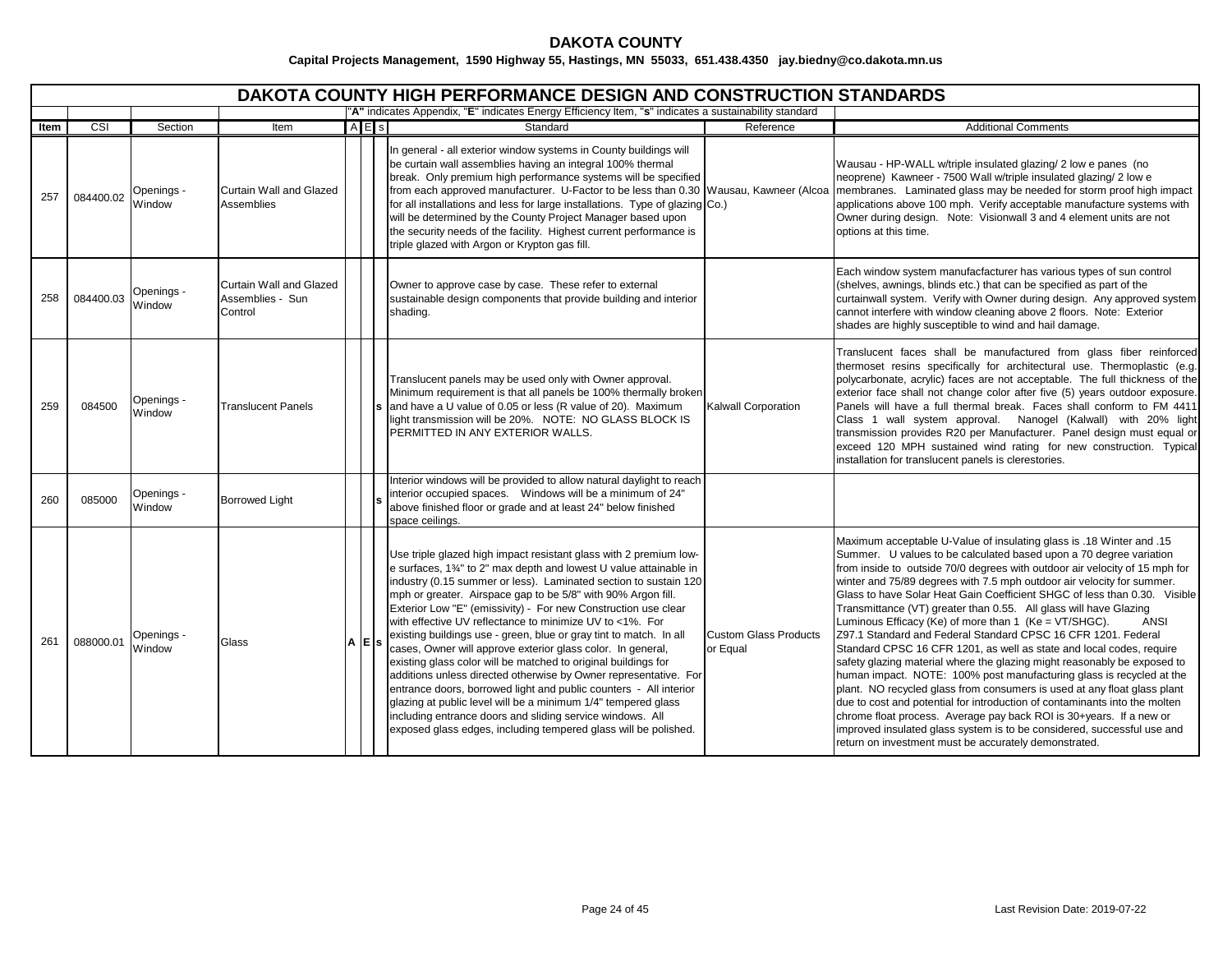|      | DAKOTA COUNTY HIGH PERFORMANCE DESIGN AND CONSTRUCTION STANDARDS |                      |                                        |     |                                                                                                                                                                                                                                                                                                                                                                                                                                                                                                                                                                                                                                          |                                                                              |                                                                                                                                                                                                                                                                                                                                                                                                                                                                                                                                                                                                                                                                                                                                                                                                                                                                                   |  |  |  |  |  |
|------|------------------------------------------------------------------|----------------------|----------------------------------------|-----|------------------------------------------------------------------------------------------------------------------------------------------------------------------------------------------------------------------------------------------------------------------------------------------------------------------------------------------------------------------------------------------------------------------------------------------------------------------------------------------------------------------------------------------------------------------------------------------------------------------------------------------|------------------------------------------------------------------------------|-----------------------------------------------------------------------------------------------------------------------------------------------------------------------------------------------------------------------------------------------------------------------------------------------------------------------------------------------------------------------------------------------------------------------------------------------------------------------------------------------------------------------------------------------------------------------------------------------------------------------------------------------------------------------------------------------------------------------------------------------------------------------------------------------------------------------------------------------------------------------------------|--|--|--|--|--|
|      |                                                                  |                      |                                        |     | "A" indicates Appendix, "E" indicates Energy Efficiency Item, "s" indicates a sustainability standard                                                                                                                                                                                                                                                                                                                                                                                                                                                                                                                                    |                                                                              |                                                                                                                                                                                                                                                                                                                                                                                                                                                                                                                                                                                                                                                                                                                                                                                                                                                                                   |  |  |  |  |  |
| Item | CSI                                                              | Section              | Item                                   | AES | Standard                                                                                                                                                                                                                                                                                                                                                                                                                                                                                                                                                                                                                                 | Reference                                                                    | <b>Additional Comments</b>                                                                                                                                                                                                                                                                                                                                                                                                                                                                                                                                                                                                                                                                                                                                                                                                                                                        |  |  |  |  |  |
| 262  | 088000.02                                                        | Openings -<br>Window | Testing                                |     | Windows and complete window systems will be tested as<br>directed by the Owner. Water test all windows, but air infiltration<br>test only a small sampling. Testing Method B will be used from<br>AAMA 503-14 Voluntary Specification for Field Testing of Newly<br>Installed Metal Storefronts, Curtain Walls and Sloped Glazing<br>Systems (current as of 12/18/17). Method B requires testing of<br>the window, perimeter sealants and wall assembly conditions.<br>Do not specify Method A. If testing sample areas fail - then all<br>exterior window systems will be flood tested in accordance with<br>AAMA - 30 psi "Hose Test". |                                                                              | At a minimum, Contract Documents will require two Owner provided<br>random tests of each type of window system used for new construction.<br>Retesting of failed tests will be at Contractor's expense and Contractor will<br>reimburse Owner for associated independent professional inspection and<br>review costs. AAMA (American Architectural Manufacturers Association)<br>has also developed "Voluntary Guideline for Forensic Water Penetration<br>Testing of Fenestration Products." (AAMA 511-08). This test method<br>would apply to the Warranty period of the window system - and will be<br>considered as part of these standards. Also evolving is the use of clear<br>fluorescent penetrating dye and black light to examine parts for defects or<br>damage. The water soluble dye creates a path from the exterior to the<br>interior without damaging finishes. |  |  |  |  |  |
| 263  | 088000.03                                                        | Openings -<br>Window | Glass                                  |     | $E$ s No operable windows for security and energy efficiency reasons.                                                                                                                                                                                                                                                                                                                                                                                                                                                                                                                                                                    |                                                                              | Operable window will only be considered if specifically required by a<br>monetary grant received by the Owner. Any request for consideration of<br>operable windows in County buildings in the future for sustainability or<br>energy efficiencies can only be approved by the Owner.                                                                                                                                                                                                                                                                                                                                                                                                                                                                                                                                                                                             |  |  |  |  |  |
| 264  | 088000.04                                                        | Openings -<br>Window | Glazing - High Insulation<br>Value     |     | Item held for future potential alternatives.                                                                                                                                                                                                                                                                                                                                                                                                                                                                                                                                                                                             |                                                                              |                                                                                                                                                                                                                                                                                                                                                                                                                                                                                                                                                                                                                                                                                                                                                                                                                                                                                   |  |  |  |  |  |
| 265  | 088819                                                           | Openings -<br>Window | Glazing - Hurricane<br>Resistant       |     | 120 MPH SUSTAINED (hurricane glass) will be considered for all<br>new construction and used for all weather or security sensitive<br>program areas in all buildings.                                                                                                                                                                                                                                                                                                                                                                                                                                                                     |                                                                              |                                                                                                                                                                                                                                                                                                                                                                                                                                                                                                                                                                                                                                                                                                                                                                                                                                                                                   |  |  |  |  |  |
| 266  | 088853                                                           | Openings -<br>Window | Glazing - Security                     |     | Use impact resistant high-security glass in all high security areas<br>including cell blocks, dispatch centers, etc.                                                                                                                                                                                                                                                                                                                                                                                                                                                                                                                     |                                                                              |                                                                                                                                                                                                                                                                                                                                                                                                                                                                                                                                                                                                                                                                                                                                                                                                                                                                                   |  |  |  |  |  |
| 267  | 088856                                                           | Openings -<br>Window | <b>Glazing-Ballistics</b><br>Resistant |     | Glass and frame assembly will withstand up to 9 mm high caliber<br>rifle shot.                                                                                                                                                                                                                                                                                                                                                                                                                                                                                                                                                           |                                                                              |                                                                                                                                                                                                                                                                                                                                                                                                                                                                                                                                                                                                                                                                                                                                                                                                                                                                                   |  |  |  |  |  |
| 268  | 092000.01 Finishes                                               |                      | Wall Gypsum Board                      |     | 5/8" interior - 5/8" water and mold resistant Type XP all walls.<br>Consult with Owner regarding installation of exterior wall<br>insulation and ventilation/vapor barrier protection of exterior walls.<br>Use only compatible "mold resistant" joint and taping compound.<br>Water resistant - wet application Cement Board or Nyboard only<br>will be used in wet applications including restrooms, locker rooms<br>and janitors closets. Adjoining spaces will have cement board or<br>Nyboard installed for the first 4 feet above finished floor. The<br>5/8" air gap will be provided at the bottom of all cement board.          | Gold Bond XP, National<br>Gypsum Permabase<br>Cement Board<br>Nylon<br>Board | Use no vapor barrier. Leave 5/8" air gap / anti-wicking space between<br>structural floor and sheet rock. Extend vinyl base to meet finished floor.<br>Where raised access flooring is used, Extend sheetrock only to top of<br>raised flooring at all perimeter walls. Design all rooms to standard<br>gypboard widths and lengths to eliminate construction waste. Standard<br>gypboard sizes are 4'x8', X9', X10' and X12'. Consider new "non-gypsum"<br>product magnesiacore in lieu of cement board for wet applications. This<br>product will not support microbial growth. See www.magnesia.com                                                                                                                                                                                                                                                                            |  |  |  |  |  |
| 269  | 092000.02 Finishes                                               |                      | Wall Gypsum Board -<br>Sound Proofing  |     | 5/8" paperless, mold-resistant soundproof drywall. This standard<br>may be substituted for XP Board perimeter sheathing<br>applications. Provide 5/8" gap between floor and wall board.                                                                                                                                                                                                                                                                                                                                                                                                                                                  | DensArmor Plus                                                               | Sound transmission rating of 50 to 58. Standard 5/8" sheetrock is 75% or<br>less sound rating.  Dens is a Georgia-Pacific product - www.gp.com.<br>Consider Densarmor Plus 528 for rooms needing sound insulation.                                                                                                                                                                                                                                                                                                                                                                                                                                                                                                                                                                                                                                                                |  |  |  |  |  |
| 270  | 093013                                                           | Finishes             | Floor & Wall Ceramic<br>Tile           |     | Standard tile size for floors is 6" - 12". Standard tile size for walls<br>is 4" to 12". Includes all restrooms/convenience station/ and<br>drinking fountain back splashes. Other sizes may be considered Georgia-Pacific Building<br>by Owner at the request of the Architect and adequate<br>justification. Use epoxy grout with tile installs whenever possible.                                                                                                                                                                                                                                                                     | National Gypsum,<br>Products                                                 | Public restrooms shall have floor to ceiling wall tile. For cost reduction, t<br>extent of wall tile in staff convenience restrooms can be reduced to wet wall<br>only, as approved by Owner. Use 7/16" Wonderboard, DensArmor,<br>DensGuard Tile Backer, Durock as Ceramic Wall Tile Substrate. Bullnose<br>all corners. Specify that tile case lots be randomly mixed prior to<br>installation.                                                                                                                                                                                                                                                                                                                                                                                                                                                                                 |  |  |  |  |  |
| 271  | 093016                                                           | Finishes             | Floor Quarry tile                      |     | Full set 6" minimum - dark grout - limit use of quarry tile and<br>provide only when requested by Owner.                                                                                                                                                                                                                                                                                                                                                                                                                                                                                                                                 |                                                                              | Use 50% or better post consumer - recycled materials. Special tile and<br>grout sealer is required. Use Brickform Masterseal premium lacquer-based<br>acrylic sealer by Rafco Products, 11383 Newport Drive, Rancho<br>Cucamonga, CA 97130.                                                                                                                                                                                                                                                                                                                                                                                                                                                                                                                                                                                                                                       |  |  |  |  |  |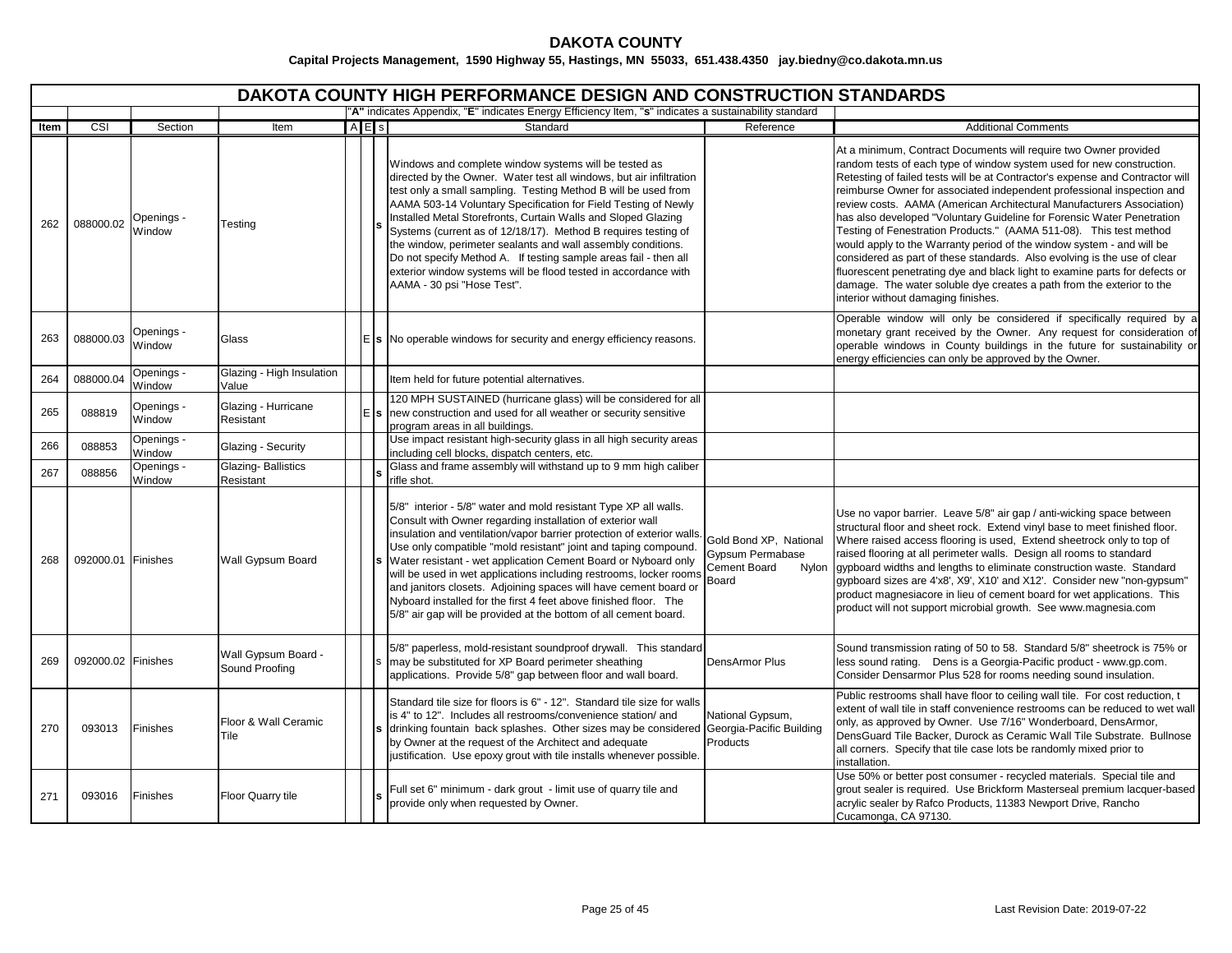|      | DAKOTA COUNTY HIGH PERFORMANCE DESIGN AND CONSTRUCTION STANDARDS<br>"A" indicates Appendix, "E" indicates Energy Efficiency Item, "s" indicates a sustainability standard |          |                                                   |           |                                                                                                                                                                                                                                                                                                                                                                                                                                                                                                                                                                           |                                                                                   |                                                                                                                                                                                                                                                                                                                                                                                                                                                                                                                                                                          |  |  |  |  |  |  |
|------|---------------------------------------------------------------------------------------------------------------------------------------------------------------------------|----------|---------------------------------------------------|-----------|---------------------------------------------------------------------------------------------------------------------------------------------------------------------------------------------------------------------------------------------------------------------------------------------------------------------------------------------------------------------------------------------------------------------------------------------------------------------------------------------------------------------------------------------------------------------------|-----------------------------------------------------------------------------------|--------------------------------------------------------------------------------------------------------------------------------------------------------------------------------------------------------------------------------------------------------------------------------------------------------------------------------------------------------------------------------------------------------------------------------------------------------------------------------------------------------------------------------------------------------------------------|--|--|--|--|--|--|
|      |                                                                                                                                                                           |          |                                                   |           |                                                                                                                                                                                                                                                                                                                                                                                                                                                                                                                                                                           |                                                                                   |                                                                                                                                                                                                                                                                                                                                                                                                                                                                                                                                                                          |  |  |  |  |  |  |
| Item | CSI                                                                                                                                                                       | Section  | Item                                              | $A \nE$ s | Standard                                                                                                                                                                                                                                                                                                                                                                                                                                                                                                                                                                  | Reference                                                                         | <b>Additional Comments</b>                                                                                                                                                                                                                                                                                                                                                                                                                                                                                                                                               |  |  |  |  |  |  |
| 272  | 095123.01 Finishes                                                                                                                                                        |          | Ceilings Acoustical                               |           | 3/4" thick 2' x 2' square ASTM C635 intermediate duty. Tiles will<br>have recycled content to be determined by Owner. Ceiling tiles<br>will be recycled for all renovation projects. Specify only 1" grid.<br>http://www.armstrong.com/commceilingsna/article10790.html -<br>Product to be Guaranteed for 30 years against sag, mold, mildew<br>and bacteria. Fire Rating to be UL Class A.                                                                                                                                                                               | Armstrong Optima 3150<br>(Robert Trail Library)                                   | Wire minimum 12 gauge pre-stretched. Provide 10% spares to Owner and<br>include recycled content certification. Provide for minimum noise reduction<br>coefficient NRC>.90 and lighting reflectance rating of 0.90 or higher for<br>indirect lighting. Product must have recycled content of 70-75% and an<br>expended materials recycling program in place at time of purchase. Note:<br>High reflectance fiberglass panels will not support speakers, antennas or<br>friction collar type light fixtures. Separate structural panels area required for<br>these items. |  |  |  |  |  |  |
| 273  | 095123.02                                                                                                                                                                 | Finishes | Ceilings Concealed<br>Spline                      |           | Interlocking, concealed spline ceilings are not permitted in any<br>location.                                                                                                                                                                                                                                                                                                                                                                                                                                                                                             |                                                                                   |                                                                                                                                                                                                                                                                                                                                                                                                                                                                                                                                                                          |  |  |  |  |  |  |
| 274  | 095323                                                                                                                                                                    | Finishes | <b>Metal Acoustical</b><br>Suspension Assemblies. |           | SPECIFY ONLY 1" Standard width for exposed metal grid.                                                                                                                                                                                                                                                                                                                                                                                                                                                                                                                    |                                                                                   |                                                                                                                                                                                                                                                                                                                                                                                                                                                                                                                                                                          |  |  |  |  |  |  |
| 275  | 096000                                                                                                                                                                    | Finishes | Recessed Floor Mats @<br><b>Entry Vestibules</b>  |           | Recess entire vestibule floor area 3/8" and provide wall to wall<br>knock off matting - modular tile type. Color to be charcoal.                                                                                                                                                                                                                                                                                                                                                                                                                                          |                                                                                   | Owner to provide specification for specific carpet/matting to use.                                                                                                                                                                                                                                                                                                                                                                                                                                                                                                       |  |  |  |  |  |  |
| 268  | 096000                                                                                                                                                                    | Finishes | Recessed Floor Mats @<br><b>Entry Vestibules</b>  |           | Decision needed - recessed floor mats in or out. If in - need to<br>specify one that we like and is most maintenance free.                                                                                                                                                                                                                                                                                                                                                                                                                                                |                                                                                   | This Item is kept for comment section only and will be deleted at end<br>of Standards revision process.                                                                                                                                                                                                                                                                                                                                                                                                                                                                  |  |  |  |  |  |  |
| 276  | 096513                                                                                                                                                                    | Finishes | Floor Cove Base                                   |           | s 4" vinyl - standard color - low Voc adhesive - 60% + Recycled                                                                                                                                                                                                                                                                                                                                                                                                                                                                                                           |                                                                                   | Flat vinyl wall base will be specified except in public accessible areas -<br>where carpet base will be installed. NO carpet base will be installed at<br>exterior walls - only vinyl will be used. For all detention areas, security<br>caulking will be used in lieu of base flashing. No base will be installed if a<br>5/8" gap is not present between the floor and the wall board. Base installer<br>will remove all 5/8" spacers.                                                                                                                                 |  |  |  |  |  |  |
| 277  | 096519                                                                                                                                                                    | Finishes | Floor Resilient tile                              |           | Use linoleum only - preference given to recycled materials<br>content, long life cycle and 100% recycle potential. Sheet<br>linoleum may be used with written Owner approval. A vapor<br>barrier must be installed below all slab on grad applications of<br>linoleum.                                                                                                                                                                                                                                                                                                    |                                                                                   | Janitor closet - convenience stations 3' minimum. This material to be<br>applied in areas that have the greatest potential for damage by activity i.e.<br>food, coffee, duplicating equipment, laboratories, etc.                                                                                                                                                                                                                                                                                                                                                        |  |  |  |  |  |  |
| 278  | 096613                                                                                                                                                                    | Finishes | Floor Terrazzo                                    |           | Full depth terrazzo. Use in High Traffic entry and gathering areas<br>only. Pattern will be standard size 2 (1/4") or as approved by<br>Owner. 20% recycled glass will be included in the terrazzo chip<br>mix. Terrazzo system will be 2" bonded including .5" terrazzo<br>s topping on structural concrete slab. Concrete slab will be<br>minimum of 5". Terrazzo dividers will be brass 1/8" wide or as<br>approved by Owner. Contraction and expansions joints will be<br>placed so that no cracking occurs in the terrazzo field. Use only<br>white Portland Cement. | Grazzini Brothers &<br>Company, 1175 Eagan<br>Industrial Road, Eagan,<br>MN 55121 | Create avenues of terrazzo in large atria or lobbies. Carpet for balance of<br>floor. Follow recommendations from the NTMA - National Terrazzo &<br>Mosaic Association, Inc.                                                                                                                                                                                                                                                                                                                                                                                             |  |  |  |  |  |  |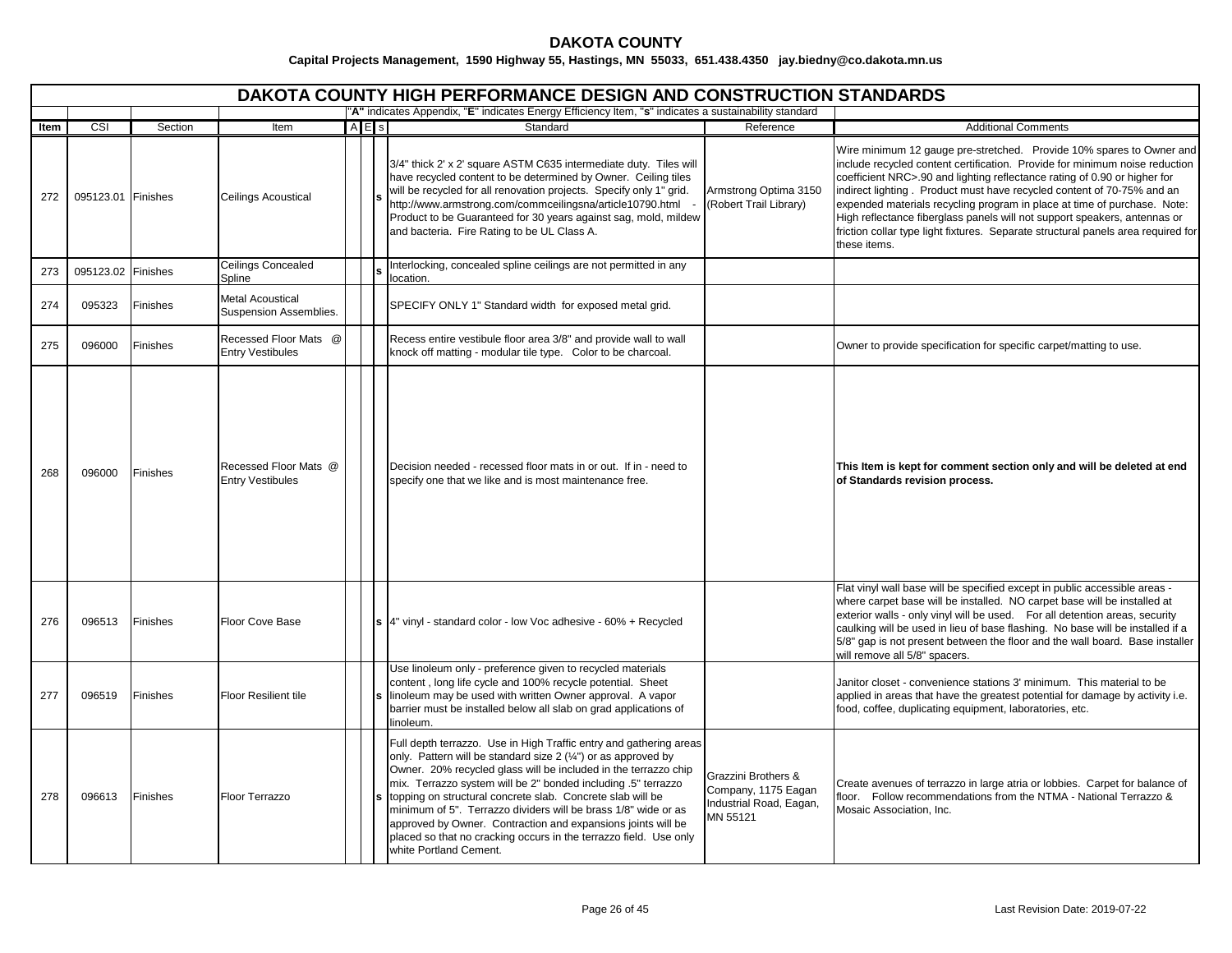|      | DAKOTA COUNTY HIGH PERFORMANCE DESIGN AND CONSTRUCTION STANDARDS |                    |                                        |   |     |                                                                                                                                                                                                                                                                                                                                                                                                                                                                                                                                                                                                                                                                                                                                                                                       |                                                                                         |                                                                                                                                                                                                                                                                                                                                                                                                                                                                                                                                                                                                                                                                                                                                                                                                                                                                                                                                                                                                                                                                                                                                                                   |  |  |  |  |  |
|------|------------------------------------------------------------------|--------------------|----------------------------------------|---|-----|---------------------------------------------------------------------------------------------------------------------------------------------------------------------------------------------------------------------------------------------------------------------------------------------------------------------------------------------------------------------------------------------------------------------------------------------------------------------------------------------------------------------------------------------------------------------------------------------------------------------------------------------------------------------------------------------------------------------------------------------------------------------------------------|-----------------------------------------------------------------------------------------|-------------------------------------------------------------------------------------------------------------------------------------------------------------------------------------------------------------------------------------------------------------------------------------------------------------------------------------------------------------------------------------------------------------------------------------------------------------------------------------------------------------------------------------------------------------------------------------------------------------------------------------------------------------------------------------------------------------------------------------------------------------------------------------------------------------------------------------------------------------------------------------------------------------------------------------------------------------------------------------------------------------------------------------------------------------------------------------------------------------------------------------------------------------------|--|--|--|--|--|
|      |                                                                  |                    |                                        |   |     | "A" indicates Appendix, "E" indicates Energy Efficiency Item, "s" indicates a sustainability standard                                                                                                                                                                                                                                                                                                                                                                                                                                                                                                                                                                                                                                                                                 |                                                                                         |                                                                                                                                                                                                                                                                                                                                                                                                                                                                                                                                                                                                                                                                                                                                                                                                                                                                                                                                                                                                                                                                                                                                                                   |  |  |  |  |  |
| Item | CSI                                                              | Section            | Item                                   |   | AES | Standard                                                                                                                                                                                                                                                                                                                                                                                                                                                                                                                                                                                                                                                                                                                                                                              | Reference                                                                               | <b>Additional Comments</b>                                                                                                                                                                                                                                                                                                                                                                                                                                                                                                                                                                                                                                                                                                                                                                                                                                                                                                                                                                                                                                                                                                                                        |  |  |  |  |  |
| 279  | 096813                                                           | <b>Finishes</b>    | <b>Floor Carpet Tiles</b>              | A |     | Unitary back - 100% Nylon 6 or 6,6 face materials. Face density<br>will be 6,000 or greater. Design selection will be only from<br>existing manufacturers standard patterns, designs and colors.<br>No custom colors or patterns. Self releasing adhesive will be<br>used for carpet tiles in all areas. Owner to determine schedule<br>for use of carpet squares and roll carpet for special applications<br>such as stairways with Architect. Custom colors may be used to<br>match existing if necessary but only with approval by Owner.<br>Adhesive: Adhesive must be water based - releasable and have<br>low to no calculated VOC's. It must also be nonflammable and<br>water-resistant. Carpet must pass Federal Flammability<br>Standards and be CRI Green Label Certified. | Interface, Collins &<br>Aikman, Mohawk Infinity,<br>Shaw, Blueridge,<br>Mannington.     | Carpet will be specified from a minimum of 3 Manufacturers for all projects.<br>Carpet density will be equal for each product selected. Minimum carpet<br>density is 6,000. Factory cured - warranted for 15 years, non-prorated<br>against edge ravel, delamination, zippering, loss of resiliency and excessive<br>surface wear. Minimum of recycled content is 28% - target is 40-50%.<br>Prove recycled content and recycling of old carpet materials. As of<br>10/10/00 there is an evolving issue concerning pvc carpet backing flame<br>spread and safety. VERIFY RECYCLED CONTENT IN EACH and gain<br>prior approval from Owner prior to proceeding with pattern and color<br>selections. Four (4) or less carpet patterns/colors will be used per facility<br>or renovation project. For Shaw carpet-specify "ecoworx backing" and<br>"ecosolution face yarn." DESIGN /LAYOUT WILL MINIMIZE CARPET<br>WASTE. Note: A new Gridlock type carpet tile has been developed that<br>requires no adhesive. It has solid dimensional backing and interlocks wall<br>to wall as on carpet unit. Manufacturer is Interface FLOR, Inc.                              |  |  |  |  |  |
| 280  | 096813                                                           | Finishes           | <b>Carpet Recycling</b>                |   |     | ALL CARPET purchased will have the capability to be recycled or<br>disposed of by alternative methods except landfilling. Specify<br>recycled nylon backerboard in appropriate applications. If<br>Custody chain for recycling cannot be established - use local<br>waste to energy plant with verifiable delivery receipts for all<br>disposed Dakota County carpet. For REUSE there is The Reuse<br>Center 612-724-2608. Bro-Tex, Inc. recycles residential and<br>commercial carpet and separated foam or fiber padding (with<br>seaming tape and glue removed) into other products. This is<br>basically for woven carpet and EXCLUDES carpet tile, rubber<br>backed carpet and other rigid flooring. Website -<br>www.brotex.com/carpetrecycling,aspx.                           | NYCORE'S Production<br>Facility is located in<br>Medford, MN just north of<br>Owatonna. | RECYCLING OF CARPET INTO NEW CARPET OR OTHER PRODUCTS<br>The 1st Goal is to maintain installed carpet as long as possible to get full<br>value of the installation and reduce the need for disposal. If carpet is in<br>very good condition, there are a few companies in the Metro that reuse<br>carpet. Various manufacturers offer recycling programs at the end of the<br>life of their carpet. A few also offer recycling of the carpet being replaced.<br>There is a careful balance between the cost and consumed energy in the<br>recycling process since most of the mills are in Georgia. Each option must<br>be carefully researched and benefits analyzed for each purchase.<br>CERTIFY THAT THE RECYCLER OR REUSE IS NOT JUST A STOP ON<br>THE WAY TO A LANDFILL. On the downstream end of Carpet recycling<br>is "Ny-Board" nylon board that is manufactured from recycled carpet.<br>Nycore, Atlanta Georgia markets nylon (recycled carpet) backerboards that<br>can be used in wet applications such as showers, restrooms, exterior<br>soffits, janitors closets etc. in lieu of durock or XP Board. Website -<br>info@nycore.com 770-980-0000. |  |  |  |  |  |
| 281  | 096900                                                           | <b>Specialties</b> | Floor - Raised Access                  |   |     | 24" by 24" all office areas. Consider re-engineered after market<br>panels for re-use from panel recycler. Use bolted stringer type<br>s system only for all raised floor applications. Minimum floor load<br>capacity will be 1500 lbs. concentrated loads. Specify the correct<br>floor load and type of flooring for the particular application.                                                                                                                                                                                                                                                                                                                                                                                                                                   | Donn Corporation<br>Floating Floors, Inc.<br>Tate Access Floors, Inc.                   | Flooring will provide 12" to 18" clear height to permit underfloor air plenum.<br>Floor panel system will include occupant adjustable registers, receptacles<br>with 5' flex conduit for distribution of power, and cable trays for data,<br>security, fire and telecom wiring. All underfloor wiring will be supported<br>from the stringer and pedestal support system. No conduit, ductwork or<br>wiring will be installed within 11/2" from floor.                                                                                                                                                                                                                                                                                                                                                                                                                                                                                                                                                                                                                                                                                                            |  |  |  |  |  |
| 281  | 997200                                                           | Finishes           | <b>Wall Coverings</b>                  |   |     | Vinyl and fabric wall coverings are not often used at the County.<br>If it is used, it cannot be applied to exterior walls.                                                                                                                                                                                                                                                                                                                                                                                                                                                                                                                                                                                                                                                           |                                                                                         | Generally avoid.                                                                                                                                                                                                                                                                                                                                                                                                                                                                                                                                                                                                                                                                                                                                                                                                                                                                                                                                                                                                                                                                                                                                                  |  |  |  |  |  |
| 282  | 099123                                                           | Finishes           | <b>Wall Paint Interior</b><br>Surfaces |   |     | NO - VOC interior - use color schemes from manufacturers<br>standard palette to eliminate addition of VOC pigments. Evaluate Glidden, Benjamin Moore<br>use of recycled paint on a case by case basis. Always provide a<br>minimum of 3 draw-down samples for submittal approval.                                                                                                                                                                                                                                                                                                                                                                                                                                                                                                     | Sherwin Williams                                                                        | Eggshell or semi-gloss finish - no flats - Manufacturer and contractor must<br>demonstrate 100% recycling of buckets - no land fill disposal. When<br>considering recycled primer - a test area must be coated and allowed to<br>completely cure prior to Owner approval for use to ensure the material is<br>suitable for the application. Specify that contractor will remove all leftover<br>paints, sealants and adhesives from site. All excess full gallon paint to be<br>turned over to the Owner for future use.                                                                                                                                                                                                                                                                                                                                                                                                                                                                                                                                                                                                                                          |  |  |  |  |  |
| 283  | 101000                                                           | <b>Specialties</b> | <b>Visual Display Surfaces</b>         |   |     | Marker Boards and tack boards will be specified by the Architect.<br>All items will be hung on carrier hardware or wood furring. No<br>items will be directly glued to any gypboard surfaces.                                                                                                                                                                                                                                                                                                                                                                                                                                                                                                                                                                                         |                                                                                         |                                                                                                                                                                                                                                                                                                                                                                                                                                                                                                                                                                                                                                                                                                                                                                                                                                                                                                                                                                                                                                                                                                                                                                   |  |  |  |  |  |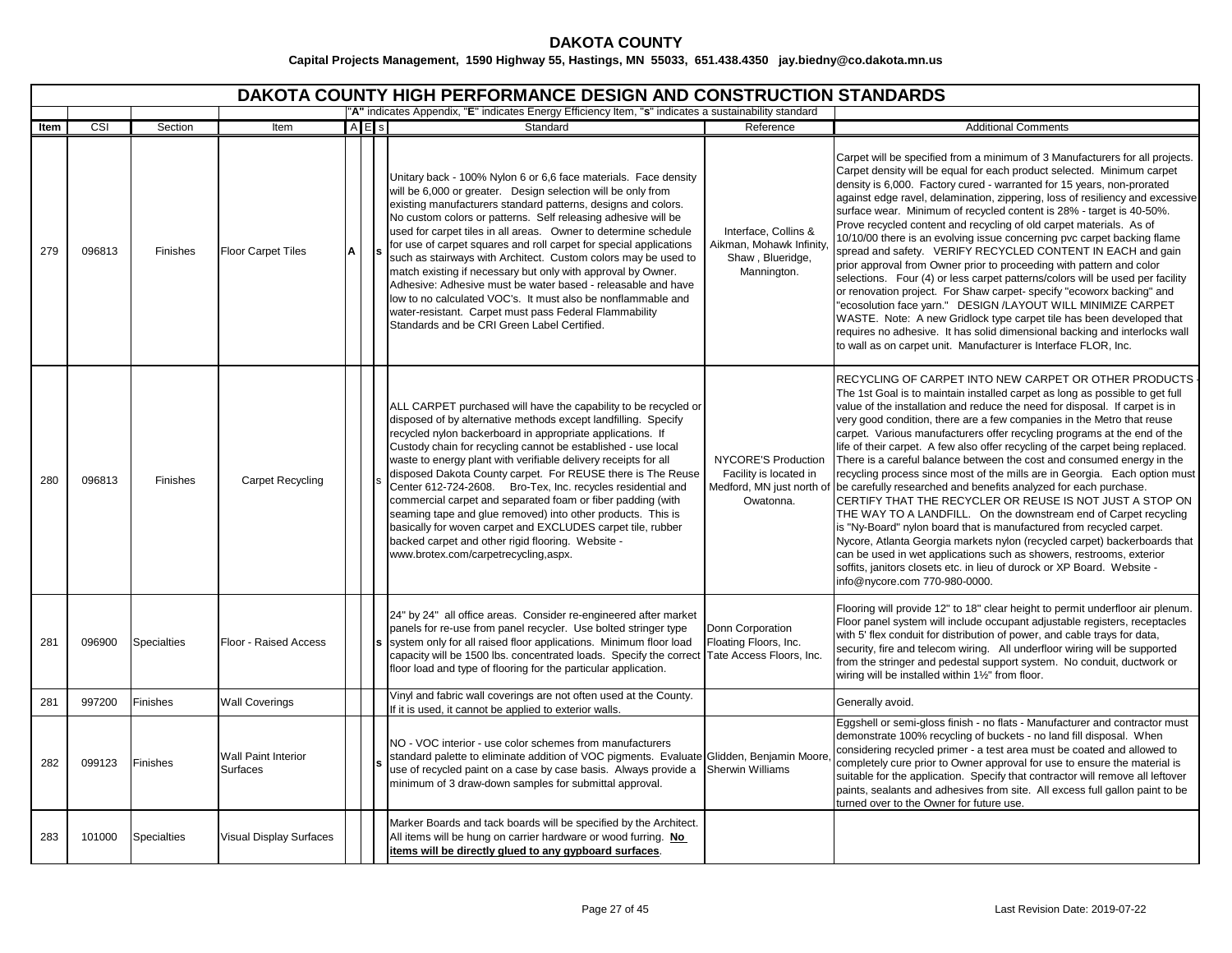|       | <b>DAKOTA COUNTY HIGH PERFORMANCE DESIGN AND CONSTRUCTION STANDARDS</b><br>"A" indicates Appendix, "E" indicates Energy Efficiency Item, "s" indicates a sustainability standard |                       |                                                            |  |           |                                                                                                                                                                                                                                                                                                                                                                                                                                                                                                                                                                                                                                                                                                                  |                                                                                                                                                      |                                                                                                                                                                                                                                                                                                                                                                    |  |  |  |  |  |
|-------|----------------------------------------------------------------------------------------------------------------------------------------------------------------------------------|-----------------------|------------------------------------------------------------|--|-----------|------------------------------------------------------------------------------------------------------------------------------------------------------------------------------------------------------------------------------------------------------------------------------------------------------------------------------------------------------------------------------------------------------------------------------------------------------------------------------------------------------------------------------------------------------------------------------------------------------------------------------------------------------------------------------------------------------------------|------------------------------------------------------------------------------------------------------------------------------------------------------|--------------------------------------------------------------------------------------------------------------------------------------------------------------------------------------------------------------------------------------------------------------------------------------------------------------------------------------------------------------------|--|--|--|--|--|
|       |                                                                                                                                                                                  |                       |                                                            |  |           |                                                                                                                                                                                                                                                                                                                                                                                                                                                                                                                                                                                                                                                                                                                  |                                                                                                                                                      |                                                                                                                                                                                                                                                                                                                                                                    |  |  |  |  |  |
| Item  | CSI                                                                                                                                                                              | Section               | Item                                                       |  | $A \nE$ s | Standard                                                                                                                                                                                                                                                                                                                                                                                                                                                                                                                                                                                                                                                                                                         | Reference                                                                                                                                            | <b>Additional Comments</b>                                                                                                                                                                                                                                                                                                                                         |  |  |  |  |  |
| 284   | 101400                                                                                                                                                                           | Signage               | <b>Interior Signs</b>                                      |  |           | All sign material will have recycled content. Signage will be<br>included under separate contract to the Owner. Signage<br>specification will be prepared by the Project Architect and<br>approved by the Owner.                                                                                                                                                                                                                                                                                                                                                                                                                                                                                                 |                                                                                                                                                      | Signage standard will be the same as the Northern Service Center. Also<br>see comments in Furnishing section.                                                                                                                                                                                                                                                      |  |  |  |  |  |
| 285   | 102113                                                                                                                                                                           | <b>Specialties</b>    | <b>Restroom Partitions</b>                                 |  |           | Consider the fire resistance of partitions as paramount. Dimpled,<br>heavy guage stainless steel, or modified plastic partitions, with<br>heavy duty continuous piano hinges are to be used. Use only<br>316 Solid Stainless Steel hardware. Use hollow pin torx<br>fasteners with 5 year guarantee against any corrosion. Type 304<br>stainless is not acceptable unless specifically approved by<br>Dakota County's CPM Project Manager. Plastic partitions can no<br>longer be specified as 100% recycled plastic for water closets<br>and urinals, unless a fire retardant additive to ensure UL listing<br>compliant is provided AND unless specifically approved in writing<br>by the CPM Project Manager. |                                                                                                                                                      | Partitions will be structurally supported from the ceiling. Floor mounted<br>partitions can only be used with Owner written approval. For large ADA<br>toilet enclosures - provide solid walls between adjacent unit to partition<br>door. Avoid Poly Solid Plastic by Metpar Corp. All doors to recieve coat<br>hooks secured with fasteners to bear heavy loads. |  |  |  |  |  |
| 286   | 102226                                                                                                                                                                           | <b>Specialties</b>    | <b>Operable Partitions</b>                                 |  |           | Use specification for Northern Service Center as standard.                                                                                                                                                                                                                                                                                                                                                                                                                                                                                                                                                                                                                                                       |                                                                                                                                                      | FM confirms that NSC partitions are working OK. Installer has been<br>responsive to maintain partitions.                                                                                                                                                                                                                                                           |  |  |  |  |  |
| 287   | 102613                                                                                                                                                                           | <b>Specialties</b>    | <b>Corner Guards</b>                                       |  |           | Provide at all corridor and high use area corners. Corner guards<br>will be surface mount only with 3" X 3" 2 piece snap on design.                                                                                                                                                                                                                                                                                                                                                                                                                                                                                                                                                                              | Tepromark                                                                                                                                            | Do not use recessed type. Use Terpromark TCG-75S series aluminum<br>retainer, pvc impact absorber, vinyl cover with end caps. Color selected by<br>Architect, clear can be used at staff areas.                                                                                                                                                                    |  |  |  |  |  |
| 288   |                                                                                                                                                                                  | 102813.01 Specialties | <b>Restroom Towel</b><br>Dispensers - Cloth                |  |           | Cloth dispensers are no longer used at the County. In the past,<br>they've used at Parks facilities for a 2nd means of drying hands<br>(beyond the standard electric hand dryers).                                                                                                                                                                                                                                                                                                                                                                                                                                                                                                                               |                                                                                                                                                      | Cloth dispensers are no longer used at the County.                                                                                                                                                                                                                                                                                                                 |  |  |  |  |  |
| 289   |                                                                                                                                                                                  | 102813.02 Specialties | Paper Towel Dispensers                                     |  |           | Provide stainless steel slim line - multifold (3 Fold) paper towel<br>dispensers in all non-park restrooms, kitchenettes, laboratory and<br>public health examination rooms. No paper towel dispensers<br>shall be used at Parks facilities. Locate near sinks to avoid drips.<br>Architect shall still provide location.                                                                                                                                                                                                                                                                                                                                                                                        | Bobrick B-262                                                                                                                                        | New wall mounted dispensers provided and mounted by Owner.                                                                                                                                                                                                                                                                                                         |  |  |  |  |  |
| 289.5 |                                                                                                                                                                                  | 102813.03 Specialties | <b>Electric Hand Dryers</b>                                |  |           | One electric hand dryer for every two sinks at public restrooms.<br>No high velocity driers in "noise sensitive" areas. Locate in an<br>area so as to avoid drips.                                                                                                                                                                                                                                                                                                                                                                                                                                                                                                                                               | World Dryer Corps. Model<br># Q-973A, with stainless<br>steel shroud including<br>protective finish (or<br>equivalent as approved by<br>the County). | "SteriTouch" anitbacterial New wall mounted dryers provided and mounted by Contractor.                                                                                                                                                                                                                                                                             |  |  |  |  |  |
| 290   |                                                                                                                                                                                  | 102813.04 Specialties | Soap Dispensers                                            |  |           | Owner provides soap dispensers. Architect to provide location.                                                                                                                                                                                                                                                                                                                                                                                                                                                                                                                                                                                                                                                   |                                                                                                                                                      | Convert to volume fed foam type dispensers to eliminate waste.                                                                                                                                                                                                                                                                                                     |  |  |  |  |  |
| 291   |                                                                                                                                                                                  | 102813.05 Specialties | <b>Combination Paper</b><br>Towel & Semi-Recessed<br>Trash |  |           | Provide semi-recessed stainless receptacles.                                                                                                                                                                                                                                                                                                                                                                                                                                                                                                                                                                                                                                                                     | Bobrick B-3942                                                                                                                                       | Owner may provide free standing units in lieu of built in units.<br>Freestanding would include a black "step on" (hinged lid) trash receptacle<br>and a green organics container for paper towels.                                                                                                                                                                 |  |  |  |  |  |
| 292   |                                                                                                                                                                                  | 102813.06 Specialties | Mirrors at 2 or more<br><b>Sinks</b>                       |  |           | Provide mirrors from top of vanity to light fixture or ceiling.<br>Mirrors are to be mounted with concealed security fasteners.                                                                                                                                                                                                                                                                                                                                                                                                                                                                                                                                                                                  |                                                                                                                                                      | Use best quality impact resistant glass for all courts and high traffic areas.<br>Mirrors will be sealed between frame and glass to prevent chemical<br>damage to mirror during cleaning.                                                                                                                                                                          |  |  |  |  |  |
| 292.5 |                                                                                                                                                                                  | 102813.07 Specialties | Mirrors at a single Sink                                   |  |           | Use a tempered and framed 24x36 solution.                                                                                                                                                                                                                                                                                                                                                                                                                                                                                                                                                                                                                                                                        | Bradley 781-24362                                                                                                                                    | Bottom of reflective surface (not frame) to meet MN Accessibility Code.                                                                                                                                                                                                                                                                                            |  |  |  |  |  |
| 293   |                                                                                                                                                                                  | 102813.08 Specialties | <b>Toilet Paper Dispensers</b>                             |  |           | Provide Bobrick B-2740 unit. Use 2 units in each stall for 4 rolls<br>in large volume areas.                                                                                                                                                                                                                                                                                                                                                                                                                                                                                                                                                                                                                     | Bobrick B-2740                                                                                                                                       |                                                                                                                                                                                                                                                                                                                                                                    |  |  |  |  |  |
| 294   |                                                                                                                                                                                  | 102813.09 Specialties | Sanitary Napkin Disposal<br>Receptacles                    |  |           | Provide hard surface "cleanable" disposal units with disposable<br>liners. Mount all units ahead of water closet. No receptacles will<br>be mounted behind or below toilet. Stainless steel box<br>receptacles with uncleanable interior corners are not acceptable.                                                                                                                                                                                                                                                                                                                                                                                                                                             |                                                                                                                                                      | Evaluate type that empties from bottom similar to hospital installation.                                                                                                                                                                                                                                                                                           |  |  |  |  |  |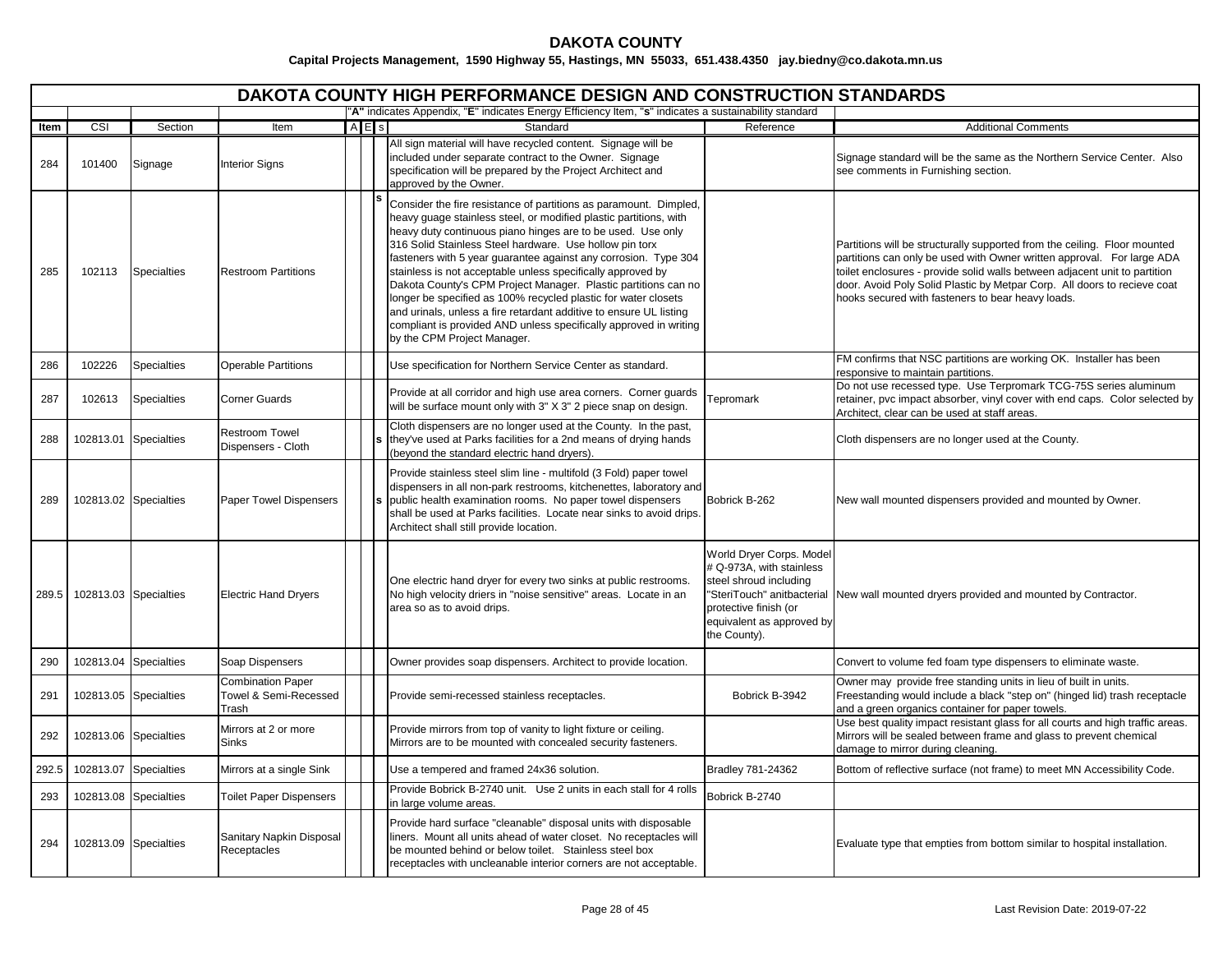|      |           |                       |                                         |   |       | DAKOTA COUNTY HIGH PERFORMANCE DESIGN AND CONSTRUCTION STANDARDS                                                                                                                                                                                                                                                     |                         |                                                                                                                                                                                                                                                                                                                                                                                                                                                                                                    |
|------|-----------|-----------------------|-----------------------------------------|---|-------|----------------------------------------------------------------------------------------------------------------------------------------------------------------------------------------------------------------------------------------------------------------------------------------------------------------------|-------------------------|----------------------------------------------------------------------------------------------------------------------------------------------------------------------------------------------------------------------------------------------------------------------------------------------------------------------------------------------------------------------------------------------------------------------------------------------------------------------------------------------------|
|      |           |                       |                                         |   |       | "A" indicates Appendix, "E" indicates Energy Efficiency Item, "s" indicates a sustainability standard                                                                                                                                                                                                                |                         |                                                                                                                                                                                                                                                                                                                                                                                                                                                                                                    |
| Item | CSI       | Section               | Item                                    |   | A E s | Standard                                                                                                                                                                                                                                                                                                             | Reference               | <b>Additional Comments</b>                                                                                                                                                                                                                                                                                                                                                                                                                                                                         |
| 295  | 102813.10 | <b>Specialties</b>    | <b>Baby Changing Stations</b>           |   |       | Provide in both male and female public restrooms. Units will be<br>plastic and surface mounted.                                                                                                                                                                                                                      | Koala Bear Kare KB100   | Do not place units within handicapped toilet stalls.                                                                                                                                                                                                                                                                                                                                                                                                                                               |
| 296  | 111313    | Equipment             | Dock Bumpers                            |   |       | Constructed of 100% recycled "post consumer" tire rubber<br>material.                                                                                                                                                                                                                                                | Durable Corporation     |                                                                                                                                                                                                                                                                                                                                                                                                                                                                                                    |
| 297  | 111319    | Equipment             | <b>Loading Dock Levelers</b>            |   |       | Specify same electric - hydraulic unit installed at Northern Service<br>Center                                                                                                                                                                                                                                       | Rite-Hite               | Provide for buildings 100,000 sf or larger.                                                                                                                                                                                                                                                                                                                                                                                                                                                        |
| 298  | 112300    | Equipment             | Laundry                                 |   |       | Commercial Washers and Dryers. Washers and dryers will be<br>considered case by case. Residential type washers and dryers<br>are not installed in County Office Buildings due to water damage<br>and venting problems.                                                                                               |                         | Industrial washers and dryers for Jail, JSC. Parks Dept. provides laundry<br>mat type at Camp Grounds.                                                                                                                                                                                                                                                                                                                                                                                             |
|      | 113113    | Equipment             | <b>Kitchen Appliances</b>               |   |       | Owner's Project Manager will coordinate purchase/selection of<br>appliances (refridgerators, microwaves, dishwashers, etc.) with<br>Facility Management Purchasing Technician.                                                                                                                                       |                         | Color and manufacturer selections may be predetermined.                                                                                                                                                                                                                                                                                                                                                                                                                                            |
| 299  | 122113    | Furnishings           | <b>Window Blinds</b>                    |   |       | 1) Standard is 1" aluminum horizontal louver blinds. Color<br>chosen by Architect and approved by Owner and generally should<br>match the color of the window frame.<br>2)<br>Opaque roller window shades should be used for "Lockdown<br>/Emergency Refuge" areas with doorway glazing adjacent to<br>public areas. | Levelor                 | Manufacturer must demonstrate commitment to sustainability and provide<br>accurate data on the amount of recycled content used in the manufacture of<br>all blinds systems. If a wood horizontal louver blind is approved by the<br>Owner for a specific application, the manufacturer must demonstrate that<br>only FSC certified lumber or equivalent is used in the finished product. No<br>exotic species will be used for any wood application. Wood will be oak,<br>cherry, maple or poplar. |
| 300  | 123600    | Furnishings           | Countertops                             |   |       | Countertops will be 1/2" Corian® solid surfacing unless otherwise<br>designated by Owner.                                                                                                                                                                                                                            | Corian by Dupont        | There are approximately seven different price points for Corian. Select<br>rom the lower end (bottom third) price point products.                                                                                                                                                                                                                                                                                                                                                                  |
| 301  | 124813    | Furnishings           | <b>Rugs and Mats</b>                    | A |       | Provided by Owner except for entry vestibule knock off mats.<br>Exterior Entrance Floor Mats and Frames will be specified and<br>approved by Owner. Contractor will provide both as part of<br>construction contract.                                                                                                |                         | See also section 096000 for entry vestibule matting requirements.                                                                                                                                                                                                                                                                                                                                                                                                                                  |
| 509  | 012500    | Furnishings           | Standards                               | Α |       | Owner standards are included by reference and will be further<br>developed and expanded upon by Owner and Designer on a<br>project by project basis. Use fabrics with recycled content and<br>furnishings that can be repainted, reupholstered and re-used                                                           |                         | Furniture standards by Owner. Percent of recycled content will be based<br>upon product availability and life-cycle cost effectiveness.                                                                                                                                                                                                                                                                                                                                                            |
| 302  | 125513    | Furnishings           | <b>Detention Bunks</b>                  |   |       | Free-Standing Double Bunk Beds. Bottoms: Two 10 gauge<br>perforated steel sheet, front and back flanged 2" down and up,<br>will all corners rounded. Frames: 2" x 2" x 3/16" steel angle<br>welded securely to legs and bottom pan. Legs: Four 2" x 2" x<br>$3/16"$ steel                                            | <b>Chief Industries</b> | NO GAPS BETWEEN BUNKS AND WALLS. Current mattress dimensions<br>are 26" x 75-1/2" - For new cell block construction - address issue of single<br>occupancy initially and double bunk retrofit in selection of bunks.                                                                                                                                                                                                                                                                               |
| 303  | 125516    | Furnishings           | <b>Detention Desks</b>                  |   |       | Top: 10 gauge stainless steel, flanged 1-1/2" at back and down in<br>front, with 15" galvanized steel towel bar. Top - 36" x 15-1/2".<br>Seat: 12" diameter, 16 gauge stainless steel with arm to swivel<br>under desk. Shelves: 2 shelves with sides, 12 gauge.                                                     | <b>Chief Industries</b> | No gaps between desk and wall.                                                                                                                                                                                                                                                                                                                                                                                                                                                                     |
| 304  | 125519    | Furnishings           | <b>Detention Stools</b>                 |   |       | Seats: 12" diameter, 16 gauge stainless steel. Seat Supports: 2-<br>3/8" diameter black iron pipe support and mounting plate with<br>security screws. Height: 18". Shop primed.                                                                                                                                      | <b>Chief Industries</b> |                                                                                                                                                                                                                                                                                                                                                                                                                                                                                                    |
| 305  | 125523    | Furnishings           | <b>Detention Tables</b>                 |   |       | Table Top: 10 gauge stainless steel. Supports 3" x 3" x 3/16"<br>and 4" x 4" x 3/16" steel tubing, shop primed. Seats: 12"<br>diameter, 16 gauge stainless steel.                                                                                                                                                    | <b>Chief Industries</b> |                                                                                                                                                                                                                                                                                                                                                                                                                                                                                                    |
| 306  | 125526    | Furnishings           | <b>Detention Clothes Hooks</b>          |   |       | Auto Release Clothes Hook(s). 14 gauge Type 304 stainless<br>steel, all welded construction. Security screws.                                                                                                                                                                                                        | Acorn                   | Model 1830 - Single Hook. Model 1828 - Four Hook Panel                                                                                                                                                                                                                                                                                                                                                                                                                                             |
| 307  | 125583.01 | Furnishings           | <b>Detention Mirrors</b>                |   |       | Type 2 - 16" x 12" Rear mounted mirror. Frame: 14 gauge Type<br>304 stainless steel. Mirror: 20 gauge Type 304 stainless steel<br>polished to a No. 8 architectural finish.                                                                                                                                          | <b>Bradley Corp</b>     | Model SA01- Rear/Chase Mount. Model SA03 - Front Mount.                                                                                                                                                                                                                                                                                                                                                                                                                                            |
| 308  |           | 125583.02 Furnishings | <b>Detention Toilet Paper</b><br>Holder |   |       | Type 2 - Seamless recessed cylinder. Type 304 stainless steel.<br>Security Screws.                                                                                                                                                                                                                                   | Acorn                   | Model 1840-FA.                                                                                                                                                                                                                                                                                                                                                                                                                                                                                     |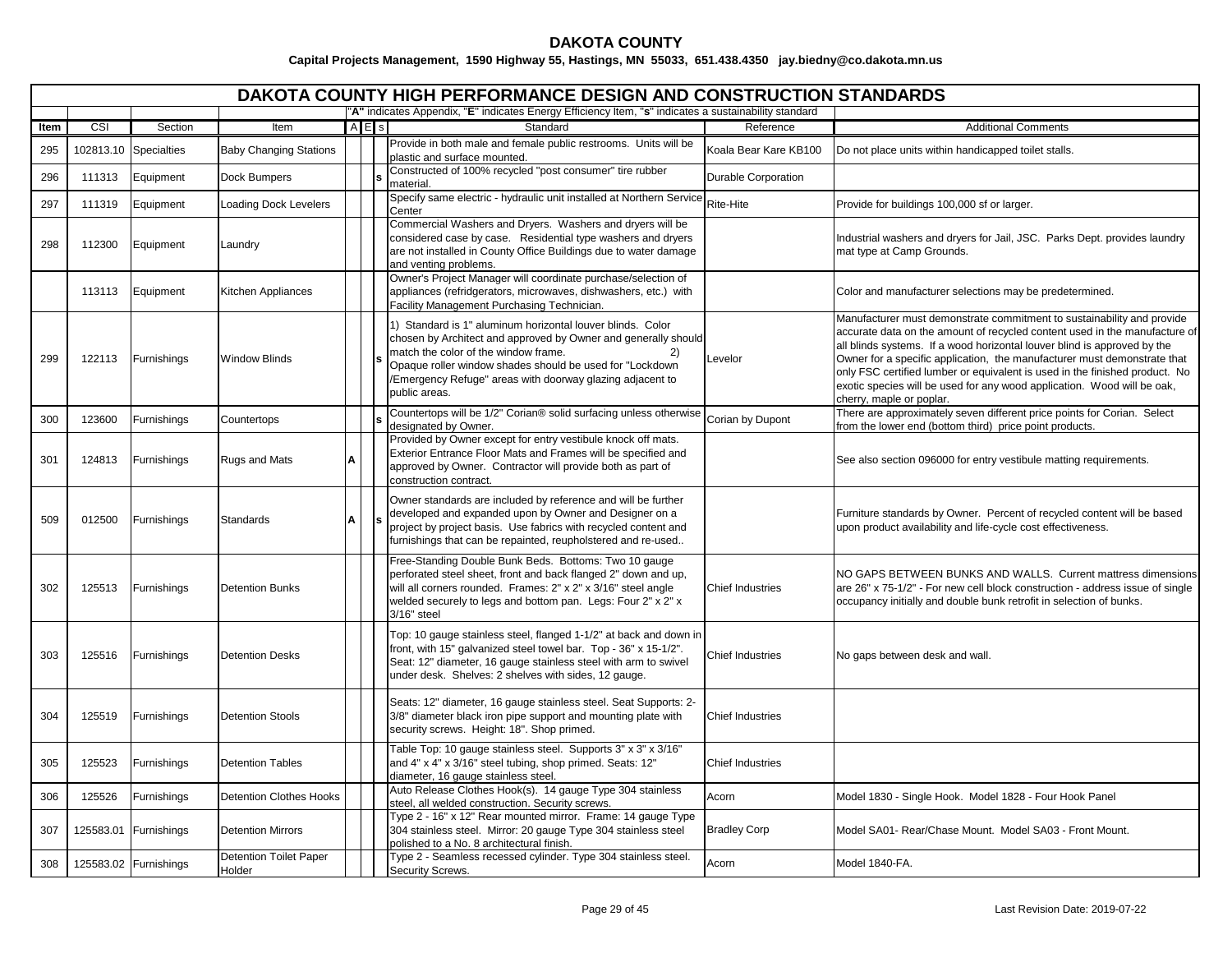|      | DAKOTA COUNTY HIGH PERFORMANCE DESIGN AND CONSTRUCTION STANDARDS |                                   |                                     |   |     |                                                                                                                                                                                                                                                                                                                                                                   |                   |                                                                                                                                                                                                                                                                                                                                                                                                                                                                                                                                                                                                                                  |  |  |  |
|------|------------------------------------------------------------------|-----------------------------------|-------------------------------------|---|-----|-------------------------------------------------------------------------------------------------------------------------------------------------------------------------------------------------------------------------------------------------------------------------------------------------------------------------------------------------------------------|-------------------|----------------------------------------------------------------------------------------------------------------------------------------------------------------------------------------------------------------------------------------------------------------------------------------------------------------------------------------------------------------------------------------------------------------------------------------------------------------------------------------------------------------------------------------------------------------------------------------------------------------------------------|--|--|--|
|      |                                                                  |                                   |                                     |   |     | "A" indicates Appendix, "E" indicates Energy Efficiency Item, "s" indicates a sustainability standard                                                                                                                                                                                                                                                             |                   |                                                                                                                                                                                                                                                                                                                                                                                                                                                                                                                                                                                                                                  |  |  |  |
| Item | CSI                                                              | Section                           | Item                                |   | AES | Standard                                                                                                                                                                                                                                                                                                                                                          | Reference         | <b>Additional Comments</b>                                                                                                                                                                                                                                                                                                                                                                                                                                                                                                                                                                                                       |  |  |  |
| 309  |                                                                  | 125583.03 Furnishings             | <b>Detention Grab Bars</b>          |   |     | Type 2 - Straight and L-shaped corner extruded aluminum bars,<br>with integral continuous angle mounting profile and grip and<br>radius edges.                                                                                                                                                                                                                    | Safebar           | Through wall fastener anchors only. Fasteners will be 316 min 3/8"<br>diameter thru bolts.                                                                                                                                                                                                                                                                                                                                                                                                                                                                                                                                       |  |  |  |
| 310  |                                                                  | 125583.04 Furnishings             | <b>Detention Cuff Rings</b>         |   |     | <b>Stainless Steel</b>                                                                                                                                                                                                                                                                                                                                            | <b>Bob Barker</b> | Model BBCR                                                                                                                                                                                                                                                                                                                                                                                                                                                                                                                                                                                                                       |  |  |  |
| 510  | 125900                                                           | Furnishings                       | <b>Systems Furniture</b>            | A |     | Use Countywide standard for Systems Furniture and current<br>Adjustable Workstation Guidelines. Fasten panel ends directly to<br>wall where possible. Furnishings, fixtures and equipment will be<br>developed by Owner and Designer on a project by project basis.<br>Fully coordinate panel systems with power, fire systems,<br>extinguishers and thermostats. |                   | Do not put any panels parallel/adjacent to walls or windows. Consider<br>reconditioned panels for re-use. Attach panels to walls when approved by<br>Owner. Leave walls open and accessible especially at exterior perimeter.<br>Open frame panels are required next to windows where fin tube (radiant<br>heat) exists. Furniture layout plan will be completed prior to and fully<br>coordinated with wall switches, fire pulls etc. Panel system modification will<br>not interfere with final fire system locations approved by local code officials.<br>Need to periodically inventory excess systems furniture for re-use. |  |  |  |
| 311  | 129200                                                           | Furnishings                       | <b>Interior Planters</b>            |   |     | Service Centers will have permanent interior planting beds.                                                                                                                                                                                                                                                                                                       |                   |                                                                                                                                                                                                                                                                                                                                                                                                                                                                                                                                                                                                                                  |  |  |  |
| 312  | 129300                                                           | Furnishings                       | <b>Bicycle Racks</b>                |   |     | Coordinate with specifications and Figure 7.6.1 from the County<br>Park Standards - currently "Dero's Heavy Duty Hoop Rack at 2"<br>dia. grade 304 satin finished stainless steel piping" for all<br>buildings.                                                                                                                                                   |                   | Number of racks will be decided by Owner case by case and zoning codes.                                                                                                                                                                                                                                                                                                                                                                                                                                                                                                                                                          |  |  |  |
| 313  | 131900                                                           | Special<br>Construction           | Kennels & Animal<br><b>Shelters</b> |   |     | There will be no interior to exterior accessible animal kennels in<br>any County building.                                                                                                                                                                                                                                                                        |                   |                                                                                                                                                                                                                                                                                                                                                                                                                                                                                                                                                                                                                                  |  |  |  |
| 314  | 133123                                                           | Special<br>Construction           | <b>Fabric Structures</b>            |   |     | For salt and large area outdoor storage that requires roof<br>protection for environmental run off potential - Tensioned Fabric<br>Structures with 20 year minimum warranty will be specified.                                                                                                                                                                    |                   |                                                                                                                                                                                                                                                                                                                                                                                                                                                                                                                                                                                                                                  |  |  |  |
| 315  | 142000                                                           | Elevators                         | Construction                        |   |     | Emergency power off with auto return to main level. All<br>passenger elevators will be high speed and have high efficiency<br>center parting doors. Freight elevators will be oversized for<br>height and side parting oversized doors. Only Geared Traction<br>freight and passenger elevators will be used for new or renovated<br>construction.                |                   | Cars will gently return to main floor on power off and door opens. Owner<br>requires center parting doors on all passenger elevators. California style<br>vandal resistant call stations will be used in public lobbies and elevator<br>cars. Provide for traveling communications and security wiring in elevator<br>design. Clarify requirements with Owner during design. Consider new-type<br>traction elevator that requires no head house for retrofits.                                                                                                                                                                   |  |  |  |
| 316  | 148413                                                           | Conveying<br>Equipment            | Window Washing<br>Scaffolding       |   |     | Install permanent swing stage transport and dolly at roof lines for<br>all buildings over 3 stories.                                                                                                                                                                                                                                                              |                   |                                                                                                                                                                                                                                                                                                                                                                                                                                                                                                                                                                                                                                  |  |  |  |
| 317  | 211313                                                           | Fire Suppression Fire Life Safety |                                     |   |     | All areas will be 100% sprinkled. Density of sprinklers will be<br>determined by Factory Mutual standards and Current Owner<br>Insurance carrier recommendations with Owner approval.<br>Insurance carrier is Factory Mutual (FM)                                                                                                                                 |                   | Provide concealed pop-down heads in all public areas/meeting rooms. All<br>buildings 5,000 square feet or larger shall be 100% fire sprinklered.<br>Buildings smaller than 5,000 square feet do not need to be fire sprinklered<br>unless required by local code official or Owner. Adhere to most recent or<br>stringent code requirements.                                                                                                                                                                                                                                                                                     |  |  |  |
| 318  | 220000                                                           | Plumbing                          | SAC/WAC                             |   |     | The contract documents shall specify that SAC/WAC charges<br>shall be passed through direct to the Owner.                                                                                                                                                                                                                                                         |                   | Limit number of units to minimum possible to reduce impact upon<br>environment. See also item # 010000.06.                                                                                                                                                                                                                                                                                                                                                                                                                                                                                                                       |  |  |  |
| 319  | 220553.01 Plumbing                                               |                                   | Identification tags/signs           |   |     | Valve tags - Brass 19 gauge or Plastic 1-1/2" with fasteners                                                                                                                                                                                                                                                                                                      |                   | Provide ID tags on the grid surface of suspended ceilings with black font on<br>a field of clear dots, with the name of the device (i.e.; "VAV 150"). Locate<br>tag as close to the device as possible.                                                                                                                                                                                                                                                                                                                                                                                                                          |  |  |  |
| 320  | 220553.02 Plumbing                                               |                                   | Identification tags/signs           |   |     | Valve schedules - 8.5 by 11 laminated copies in holders                                                                                                                                                                                                                                                                                                           |                   | Provide in each mechanical room and janitor's closet.                                                                                                                                                                                                                                                                                                                                                                                                                                                                                                                                                                            |  |  |  |
| 321  | 220553.03 Plumbing                                               |                                   | Identification tags/signs           |   |     | Piping - words and arrows at least 1/2 pipe size, minimum 1/2"                                                                                                                                                                                                                                                                                                    |                   |                                                                                                                                                                                                                                                                                                                                                                                                                                                                                                                                                                                                                                  |  |  |  |
| 322  | 220553.04 Plumbing                                               |                                   | Identification tags/signs           |   |     | Piping - Underground ID at floor - direct bury tape above all<br>underground utilities.                                                                                                                                                                                                                                                                           |                   |                                                                                                                                                                                                                                                                                                                                                                                                                                                                                                                                                                                                                                  |  |  |  |
| 323  | 220719                                                           | Plumbing                          | Insulation - Piping<br>Exterior     |   |     | Full metal aluminum or stainless jackets are required for all<br>exterior insulated piping                                                                                                                                                                                                                                                                        |                   |                                                                                                                                                                                                                                                                                                                                                                                                                                                                                                                                                                                                                                  |  |  |  |
| 324  | 221100                                                           | Plumbing                          | Pipe Cleaning - all water           |   |     | Owner 7 day notification is required. Piping systems will be<br>cleaned and flushed in the presence of Owner's maintenance<br>staff.                                                                                                                                                                                                                              |                   | Owner maintenance staff must confirm that all systems are clean prior to<br>operation.                                                                                                                                                                                                                                                                                                                                                                                                                                                                                                                                           |  |  |  |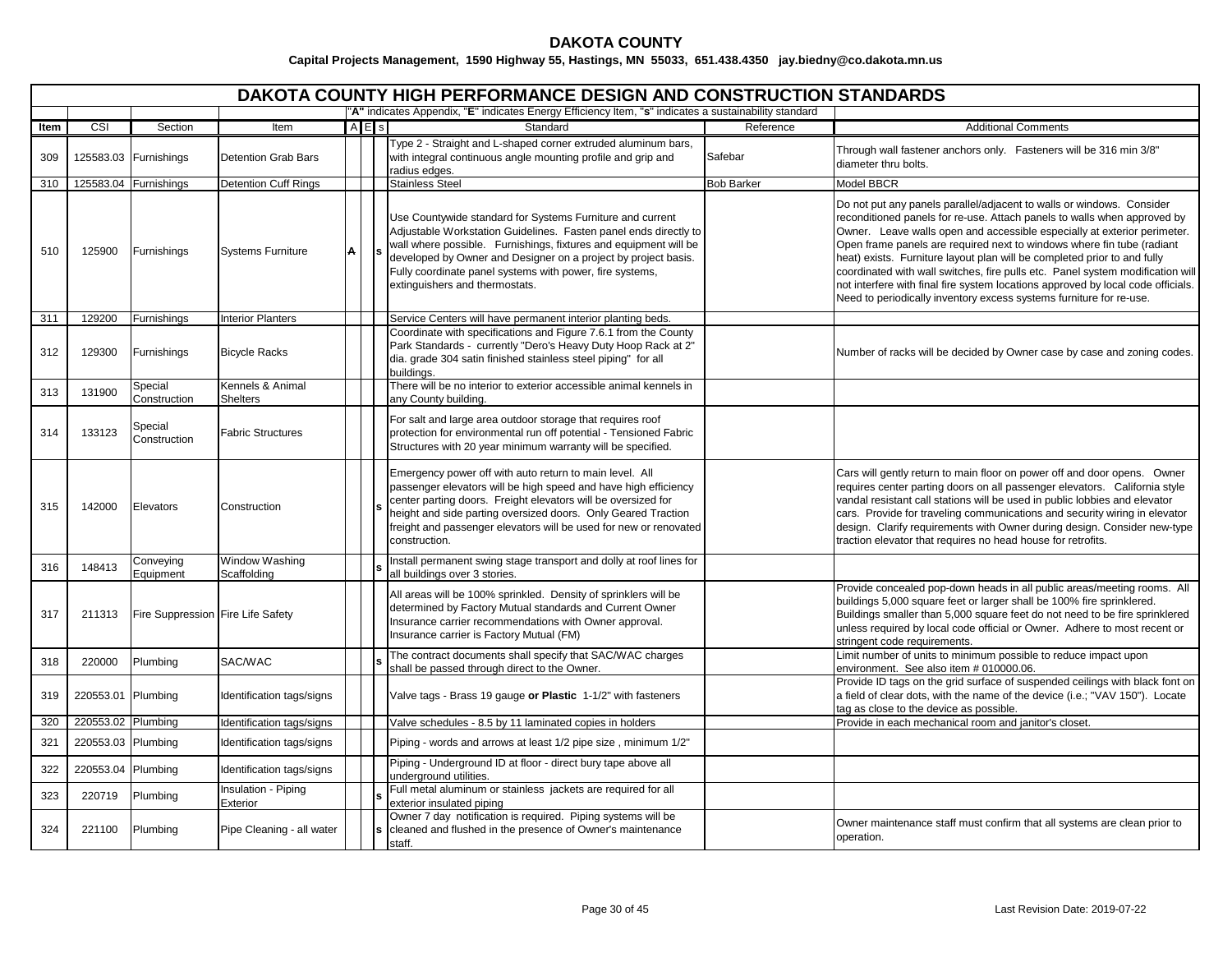|      | <b>DAKOTA COUNTY HIGH PERFORMANCE DESIGN AND CONSTRUCTION STANDARDS</b><br>"A" indicates Appendix, "E" indicates Energy Efficiency Item, "s" indicates a sustainability standard |                 |                                           |           |  |                                                                                                                                                                                                                                                                                                                                                                                                                                                                                                                                                                              |           |                                                                                                                                                                                                                                                                                                                                                                                                                                                                                           |  |  |  |  |  |
|------|----------------------------------------------------------------------------------------------------------------------------------------------------------------------------------|-----------------|-------------------------------------------|-----------|--|------------------------------------------------------------------------------------------------------------------------------------------------------------------------------------------------------------------------------------------------------------------------------------------------------------------------------------------------------------------------------------------------------------------------------------------------------------------------------------------------------------------------------------------------------------------------------|-----------|-------------------------------------------------------------------------------------------------------------------------------------------------------------------------------------------------------------------------------------------------------------------------------------------------------------------------------------------------------------------------------------------------------------------------------------------------------------------------------------------|--|--|--|--|--|
| Item | CSI                                                                                                                                                                              | Section         | Item                                      | $A$ $E$ s |  | Standard                                                                                                                                                                                                                                                                                                                                                                                                                                                                                                                                                                     | Reference | <b>Additional Comments</b>                                                                                                                                                                                                                                                                                                                                                                                                                                                                |  |  |  |  |  |
| 325  | 221319                                                                                                                                                                           | Plumbing        | Drains - floor                            |           |  | Ensure all floors slope to drains. Recess entire area to be sloped<br>by a minimum of 2" for correct installation of sloped floors to<br>drains.                                                                                                                                                                                                                                                                                                                                                                                                                             |           | Eliminate flat floors in wet areas. Provide recesses as necessary in<br>structural deck. Recess finished floor elevations 2" to achieve positive<br>drainage within and to all restroom and mechanical rooms. Areas not<br>installed correctly will be removed and replaced prior to Owner acceptance.<br>Exception - warehouse storage areas will be dead flat except in drive lanes.<br>Drive lanes only will be sloped to trench drains.                                               |  |  |  |  |  |
| 326  | 221426                                                                                                                                                                           | Plumbing        | <b>Roof Drains</b>                        |           |  | Provide only interior drains w/secondary overflow scuppers.<br>Overflow scuppers will be one piece and project a minimum of 3"<br>beyond finished wall face. Scuppers will be one piece minimum<br>1/8" steel with epoxy coating. SWCD - Roof drainage will be<br>managed in a way to reduce irrigation requirements, filter runoff,<br>and minimize storm water impacts. Roof drainage will not be<br>conveyed across parking areas, walkways and the like because<br>the relatively clean water will contribute to the movement of<br>pollutants (sand, salt, oils, etc.). |           | Drain below grade vs. surface. No primary exterior downspouts. Exception<br>For small areas such as elevator head house, stairs to roof, clerestory and<br>mechanical penthouses - use only scuppers to drain onto adjacent roofs.<br>SWCD 2008 - for water retention purposes, use new Lakeville Liquor Store<br>water infiltration / irrigation for model. (160th St East of Cedar Avenue.)                                                                                             |  |  |  |  |  |
| 327  | 221616                                                                                                                                                                           | Plumbing        | Pipe Soil and Waste                       |           |  | All cleanouts will be easily accessible without moving furniture,<br>equipment, mechanical or structural elements.                                                                                                                                                                                                                                                                                                                                                                                                                                                           |           | Locate logically. Cleanouts must be easy to locate and to clean out with a<br>drain cleaning machine.                                                                                                                                                                                                                                                                                                                                                                                     |  |  |  |  |  |
| 328  | 023000                                                                                                                                                                           | <b>HVAC</b>     | <b>VFD Drives/Harmonics</b>               |           |  | Special consideration will be given to the location and proximity of<br>all equipment that may produce transient harmonics or be<br>sensitive to it. i.e. computer equipment, broadcasting<br>equipment, transformers, VFDS, UPS, fluorescent lighting, LEDs<br>etc. Fans and Pumps - Electrical Systems and VFD drive<br>protection will be designed to prevent harmonic distortion from<br>VFD Drives. A formal harmonic analysis will be performed if VFD<br>drive loads are expected to be greater than 10% of total building<br>power load.                             |           | Attention will also be paid to "reflected harmonics" and the potential for high<br>voltage harmonic distortion is possible when large or multiple<br>Uninterruptible Power Supplies are specified and the building includes an<br>emergency generator. Total electrical system will be designed to<br>accommodate and/or resolve harmonic issues and UPS failure events.<br>New elevator systems will be shielded to prevent RFI affects in the<br>surrounding building and neighborhood. |  |  |  |  |  |
| 329  | 223116.01 HVAC                                                                                                                                                                   |                 | Ductwork interior and UG<br>(underground) |           |  | Allow adequate vertical and horizontal space to accommodate all<br>ventilation and piping requirements in the building space<br>program. No direct buried underground ventilation ductwork<br>unless approved in writing by Owner.                                                                                                                                                                                                                                                                                                                                           |           | The use of Revit MEP for Mechanical, Electrical and Plumbing will be used<br>to eliminate this problem.                                                                                                                                                                                                                                                                                                                                                                                   |  |  |  |  |  |
| 330  | 223116.02 Plumbing                                                                                                                                                               |                 | <b>Water Softener</b>                     |           |  | Use system with brine tank style only. All make-up water for<br>mechanical systems will be softened.                                                                                                                                                                                                                                                                                                                                                                                                                                                                         |           | Provide secondary overflow containment and positive drainage connection<br>to sanitary sewer for all water softening systems. Provide separate closet<br>area for brine tank separate from mechanical room for bulk salt delivery to<br>eliminate salt dust on mechanical systems. Locate tank closet at exterior<br>wall.                                                                                                                                                                |  |  |  |  |  |
| 331  | 223313                                                                                                                                                                           | Plumbing        | Water heaters restrooms                   |           |  | Instant on - point of demand spot heaters - hard wired when<br>s approved by Owner. Install recirculating domestic hot water<br>system where applicable at Owner's discretion.                                                                                                                                                                                                                                                                                                                                                                                               |           | Water heater efficiency standard was increased in 2009 as part of Federal<br>Stimulus grant. Verify current standard at time of design.                                                                                                                                                                                                                                                                                                                                                   |  |  |  |  |  |
| 332  | 223436                                                                                                                                                                           | Plumbing        | Water heaters janitors                    |           |  | s Provide both instant on and 30 gallon high volume.                                                                                                                                                                                                                                                                                                                                                                                                                                                                                                                         |           | Locate this unit in mechanical room near drain.                                                                                                                                                                                                                                                                                                                                                                                                                                           |  |  |  |  |  |
| 333  | 224213.01 Plumbing                                                                                                                                                               |                 | <b>Plumbing Fixtures</b>                  |           |  | Water Closets - Minimum of two per each public restrooms -<br>s except in single-use and family restrooms. Water closets will be<br>wall mounted unless directed otherwise by the Owner.                                                                                                                                                                                                                                                                                                                                                                                     |           | Women's and Men's - No residential water closets. Commercial tank type<br>units may be considered in noise sensitive office space areas. Meet or<br>exceed minimum Federal gallons/flush regulations for water conservation.                                                                                                                                                                                                                                                              |  |  |  |  |  |
| 334  | 224213.02 Plumbing                                                                                                                                                               |                 | <b>Plumbing Fixtures</b>                  |           |  | Urinals - Specify 1 Pint per flush units.  Urinals will be wall<br>mounted unless directed otherwise by the Owner.                                                                                                                                                                                                                                                                                                                                                                                                                                                           |           | When there are 2 or more single-use restrooms in one area, provide a<br>urinal and a toilet in one unit.                                                                                                                                                                                                                                                                                                                                                                                  |  |  |  |  |  |
| 335  | 224213.03 Plumbing                                                                                                                                                               |                 | <b>Plumbing Fixtures</b>                  |           |  | For all gang toilets/urinals - configure back to back and provide<br>door access for clean-out and maintenance of plumbing via large<br>accessible plumbing chase.                                                                                                                                                                                                                                                                                                                                                                                                           |           | Where possible, provide secure access into plumbing chase with 2'-6" to 3'<br>especially for public accessible restrooms.                                                                                                                                                                                                                                                                                                                                                                 |  |  |  |  |  |
| 336  | 224216                                                                                                                                                                           | Plumbing        | <b>Plumbing Fixtures</b>                  |           |  | Lavatories - no wall hung - in counter only. Restroom vanity or<br>counter surface will be Corian. Lavatory Counters will be custom<br>structurally designed with structural steel knee supports for each<br>application. Include low-flow (0.5 gpm) faucets.                                                                                                                                                                                                                                                                                                                |           | All restrooms. With owner approval - single units may have wall hung<br>lavatories. For public restroom standard - use detail for the Northern<br>Service Center public restrooms.                                                                                                                                                                                                                                                                                                        |  |  |  |  |  |
| 337  |                                                                                                                                                                                  | 224236 Plumbing | <b>Plumbing Fixtures</b>                  |           |  | Laundry sink - provide in each mechanical room                                                                                                                                                                                                                                                                                                                                                                                                                                                                                                                               |           | Provide 1 - Sink per "nonboiler" rooms 600 SF or larger.                                                                                                                                                                                                                                                                                                                                                                                                                                  |  |  |  |  |  |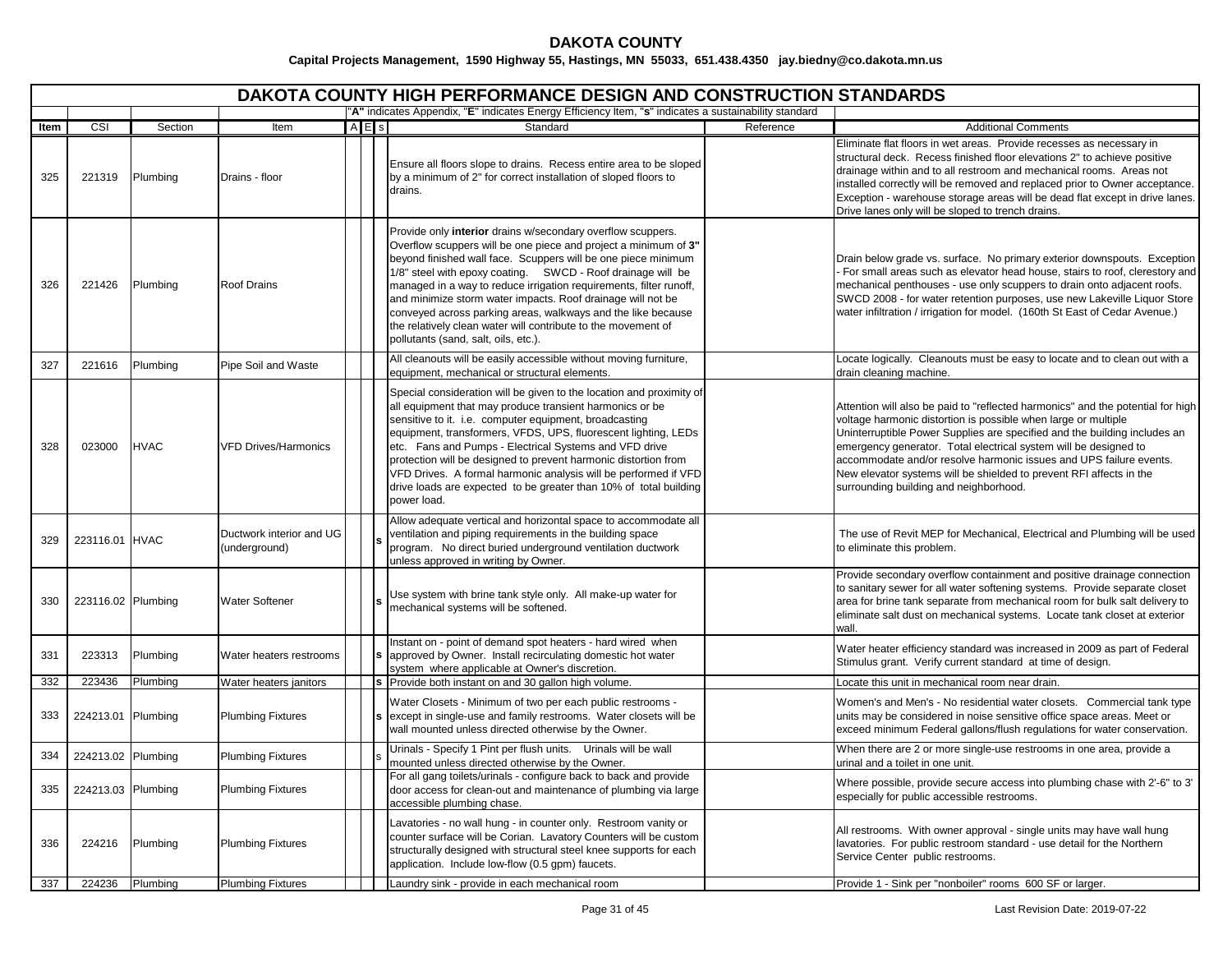|      |                |                       |                              |     | <b>DAKOTA COUNTY HIGH PERFORMANCE DESIGN AND CONSTRUCTION STANDARDS</b>                                                                                                                                                                                                                                                                                                                                                                                                                                                                                                                                                                              |                                                                    |                                                                                                                                                                                                                                                                                                                                                                                                                                                      |
|------|----------------|-----------------------|------------------------------|-----|------------------------------------------------------------------------------------------------------------------------------------------------------------------------------------------------------------------------------------------------------------------------------------------------------------------------------------------------------------------------------------------------------------------------------------------------------------------------------------------------------------------------------------------------------------------------------------------------------------------------------------------------------|--------------------------------------------------------------------|------------------------------------------------------------------------------------------------------------------------------------------------------------------------------------------------------------------------------------------------------------------------------------------------------------------------------------------------------------------------------------------------------------------------------------------------------|
|      |                |                       |                              |     | "A" indicates Appendix, "E" indicates Energy Efficiency Item, "s" indicates a sustainability standard                                                                                                                                                                                                                                                                                                                                                                                                                                                                                                                                                |                                                                    |                                                                                                                                                                                                                                                                                                                                                                                                                                                      |
| Item | CSI            | Section               | Item                         | AES | Standard                                                                                                                                                                                                                                                                                                                                                                                                                                                                                                                                                                                                                                             | Reference                                                          | <b>Additional Comments</b>                                                                                                                                                                                                                                                                                                                                                                                                                           |
| 338  | 224243         | Plumbing              | <b>Plumbing Fixtures</b>     |     | Flush and lavatory valves. Public water closets, urinals and sinks<br>will be provided with automatic valves for ADA compliance and<br>public health. Fixtures and valves will be designed, installed and Sloan<br>adjusted so they work correctly, will not misfire or get occupant<br>wet. Design valve configuration for ease of maintenance.                                                                                                                                                                                                                                                                                                     |                                                                    | Provide infrared automatic valves.                                                                                                                                                                                                                                                                                                                                                                                                                   |
| 339  | 224526         | Plumbing              | <b>Plumbing Fixtures</b>     |     | Provide eye wash/shower stations in boiler rooms and at<br>maintenance areas.                                                                                                                                                                                                                                                                                                                                                                                                                                                                                                                                                                        |                                                                    | Provide in all Boiler rooms and elsewhere when required by OSHA and<br>Owner (County Risk Management.)                                                                                                                                                                                                                                                                                                                                               |
| 340  | 224713         | Plumbing              | <b>Plumbing Fixtures</b>     |     | Water Fountains - Elkay all stainless - no lead. Water Fountains<br>are required in commercial buildings per code, with water bottle<br>filler.                                                                                                                                                                                                                                                                                                                                                                                                                                                                                                      | See Chapter 29 IBC and<br>catalog cut sheet for<br>specified unit. | Specific model to be approved by Owner. Water fountains will have "built-<br>in" connections to conceal and accommodate installation and replacement<br>of renewable water filters.                                                                                                                                                                                                                                                                  |
| 341  | 230000.01 HVAC |                       | Intake and Exhaust           |     | Set at adequate height, orientation and location to eliminate snow<br>blockage. Install plate type or recovery wheel heat recovery units<br>(HRU) on exhausts to recapture embodied cooling and heating<br>energy. Adequately size air handling rooms to achieve<br>installation and maintenance of HRU.                                                                                                                                                                                                                                                                                                                                             |                                                                    | Locate intake upstream - NW of boiler stack or above boiler exhaust. Heat<br>recovery units are mandatory on County facilities. Goal is to maximize<br>capture of embodied heat / cooling to the greatest extent possible and<br>reduce overall facility energy use and expense. For retrofits and new<br>construction provide closed loop glycol heat exchanger.                                                                                    |
| 328  | 230000.02 HVAC |                       | Maintenance & Safety         |     | Provide and maintain service space around all equipment.<br>Manufacturer's recommendations will be considered the<br>minimum requirements.                                                                                                                                                                                                                                                                                                                                                                                                                                                                                                           |                                                                    | Boilers, pumps, vav boxes, valves, etc. above ceilings and rooftops.<br>Provide space around air handling units and variable air volume boxes to<br>service the equipment and to remove coils. For VAV's in hallways with<br>cable trays - keep cable tray to one side - do not place in center of hallway.                                                                                                                                          |
| 329  | 230513         | <b>HVAC</b>           | Motors - Electric            |     | 95% or greater efficiency - power factor corrected to 100%<br>Evaluate and specify NEMA Premium motors. Efficiency and<br>ampacity ratings will be shown on the nameplates of all motors<br>that are provided with packaged equipment such as cooling<br>towers, fans etc. This applies to fractional horsepower motors<br>also. Motors controlled by VFDs will be rated as an "inverter duty<br>motor." VFD's will have an integral filter or internal design that<br>reduces reflected wave harmonics into the power distribution<br>system. VFD's will be located within sight of the motor or as<br>close to fan housings and pumps as possible. |                                                                    | Motors 1/2 HP and above are 3 phase high energy efficient. Highest<br>available energy efficient at all HP - 3 year warranty part/labor. Note that<br>average energy used by a motor in one year is 5 times the purchase cost of<br>the motor. Use current version of MotorMaster (4.0 or newer) to determine<br>motor efficiencies for new and replacement units. US Dept. of Energy at<br>http://mm3.energy.wsu.edu/mmplus/mmdownload/register.cfm |
| 330  | 230523.01 HVAC |                       | Piping - Hydronic            |     | Valves - locate above ceilings in open office areas.                                                                                                                                                                                                                                                                                                                                                                                                                                                                                                                                                                                                 |                                                                    | Provide surface marker signs for all concealed valves.                                                                                                                                                                                                                                                                                                                                                                                               |
| 331  | 230523.02 HVAC |                       | Valves                       |     | All valves will be ball or butterfly. Specify 3-way control valves at<br>all coils. (Verify use of 3-way valves with Owner)                                                                                                                                                                                                                                                                                                                                                                                                                                                                                                                          |                                                                    | Ball valves will be full flow for size of pipe served without restriction in size.<br>No globe valves will be permitted unless required by code officials.                                                                                                                                                                                                                                                                                           |
| 332  | 230553.01 HVAC |                       | Identification tags/signs    |     | Ventilation signage will be a minimum of 2" wide with arrows to<br>show direction of flow.                                                                                                                                                                                                                                                                                                                                                                                                                                                                                                                                                           |                                                                    | Clearly state system - MUA, Return, Supply, Relief, Mixed, etc.                                                                                                                                                                                                                                                                                                                                                                                      |
| 333  | 230553.02 HVAC |                       | Identification tags/signs    |     | For Piping - words and arrows will be at least 1/2 pipe size,<br>minimum 1/2"                                                                                                                                                                                                                                                                                                                                                                                                                                                                                                                                                                        |                                                                    |                                                                                                                                                                                                                                                                                                                                                                                                                                                      |
| 334  | 230553.03 HVAC |                       | Identification tags/signs    |     | Piping - Underground ID at floor - direct bury tape 12" above UG<br>piping and ductwork if permitted.                                                                                                                                                                                                                                                                                                                                                                                                                                                                                                                                                |                                                                    |                                                                                                                                                                                                                                                                                                                                                                                                                                                      |
| 335  |                | 230553.04 HVAC Equip. | Identification tags/signs    |     | Engraved Plastic Laminate Signs - Specify recycled content                                                                                                                                                                                                                                                                                                                                                                                                                                                                                                                                                                                           |                                                                    | Provide and identify each major piece of equipment.                                                                                                                                                                                                                                                                                                                                                                                                  |
| 336  | 230553.05 HVAC |                       | <b>Insulation - Ductwork</b> |     | Exterior insulation only - all joints sealed. All ductwork interior will<br>be smooth cleanable surfaces. No interior duct insulation is<br>allowed.                                                                                                                                                                                                                                                                                                                                                                                                                                                                                                 |                                                                    | Exception - transfer units to private offices and conference rooms.                                                                                                                                                                                                                                                                                                                                                                                  |
| 337  | 230553.06 HVAC |                       | Identification tags/signs    |     | Valve tags - Brass 19 gauge or plastic 1-1/2" with fasteners                                                                                                                                                                                                                                                                                                                                                                                                                                                                                                                                                                                         |                                                                    | ID valves above ceilings with color dots - blue=domestic water/red=heat                                                                                                                                                                                                                                                                                                                                                                              |
| 338  | 230553.07 HVAC |                       | Identification tags/signs    |     | Valve schedules - 8.5 by 11 laminated copies in holders                                                                                                                                                                                                                                                                                                                                                                                                                                                                                                                                                                                              |                                                                    | Provide in each mechanical room and janitor's closet.                                                                                                                                                                                                                                                                                                                                                                                                |
| 339  | 230566         | <b>HVAC</b>           | Air Purification             |     | <b>s</b> Ultraviolet Air purification in Air Handling Units to eliminate<br>microbial contaminates.                                                                                                                                                                                                                                                                                                                                                                                                                                                                                                                                                  |                                                                    | Consider for pandemic potential.                                                                                                                                                                                                                                                                                                                                                                                                                     |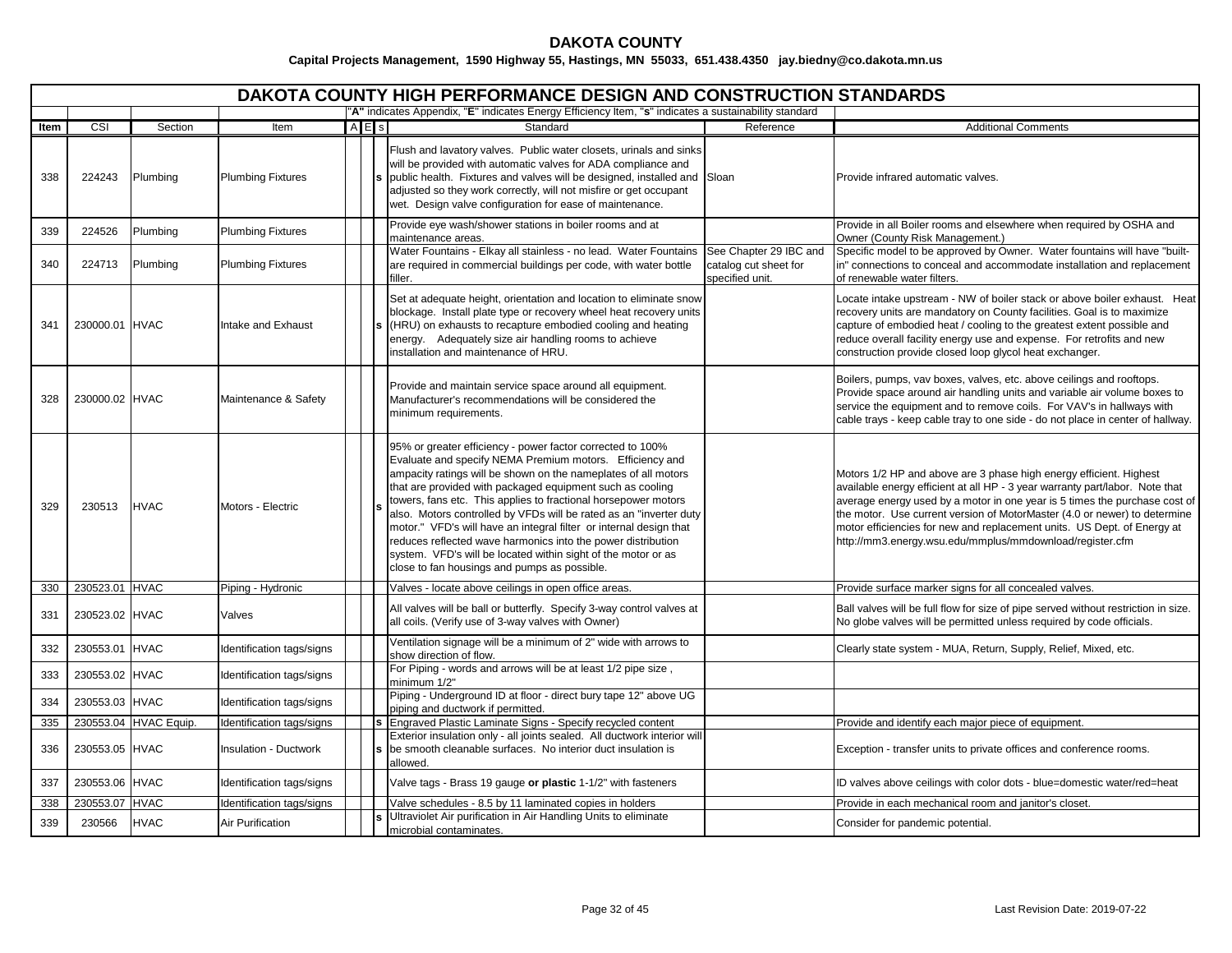# **DAKOTA COUNTY**

|      |                |             |                                              |         | DAKOTA COUNTY HIGH PERFORMANCE DESIGN AND CONSTRUCTION STANDARDS                                                                                                                                                                                                                                                                                                                                                                                                                                |                                            |                                                                                                                                                                                                                                                                                                                                                                                                                                                                                                                                                                                                                                                                                                                                                                                                                                                                                                                                                                                                                                                                                                                                                     |
|------|----------------|-------------|----------------------------------------------|---------|-------------------------------------------------------------------------------------------------------------------------------------------------------------------------------------------------------------------------------------------------------------------------------------------------------------------------------------------------------------------------------------------------------------------------------------------------------------------------------------------------|--------------------------------------------|-----------------------------------------------------------------------------------------------------------------------------------------------------------------------------------------------------------------------------------------------------------------------------------------------------------------------------------------------------------------------------------------------------------------------------------------------------------------------------------------------------------------------------------------------------------------------------------------------------------------------------------------------------------------------------------------------------------------------------------------------------------------------------------------------------------------------------------------------------------------------------------------------------------------------------------------------------------------------------------------------------------------------------------------------------------------------------------------------------------------------------------------------------|
| Item | CSI            | Section     | Item                                         | $A E$ s | "A" indicates Appendix, "E" indicates Energy Efficiency Item, "s" indicates a sustainability standard<br>Standard                                                                                                                                                                                                                                                                                                                                                                               | Reference                                  | <b>Additional Comments</b>                                                                                                                                                                                                                                                                                                                                                                                                                                                                                                                                                                                                                                                                                                                                                                                                                                                                                                                                                                                                                                                                                                                          |
| 340  | 230593         | <b>HVAC</b> | Testing & Balancing -<br>Air and Water       |         | Notify Owner seven days in advance when Contractor is<br>providing testing and balancing. For QA testing and balancing<br>and functional performance testing - Owner will contract directly<br>with and provide the services of an independent testing and<br>balancing firm for all new building construction projects and<br>major interior renovations. Major renovation is defined as any<br>change that significantly modifies the building air and heating<br>water distribution systems. |                                            | Owner Maintenance staff to be present during complete process when this<br>service is provided directly by the construction contractor.                                                                                                                                                                                                                                                                                                                                                                                                                                                                                                                                                                                                                                                                                                                                                                                                                                                                                                                                                                                                             |
| 341  | 230630         | <b>HVAC</b> | Fan Schedule<br><b>Design Considerations</b> |         | All fans will be sized and designed to provide the maximum<br>energy efficiency, stability and service life possible.                                                                                                                                                                                                                                                                                                                                                                           |                                            | Adequate fan installation and maintenance space will be provided at floor<br>level and designed into and around each unit. Calculate annual energy<br>cost to determine maximum energy efficiency and fan sizing by the<br>following method: number of hours/yr. x power (bhp) X 0.746 kW/bhp x<br>dollars/kWh.                                                                                                                                                                                                                                                                                                                                                                                                                                                                                                                                                                                                                                                                                                                                                                                                                                     |
| 342  | 230713.01 HVAC |             | Ductwork - Supply<br>airtightness            |         | All ductwork must be airtight prior to any insulation and have a<br>high HVAC Transport Efficiency. Ductwork joints must be airtight ASTM Standard E779<br>and designed to hold the maximum fan pressure without damage<br>or joint separation.                                                                                                                                                                                                                                                 | (ASTM 1999)                                | Duct thickness and method of joining will be capable of handling no less<br>than 2 inch water gauge (500 Pa) For VAV systems with AHU & VFDs use<br>4 inch water gauge.                                                                                                                                                                                                                                                                                                                                                                                                                                                                                                                                                                                                                                                                                                                                                                                                                                                                                                                                                                             |
| 343  | 230713.02 HVAC |             | <b>Insulation - Ductwork</b>                 |         | Interior only if required - hard cleanable surfaced.                                                                                                                                                                                                                                                                                                                                                                                                                                            |                                            | Approved by Owner - case by case. NO compressed coated fiberboards.                                                                                                                                                                                                                                                                                                                                                                                                                                                                                                                                                                                                                                                                                                                                                                                                                                                                                                                                                                                                                                                                                 |
| 344  | 230719         | <b>HVAC</b> | Insulation - Piping<br>Exterior              |         | Full metal jacket all exterior insulated piping                                                                                                                                                                                                                                                                                                                                                                                                                                                 |                                            | Non - ferrous                                                                                                                                                                                                                                                                                                                                                                                                                                                                                                                                                                                                                                                                                                                                                                                                                                                                                                                                                                                                                                                                                                                                       |
| 345  | 230923.01 HVAC |             | <b>Building Automation</b><br>Systems        |         | A computer based building automation system (BAS) will be<br>designed that monitors and automatically controls lighting,<br>heating, ventilating and air conditioning to efficiently operate<br>County office buildings. Systems integration concepts can be<br>used, EXCEPT that fire alarm and security systems will function<br>as "stand-alone" systems with a monitoring only interface to the<br>BAS.                                                                                     | N/A                                        |                                                                                                                                                                                                                                                                                                                                                                                                                                                                                                                                                                                                                                                                                                                                                                                                                                                                                                                                                                                                                                                                                                                                                     |
| 346  | 230923.02 HVAC |             | Automatic Temp Control<br>Part 1             |         | Full DDC - fully compatible with existing Owner systems and<br>communications protocols.                                                                                                                                                                                                                                                                                                                                                                                                        | Owner will provide system<br>requirements. | The system will provide full color graphics at the site. The Hastings<br>Government Center will also have real time full color graphics via modem<br>communications or if new technology allows or is presently feasible the<br>County's Intranet will access this system with password protection. The<br>decision as to which manufacturers will be installed in the facility will be<br>made by Facility Management staff who will also write the performance<br>specifications for the Architect and not by the mechanical contractor for<br>Division 15 or the construction manager. The low bidder may or may not<br>be awarded the project. This will be accomplished by a break down cost<br>analysis on the bid form with all temperature control bidder submitting total<br>job cost separately from division 15 bidder or the construction manager.<br>Alarms deemed critical by the Owner will be sent to the Hastings Facilities<br>Management dispatcher during normal business hours and to a cell phone<br>and alphanumeric pager after normal business hours. Language shall be<br>clearly decipherable and easily understandable. |
| 347  | 230923.03 HVAC |             | Automatic Temp Control<br>Part 2             |         | Full DDC - fully compatible with existing Owner systems and<br>communications protocols.                                                                                                                                                                                                                                                                                                                                                                                                        | Owner will provide system<br>requirements. | Control Devices: EMS system shall control all functions of the air<br>handlers; i.e. mixed air dampers, heating valves, cooling valves, VFD's,<br>static pressure and stop start. Status Indication: Will be accomplished<br>utilizing clamp on current sensors. No flow, immersed paddle or duct<br>mounted switches will be used. Laptop Communications: A loptop<br>computer will be used for off site monitoring and diagnostic analysis. The<br>successful bidder will provide any and all software needed to accomplish<br>this. If memory space is not adequate in the County's existing laptop<br>computers the contractor will provide one new laptop capable of this task.<br>All systems will be fully BacNet compatible.                                                                                                                                                                                                                                                                                                                                                                                                                |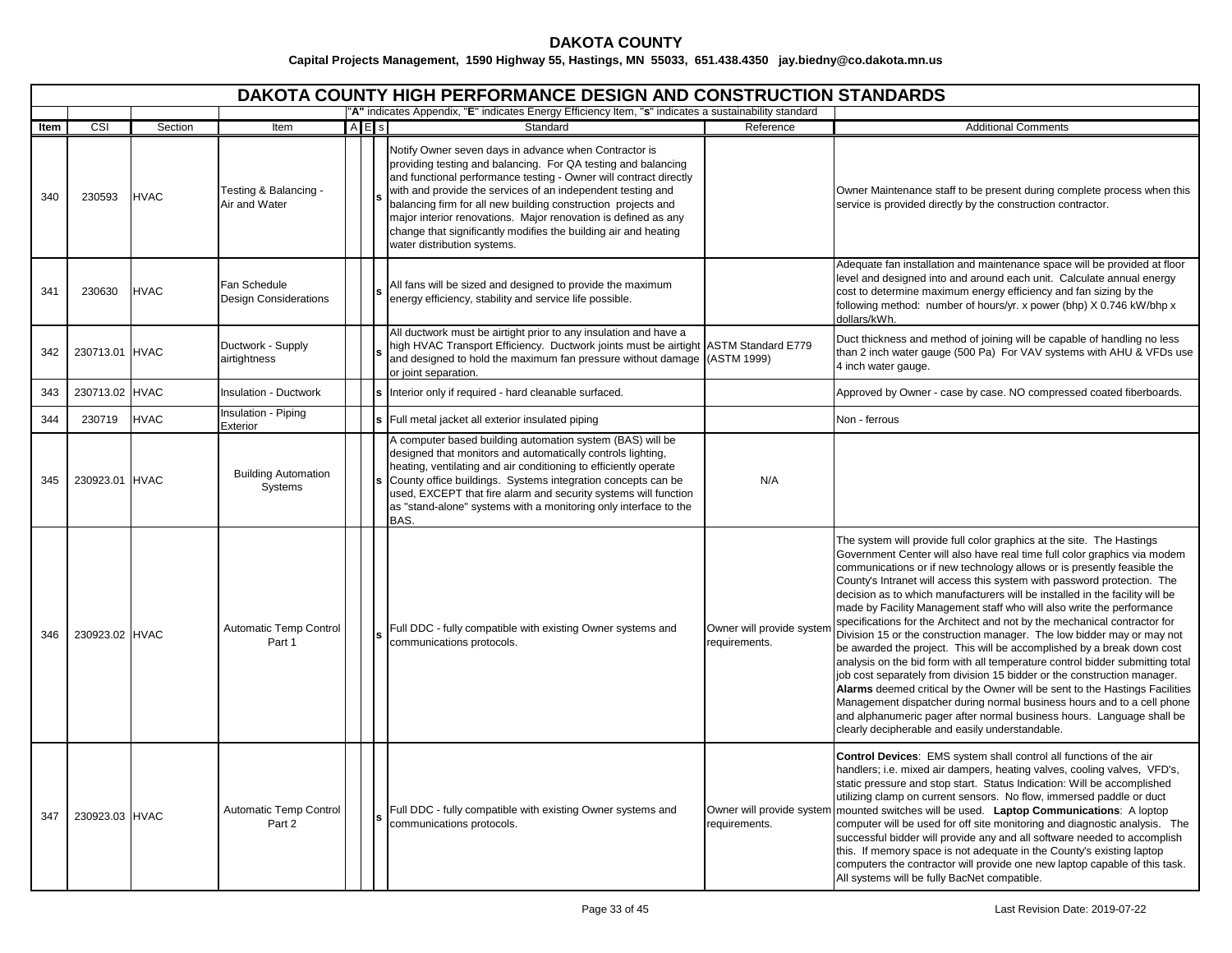|      | <b>DAKOTA COUNTY HIGH PERFORMANCE DESIGN AND CONSTRUCTION STANDARDS</b> |             |                                                                                                         |   |           |                                                                                                                                                                                                                                                                                                                                                                                                                                                                                                                                                                                                                                                                                                                                                                                                                                                                                                                                                                                     |                                                                                              |                                                                                                                                                                                                                                                                                                                                                                                                                                                                                                                                                                                                                                                                                                                                                                                                                                                                                                                                                                                                                                                                                |  |  |  |  |
|------|-------------------------------------------------------------------------|-------------|---------------------------------------------------------------------------------------------------------|---|-----------|-------------------------------------------------------------------------------------------------------------------------------------------------------------------------------------------------------------------------------------------------------------------------------------------------------------------------------------------------------------------------------------------------------------------------------------------------------------------------------------------------------------------------------------------------------------------------------------------------------------------------------------------------------------------------------------------------------------------------------------------------------------------------------------------------------------------------------------------------------------------------------------------------------------------------------------------------------------------------------------|----------------------------------------------------------------------------------------------|--------------------------------------------------------------------------------------------------------------------------------------------------------------------------------------------------------------------------------------------------------------------------------------------------------------------------------------------------------------------------------------------------------------------------------------------------------------------------------------------------------------------------------------------------------------------------------------------------------------------------------------------------------------------------------------------------------------------------------------------------------------------------------------------------------------------------------------------------------------------------------------------------------------------------------------------------------------------------------------------------------------------------------------------------------------------------------|--|--|--|--|
|      |                                                                         |             |                                                                                                         |   |           | "A" indicates Appendix, "E" indicates Energy Efficiency Item, "s" indicates a sustainability standard                                                                                                                                                                                                                                                                                                                                                                                                                                                                                                                                                                                                                                                                                                                                                                                                                                                                               |                                                                                              |                                                                                                                                                                                                                                                                                                                                                                                                                                                                                                                                                                                                                                                                                                                                                                                                                                                                                                                                                                                                                                                                                |  |  |  |  |
| Item | CSI                                                                     | Section     | Item                                                                                                    |   | $A \nE$ s | Standard                                                                                                                                                                                                                                                                                                                                                                                                                                                                                                                                                                                                                                                                                                                                                                                                                                                                                                                                                                            | Reference                                                                                    | <b>Additional Comments</b>                                                                                                                                                                                                                                                                                                                                                                                                                                                                                                                                                                                                                                                                                                                                                                                                                                                                                                                                                                                                                                                     |  |  |  |  |
| 348  | 230923.04 HVAC                                                          |             | Automatic Temp Control<br>Part 3                                                                        |   |           | Full DDC - fully compatible with existing Owner systems and<br>communications protocols.                                                                                                                                                                                                                                                                                                                                                                                                                                                                                                                                                                                                                                                                                                                                                                                                                                                                                            | Automated Logic<br>Allerton                                                                  | Meeting Rooms: will operate independently, heating or cooling by<br>occupant over-ride. Facility Pressure: System will alarm and optional<br>shut down if facility goes into negative pressure. System will have effective<br>means (demonstrated to Owner) to control facility pressure. County<br>Network Compatibility: The BAS (EMS) will be able to operate on the<br>County network, being accessible from any connected P.C.                                                                                                                                                                                                                                                                                                                                                                                                                                                                                                                                                                                                                                            |  |  |  |  |
| 349  | 231313                                                                  | <b>HVAC</b> | Fuel Systems - Any<br>Hazardous Fluid<br><b>Handling System</b><br>Including all Petroleum<br>Products. |   |           | Fuel oil tank and piping systems for boilers and generators will be<br>installed within the building footprint with full containment liner for<br>all contents of tank. Tanks will be classified as above ground tank<br>with access for inspections. All building piping will be exposed -<br>no underground. For above ground tanks in bunker vapor<br>detection will be provided in room with complete sump monitoring<br>for fill, fill pipe, etc. Install a liquid spill monitor in a depression in<br>the bunker floor. When approved by the Owner, direct buried<br>underground double wall tanks will have tank monitoring probes),<br>complete vapor detection between shells, and sump monitoring<br>sensors. Dispensers - Gilbarco high hose with lighted panels.<br>Provide tank level indicators and auto leak testing function in tank<br>management requirements. This section includes all hydraulic<br>hoisting systems.                                           | 2019 NEW: OPW<br>(old were: Eidsen BMT,<br>Gilbarco, Gasboy)                                 | Direct buried tanks may be considered for maintenance shops providing<br>they are double wall ACT-100 (UL 58 and Sti-P3 - 30 year warranty)<br>fiberglass coated with interstitial and external leak detection with limited<br>underground pipe runs and well sloped fill areas to keep water out of the<br>systems. Current manufacturer for leak detection systems is OPW. Fuel<br>management system will be OPW fully compatible and connected to<br>existing Owner system. Minimum standard for direct buried fuel or any<br>petroleum product piping is 2" Environ Geoflex piping system with<br>primary/secondary containment pipe and a 4" corrugated underground<br>rated plastic containment/protection pipe sealed watertight below grade and<br>opened so any discharge will go into the sumps. Mount sump containment<br>tanks e.g. Environ MBS3642 on top of UG tanks. Use fuel resistant<br>concrete for all slabs and structures for fueling islands. Installing tank<br>contractor will immediately complete MPCA registration forms and transmit<br>to Owner. |  |  |  |  |
| 350  | 232123                                                                  | <b>HVAC</b> | Pumps                                                                                                   |   |           | All pumps will be direct drive - dual system - redundant                                                                                                                                                                                                                                                                                                                                                                                                                                                                                                                                                                                                                                                                                                                                                                                                                                                                                                                            | <b>Bell &amp; Gossett</b>                                                                    |                                                                                                                                                                                                                                                                                                                                                                                                                                                                                                                                                                                                                                                                                                                                                                                                                                                                                                                                                                                                                                                                                |  |  |  |  |
| 351  | 232213                                                                  | <b>HVAC</b> | <b>Boilers</b>                                                                                          |   |           | Provide isolation valves all equipment piping connections                                                                                                                                                                                                                                                                                                                                                                                                                                                                                                                                                                                                                                                                                                                                                                                                                                                                                                                           |                                                                                              |                                                                                                                                                                                                                                                                                                                                                                                                                                                                                                                                                                                                                                                                                                                                                                                                                                                                                                                                                                                                                                                                                |  |  |  |  |
| 352  | 232516                                                                  | <b>HVAC</b> | <b>Water Filters</b>                                                                                    |   |           | Provide high efficiency sand filters on condenser water return<br>from cooling towers, heating hot water loops and chilled water<br>loops. Owner will specify whether to use sand or other filters.                                                                                                                                                                                                                                                                                                                                                                                                                                                                                                                                                                                                                                                                                                                                                                                 | Process Efficiency<br>Products Inc., 322 Rolling<br>Hills Rd., Mooresville, NC<br>28117-9920 | Reduce fouling materials acquired from the atmosphere and corrosive<br>nature of systems on piping and components. Extends life of coils, pumps<br>and tubes.                                                                                                                                                                                                                                                                                                                                                                                                                                                                                                                                                                                                                                                                                                                                                                                                                                                                                                                  |  |  |  |  |
| 353  | 233000.01                                                               | <b>HVAC</b> | Licensing Requirements                                                                                  |   |           |                                                                                                                                                                                                                                                                                                                                                                                                                                                                                                                                                                                                                                                                                                                                                                                                                                                                                                                                                                                     |                                                                                              | Effective 7/1/2003 anyone who installs gas piping, heating, ventilation, cooling, air conditioning, fuel burning or refrigeration equipment must post a \$25,000 bond with the<br>Department of Administration, Building Codes and Standards Division. Require proof of the bond from all HVAC installers on project. See also Standard Assurances for                                                                                                                                                                                                                                                                                                                                                                                                                                                                                                                                                                                                                                                                                                                         |  |  |  |  |
| 354  | 233000.02 HVAC                                                          |             | Rooftop Equipment<br>Anchor Requirements.                                                               |   |           | All equipment and anchoring systems (knee walls, blocking,<br>curbs, etc.) will be designed to withstand all lateral and wind-uplift<br>loads during a120 mph sustained wind event. A minimum safety<br>factor of 3 is required for all County buildings. Effort will be made<br>to move all HVAC equipment intake and exhausts to vertical<br>surfaces. All exterior mounted equipment including stands,<br>supports, anchors and fasteners will be nonferrous, stainless<br>steel or steel with a minimum G-90 hot-dip galvanized coating.<br>Lightning protection systems will be mechanically fastened to<br>vertical sections of parapets with #12 stainless or system<br>compatible screws that have a minimum 1-1/4" embedment. Use<br>only looped connectors. Pronged connectors will not be used.<br>For direct installation on a built-up roof - fasten connectors with<br>asphalt roof cement. Use a liquid sealer compatible with the<br>membrane for single-ply roofs. |                                                                                              | Determine wind loads using American Society of Civil Engineers (ASCE) 7-<br>05 for minimum rooftop equipment design requirements. All design efforts<br>should be made to eliminate roof top equipment and penetrations. A<br>mechanical penthouse will be constructed to shield vital equipment.<br>There will be no exposed ductwork on any roof. Equipment spring vibration<br>isolators and all anchors will accommodate uplift resistance in addition to<br>lateral resistance. All equipment supports, sleepers, and curbs will be<br>anchored directly to the structure. All fans and condensers will be<br>structurally anchored to the curb (for fans at least two stainless steel screws<br>each side.) All doors on rooftop equipment will be hinged and not<br>removable. Cowlings less than 4' feet in diameter will be attached to the<br>curb with 1/8" diameter stainless steel cables. Larger than 4' will us 3/16"<br>stainless steel cables.<br>Reduce potential for stirring up materials in open ceiling plenums used for                                 |  |  |  |  |
| 355  | 233233                                                                  | <b>HVAC</b> | <b>Ductwork Return</b>                                                                                  |   |           | Use ducted returns for all mains.                                                                                                                                                                                                                                                                                                                                                                                                                                                                                                                                                                                                                                                                                                                                                                                                                                                                                                                                                   |                                                                                              | air return. Explore use of return air ductwork or wall cavity for air return<br>grilles at floor level to circulate heat to floor and prevent "short-circuiting" of<br>supply air to ceiling returns.                                                                                                                                                                                                                                                                                                                                                                                                                                                                                                                                                                                                                                                                                                                                                                                                                                                                          |  |  |  |  |
| 356  | 233313                                                                  | <b>HVAC</b> | Dampers - Fire                                                                                          | A |           | Install with actuators outside ductwork. Provide adequate access<br>to service damper and actuator while maintaining fire rating of<br>wall assembly. All fire dampers will be motorized and fully<br>addressable so they can be tested.                                                                                                                                                                                                                                                                                                                                                                                                                                                                                                                                                                                                                                                                                                                                            |                                                                                              | At dampers provide access hatches with plexiglass viewing ports for<br>viewing damper without opening ductwork.                                                                                                                                                                                                                                                                                                                                                                                                                                                                                                                                                                                                                                                                                                                                                                                                                                                                                                                                                                |  |  |  |  |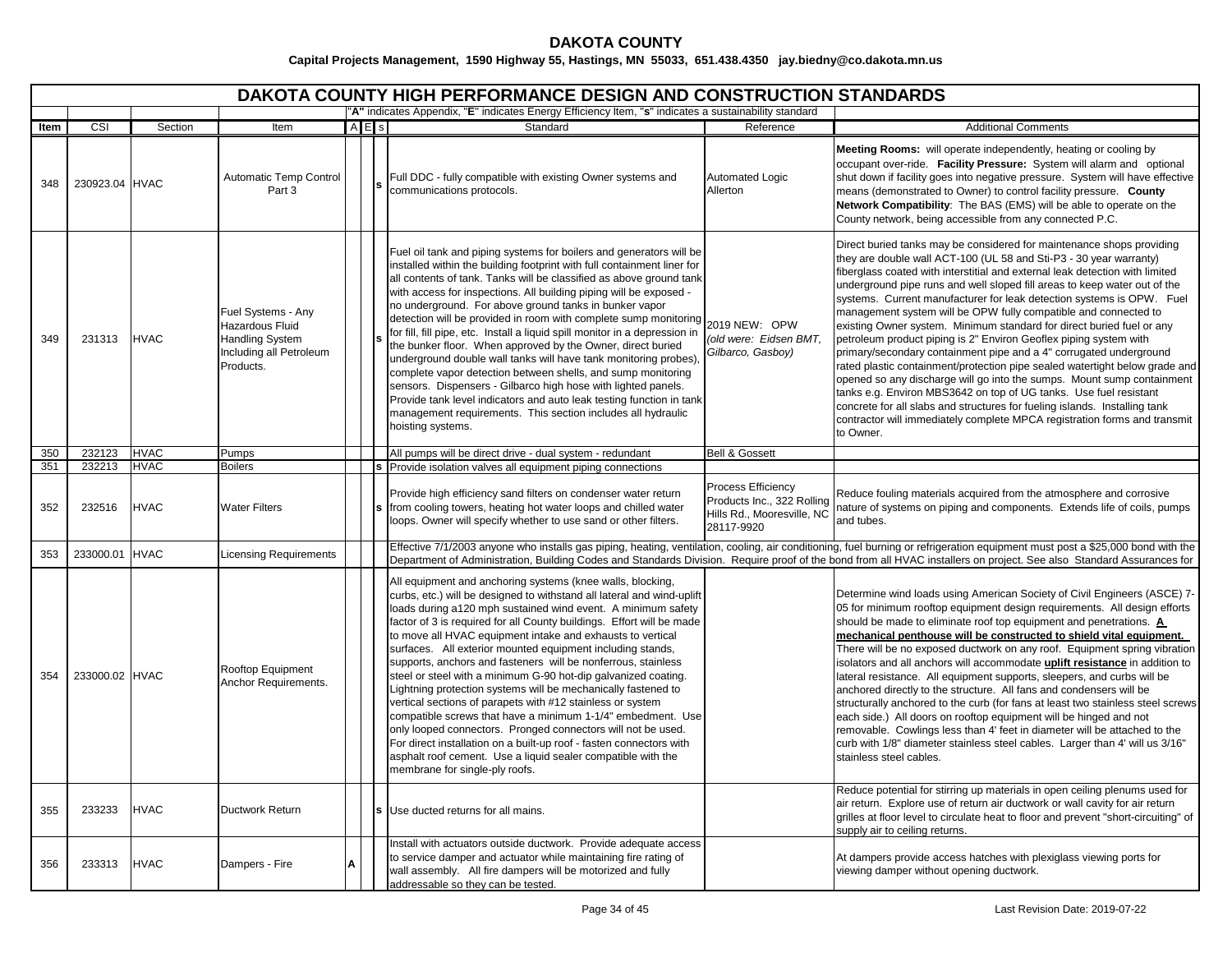|      | <b>DAKOTA COUNTY HIGH PERFORMANCE DESIGN AND CONSTRUCTION STANDARDS</b> |             |                                                             |  |           |                                                                                                                                                                                                                                                        |                                                |                                                                                                                                                                                                                                                                                                                                                                                     |  |  |  |  |
|------|-------------------------------------------------------------------------|-------------|-------------------------------------------------------------|--|-----------|--------------------------------------------------------------------------------------------------------------------------------------------------------------------------------------------------------------------------------------------------------|------------------------------------------------|-------------------------------------------------------------------------------------------------------------------------------------------------------------------------------------------------------------------------------------------------------------------------------------------------------------------------------------------------------------------------------------|--|--|--|--|
|      |                                                                         |             |                                                             |  |           | "A" indicates Appendix, "E" indicates Energy Efficiency Item, "s" indicates a sustainability standard                                                                                                                                                  |                                                |                                                                                                                                                                                                                                                                                                                                                                                     |  |  |  |  |
| Item | CSI                                                                     | Section     | Item                                                        |  | $A \nE$ s | Standard                                                                                                                                                                                                                                               | Reference                                      | <b>Additional Comments</b>                                                                                                                                                                                                                                                                                                                                                          |  |  |  |  |
| 357  | 233616                                                                  | <b>HVAC</b> | Air terminal units                                          |  |           | As directed by Owner.                                                                                                                                                                                                                                  |                                                | This includes constant volume single duct terminal units, variable volume<br>single duct terminal units, variable volume single duct fan-powered terminal<br>units and dual duct terminal units, ceiling induction terminal units (with<br>Owner permission only), series fan powered variable air volume terminals,<br>reheat units, unit ventilators and energy recovery devices. |  |  |  |  |
| 358  | 233616.01 HVAC                                                          |             | <b>VAV Actuators</b>                                        |  |           | Direct couple control motors to damper shaft.                                                                                                                                                                                                          |                                                | No linkage rods.                                                                                                                                                                                                                                                                                                                                                                    |  |  |  |  |
| 359  | 233616.02 HVAC                                                          |             | <b>VAV Controllers</b>                                      |  |           | Factory stamped position arrow on damper shaft protrusion                                                                                                                                                                                              |                                                | Must show true position. Field markings, etc. will not be accepted                                                                                                                                                                                                                                                                                                                  |  |  |  |  |
| 360  | 233616.03 HVAC                                                          |             | <b>VAV Reheats</b>                                          |  |           | Provide removable access covers for cleaning.                                                                                                                                                                                                          |                                                | Install in obstruction free areas for maintenance access                                                                                                                                                                                                                                                                                                                            |  |  |  |  |
| 361  | 234100.01 HVAC                                                          |             | <b>Air Filters</b>                                          |  |           | Spares - replace all filters prior to Owner occupancy. Three sets<br>are supplied by Contractor - 1 for start-up, replacement set at<br>occupancy and one complete spare set.                                                                          | Owner's FM to provide<br>name of Manufacturer  | Provide one complete set of replacement filters for all filter banks.                                                                                                                                                                                                                                                                                                               |  |  |  |  |
| 362  | 234100.02 HVAC                                                          |             | <b>Air Filters</b>                                          |  |           | Gauges - provide manometer type 0-3" wg                                                                                                                                                                                                                |                                                |                                                                                                                                                                                                                                                                                                                                                                                     |  |  |  |  |
| 363  | 234133                                                                  | <b>HVAC</b> | <b>Air Filters</b>                                          |  |           | 2" prefilter - high efficiency 4" primary                                                                                                                                                                                                              | AAF - Amer-frame                               | Disposable S media MERV 15 or Higher. Fabricate frames from not lighter<br>than 1.6 mm / 16 gauge sheet metal with rust proof coating. Each air filter<br>will be equipped with a suitable filter holding device. All frame seats will be<br>gasketed and all joints between filters, housings and walls will be airtight.                                                          |  |  |  |  |
| 364  | 235216.01 HVAC                                                          |             | Boilers - Condensing                                        |  |           | Multi staged units as required - generally two to three units<br>staged, modulating and condensing boilers to handle complete<br>load. Design system to return low temperature water to boilers.                                                       | Condensing - Aerco                             | Provide redundancy w/ one spare unit to guarantee load. Boilers for large<br>buildings will be dual fuel. Rated efficiency of lead or main winter boilers<br>will exceed 80% and high efficiency shoulder season boilers will exceed<br>92% rated efficiency. Minimize size of high energy efficiency condensing<br>boilers will be 60 hp unless approved in writing by the Owner.  |  |  |  |  |
| 365  | 235216.02 HVAC                                                          |             | <b>Boilers</b>                                              |  |           | Control only through Energy Management System                                                                                                                                                                                                          |                                                | Boilers must also be able to run manually and independent of building<br>automation system.                                                                                                                                                                                                                                                                                         |  |  |  |  |
| 366  | 235300                                                                  | <b>HVAC</b> | <b>Expansion Tanks</b>                                      |  |           | No bladder types. All tanks with viewable site glass from floor.                                                                                                                                                                                       |                                                |                                                                                                                                                                                                                                                                                                                                                                                     |  |  |  |  |
| 367  | 235500                                                                  | <b>HVAC</b> | <b>Direct Fired Units</b>                                   |  |           | If permitted by Owner - provide standard outdoor air intake<br>required by manufacturer.                                                                                                                                                               |                                                | Use only with Owner approval.                                                                                                                                                                                                                                                                                                                                                       |  |  |  |  |
| 368  | 236400.01 HVAC                                                          |             | CFC - Refrigerants                                          |  |           | For all refrigerant systems - use HFC-134a                                                                                                                                                                                                             | Dupont SUVA 134a                               | Use of CFC's are banned. HCFC's are to be phased out. Do not specify<br>any refrigerant that is scheduled at the time of bid to be banned.                                                                                                                                                                                                                                          |  |  |  |  |
| 369  | 236400.02 HVAC                                                          |             | <b>Chillers</b>                                             |  |           | Two or three individual units, one or two to handle full load.<br>Design load will be calculated to include R38 non average roof<br>insulation and R20 walls.                                                                                          | Trane                                          | Specify highest quality energy efficient/environmentally safe systems.<br>Provide for light and staged loads with 100% system redundancy.                                                                                                                                                                                                                                           |  |  |  |  |
| 370  | 236400.03 HVAC                                                          |             | <b>Chillers Redundancy</b>                                  |  |           | s All pumps, towers and equipment to be redundant.                                                                                                                                                                                                     |                                                |                                                                                                                                                                                                                                                                                                                                                                                     |  |  |  |  |
| 371  | 236400.04 HVAC                                                          |             | <b>Chillers</b>                                             |  |           | s Provide isolation valves all piping to equipment                                                                                                                                                                                                     |                                                |                                                                                                                                                                                                                                                                                                                                                                                     |  |  |  |  |
| 372  | 236400.05 HVAC                                                          |             | Chillers                                                    |  |           | Pumps - condenser - install lower than tower or dry coolers.<br>Wet cooling towers will be located a minimum of 50 feet from any<br>air intake or occupied staff area. Cooling tower drives will be<br>adjustable speed to maximize energy efficiency. |                                                | All pumps designed for self priming - non-cavitating.<br>Where site permits<br>locate wet towers 100 feet from building.                                                                                                                                                                                                                                                            |  |  |  |  |
| 373  | 236400.06 HVAC                                                          |             | Chillers + Data Equip                                       |  |           | Provide 24 hour - 7 day per week spot-cooling for data closets<br>and special use rooms. Systems are smaller and run cooler.<br>Cooling requirements will be evaluated on a case by case basis.                                                        | Owner (IT staff) will<br>provide requirements. | Provide free-cooling option for winter operation where needed. Typically<br>only for large data center.                                                                                                                                                                                                                                                                             |  |  |  |  |
| 374  | 237200                                                                  | <b>HVAC</b> | <b>Energy Recovery</b><br>Equipment                         |  |           | The Design Team shall review the potential use of Energy<br>Recovery Equipment with the County at Schematic Design.<br>Wherever feesible, Energy Recovery Equipment shall be used.                                                                     |                                                | There are 5 types of HRU units - Heat-Wheel Air to Air, Heat-Pipe Air to<br>Air, Fixed-Plate Air to Air, Packaged Air to Air and closed loop glycol<br>system. Selection of the type is building specific.                                                                                                                                                                          |  |  |  |  |
| 375  | 237323                                                                  | <b>HVAC</b> | Custom Indoor Central-<br><b>Station Air Handling Units</b> |  |           | Provide functioning freeze stat operation. Fully insulated.<br>Provide full size door for full face access to fan, cool/heating<br>coils, filters and air mixing chamber.                                                                              |                                                | Provide air blenders - longer runs - etc. Designer will review the number,<br>location and layout of all sensors with the Owner during design.                                                                                                                                                                                                                                      |  |  |  |  |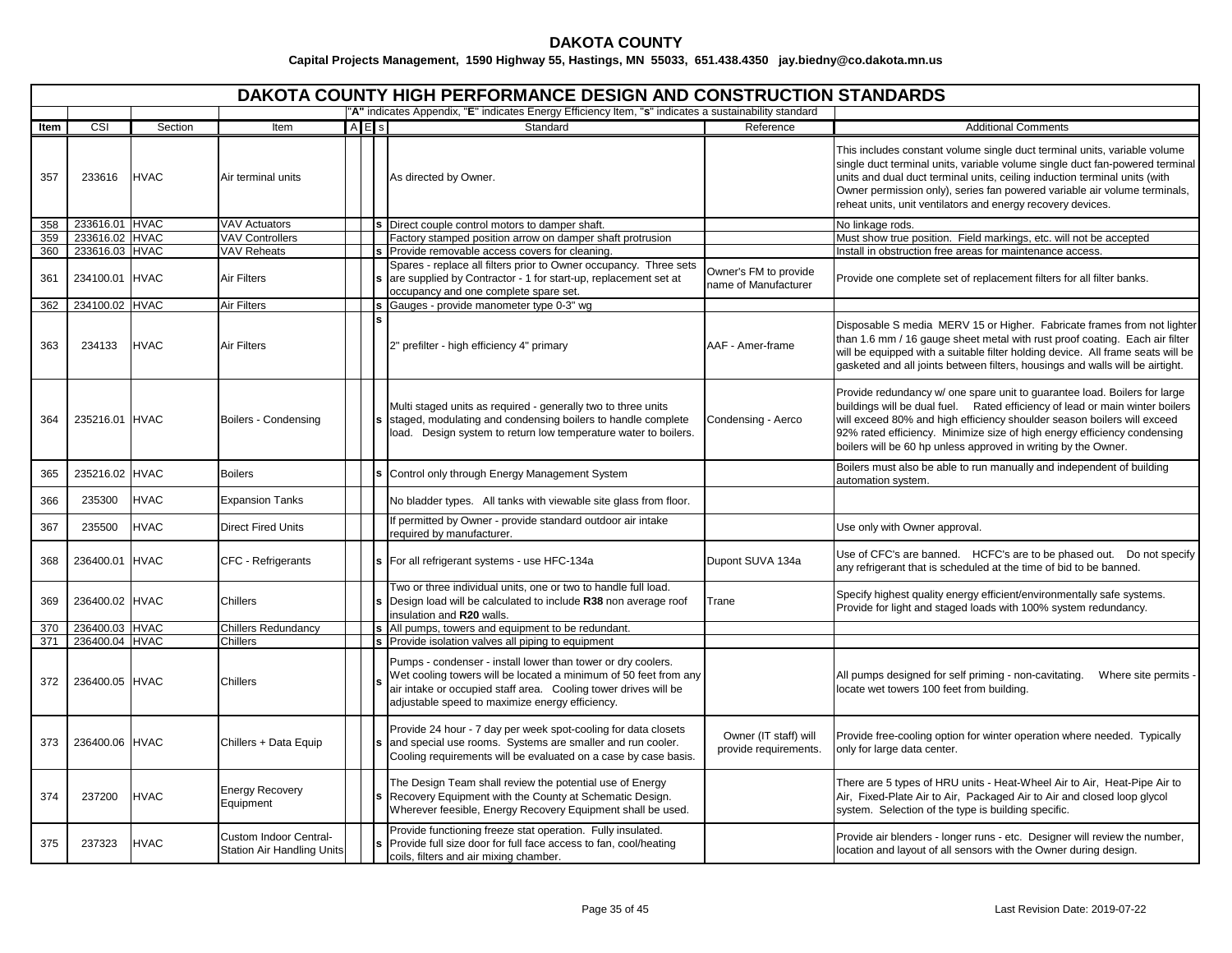|      | <b>DAKOTA COUNTY HIGH PERFORMANCE DESIGN AND CONSTRUCTION STANDARDS</b><br>"A" indicates Appendix, "E" indicates Energy Efficiency Item, "s" indicates a sustainability standard |                            |                                                                       |  |           |                                                                                                                                                                                   |                         |                                                                                                                                                                                                                                                                                                                                                                                                                                                                                                                                                                                                                                                                                                                                                                                                                                                                                                                                                                                                                                                                                                                                                                                                                                                                                                                                                                                                                                                                                                                                                                                                                                             |  |  |  |  |  |
|------|----------------------------------------------------------------------------------------------------------------------------------------------------------------------------------|----------------------------|-----------------------------------------------------------------------|--|-----------|-----------------------------------------------------------------------------------------------------------------------------------------------------------------------------------|-------------------------|---------------------------------------------------------------------------------------------------------------------------------------------------------------------------------------------------------------------------------------------------------------------------------------------------------------------------------------------------------------------------------------------------------------------------------------------------------------------------------------------------------------------------------------------------------------------------------------------------------------------------------------------------------------------------------------------------------------------------------------------------------------------------------------------------------------------------------------------------------------------------------------------------------------------------------------------------------------------------------------------------------------------------------------------------------------------------------------------------------------------------------------------------------------------------------------------------------------------------------------------------------------------------------------------------------------------------------------------------------------------------------------------------------------------------------------------------------------------------------------------------------------------------------------------------------------------------------------------------------------------------------------------|--|--|--|--|--|
| Item | CSI                                                                                                                                                                              | Section                    | Item                                                                  |  | $A \nE$ s | Standard                                                                                                                                                                          | Reference               | <b>Additional Comments</b>                                                                                                                                                                                                                                                                                                                                                                                                                                                                                                                                                                                                                                                                                                                                                                                                                                                                                                                                                                                                                                                                                                                                                                                                                                                                                                                                                                                                                                                                                                                                                                                                                  |  |  |  |  |  |
|      |                                                                                                                                                                                  |                            |                                                                       |  |           |                                                                                                                                                                                   |                         |                                                                                                                                                                                                                                                                                                                                                                                                                                                                                                                                                                                                                                                                                                                                                                                                                                                                                                                                                                                                                                                                                                                                                                                                                                                                                                                                                                                                                                                                                                                                                                                                                                             |  |  |  |  |  |
| 376  | 238236<br>238316                                                                                                                                                                 | <b>HVAC</b>                | Piping - Hydronic -<br><b>Perimeter Radiant</b><br>Heating - Fin Tube |  | lE.       | Perimeter radiation at all exterior walls with or without windows.<br>At windows install as part of window opening sill area.                                                     |                         | Install where heat loss potential is the greatest along building perimeters.<br>"The perimeter heating loop temperature will be controlled up to 180°F by<br>outdoor exterior temperature boiler/hot water reset. Eliminate false<br>temperature sensor readings. The sensor for the reset function must be in<br>a location that accurately reads the ambient outdoor temperature and is<br>unaffected by the building or operations about the building. The boiler reset<br>function will be programmed to achieve the maximum energy efficiency of<br>operation. Perimeter heating will be thermostatically controlled by a local<br>room thermostat in the same room and within 10 feet of the perimeter<br>heating units. The perimeter heating zone valves will open 1st upon call for<br>heat. If heating needs are not met by the perimeter heating and supply<br>temperature reset, then the room VAV (reheat coil if present) will open to<br>supplement the perimeter heating to achieve the set point of the<br>thermostat. Fully coordinate control of the perimeter heating zones with the<br>VAV and boiler reset temperature controls and functions to prevent hunting<br>and competition issues. To avoid isolated potential for freezing, the<br>perimeter heating hot water return loop temperature will not be used to<br>control the perimeter main hot water loop temperature. This would satisfy<br>the temperature in the supply loops, but may not provide adequate heat at<br>each zone. For new installations - the percentage of fins per length of pipe<br>for each location will be reviewed with the Owner." |  |  |  |  |  |
| 377  | 238413                                                                                                                                                                           | <b>HVAC</b>                | <b>Humidifiers</b>                                                    |  |           | No humidification systems to be provided in new building<br>construction. Abandoned systems will be removed when<br>mechanical systems are upgraded, replaced or modified.        | Dri-Steem               | Exceptions: Humidification will be maintained at the Robert Trail Library for<br>the wood ceilings and the Historical Museum.                                                                                                                                                                                                                                                                                                                                                                                                                                                                                                                                                                                                                                                                                                                                                                                                                                                                                                                                                                                                                                                                                                                                                                                                                                                                                                                                                                                                                                                                                                               |  |  |  |  |  |
| 378  | 260000                                                                                                                                                                           | Electrical                 | Clocks                                                                |  |           | Battery operated only. For multiple clock installations at one<br>building - install clocks that automatically adjust to true time (I.e.<br>atomic)                               |                         | No master clock systems.                                                                                                                                                                                                                                                                                                                                                                                                                                                                                                                                                                                                                                                                                                                                                                                                                                                                                                                                                                                                                                                                                                                                                                                                                                                                                                                                                                                                                                                                                                                                                                                                                    |  |  |  |  |  |
| 379  | 260000.01 Electrical                                                                                                                                                             |                            | <b>Closets Electrical</b>                                             |  |           | Electrical distribution panels will be housed in separate secure<br>rooms. Data Closets are not to be combined with electrical<br>closets- see separate section for Data Closets. |                         | Reviewed by Facilities Management / base upon size-complexity or square<br>footage. Electrical closets will be dedicated space not shared with other<br>systems such as telecom or data. For multiple story buildings, electrical<br>closets will be stacked. The locations of vertical backbone pathways,<br>horizontal pathways, closets, equipment rooms and utility entrance facilities<br>for electrical and communications distribution equipment will be established<br>before the architectural concept and is finalized. The spacing and number<br>of closets will be based upon distribution need and good electrical<br>engineering in limiting excessive runs of conduit and conductors. Electrical<br>Engineer will demonstrate how the greatest economy in copper cabling can<br>be achieved.                                                                                                                                                                                                                                                                                                                                                                                                                                                                                                                                                                                                                                                                                                                                                                                                                                 |  |  |  |  |  |
| 380  | 260000.02                                                                                                                                                                        | Electrical<br>Energy Mgmt. | Load Shedding                                                         |  |           | Provide capabilities on all projects - non-essential loads                                                                                                                        |                         | Remote activation and monitoring including on-site demand meter.                                                                                                                                                                                                                                                                                                                                                                                                                                                                                                                                                                                                                                                                                                                                                                                                                                                                                                                                                                                                                                                                                                                                                                                                                                                                                                                                                                                                                                                                                                                                                                            |  |  |  |  |  |
| 381  | 260500.01                                                                                                                                                                        | Electrical                 | Receptacles - 120 v                                                   |  |           | Grey receptacles with stainless steel covers.                                                                                                                                     |                         | All receptacles will be UL rated and manufactured from a trusted source.                                                                                                                                                                                                                                                                                                                                                                                                                                                                                                                                                                                                                                                                                                                                                                                                                                                                                                                                                                                                                                                                                                                                                                                                                                                                                                                                                                                                                                                                                                                                                                    |  |  |  |  |  |
| 382  | 260500.02 Electrical                                                                                                                                                             |                            | Switch wall                                                           |  |           | 20 A quiet, quick make, quick break w/toggle handle totally encl.                                                                                                                 | Hubbell, Leviton, P & S | Same construction for 3-way and 4-way switches w/stainless covers                                                                                                                                                                                                                                                                                                                                                                                                                                                                                                                                                                                                                                                                                                                                                                                                                                                                                                                                                                                                                                                                                                                                                                                                                                                                                                                                                                                                                                                                                                                                                                           |  |  |  |  |  |
| 383  | 260513.01                                                                                                                                                                        | Electrical                 | Wire - 600 V                                                          |  |           | s All copper - increase all design ampacity by 20% above code                                                                                                                     |                         | #10 AWG and larger - stranded; #10 AWG and smaller = solid copper                                                                                                                                                                                                                                                                                                                                                                                                                                                                                                                                                                                                                                                                                                                                                                                                                                                                                                                                                                                                                                                                                                                                                                                                                                                                                                                                                                                                                                                                                                                                                                           |  |  |  |  |  |
| 384  | 260513.02                                                                                                                                                                        | Electrical                 | Wire - Pulling                                                        |  |           | All wiring must be pulled into the conduit at the same time                                                                                                                       |                         | All trades and contractors to coordinate work to eliminate damage                                                                                                                                                                                                                                                                                                                                                                                                                                                                                                                                                                                                                                                                                                                                                                                                                                                                                                                                                                                                                                                                                                                                                                                                                                                                                                                                                                                                                                                                                                                                                                           |  |  |  |  |  |
| 385  | 260513.03                                                                                                                                                                        | Electrical                 | Wire - Splicing                                                       |  |           | Conductors may be spliced only in ACCESSIBLE junction boxes                                                                                                                       |                         |                                                                                                                                                                                                                                                                                                                                                                                                                                                                                                                                                                                                                                                                                                                                                                                                                                                                                                                                                                                                                                                                                                                                                                                                                                                                                                                                                                                                                                                                                                                                                                                                                                             |  |  |  |  |  |
| 386  | 260513.04 Electrical                                                                                                                                                             |                            | Wire Testing                                                          |  |           | Post install - Megger test all feeders for continuity and insulation<br>Q/A                                                                                                       |                         |                                                                                                                                                                                                                                                                                                                                                                                                                                                                                                                                                                                                                                                                                                                                                                                                                                                                                                                                                                                                                                                                                                                                                                                                                                                                                                                                                                                                                                                                                                                                                                                                                                             |  |  |  |  |  |
| 387  | 260513.05 Electrical                                                                                                                                                             |                            | Wire - Power & Lighting                                               |  |           | Minimum wire size = $#12$ AWG                                                                                                                                                     |                         |                                                                                                                                                                                                                                                                                                                                                                                                                                                                                                                                                                                                                                                                                                                                                                                                                                                                                                                                                                                                                                                                                                                                                                                                                                                                                                                                                                                                                                                                                                                                                                                                                                             |  |  |  |  |  |
| 388  | 260513.06 Electrical                                                                                                                                                             |                            | Wire - Neutral                                                        |  |           | Neutral wire to be one wire size larger than lead wires                                                                                                                           |                         | A second neutral is required for all K type Transformers by Code.                                                                                                                                                                                                                                                                                                                                                                                                                                                                                                                                                                                                                                                                                                                                                                                                                                                                                                                                                                                                                                                                                                                                                                                                                                                                                                                                                                                                                                                                                                                                                                           |  |  |  |  |  |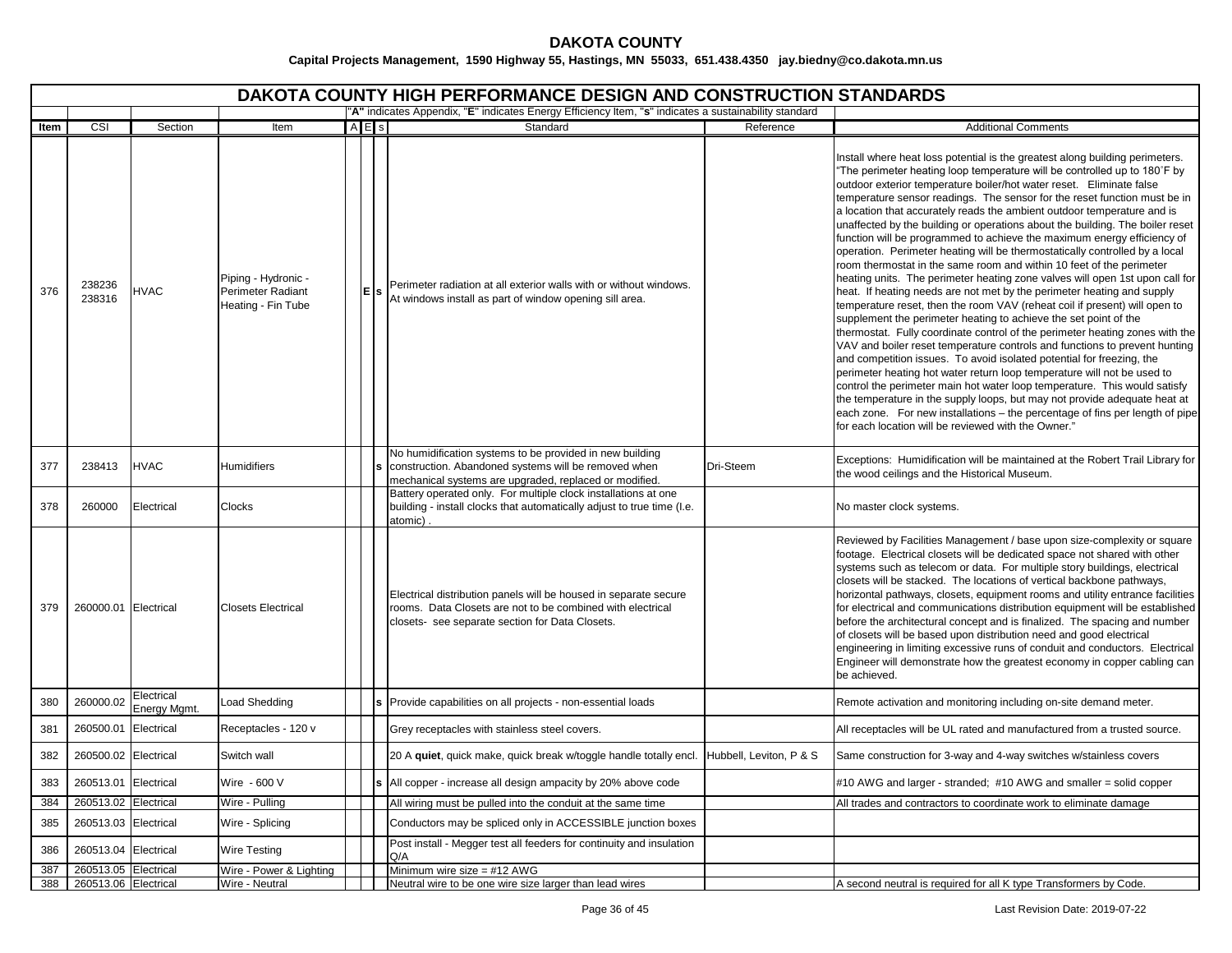|      |                      |            |                                           |           | <b>DAKOTA COUNTY HIGH PERFORMANCE DESIGN AND CONSTRUCTION STANDARDS</b>                                                                                                                                                                                                                                                                                    |                                                                                                                                       |                                                                                                                                                                                                                                                                                                                                                                                                           |
|------|----------------------|------------|-------------------------------------------|-----------|------------------------------------------------------------------------------------------------------------------------------------------------------------------------------------------------------------------------------------------------------------------------------------------------------------------------------------------------------------|---------------------------------------------------------------------------------------------------------------------------------------|-----------------------------------------------------------------------------------------------------------------------------------------------------------------------------------------------------------------------------------------------------------------------------------------------------------------------------------------------------------------------------------------------------------|
|      |                      |            |                                           |           | "A" indicates Appendix, "E" indicates Energy Efficiency Item, "s" indicates a sustainability standard                                                                                                                                                                                                                                                      |                                                                                                                                       |                                                                                                                                                                                                                                                                                                                                                                                                           |
| Item | CSI                  | Section    | Item                                      | $A \nE$ s | Standard                                                                                                                                                                                                                                                                                                                                                   | Reference                                                                                                                             | <b>Additional Comments</b>                                                                                                                                                                                                                                                                                                                                                                                |
| 389  | 260513.07            | Electrical | Wire - Std Circuits                       |           | 20 A @ 120V and 20 A @ 277 #10 AWG Runs longer than 50'                                                                                                                                                                                                                                                                                                    |                                                                                                                                       | All others ampacity code +20% - plus voltage drop calculation for run length                                                                                                                                                                                                                                                                                                                              |
| 390  | 260519               | Electrical | Wire - Control                            |           | Minimum wire size = $#14$ AWG                                                                                                                                                                                                                                                                                                                              |                                                                                                                                       |                                                                                                                                                                                                                                                                                                                                                                                                           |
| 391  | 260526               | Electrical | Grounding System                          |           | Provide "Custom-designed" grounding system to be specified by<br>Electrical Engineer - Approved by Owner. Include detailed pre-<br>occupancy continuity testing of the complete grounding system.<br>Grounding system will include lightning protection, roof mounted<br>equipment, and bonding to any grounding grids within 180' of<br>new construction. |                                                                                                                                       | Primary and secondary - special attention to lightning attenuation to protect<br>sensitive equipment including telecom. data. etc. Provide a custom-<br>designed internal and external grounding system by specific building<br>location and surrounding built environment and topography.                                                                                                                |
| 392  | 260533.01            | Electrical | Boxes - Junction                          |           | Locate above accessible ceiling in finished areas only including<br>pull boxes.                                                                                                                                                                                                                                                                            |                                                                                                                                       | Support boxes from structure - not by conduit.                                                                                                                                                                                                                                                                                                                                                            |
| 393  | 260533.02            | Electrical | Conduit                                   |           | Use only metallic including embeds unless approved in writing by<br>Owner.                                                                                                                                                                                                                                                                                 |                                                                                                                                       | Conduit for placement in slab will be approved by Owner and can be other<br>than metallic.                                                                                                                                                                                                                                                                                                                |
| 394  | 260533.03            | Electrical | Conduit                                   |           | Liquid tight flexible for outdoor, damp, corrosive, HVAC interior or<br>internal Drive                                                                                                                                                                                                                                                                     |                                                                                                                                       | Final 3 foot connection to all sprinkler system valves.                                                                                                                                                                                                                                                                                                                                                   |
| 395  | 260533.04 Electrical |            | Junction boxes                            |           | Locate above partition height in modular office areas.                                                                                                                                                                                                                                                                                                     |                                                                                                                                       | Also Tstats, fire alarms, etc.                                                                                                                                                                                                                                                                                                                                                                            |
| 396  | 260539.01 Electrical |            | Duct - underfloor                         |           | Run trunks on 20' centers - locate knockouts on floor plan. Use<br>only for slab on grade or in areas where underfloor area is<br>inaccessible.                                                                                                                                                                                                            |                                                                                                                                       | Owner to provide "standard" ergonomic partitioned layout plan. Fully<br>coordinate with furniture layout plans.                                                                                                                                                                                                                                                                                           |
| 397  | 260539.02            | Electrical | Duct - underfloor                         |           | Provide markers in concrete or on raised floor 36" OC and at<br>ends                                                                                                                                                                                                                                                                                       |                                                                                                                                       |                                                                                                                                                                                                                                                                                                                                                                                                           |
| 398  | 260543               | Electrical | Duct - infloor boxes                      |           | Provide markers in concrete or on raised floor 36" OC and at<br>ends                                                                                                                                                                                                                                                                                       | Wiremold Co. West<br>Hartford CT                                                                                                      | For infloor junction boxes - use Walker Infloor Systems RFB8 High<br>Capacity Recessed Floor Box. Cover plates for telecom and data will be<br>provided by the General Contractor.                                                                                                                                                                                                                        |
| 399  | 260553.01            | Electrical | Enclosures                                |           | NEMA standard - all locking for security                                                                                                                                                                                                                                                                                                                   |                                                                                                                                       | Address preventing unauthorized access                                                                                                                                                                                                                                                                                                                                                                    |
| 400  | 260553.02            | Electrical | Identification tags/signs                 |           | Sign all control switches and panels                                                                                                                                                                                                                                                                                                                       |                                                                                                                                       | Provide identification tags with black font on a field of clear, with the name<br>of the panelboard and circuit # on every receptacle cover plate.                                                                                                                                                                                                                                                        |
| 401  | 260553.03            | Electrical | Signage                                   |           | s All electrical components ID with engraved red/white                                                                                                                                                                                                                                                                                                     |                                                                                                                                       | Use plastic laminate with recycled content.                                                                                                                                                                                                                                                                                                                                                               |
| 402  | 260900               | Electrical | <b>Lighting Control System</b>            |           | Will be provided by Owner - Case by Case. In general, all<br>lighting control systems will be fully compatible and controllable<br>by and through the building automation system (BAS) and be fully of lighting control and<br>BacNet Compatible.                                                                                                          | GE, Lutron or approved<br>Equal: Firms regularly<br>engaged in manufacturer<br>ancillary equip., of types<br>and capacities required. | Products must have been in satisfactory use in similar service for not less<br>than 5 years. Component pretesting; All components and assemblies will<br>be factory pretested and burned-in prior to installation. System Support:<br>Factory applications engineers will be available for telephone support.                                                                                             |
| 403  | 260923.01            | Electrical | Lights - controls                         |           | Provide manual override for all controlled devices or circuits.                                                                                                                                                                                                                                                                                            |                                                                                                                                       | Manual over-ride of controlled lighting systems (occupancy or photo-<br>sensor) will be keyed or located remote from occupant or public access.                                                                                                                                                                                                                                                           |
| 404  | 260923.02 Electrical |            | Lights - exterior                         |           | Provide both photo cell and time clock control as minimum.<br>Make use of 2 stage motion sensing egress to control parking<br>lighting. Higher level for 10 minutes then returns to reduced<br>level. Specify LED directional lighting when available to provide<br>highest energy efficiency possible and to eliminate insect<br>attraction.              |                                                                                                                                       | Federal Lighting Standard limits the maximum wattage and amount of light<br>that bleeds onto adjacent properties. All parking lots will be lit so that only<br>the parking areas receive illumination. Prior to implementation address any<br>lighting level increases with surrounding neighbors for both urban and rural<br>settings. DCC is example of 2 stage exterior employee parking lot lighting. |
| 405  | 260923.03 Electrical |            | Lights - occupant sensor<br>qeneral       |           | Ceiling mounted motion sensors in all private, open offices, public<br>areas, toilets, etc. 2012 - Watt Stopper DT-305                                                                                                                                                                                                                                     | Watt Stopper                                                                                                                          | Also store rooms - no wall sensors - all ceiling mount - dual tech. Include<br>contractor requirement to field adjust all occupancy sensors after 3 months<br>of owner occupancy.                                                                                                                                                                                                                         |
| 406  | 260923.04 Electrical |            | Lights - occupant sensor<br>meeting rooms |           | Provide occupancy sensors in all meeting rooms - provide<br>manual over-ride - standard switch to turn lighting off during<br>presentations. Watt Stopper DT-305 Ceiling mount only.                                                                                                                                                                       | <b>Watt Stopper</b>                                                                                                                   |                                                                                                                                                                                                                                                                                                                                                                                                           |
| 407  | 260923.05 Electrical |            | Lights - on/off control                   |           | Exterior and interior lighting will be controlled for on/off and<br>unoccupied shutdown sweeps through the building EMS/BAS.                                                                                                                                                                                                                               |                                                                                                                                       | Fully programmable through the EMS                                                                                                                                                                                                                                                                                                                                                                        |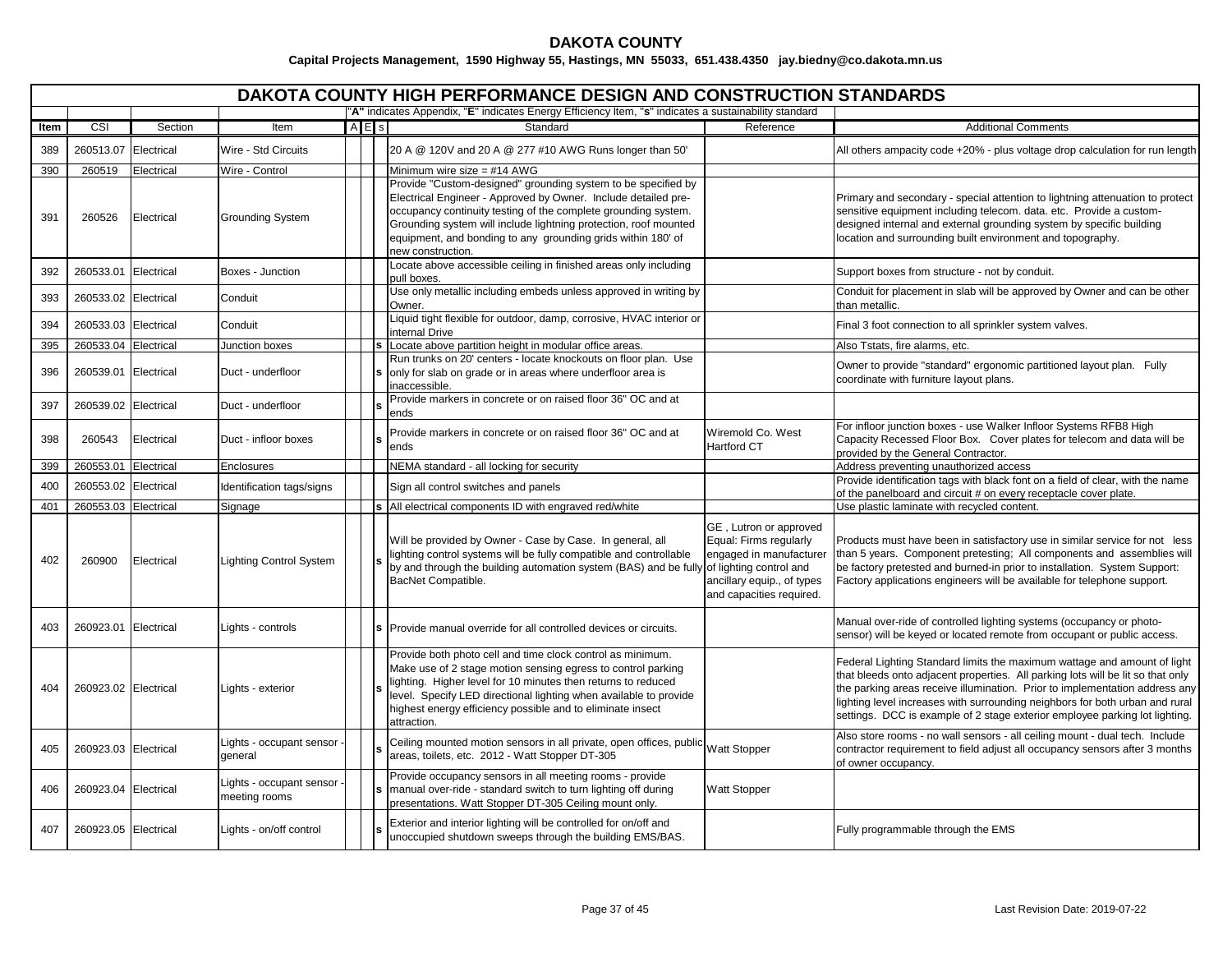|            |                                              |            |                                               |         | <b>DAKOTA COUNTY HIGH PERFORMANCE DESIGN AND CONSTRUCTION STANDARDS</b>                                                                                                                                                                                                                                                                         |                                                             |                                                                                                                                                                                                                                                                                                                                                                            |
|------------|----------------------------------------------|------------|-----------------------------------------------|---------|-------------------------------------------------------------------------------------------------------------------------------------------------------------------------------------------------------------------------------------------------------------------------------------------------------------------------------------------------|-------------------------------------------------------------|----------------------------------------------------------------------------------------------------------------------------------------------------------------------------------------------------------------------------------------------------------------------------------------------------------------------------------------------------------------------------|
|            |                                              |            |                                               |         | "A" indicates Appendix, "E" indicates Energy Efficiency Item, "s" indicates a sustainability standard                                                                                                                                                                                                                                           |                                                             |                                                                                                                                                                                                                                                                                                                                                                            |
| Item       | CSI                                          | Section    | Item                                          | $A$ E s | Standard                                                                                                                                                                                                                                                                                                                                        | Reference                                                   | <b>Additional Comments</b>                                                                                                                                                                                                                                                                                                                                                 |
| 408        | 260923.06 Electrical                         |            | Lights - switches                             |         | cocate manual switches above wall panels or outside systems<br>furniture installation areas for modular office areas. If occupancy<br>sensors cannot be used in any space, then ADA height<br>requirements will be used in accessible areas.                                                                                                    |                                                             | Or in areas that panels will never be installed. Maintain ADA requirements.<br>Coordinate light switches, fire pulls, extinguishers, thermostats with<br>partitions to prevent interference or covering them up.                                                                                                                                                           |
| 409        | 260923.07                                    | Electrical | Lights - timed switches                       |         | Install in all boiler, electrical and mechanical rooms.                                                                                                                                                                                                                                                                                         |                                                             | Dial control - maximum on time of 1 hour. Provide one at each entry door<br>into room.                                                                                                                                                                                                                                                                                     |
| 410        | 262200                                       | Electrical | Transformer                                   |         | High Energy Efficient - specify only K-type or equal. (note that a<br>2nd neutral conductor is required for all K - type transformers.)                                                                                                                                                                                                         | GE, ABB, Square D                                           | Low temp and high power factor. High-efficiency transformers are those<br>meeting NEMA standard TP 1-1996, which have a 98% operating<br>efficiency. All units must be Energy Star Approved.                                                                                                                                                                               |
| 411        | 262413.01 Electrical                         |            | <b>Switch Disconnect</b>                      |         | s Non-fusible quick make/break w/lockable "OFF"                                                                                                                                                                                                                                                                                                 | GE/Westinghouse/SqD                                         | Comply with UL Ratings, NFPS and Electrical Codes                                                                                                                                                                                                                                                                                                                          |
| 412        | 262413.02 Electrical                         |            | Switch MCC/Board                              |         | s Solid copper bus bars only                                                                                                                                                                                                                                                                                                                    | <b>GE</b>                                                   |                                                                                                                                                                                                                                                                                                                                                                            |
| 413        | 262416.01 Electrical                         |            | Panel Boards                                  |         | Circuit Breakers only. Eliminate fuses to greatest extent<br>possible.                                                                                                                                                                                                                                                                          | <b>General Electric</b>                                     | Provide minimum of 25% spare breakers in each panel.                                                                                                                                                                                                                                                                                                                       |
| 414        | 262416.02 Electrical                         |            | Panels                                        |         | Provide separate rooms for all electrical - no cupboards                                                                                                                                                                                                                                                                                        |                                                             |                                                                                                                                                                                                                                                                                                                                                                            |
| 415        | 262419.01 Electrical                         |            | <b>MCCs</b>                                   |         | Provide H-O-A switches - all panels                                                                                                                                                                                                                                                                                                             |                                                             |                                                                                                                                                                                                                                                                                                                                                                            |
| 416<br>417 | 262419.02 Electrical<br>262419.03 Electrical |            | <b>MCCs Starters</b><br><b>MCCs Contactor</b> |         | To be specified by Electrical Engineer - Approved by Owner                                                                                                                                                                                                                                                                                      |                                                             | ocate starters in MCC panels.                                                                                                                                                                                                                                                                                                                                              |
| 418        | 262713                                       | Electrical | Meter - Owner                                 |         | To be specified by Electrical Engineer - Approved by Owner<br>Owner monitoring meter for buildings larger than 50,000 square<br>feet. Provide sub metering of HVAC systems and lighting<br>systems to measure building energy efficiency.                                                                                                       | GE/Westinghouse/Cutler<br>H.                                | Watt-hour Meter with programmable demand indicator & pulse initiator. In<br>each building, separate submeters will be provided for 1) lighting, 2)<br>cooling equipment, 3) balance of building mechanical system, and 4) 120v<br>occupant distribution systems.                                                                                                           |
| 419        | 262800                                       | Electrical | Ground fault receptacles                      |         | All restrooms, sinks, convenience stations, kitchenettes or any<br>receptacle within 24" of a water source.                                                                                                                                                                                                                                     |                                                             | Will be resettable locally, not panelboard mounted.                                                                                                                                                                                                                                                                                                                        |
| 420        | 262813                                       | Electrical | Fuses                                         |         | S All over current protection will be circuit breaker - no fuses                                                                                                                                                                                                                                                                                |                                                             |                                                                                                                                                                                                                                                                                                                                                                            |
| 421        | 263100                                       | Electrical | Photo Voltaics (PV)                           |         | Solar Panels: Examined on a case by case basis.                                                                                                                                                                                                                                                                                                 |                                                             | There are a number of issues to consider for using PV panels on buildings.<br>If the modules are interdependent of each other. If one panel fails - are<br>they all off line. Panels are high maintenance. They will not generate<br>power if they are dirty or covered with snow. Batteries system is needed if<br>the power is to be stored for light load applications. |
| 422        | 263213                                       | Electrical | <b>Emergency Generator</b>                    |         | Buildings 30,000 sq. feet and larger will have full emergency<br>power. Buildings less than 30,000 sf will be handled on a case<br>by case basis to determine when emergency generators will be<br>provided. Provide submeter for fuel on all gensets. Smaller<br>buildings may receive generators only upon written direction by<br>the Owner. | Cummins Engine Co.,<br>Caterpillar Inc., Katolight<br>Corp. | Electricity deregulation - continuous service - emergency shelters.<br>Configure exhaust to eliminate noise from occupied parts of the building<br>and potential for smoke to enter fresh air intakes. Carefully evaluate<br>available technology to achieve the highest fuel efficiency and lowest<br>emissions. Assist the Owner with filing for the State permit(s).    |
| 423        | 263223                                       | Electrical | Wind Energy Equipment                         |         | E s Will be considered only upon specific direction from Owner.                                                                                                                                                                                                                                                                                 |                                                             | Dakota County is not located in optimal wind zone. Turbine at the Visitor's<br>Center was removed after vendor bankruptcy.                                                                                                                                                                                                                                                 |
| 424        | 263313                                       | Electrical | <b>Batteries</b>                              |         | Sealed - 5 to 6 year warranty - straight line prorate after 1st year<br>(UPS)                                                                                                                                                                                                                                                                   |                                                             | RE: NEC, UL, ANSI and NEMA standards for material ratings                                                                                                                                                                                                                                                                                                                  |
| 425        | 263353                                       | Electrical | Uninterruptible Power                         |         | Critical areas, lighting, LAN data and telecommunications<br>closets, court and hearing room lighting only, all safety, fire and<br>security systems. Per DC IT's direction, whenever possible, the<br>UPS unit should be separate and not combined with the function<br>of any Power Distribution Units (PDU's).                               | EPE, Liebert Solid State                                    | One (1) hour load carry time if generator backup present. Electronics must<br>be located above batteries and capacitors within system housing.<br>Capacitors cannot be located above any control systems.                                                                                                                                                                  |
| 426        | 263500                                       | Electrical | <b>Harmonic Distortion</b>                    |         | Design considerations for Harmonics relating to UPS, VFD and<br>Emergency Gensets. Must be consistent with current best<br>practices.                                                                                                                                                                                                           |                                                             |                                                                                                                                                                                                                                                                                                                                                                            |
| 427        | 263513                                       | Electrical | Capacitors                                    |         | Power Factor Correction to > 95% Target is 100%                                                                                                                                                                                                                                                                                                 |                                                             | Install at service entrance equipment.                                                                                                                                                                                                                                                                                                                                     |
| 428        | 263513                                       | Electrical | <b>Current Transformer CTs</b>                |         | Size and type required for feeder monitoring.                                                                                                                                                                                                                                                                                                   |                                                             | As needed in switchgear.                                                                                                                                                                                                                                                                                                                                                   |
| 429        | 263623                                       | Electrical | Switchgear - Paralleling                      |         | Paralleling switch gear will be provided so that all generators can<br>be used for peak shaving during normal operations.                                                                                                                                                                                                                       |                                                             | SPECIAL WARRANTY - Contractor will provide 5 year full parts and labor<br>warranty for the switchgear and all required accessories.                                                                                                                                                                                                                                        |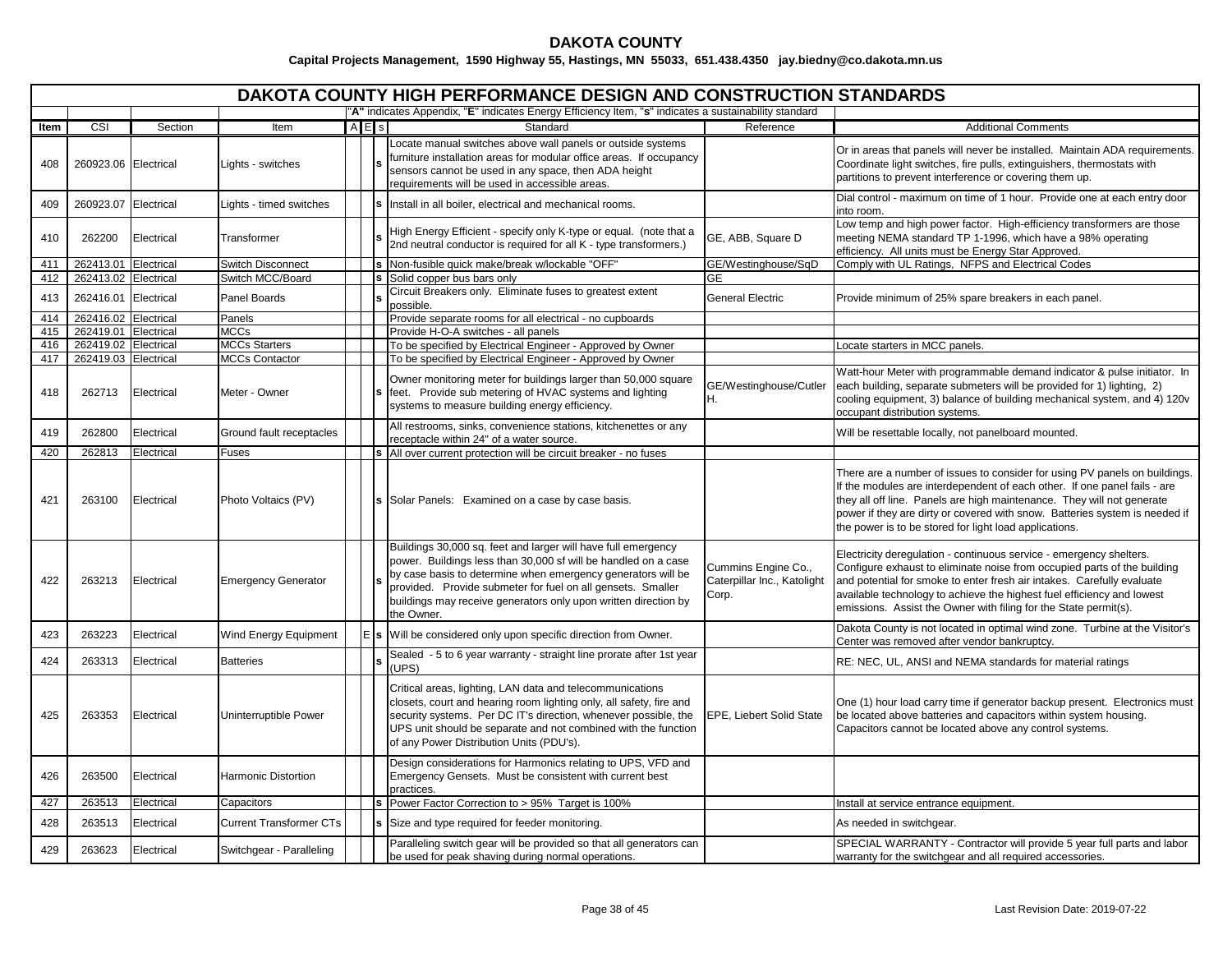|      |                      |            |                                  |           | <b>DAKOTA COUNTY HIGH PERFORMANCE DESIGN AND CONSTRUCTION STANDARDS</b>                                                                                                                                                                                                                                                                                                                                                                                                                                                                                                                                                                                                                                                                                                       |                        |                                                                                                                                                                                                                                                                                                                                                                                                                                       |
|------|----------------------|------------|----------------------------------|-----------|-------------------------------------------------------------------------------------------------------------------------------------------------------------------------------------------------------------------------------------------------------------------------------------------------------------------------------------------------------------------------------------------------------------------------------------------------------------------------------------------------------------------------------------------------------------------------------------------------------------------------------------------------------------------------------------------------------------------------------------------------------------------------------|------------------------|---------------------------------------------------------------------------------------------------------------------------------------------------------------------------------------------------------------------------------------------------------------------------------------------------------------------------------------------------------------------------------------------------------------------------------------|
|      |                      |            |                                  |           | "A" indicates Appendix, "E" indicates Energy Efficiency Item, "s" indicates a sustainability standard                                                                                                                                                                                                                                                                                                                                                                                                                                                                                                                                                                                                                                                                         |                        |                                                                                                                                                                                                                                                                                                                                                                                                                                       |
| Item | CSI                  | Section    | Item                             | $A \nE$ s | Standard                                                                                                                                                                                                                                                                                                                                                                                                                                                                                                                                                                                                                                                                                                                                                                      | Reference              | <b>Additional Comments</b>                                                                                                                                                                                                                                                                                                                                                                                                            |
| 430  | 264113               | Electrical | <b>Lightning Protection</b>      |           | All Buildings will be equipped with 100% lightning protection.<br>UL certified.                                                                                                                                                                                                                                                                                                                                                                                                                                                                                                                                                                                                                                                                                               |                        | Verify that the system materials (copper or aluminum) are compatible with<br>roof flashing/parapet coping materials and finishes. This applies to all<br>System will comply with UL96 and NFPA 426. Installation will be Thompson Lightning Prot.  materials that will come in contact with the lightning protection system. No<br>dissimilar materials.<br>See Section 07500 for additional wind load<br>and anchoring requirements. |
| 431  | 264123               | Electrical | <b>Lightning Suppression</b>     |           | Surge arrestors and suppressors.                                                                                                                                                                                                                                                                                                                                                                                                                                                                                                                                                                                                                                                                                                                                              |                        | Any building within 180 feet of an adjacent taller structure will be so<br>equipped.                                                                                                                                                                                                                                                                                                                                                  |
| 432  | 264300               | Electrical | <b>Transient Voltage Protect</b> |           | Provide transient voltage protection and surge suppression on<br>main building service. For existing building renovations provide<br>surge suppression equipment on all 120 volt feeders lines if not<br>integral with transformer or main feeder.                                                                                                                                                                                                                                                                                                                                                                                                                                                                                                                            |                        | Eliminate need for individual suppression at sensitive equipment and work<br>stations.                                                                                                                                                                                                                                                                                                                                                |
| 433  | 265000.01 Electrical |            | Lights - custom                  |           | No custom manufactured light fixtures are permitted                                                                                                                                                                                                                                                                                                                                                                                                                                                                                                                                                                                                                                                                                                                           |                        | No special cost allowances for lighting fixtures will be included in the bid<br>document. If approved by the Owner in writing, the fixtures may be bid<br>separately or provided by the Owner. Unit pricing will generally be used for<br>any specialty item.                                                                                                                                                                         |
| 434  | 265000.02 Electrical |            | Lights - lamps                   |           | Minimize use of lamp types and sizes to 3 throughout building.<br>During DESIGN DEVELOPMENT a complete schedule of the<br>s   number and types of lamps will be provided to the Owner for<br>approval. Employ using LED lighting for all lighting applications,<br>where applicable. LED drivers are to be 100% solid state.                                                                                                                                                                                                                                                                                                                                                                                                                                                  |                        | Includes cove lighting, task lighting and lighting in systems furniture. All<br>lamps subject to Owner review and approval.                                                                                                                                                                                                                                                                                                           |
| 435  | 265100.01 Electrical |            | Lights - level office areas      |           | FC @ work surface - provide 30-50 FC Supplemented with<br>energy efficient task lighting when necessary.                                                                                                                                                                                                                                                                                                                                                                                                                                                                                                                                                                                                                                                                      |                        | Use of indirect in ceiling reduces glare.                                                                                                                                                                                                                                                                                                                                                                                             |
| 436  | 265100.02 Electrical |            | Lights - interior                |           | All new systems to be LED.<br>Legacy florescent systems to be as follows In the absence of<br>specific direction = fixtures with 2 - 25 watt T8 lamps with 4 lamp<br>ballasts will be used - 1 ballast per 2 fixtures - rigid conduit with<br>5' whips. The standard is T-5 3000 K - for 4' lamps. Compact<br>fluorescents for spots up to maximum of 42 watts - UL listed<br>w/ballasts Class P with THD less than 15% operating lamps at<br>20KHZ or higher w/PF above 90%.<br>NOTE: T5 technology<br>has not been proven to be more energy efficient than T8. Owner<br>will evaluate using T5 based upon lumen per watt. For indirect<br>linear lighting - use only 4' lamps evenly spaced or design length<br>to even fixture length - 2' and 3' lamps are not permitted. | Phillips, GE, Sylvania | All lighting is Owner line item approval and all must be recyclable. The goal<br>for lighting efficiency is maximum 1.0 watt per square foot including ceiling<br>and workstation task lighting. The current fluorescent lamp color<br>temperature standard is 3000K. Provide indirect surface mount fixtures in<br>ceiling.                                                                                                          |
| 437  | 265100.03 Electrical |            | Lights - Daylighting             |           | Provide as much natural light as possible through the interior<br>occupied spaces. Use creative integration of daylight and energy<br>efficient lighting options and effective control strategies to provide<br>for the greatest visual comfort for employee productivity while<br>maintaining the minimum wall insulation R-value.                                                                                                                                                                                                                                                                                                                                                                                                                                           |                        | Use effective design measures and modeling to draw natural daylighting as<br>deep as possible into the interior space of each floor. Maximize number<br>and location of windows to provide quality and visually stimulating<br>environment. Orient building to reflect daylighting strategy. i.e. light shelfs,<br>side and transom lites, tube lighting, etc.                                                                        |
| 438  | 265100.04 Electrical |            | Lights - UL rating               |           | Each complete lighting fixture must be UL approved.                                                                                                                                                                                                                                                                                                                                                                                                                                                                                                                                                                                                                                                                                                                           |                        | Individual component UL rating or approval is not acceptable for entire<br>ixture. Entire fixture must be approved - UL rated and UL labeled.                                                                                                                                                                                                                                                                                         |
| 440  | 265113.01 Electrical |            | Lights - ballasts remote         |           | For inaccessible or high bay fixtures - locate ballasts remote in<br>separate room unless catwalk or other access provided in high<br>bay areas. Provide adequate ventilation to maximize ballast life.                                                                                                                                                                                                                                                                                                                                                                                                                                                                                                                                                                       |                        | Consider upgrade to LED long life technology for all high bay applications.                                                                                                                                                                                                                                                                                                                                                           |
| 441  | 265113.02 Electrical |            | Lights - luminaires              |           | Owner to approve all fixture types and models prior to bidding.                                                                                                                                                                                                                                                                                                                                                                                                                                                                                                                                                                                                                                                                                                               |                        | Energy efficient - occupant friendly.                                                                                                                                                                                                                                                                                                                                                                                                 |
| 442  | 265113.03 Electrical |            | Lights - reflectors              |           | High specular -maximize lighting - minimize number of lamps                                                                                                                                                                                                                                                                                                                                                                                                                                                                                                                                                                                                                                                                                                                   |                        | See other comments concerning indirect and task lighting in work areas.<br>Indirect lighting and high luminescent ceiling panels will be used to the<br>greatest extent possible.                                                                                                                                                                                                                                                     |
| 443  | 265200               | Electrical | Lights - emergency               |           | s Integral with fluorescent fixtures - battery w/o generator                                                                                                                                                                                                                                                                                                                                                                                                                                                                                                                                                                                                                                                                                                                  |                        | Battery operated w/generator backup in high security areas such as holding<br>cells and court rooms.                                                                                                                                                                                                                                                                                                                                  |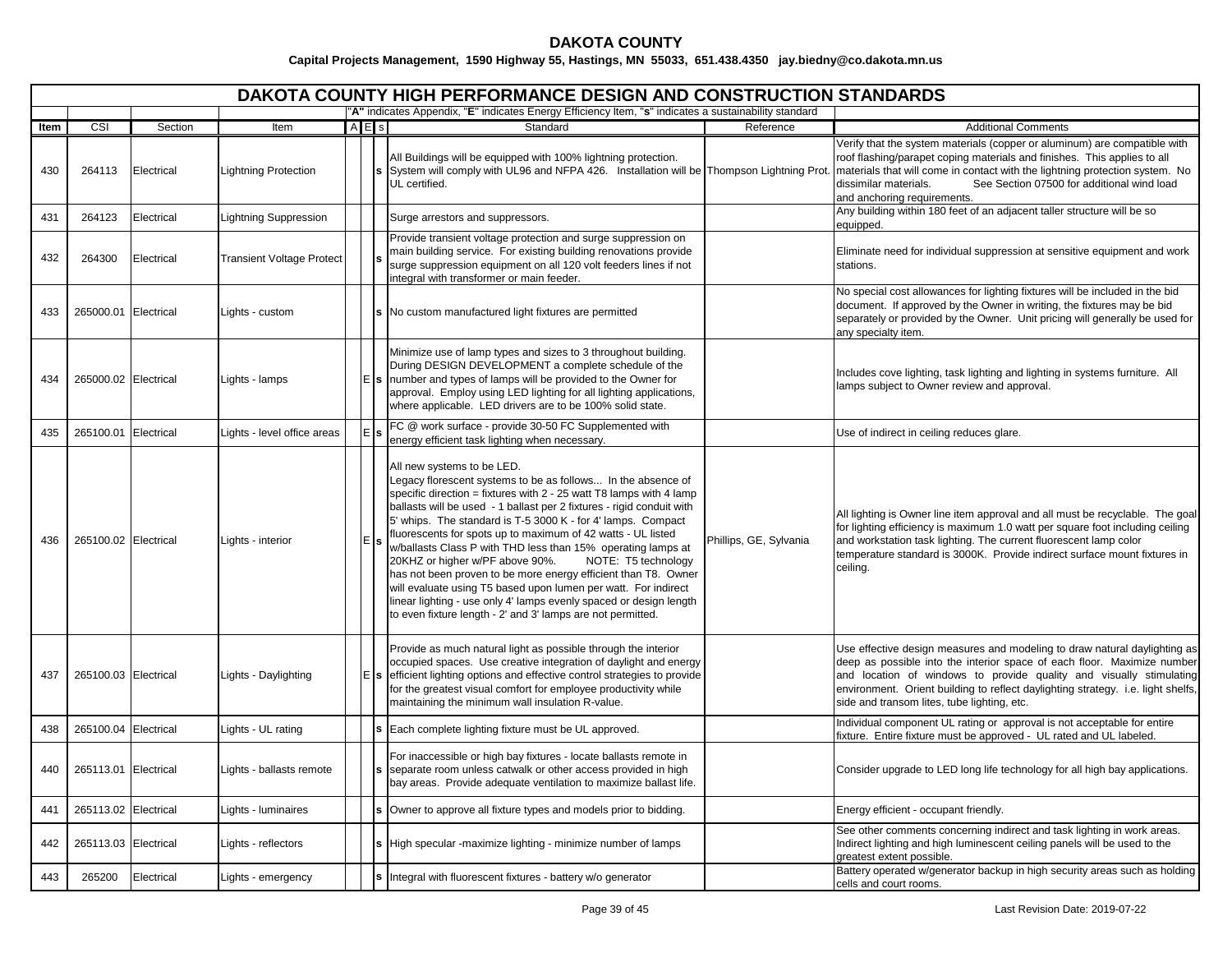|      | DAKOTA COUNTY HIGH PERFORMANCE DESIGN AND CONSTRUCTION STANDARDS<br>"A" indicates Appendix, "E" indicates Energy Efficiency Item, "s" indicates a sustainability standard |                        |                                         |  |     |                                                                                                                                                                                                                                                                                                                                                                                                                                                                                                                                                                      |                                                                                        |                                                                                                                                                                                                                                                                                          |  |  |  |
|------|---------------------------------------------------------------------------------------------------------------------------------------------------------------------------|------------------------|-----------------------------------------|--|-----|----------------------------------------------------------------------------------------------------------------------------------------------------------------------------------------------------------------------------------------------------------------------------------------------------------------------------------------------------------------------------------------------------------------------------------------------------------------------------------------------------------------------------------------------------------------------|----------------------------------------------------------------------------------------|------------------------------------------------------------------------------------------------------------------------------------------------------------------------------------------------------------------------------------------------------------------------------------------|--|--|--|
|      |                                                                                                                                                                           |                        |                                         |  |     |                                                                                                                                                                                                                                                                                                                                                                                                                                                                                                                                                                      |                                                                                        |                                                                                                                                                                                                                                                                                          |  |  |  |
| ltem | $\overline{\text{CSI}}$                                                                                                                                                   | Section                | Item                                    |  | AES | Standard                                                                                                                                                                                                                                                                                                                                                                                                                                                                                                                                                             | Reference                                                                              | <b>Additional Comments</b>                                                                                                                                                                                                                                                               |  |  |  |
| 444  | 265300                                                                                                                                                                    | Electrical             | Lights - exit signs                     |  |     | Use 2.5 watt light emitting cathode as available in lieu of high<br>resolution Red or Green LED - high energy efficient - meet UL<br>924 with maximum power consumption of 9.5 watts per double<br>face sign. Unit to be self powered with solid-state voltage limited<br>charger.                                                                                                                                                                                                                                                                                   | Cooper Lighting/Sure-<br>ites                                                          | Sign Warranty 1 year. Battery warranty - 15 year pro-rated. LED lamp with<br>estimated life of 25 years. Housing to be Die Cast aluminum with hinged<br>face plate. Face - no dot effect in lettering. Voltage to be 277 VAC, 60 Hz<br>or dual voltage 120/277 if only 120 is available. |  |  |  |
| 445  | 265600.01 Electrical                                                                                                                                                      |                        | Lights - exterior                       |  |     | All exterior lighting will be LED with the distribution type focused<br>on illuminating only target County property areas. Exterior LED<br>lights should have a 10 year warranty on the LED and finish of<br>the fixture.                                                                                                                                                                                                                                                                                                                                            | Kim, Sterner, Philips                                                                  | 480 volt power. Check status of Federal Law and corresponding MN<br>Statute concerning exterior lighting.                                                                                                                                                                                |  |  |  |
| 446  | 265600.02 Electrical                                                                                                                                                      |                        | Lights - Lighting Level<br>Parking Lots |  |     | 5 foot candle @ lot surfaces or less as may be required by code<br>or Statute. Lighting levels will be reduced and carefully directed<br>when near adjacent residential areas                                                                                                                                                                                                                                                                                                                                                                                        |                                                                                        | Safety, security, productivity issue. 2008 Code is 1 FC average.                                                                                                                                                                                                                         |  |  |  |
| 447  | 265600.03 Electrical                                                                                                                                                      |                        | Lights - parking lot                    |  |     | Locate along perimeter - eliminate exposure to car, trucks & plow                                                                                                                                                                                                                                                                                                                                                                                                                                                                                                    | Parking Lot = Philips<br>LUMEC RVM @ 4,000K<br>correlated color<br>temperature         | Install directional lighting or specify cut-off shields to control light spill                                                                                                                                                                                                           |  |  |  |
| 448  | 265636                                                                                                                                                                    | Electrical             | Lights - flagpole                       |  |     | Provide at 2-3 feet off the ground to allow for snow cover.<br>Preferred lighting location is from adjacent building or structure.                                                                                                                                                                                                                                                                                                                                                                                                                                   | Flood/Flagpole = Philips<br>GARDCO DFC/L-7 @<br>4,000K correlated color<br>temperature |                                                                                                                                                                                                                                                                                          |  |  |  |
| 449  | 270000.01 Telecom                                                                                                                                                         |                        | Comms. Cabling                          |  |     | Owner IT department will complete cabling on some smaller<br>projects, but commonly the project handles hiring a contractor for<br>completion of communications cabling.                                                                                                                                                                                                                                                                                                                                                                                             |                                                                                        | Voice and data communications station cable shall be to current IT<br>standards.                                                                                                                                                                                                         |  |  |  |
| 450  | 270000.02 Telecom                                                                                                                                                         |                        | <b>Fiber Optics</b>                     |  |     | Fiber Optics to Closets - CAT 6 cable to desk tops                                                                                                                                                                                                                                                                                                                                                                                                                                                                                                                   |                                                                                        | Subject to change. Confirm with IT.                                                                                                                                                                                                                                                      |  |  |  |
| 451  |                                                                                                                                                                           |                        |                                         |  |     |                                                                                                                                                                                                                                                                                                                                                                                                                                                                                                                                                                      |                                                                                        |                                                                                                                                                                                                                                                                                          |  |  |  |
| 452  | 270000.03 Telecom                                                                                                                                                         |                        | Paging - Emergency<br>Communications    |  |     | Provide paging system when directed by Owner. When Sound<br>masking system is present, it will be provided as part of the<br>paging speaker system for all open office areas to reduce and<br>eliminate sound carry-over cubicle to cubicle. Paging and sound<br>masking requirements will be evaluated on a case by case basis.                                                                                                                                                                                                                                     |                                                                                        | Libraries require paging especially in public areas.                                                                                                                                                                                                                                     |  |  |  |
| 453  | 270000.04 Electrical                                                                                                                                                      |                        | Sound Masking                           |  |     | Sound Masking will be specified for all large open office settings.<br>Paging, when required, will be integral with the sound masking<br>sound masking system. Requirements will be evaluated and<br>approved by the Owner on a case by case basis                                                                                                                                                                                                                                                                                                                   |                                                                                        | Provide local control of soundmasking for Courts areas and large meeting<br>rooms. Paging will be zoned as a minimum by floors, then departments<br>then section. Audio systems in courtrooms and large meeting rooms will be<br>independent of other systems.                           |  |  |  |
| 455  |                                                                                                                                                                           | 270000.05 Telecom/Data | <b>Cable Trays</b>                      |  |     | Cable tray locations will be developed by the project electrical<br>engineer and approved by Owner. Cable trays will be placed on<br>each floor back to IDF or MDF closets for station and riser cables.<br>Minimum width of cable trays is 12 inches wide. Minimum width<br>for main distribution cable trays is 18 inches wide.                                                                                                                                                                                                                                    |                                                                                        | Backbone raceways will be installed to eliminate the need for independent<br>suspension of Telecom and control wiring through plenum ceilings.<br>Electrical Code requires that all wiring in plenum ceiling must be separately<br>supported. Wiring cannot lie on ceiling grid.         |  |  |  |
| 456  |                                                                                                                                                                           | 270000.06 Telecom/Data | Electrical                              |  |     | All DATA cabling will be blue. Provide at least two 20A double<br>duplex dedicated, isolated ground outlet IDF (Intermediate<br>Distribution Frame) closet. Provide at least four 20A double<br>duplex, dedicated, isolated ground outlets and four standard 20A<br>double duplex outlets in each MDF (Main Distribution Frame)<br>closets. These outlets must be on separate 20 amp circuits.<br>Each closet requires a grounding bus back to main electrical<br>panel or directly to building grounding system. Each closet wired<br>back to a central UPS system. |                                                                                        | Confirm specific needs for each situation with Owner                                                                                                                                                                                                                                     |  |  |  |
| 457  |                                                                                                                                                                           | 270000.07 Telecom/Data | Lighting                                |  |     | Lighting in the closets to be a minimum of 50 foot candles (540<br>ux at 3 feet (1 foot) from the floor. Bright lighting in closets is<br>needed for technicians to easily distinguish color coded pairs and<br>tiny fiber optic strands from one another.                                                                                                                                                                                                                                                                                                           |                                                                                        |                                                                                                                                                                                                                                                                                          |  |  |  |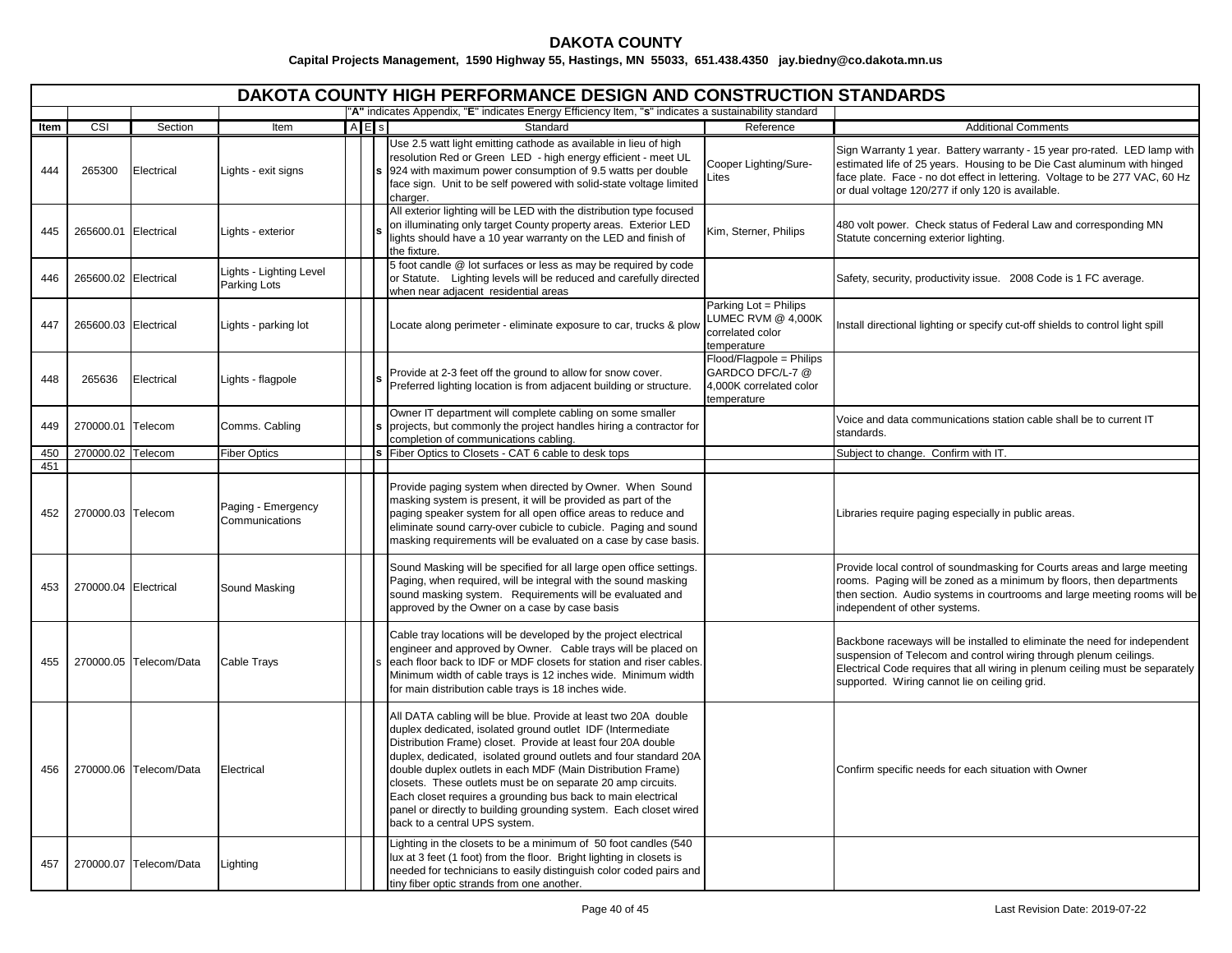|       |                   |                                 |                                                    |                       | DAKOTA COUNTY HIGH PERFORMANCE DESIGN AND CONSTRUCTION STANDARDS                                                                                                                                                                                                                                                                                                                           |           |                                                                                                                                                                                                                                                                                                                    |
|-------|-------------------|---------------------------------|----------------------------------------------------|-----------------------|--------------------------------------------------------------------------------------------------------------------------------------------------------------------------------------------------------------------------------------------------------------------------------------------------------------------------------------------------------------------------------------------|-----------|--------------------------------------------------------------------------------------------------------------------------------------------------------------------------------------------------------------------------------------------------------------------------------------------------------------------|
|       |                   |                                 |                                                    |                       | "A" indicates Appendix, "E" indicates Energy Efficiency Item, "s" indicates a sustainability standard                                                                                                                                                                                                                                                                                      |           |                                                                                                                                                                                                                                                                                                                    |
| ltem  | CSI               | Section                         | Item                                               | $A \nightharpoonup$ s | Standard                                                                                                                                                                                                                                                                                                                                                                                   | Reference | <b>Additional Comments</b>                                                                                                                                                                                                                                                                                         |
| 458   |                   | 270000.08 Telecom/Data          | <b>Temperature Control</b>                         |                       | All closets will be designed to maintain temperatures between the<br>range of 64 degrees and 75 degrees Fahrenheit 24 hours 7 days<br>per week.                                                                                                                                                                                                                                            |           | All special cooling equipment will be fully equipped to provide free cooling<br>when exterior ambient temperatures are available to do so. Requirement<br>continue to change. Verify needs with Owner for each project.                                                                                            |
| 459   | 270000.09 Telecom |                                 | <b>Humidity Control</b>                            |                       | All closets will be designed to maintain humidity ranges of 30%<br>to 50% humidity 24 hours 7 days per week.                                                                                                                                                                                                                                                                               |           | Requirement continue to change. Verify needs with Owner for each project                                                                                                                                                                                                                                           |
| 460   |                   | 270000.10 Telecom Rm            | Doors                                              |                       | Doors into Telecommunications Closets will be a minimum of 36<br>inches wide and 80 inches tall. Doors will open out for 180<br>degree radius to allow for maximum use of available floor space<br>or additional door swing space will be provided inside the room.                                                                                                                        |           | Doors and room heights will be sized to accommodate all special<br>equipment for these rooms.                                                                                                                                                                                                                      |
| 461   |                   | 270000.11 Telecom Rm            | Ceilings                                           |                       | Provide no suspended or drop ceilings. Minimum clear ceiling<br>height is 8 feet 6 inches. Communications racks are usually a<br>minimum of 7 feet tall. Provide adequate space above 7 feet for<br>cable trays and cable management.                                                                                                                                                      |           | Meet or exceed local codes, ordinances and requirements including fire<br>protection.                                                                                                                                                                                                                              |
| 462   | 270000.12 Telecom |                                 | <b>Closets LAN-WAN Equip</b>                       |                       | Owner provides standard design to Architect. See separate<br>comments regarding types and sizes of closets.                                                                                                                                                                                                                                                                                |           | For new data closets, provide adequate number of conduit runs for future<br>cabling and space sufficient to access data equipment racks from all sides.<br>For multiple level buildings, data and telecom closets will be stacked.                                                                                 |
| 463   |                   | 270000.13 Telecom/Data          | Telecommunications<br>Room Specifications          |                       | The size of the telecommunications closets should be determined<br>by the area they serve.                                                                                                                                                                                                                                                                                                 |           | Main Communications closet (MDF) 20' x 20'<br>Intermediate closets (IDF) 5000 square feet or less 10' x 7'<br>Intermediate closets (IDF) 5000 to 8000 square feet 10' x 9'<br>Intermediate closets (IDF) 8000 to 10,000 square feet 10' x 11'<br>Intermediate closets (IDF) 10,000 square feet and above 11' x 12' |
| 464   |                   | 270000.14 Telecom/Data          | <b>Closet Locations</b>                            |                       | Closet locations are determined by centrally locating within the<br>building floor plate. The rule of thumb is to begin from any<br>extremity and move in about 200 feet and place closet in a<br>nearby location. Using that point as a center reference for a<br>radius, draw a circle and ensure all locations are less than 200<br>feet. Maximum cable length for any run is 280 feet. |           | Telecommunications rooms should be exclusively for telecommunications.<br>No electrical or other equipment will be designed for or placed into these<br>rooms.                                                                                                                                                     |
| 465   | 270000.15         | Telecom/Data                    | <b>Backboards</b>                                  |                       | Each closet will have 3/4" electrical grade plywood backboards on<br>one wall as directed by the Owner, painted with fire retardant<br>paint on both sides.                                                                                                                                                                                                                                |           | This will be handled case by case. VOIP is impacting the requirement for<br>this item.                                                                                                                                                                                                                             |
|       |                   |                                 |                                                    |                       | Duress system will be provided for Courts and other areas as<br>determined from Safety and Security planning. New systems will<br>match and be extensions to existing systems.                                                                                                                                                                                                             |           | Owner will provide direction during design development.                                                                                                                                                                                                                                                            |
| 454.1 |                   |                                 | 280000.01 Special Systems Security - Duress System |                       | Duress Systems to be Innovonics based and tied to Intrusion<br>System<br>Duress Receiver - Innovonics ISW-D8125CW-V2                                                                                                                                                                                                                                                                       |           | All duress buttons to be wireless                                                                                                                                                                                                                                                                                  |
|       |                   |                                 |                                                    |                       | Duress Button - Innovonics EN1233S                                                                                                                                                                                                                                                                                                                                                         |           |                                                                                                                                                                                                                                                                                                                    |
|       |                   |                                 |                                                    |                       | Control Panel - Bosch D9412GV4 with (2) Bosch B426<br>Communicators                                                                                                                                                                                                                                                                                                                        |           | Owner will provide direction during design development. Typically panels<br>are to be reused in renovations. Panels to include battery back-up and be<br>connected to Emergency Generator where present.                                                                                                           |
|       |                   |                                 | <b>Intrusion Detection</b>                         |                       | Keypad - Bosch D1260W<br>Motion Detector - Ceiling - Bosch DS9370                                                                                                                                                                                                                                                                                                                          |           |                                                                                                                                                                                                                                                                                                                    |
|       |                   | 454.2 280000.02 Special Systems | System                                             |                       | Motion Detector - Wall - Bosch ISC-CDL1-W15G                                                                                                                                                                                                                                                                                                                                               |           |                                                                                                                                                                                                                                                                                                                    |
|       |                   |                                 |                                                    |                       | Door Position Sensor - Recessed - Sentrol 1078C                                                                                                                                                                                                                                                                                                                                            |           | When door has a card reader, Door Position Sensors to tie to Access                                                                                                                                                                                                                                                |
|       |                   |                                 |                                                    |                       | Door Position Sensor - Surface - Sentrol 2505A                                                                                                                                                                                                                                                                                                                                             |           | Control controller. Access control will then send a dry contact for door                                                                                                                                                                                                                                           |
|       |                   |                                 |                                                    |                       | Door Position Sensor - Garage Door - Sentrol 2315A                                                                                                                                                                                                                                                                                                                                         |           | status to the intrusion.                                                                                                                                                                                                                                                                                           |
|       |                   | 454.3 280000.03 Special Systems | Security/Cameras/<br>Duress System                 |                       | All security data cabling will be yellow. Duress system will be<br>provided for Courts and other areas as determined from Safety<br>and Security planning. New systems will match and be<br>extensions to existing systems.                                                                                                                                                                |           | Owner will provide direction during design development. Includes all<br>security equipment.                                                                                                                                                                                                                        |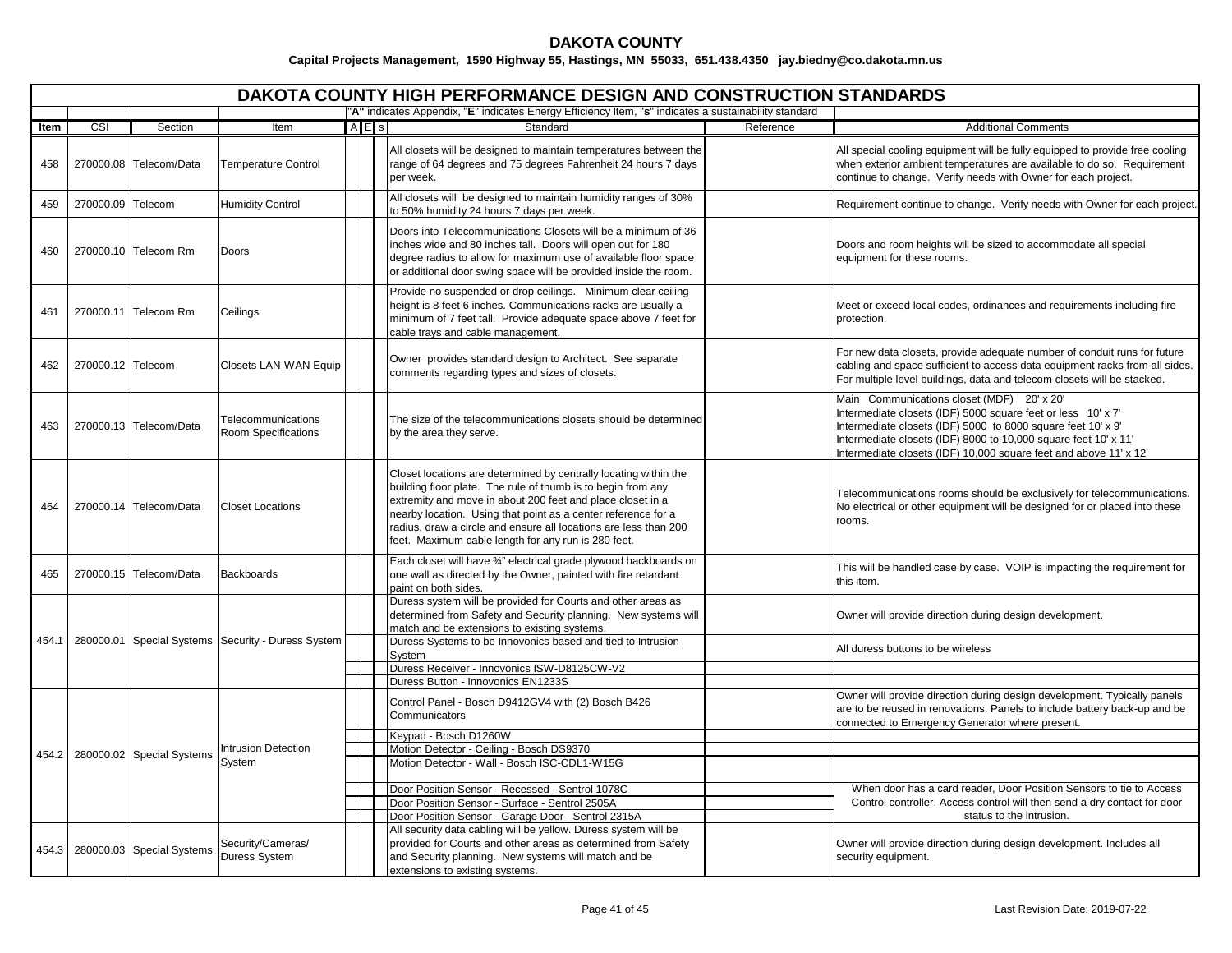|       |                            |                            |                    | <b>DAKOTA COUNTY HIGH PERFORMANCE DESIGN AND CONSTRUCTION STANDARDS</b>                                                                                                                                                                                                                                                                                                                                  |           |                                                                                                                                                                                                                                                                                                                                                                                                                                                                                                                                                                                                                                                                                                                                                                                                             |
|-------|----------------------------|----------------------------|--------------------|----------------------------------------------------------------------------------------------------------------------------------------------------------------------------------------------------------------------------------------------------------------------------------------------------------------------------------------------------------------------------------------------------------|-----------|-------------------------------------------------------------------------------------------------------------------------------------------------------------------------------------------------------------------------------------------------------------------------------------------------------------------------------------------------------------------------------------------------------------------------------------------------------------------------------------------------------------------------------------------------------------------------------------------------------------------------------------------------------------------------------------------------------------------------------------------------------------------------------------------------------------|
|       |                            |                            |                    | "A" indicates Appendix, "E" indicates Energy Efficiency Item, "s" indicates a sustainability standard                                                                                                                                                                                                                                                                                                    |           |                                                                                                                                                                                                                                                                                                                                                                                                                                                                                                                                                                                                                                                                                                                                                                                                             |
| Item  | CSI                        | Section                    | Item               | AES<br>Standard                                                                                                                                                                                                                                                                                                                                                                                          | Reference | <b>Additional Comments</b>                                                                                                                                                                                                                                                                                                                                                                                                                                                                                                                                                                                                                                                                                                                                                                                  |
|       | 466.1 281000.01 Electrical |                            | Security           | Refer to County Security Policy concerning application and<br>approval of card reader and camera locations. For New<br>Construction - all security system power requirements will be<br>identified and included in the building electrical design. All<br>security systems will have battery back-up. Where available,<br>security systems will be connected to UPS power systems or<br>Generator power. | Lenel     | Owner specifies. Security and duress systems specified by Owner will<br>include: Network and stand alone capability; manual override ability; user<br>friendly - simplicity; multi-building control and access; easily added onto;<br>exterior doors fail closed; various alarm functions and have keyed access.<br>Attachment of Security Cameras to the exterior of County Buildings will be<br>reviewed and approved by Capital Projects prior to installation. No camera<br>will be directly mounted on the top of any parapet cap flashing to prevent<br>water intrusion into the wall cavity. All attachment hardware will be 316<br>stainless steel or approved equal. Any attachment to brick or block<br>masonry will only be made at mortar joints and not in the field of the brick or<br>block. |
|       |                            |                            |                    | Approved Installers - Pro-Tec Design 5929 Baker Rd,                                                                                                                                                                                                                                                                                                                                                      |           |                                                                                                                                                                                                                                                                                                                                                                                                                                                                                                                                                                                                                                                                                                                                                                                                             |
|       |                            |                            |                    | Minnetonka, MN 55345                                                                                                                                                                                                                                                                                                                                                                                     |           |                                                                                                                                                                                                                                                                                                                                                                                                                                                                                                                                                                                                                                                                                                                                                                                                             |
|       |                            |                            |                    | Installer Qualifications -<br>Certified Lenel Value Added Reseller<br>Lenel Access Control Expert Certified<br>Lenel Intrusion Professional Certified<br>Avigilon Authorized Partner<br>Axis Certified Professional                                                                                                                                                                                      |           | Installer must provide proof of these qualifications to be approved.                                                                                                                                                                                                                                                                                                                                                                                                                                                                                                                                                                                                                                                                                                                                        |
|       |                            |                            | <b>Card Access</b> | Card Access to tie into existing Lenel Onguard Access Control<br>System. Contractor to provide any license adjustments to account<br>for added equipment.                                                                                                                                                                                                                                                |           | Owner will provide direction during design development                                                                                                                                                                                                                                                                                                                                                                                                                                                                                                                                                                                                                                                                                                                                                      |
|       |                            |                            |                    | Access Panel Controller - Lenel LNL-3300                                                                                                                                                                                                                                                                                                                                                                 |           | Add to existing controllers and locations where possible.                                                                                                                                                                                                                                                                                                                                                                                                                                                                                                                                                                                                                                                                                                                                                   |
|       |                            |                            |                    | Card Reader Control board - Lenel LNL-1320                                                                                                                                                                                                                                                                                                                                                               |           | All readers to tie to LNL-1320 unless alternate approved by Security<br>Services Administrator.                                                                                                                                                                                                                                                                                                                                                                                                                                                                                                                                                                                                                                                                                                             |
|       |                            |                            |                    | Input Module - Lenel LNL-1100                                                                                                                                                                                                                                                                                                                                                                            |           |                                                                                                                                                                                                                                                                                                                                                                                                                                                                                                                                                                                                                                                                                                                                                                                                             |
|       |                            |                            |                    | Output Module - Lenel LNL-1200                                                                                                                                                                                                                                                                                                                                                                           |           |                                                                                                                                                                                                                                                                                                                                                                                                                                                                                                                                                                                                                                                                                                                                                                                                             |
| 466.2 | 281000.02 Electrical       |                            |                    | Standard Wiegand Card Reader - HID MULTICLASS SE RP40                                                                                                                                                                                                                                                                                                                                                    |           | Card Readers to read 125Khz HID Prox and 13.5MHz HID ICLASS SE<br>Standard technologies                                                                                                                                                                                                                                                                                                                                                                                                                                                                                                                                                                                                                                                                                                                     |
|       |                            |                            |                    | Mullion Wiegand Card Reader - HID MULTICLASS SE RP15                                                                                                                                                                                                                                                                                                                                                     |           | Card Readers to read 125Khz HID Prox and 13.5MHz HID ICLASS SE<br>Standard technologies                                                                                                                                                                                                                                                                                                                                                                                                                                                                                                                                                                                                                                                                                                                     |
|       |                            |                            |                    | Door Position Sensor - Recessed - Sentrol 1078C                                                                                                                                                                                                                                                                                                                                                          |           | When door has a card reader, Door Position Sensors to tie to Access                                                                                                                                                                                                                                                                                                                                                                                                                                                                                                                                                                                                                                                                                                                                         |
|       |                            |                            |                    | Door Position Sensor - Surface - Sentrol 2505A                                                                                                                                                                                                                                                                                                                                                           |           | Control controller. Access control will then send a dry contact for door                                                                                                                                                                                                                                                                                                                                                                                                                                                                                                                                                                                                                                                                                                                                    |
|       |                            |                            |                    | Door Position Sensor - Garage Door - Sentrol 2315A                                                                                                                                                                                                                                                                                                                                                       |           | status to the intrusion.                                                                                                                                                                                                                                                                                                                                                                                                                                                                                                                                                                                                                                                                                                                                                                                    |
|       |                            |                            |                    | Request to Exit - Bosch DS160<br>Door Release Buttons - Potter HUB-M                                                                                                                                                                                                                                                                                                                                     |           |                                                                                                                                                                                                                                                                                                                                                                                                                                                                                                                                                                                                                                                                                                                                                                                                             |
|       |                            |                            |                    | Power Supplies - Altronix AL600UL                                                                                                                                                                                                                                                                                                                                                                        |           |                                                                                                                                                                                                                                                                                                                                                                                                                                                                                                                                                                                                                                                                                                                                                                                                             |
|       |                            | 466.3 281000.03 Electrical | Cameras            | All CCTV cameras to tie into existing County Avigilon Video<br>Management System. Contractor to provide any additional<br>licensing required for added equipment. Cameras to be placed<br>per County Security Policy, Cameras shall be placed for<br>monitoring and protection of County Staff, buildings, and<br>equipment.                                                                             | Avigilon  | Owner will provide direction during design development. New servers or<br>workstations to be provided by owner if required. Camera models below to<br>be used as a general guideline, each camera model and monts to be<br>selected based on desired view.                                                                                                                                                                                                                                                                                                                                                                                                                                                                                                                                                  |
|       |                            |                            |                    | Interior or exterior fixed Cameras - Axis P3375-V or P3374-V                                                                                                                                                                                                                                                                                                                                             | Lenel     | Existing Cameras to be reused when possible. County maintains a camera<br>replacement cycle to ensure up-to-date cameras.                                                                                                                                                                                                                                                                                                                                                                                                                                                                                                                                                                                                                                                                                   |
|       |                            |                            |                    | Exterior Cameras Long View- Axis Q1765-LE                                                                                                                                                                                                                                                                                                                                                                | Lenel     | Primarily used for viewing Code Blue Towers.                                                                                                                                                                                                                                                                                                                                                                                                                                                                                                                                                                                                                                                                                                                                                                |
|       |                            |                            |                    | Exterior cameras PTZ + Panoramic - Axis Q6054 MK II with Axis<br>Q6000 - E Mk II                                                                                                                                                                                                                                                                                                                         | Lenel     |                                                                                                                                                                                                                                                                                                                                                                                                                                                                                                                                                                                                                                                                                                                                                                                                             |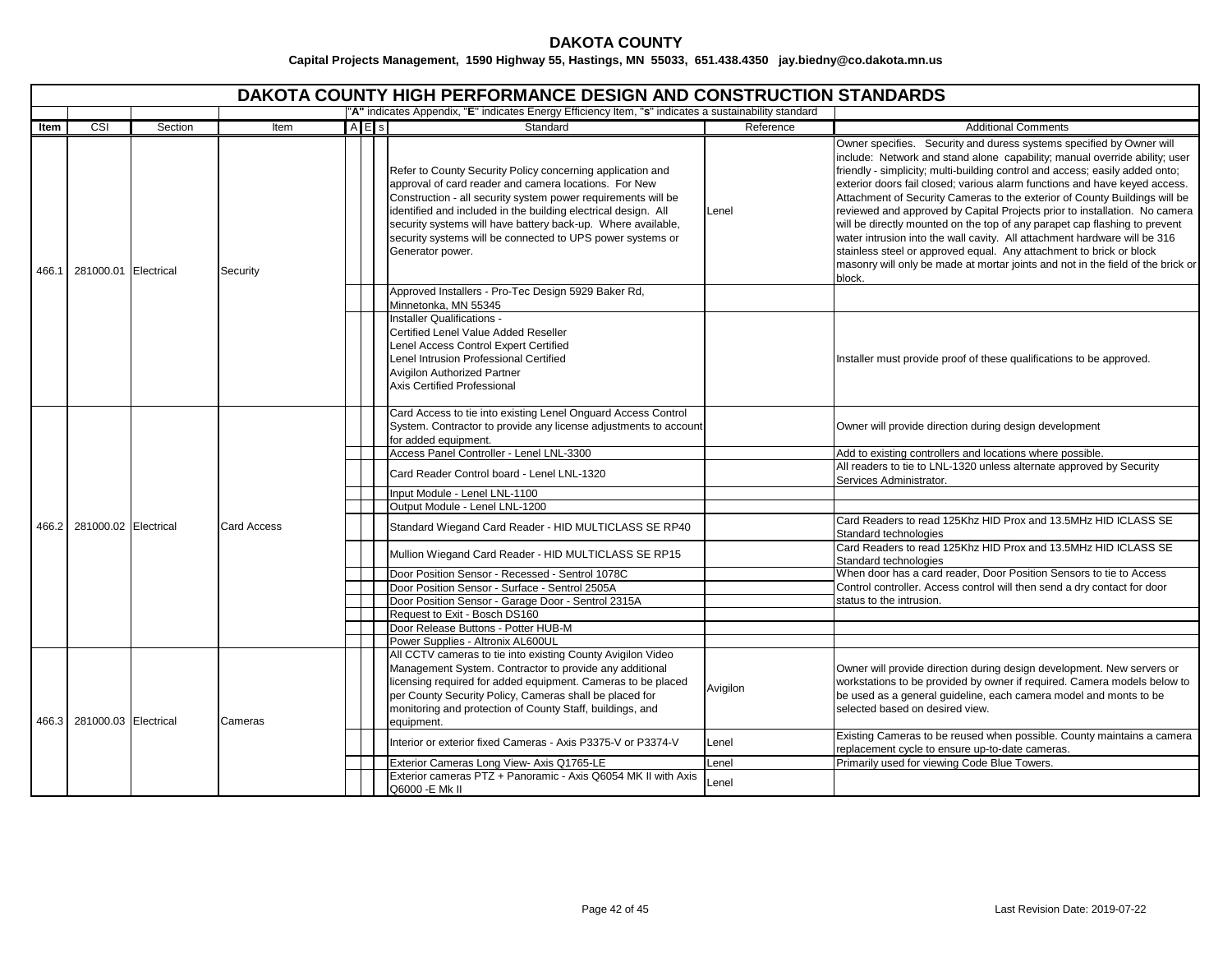# **DAKOTA COUNTY**

|      |                     |                                 |                                |                                                                                                       | <b>DAKOTA COUNTY HIGH PERFORMANCE DESIGN AND CONSTRUCTION STANDARDS</b>                                                                                                                                                                                                                                                                                                                                                                                                                                                                                                                                                                                  |                                                      |                                                                                                                                                                                                                                                                                                                                                                                                                                                                                                                                                                                                                                                                                                                                                                   |
|------|---------------------|---------------------------------|--------------------------------|-------------------------------------------------------------------------------------------------------|----------------------------------------------------------------------------------------------------------------------------------------------------------------------------------------------------------------------------------------------------------------------------------------------------------------------------------------------------------------------------------------------------------------------------------------------------------------------------------------------------------------------------------------------------------------------------------------------------------------------------------------------------------|------------------------------------------------------|-------------------------------------------------------------------------------------------------------------------------------------------------------------------------------------------------------------------------------------------------------------------------------------------------------------------------------------------------------------------------------------------------------------------------------------------------------------------------------------------------------------------------------------------------------------------------------------------------------------------------------------------------------------------------------------------------------------------------------------------------------------------|
|      |                     |                                 |                                | "A" indicates Appendix, "E" indicates Energy Efficiency Item, "s" indicates a sustainability standard |                                                                                                                                                                                                                                                                                                                                                                                                                                                                                                                                                                                                                                                          |                                                      |                                                                                                                                                                                                                                                                                                                                                                                                                                                                                                                                                                                                                                                                                                                                                                   |
| Item | CSI                 | Section                         | Item                           | $A$ E s                                                                                               | Standard                                                                                                                                                                                                                                                                                                                                                                                                                                                                                                                                                                                                                                                 | Reference                                            | <b>Additional Comments</b>                                                                                                                                                                                                                                                                                                                                                                                                                                                                                                                                                                                                                                                                                                                                        |
| 467  | 283100              | Electrical                      | <b>Fire Detection</b>          |                                                                                                       | 100% smoke detected including mechanical rooms/HVAC,<br>electrical and storage rooms. Retrofitted and new installations<br>will be "fully addressable" alarm systems. Replacement systems<br>will be Honeywell Notifier or SimplexGrinnell. Changes to fire<br>detection and alarm system, new or replacement must be<br>reviewed by Factory Mutual. All system equipment must be UL<br>approved and the complete finished system UL certified. Note:<br>Central Station must be UL listed/approved via the annual service<br>contract This includes a UL listed Contractor and UL certified<br>runner to respond to all supervisory and trouble alarms. | Simplex,<br><b>Honeywell Notifier</b>                | For building additions - if existing system is older than 10 years, non-<br>addressable technology, or not a Notifier or Simplex System, the system<br>will be upgraded to fully addressable for the entire building to ensure<br>accurate alarm reporting and troubleshooting. Separate costs will be<br>identified in the CIP budget process for modifications to existing buildings.<br>NOTE: Honeywell Notifier is proprietary and can only be installed by 4<br>certified Honeywell local vendors. 2011 - Factory Mutual review comment<br>is for County to provide an FM Approved Central Station monitoring service.<br>The Burnhaven Library was exempted short-term from this requirement.                                                               |
|      |                     |                                 |                                |                                                                                                       | Dialer - Bosch B465 with B440 cellular module<br>Provide carbon dioxide sensing devices in the ductwork and                                                                                                                                                                                                                                                                                                                                                                                                                                                                                                                                              |                                                      | Dialer to be a dual path, IP & Cellular, module. Data plan provided by<br>County Security Vender. Existing dialers to be reused.<br>To be used to address IAQ. Coordinate with BAS. CO2 detectors will                                                                                                                                                                                                                                                                                                                                                                                                                                                                                                                                                            |
| 468  | 283149              | <b>HVAC</b>                     | CO2 Detection                  |                                                                                                       | provide one ambient exterior CO2 detector.                                                                                                                                                                                                                                                                                                                                                                                                                                                                                                                                                                                                               |                                                      | periodically record readings.                                                                                                                                                                                                                                                                                                                                                                                                                                                                                                                                                                                                                                                                                                                                     |
| 469  | 310000              | Earthwork                       | Elevator Jack Hole             |                                                                                                       | Eliminate hydraulic jacks below grade. All elevators or elevator<br>retrofits will be in shaft traction unit wherever possible.                                                                                                                                                                                                                                                                                                                                                                                                                                                                                                                          |                                                      | Eliminate any potential for underground hydraulic oil spill contamination.                                                                                                                                                                                                                                                                                                                                                                                                                                                                                                                                                                                                                                                                                        |
| 470  | 312316.01           | Exterior<br>Improvements        | Excavation/trenching           |                                                                                                       | Contractor notifies Owner and contacts Gopher One-call                                                                                                                                                                                                                                                                                                                                                                                                                                                                                                                                                                                                   |                                                      | Owner provides information for private utilities. Follow OSHA 1926.650 -<br>652.                                                                                                                                                                                                                                                                                                                                                                                                                                                                                                                                                                                                                                                                                  |
| 471  | 312316.02 Earthwork |                                 | <b>Excavation Rock</b>         |                                                                                                       | Include unit pricing with option for separate contracting                                                                                                                                                                                                                                                                                                                                                                                                                                                                                                                                                                                                |                                                      | Undocumented rock outcropping - specify type and hardness (i.e. rippable<br>and non rippable.) Most limestone at Hastings Government Center is<br>nonrippable.                                                                                                                                                                                                                                                                                                                                                                                                                                                                                                                                                                                                    |
| 472  | 312323              | Earthwork                       | <b>Backfill</b>                |                                                                                                       | Structural fill will be clean "pit run" granular material                                                                                                                                                                                                                                                                                                                                                                                                                                                                                                                                                                                                |                                                      | Compact to 95% of modified proctor                                                                                                                                                                                                                                                                                                                                                                                                                                                                                                                                                                                                                                                                                                                                |
| 473  | 321000              | Exterior<br><b>Improvements</b> | <b>Pavement Base</b>           |                                                                                                       | Thickness and type per soils report recommendations. In the<br>absence of specific recommendation, base will be 12" Class VII<br>with recycled content. The use of pervious pavement will be<br>considered as an alternative for all projects including items such<br>as "proof of parking."                                                                                                                                                                                                                                                                                                                                                             | Barton Sand & Gravel,<br>612.425.4191 Maple<br>Grove | Use Class VII (recycled concrete) or recycled CLV aggregate, MnDOT<br>3138. MnDOT adopted policy in 1980 allowing use of salvaged concrete for<br>aggregate base and stabilizing aggregate. Type and % of recycled content<br>will be approved by Owner for each project. Base will extend beneath all<br>curb and gutter.                                                                                                                                                                                                                                                                                                                                                                                                                                        |
| 474  | 321216.01           | Exterior<br>Improvements        | <b>Pavement Asphalt</b>        |                                                                                                       | Min. 4" in all parking areas 2" base and 2" wear course. Address<br>in civil engineering design. Allow for the planned County use of<br>heavy equipment for snow removal prior to frozen ground. All<br>bituminous pavement depths must meet or exceed the required<br>4" thickness as determined by post-installation core sampling.<br>Any nonconforming areas will be repaired with a minimum 1.5"<br>wear course. MnDOT forgiveness calculation will not be used on<br>any County building project.                                                                                                                                                  | MnDOT Hwy Mix                                        | Minimum of 1 core per 2500 sy to verify - finish derivation +/- 1/4per 10 ft.<br>and specified compressive strength of the installed pavement. Use as a<br>minimum MnDOT percentages of recycled content I.e. crushed glass -<br>sustainable building issue. Use only asphalt suppliers that have a recycled<br>content program and use recycled asphalt materials such as TOSS (tear off<br>roof shingle scrap) or MASS (post manufacturing shingle scrap). In 2008,<br>only MASS was available. Pine Bend Paving is the local supplier.<br>Bituminous tack coat will be per MnDOT Spec 2357.2. When exterior<br>ambient air temperatures drop below 32 degrees F - medium cure (MC)<br>cutback asphalts will be used during early and late construction season. |
| 475  | 321216.02           | Exterior<br>Improvements        | <b>Pavement Bituminous</b>     |                                                                                                       | 2" base course + 2" wear course all parking and driveway<br>pavements - minimum pavement depth is 4".                                                                                                                                                                                                                                                                                                                                                                                                                                                                                                                                                    |                                                      | Use MnDOT Shingle Scrap and glass aggregate design mixes.                                                                                                                                                                                                                                                                                                                                                                                                                                                                                                                                                                                                                                                                                                         |
| 476  | 321313              | Exterior<br>Improvements        | Pavement Islands -<br>Concrete |                                                                                                       | No landscaping or irrigation in small islands unless required by<br>local ordinance or code.                                                                                                                                                                                                                                                                                                                                                                                                                                                                                                                                                             |                                                      | Eliminate any small islands whenever possible and safe to do so. This<br>provision may conflict with storm water site containment provisions.<br>Options are depressed infiltration basins and islands large enough to<br>support vegetation.                                                                                                                                                                                                                                                                                                                                                                                                                                                                                                                     |
| 477  | 321313.01           | <b>Exterior</b><br>mprovements  | Concrete                       |                                                                                                       | Minimum 4000 psi - 1 - 4" slump - air entrained 5 - 8% (Only air<br>entrainment admixture is permitted)                                                                                                                                                                                                                                                                                                                                                                                                                                                                                                                                                  | Portland Type I or II                                | The use of plasticizers is not allowed on any project unless approved in<br>writing by the Owner. Requests to use of plasticizers with the justification<br>must be submitted directly to the Owner for written approval. Finish burlap<br>drag, broom finish or wood float as approved by Owner.                                                                                                                                                                                                                                                                                                                                                                                                                                                                 |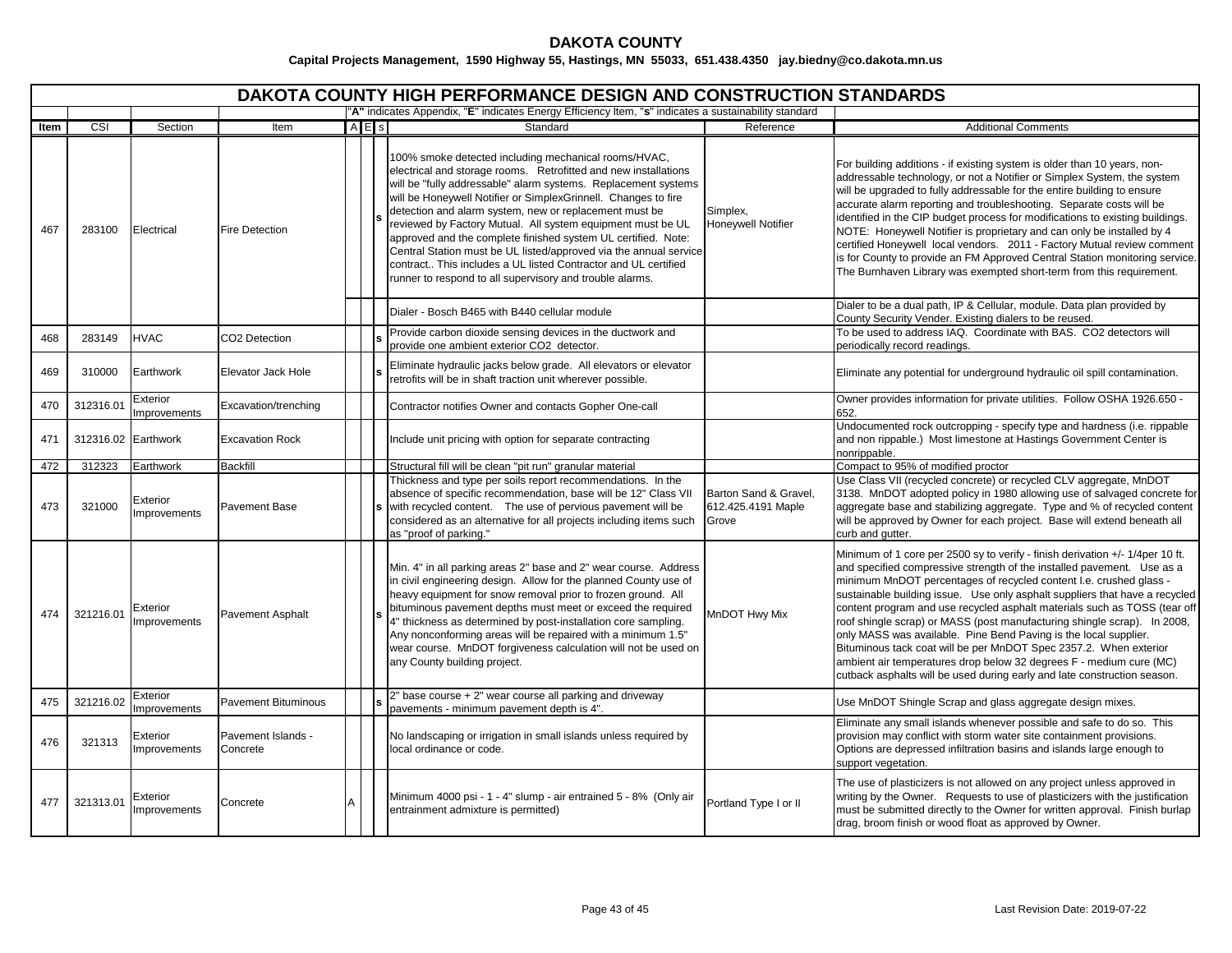|             | <b>DAKOTA COUNTY HIGH PERFORMANCE DESIGN AND CONSTRUCTION STANDARDS</b><br>"A" indicates Appendix, "E" indicates Energy Efficiency Item, "s" indicates a sustainability standard |                                 |                                  |             |  |                                                                                                                                                                                                                                                                                                                                                                                                                                                                                                                                                                   |                                                                                   |                                                                                                                                                                                                                                                                                                                                                                                                                                                                                                                                                                     |  |  |  |
|-------------|----------------------------------------------------------------------------------------------------------------------------------------------------------------------------------|---------------------------------|----------------------------------|-------------|--|-------------------------------------------------------------------------------------------------------------------------------------------------------------------------------------------------------------------------------------------------------------------------------------------------------------------------------------------------------------------------------------------------------------------------------------------------------------------------------------------------------------------------------------------------------------------|-----------------------------------------------------------------------------------|---------------------------------------------------------------------------------------------------------------------------------------------------------------------------------------------------------------------------------------------------------------------------------------------------------------------------------------------------------------------------------------------------------------------------------------------------------------------------------------------------------------------------------------------------------------------|--|--|--|
|             |                                                                                                                                                                                  | Section                         |                                  | <b>AE</b> s |  | Standard                                                                                                                                                                                                                                                                                                                                                                                                                                                                                                                                                          | Reference                                                                         |                                                                                                                                                                                                                                                                                                                                                                                                                                                                                                                                                                     |  |  |  |
| Item<br>478 | CSI<br>321313.02                                                                                                                                                                 | Exterior<br>Improvements        | Item<br><b>Pavement Concrete</b> |             |  | 4,000 psi minimum 6" - reinforced. Truck traffic and dock areas -<br>thickness per structural engineer. Dock levelers will be installed<br>$E$ s for new construction. All aprons adjacent to buildings will be 12"<br>thick minimum and supported by building structural foundation<br>shelf.                                                                                                                                                                                                                                                                    |                                                                                   | <b>Additional Comments</b><br>Finish burlap drag or wood float. Provide concrete pads for motorcycle<br>parking - minimum one space for each building. Provide adequate bollards,<br>crash rail, and dock bumpers to protect building at docks and areas directly<br>exposed to vehicles.                                                                                                                                                                                                                                                                           |  |  |  |
| 479         | 321600                                                                                                                                                                           | Exterior<br>Improvements        | Curb & Gutter                    | А           |  | Specify no curb if permitted by local ordinance. Request variance<br>with justification. If code requires curb - use MnDOT - spec<br>D318 surmountable curb 1st and then B-618 at all pavement<br>edges except HC ramping only if there are no other alternatives.<br>Standard Plate No. 7100H. Ramped curb cuts will be broom<br>finished - no exposed aggregate. Comply with local code when<br>necessary. Check local codes/ordinances to determine if sheet<br>drainage to adjacent planted areas can be used as part of storm<br>water strategy for project. | MnDOT website                                                                     | Finish burlap drag, wood float or broom finish. Install surmountable curbs<br>for areas of rain gardens, snow stacking and parking lot expansions.<br>Define all expansion joints clearly on plans and specify that Contractor is<br>responsible to not have cracks in other locations of curbs. See MnDOT<br>website at<br>http://www.dot.state.mn.us/tecsup/splate/english/e7000/s7100h_spt.pdf                                                                                                                                                                   |  |  |  |
| 480         | 321723                                                                                                                                                                           | Exterior<br><b>Improvements</b> | <b>Pavement Marking</b>          |             |  | <b>s</b> Actual parking space width 9' - 0" plus 4" for striping.                                                                                                                                                                                                                                                                                                                                                                                                                                                                                                 |                                                                                   | HC - blue with white insignia. Curb - yellow to 13538 FS 595A City of<br>Eagan requires 10' wide spaces. Note: For parking code or ordinance<br>requirements use proof of parking and efficient planning and design for new<br>and renovated parking areas. Burnhaven Library is 2010 candidate.                                                                                                                                                                                                                                                                    |  |  |  |
| 481         | 328400.01                                                                                                                                                                        | Exterior<br>Improvements        | Irrigation                       |             |  | Porous Pipe subsurface irrigation system. SWCD - Promote the<br>use of native vegetation and functional landscaping to help<br>achieve this standard. The method and extent of irrigation to be<br>used will be determined by the Owner for each project.                                                                                                                                                                                                                                                                                                         | Aquapore Porous Pipe,<br>MTI, Plymouth or Rainbird<br>Xerigation Drip Irrigation. | Where possible - use drip irrigation system to conserve water and lower<br>operating expenses by delivering water slowly to the plants root zones.<br>Install rain fall sensors to control sprinkler systems. Use storm water<br>harvesting and recycled storm water for irrigation.                                                                                                                                                                                                                                                                                |  |  |  |
| 482         | 328400.02                                                                                                                                                                        | Exterior<br>Improvements        | rrigation                        |             |  | Irrigate zoned critical areas adjacent to facilities. SWCD -<br>Plantings and landscaping will be designed to meet multiple<br>benefits (aesthetics, energy conservation, storm water runoff<br>treatment, screening, etc.) and reduce the need for irrigation.                                                                                                                                                                                                                                                                                                   | Rainbird, Toro                                                                    | See Landscaping irrigation.                                                                                                                                                                                                                                                                                                                                                                                                                                                                                                                                         |  |  |  |
| 483         | 329119                                                                                                                                                                           | Exterior<br>Improvements        | Topsoil - Black Dirt             |             |  | Minimum 18" roller compacted all lawn areas. To keep all areas<br>open and accessible for inspection to ensure slab at grade<br>waterproofing remains undamaged during construction. Topsoil-<br>SWCD - Efforts will be made to avoid soil compaction and<br>preserve existing topsoil. Employ techniques to restore soil<br>structure such as deep ripping to 18" and incorporation of<br>compost. or other approved soil amendment. The objective is to<br>eliminate compaction in non-paved areas.                                                             |                                                                                   | See sustainability issue regarding low water moisture preservation. Plan<br>soils balance at site to accommodate 18" final topsoil depth during design<br>development. Need to pay special attention to construction compacted<br>soils in non pavement areas including soil amendment. Evaluate what<br>effect freeze thaw have upon materials prior to deep discing. Reduce<br>paved walk areas and provide planted walk areas. Build sidewalks only<br>when mud paths develop. Imported top soil shall at a minimum, meet<br>MnDOT's common borrow requirements. |  |  |  |
| 484         | 329219                                                                                                                                                                           | Exterior<br><b>Improvements</b> | Seeding                          | A           |  | Owner will provide mix specification for non-sodded areas                                                                                                                                                                                                                                                                                                                                                                                                                                                                                                         |                                                                                   | Emphasis will be on native and drought resistant grasses and incorporating<br>soil amendments prior to seeding or planting.                                                                                                                                                                                                                                                                                                                                                                                                                                         |  |  |  |
| 485         | 329223                                                                                                                                                                           | Exterior<br>Improvements        | Sod                              |             |  | Sod all critical areas adjacent to pavements and buildings.<br>SWCD - Sod shall be used in high foot-traffic areas and native<br>vegetation will be emphasized in most landscaping areas.                                                                                                                                                                                                                                                                                                                                                                         |                                                                                   | Comply with local ordinance 1st.                                                                                                                                                                                                                                                                                                                                                                                                                                                                                                                                    |  |  |  |
| 486         | 329300                                                                                                                                                                           | Exterior<br>Improvements        | Security                         |             |  | Keep plantings away from immediate building walls.<br>Planters or bollards to be placed to restrict vehicle access to front<br>entryways and plazas.                                                                                                                                                                                                                                                                                                                                                                                                              |                                                                                   | Eliminate hiding places adjacent to entries and next to building. Provide<br>clear sight lines for security patrols from lots about buildings.                                                                                                                                                                                                                                                                                                                                                                                                                      |  |  |  |
| 487         | 329333                                                                                                                                                                           | Exterior<br>Improvements        | Shrubs                           | A           |  | Use Minnesota Hardy stock - northern climate only                                                                                                                                                                                                                                                                                                                                                                                                                                                                                                                 |                                                                                   | Plants rated for USDA Hardiness Zones 3b, 4a & 4b only.                                                                                                                                                                                                                                                                                                                                                                                                                                                                                                             |  |  |  |
| 488         | 329343.01                                                                                                                                                                        | Exterior<br>Improvements        | Mulch                            |             |  | Install minimum 3' diameter about all new planted trees.                                                                                                                                                                                                                                                                                                                                                                                                                                                                                                          |                                                                                   | Planting areas will use landscape mulch. Rock will not be used as a mulch.                                                                                                                                                                                                                                                                                                                                                                                                                                                                                          |  |  |  |
| 489         | 329343.02                                                                                                                                                                        | Exterior<br><b>Improvements</b> | Tree Specification               |             |  | Size - 4 with varieties of hardy local indigenous stock                                                                                                                                                                                                                                                                                                                                                                                                                                                                                                           |                                                                                   | Mix and random plant 2+ deciduous species and 2+ evergreen                                                                                                                                                                                                                                                                                                                                                                                                                                                                                                          |  |  |  |
| 490         | 329643                                                                                                                                                                           | Exterior<br>Improvements        | <b>Tree Installation</b>         |             |  | Plant to correct depth, cut/remove burlap and banding                                                                                                                                                                                                                                                                                                                                                                                                                                                                                                             |                                                                                   | Avoid placement of trees in sidewalk areas. Mix of deciduous & coniferous<br>trees to be planted in asymmetrical patterns.                                                                                                                                                                                                                                                                                                                                                                                                                                          |  |  |  |